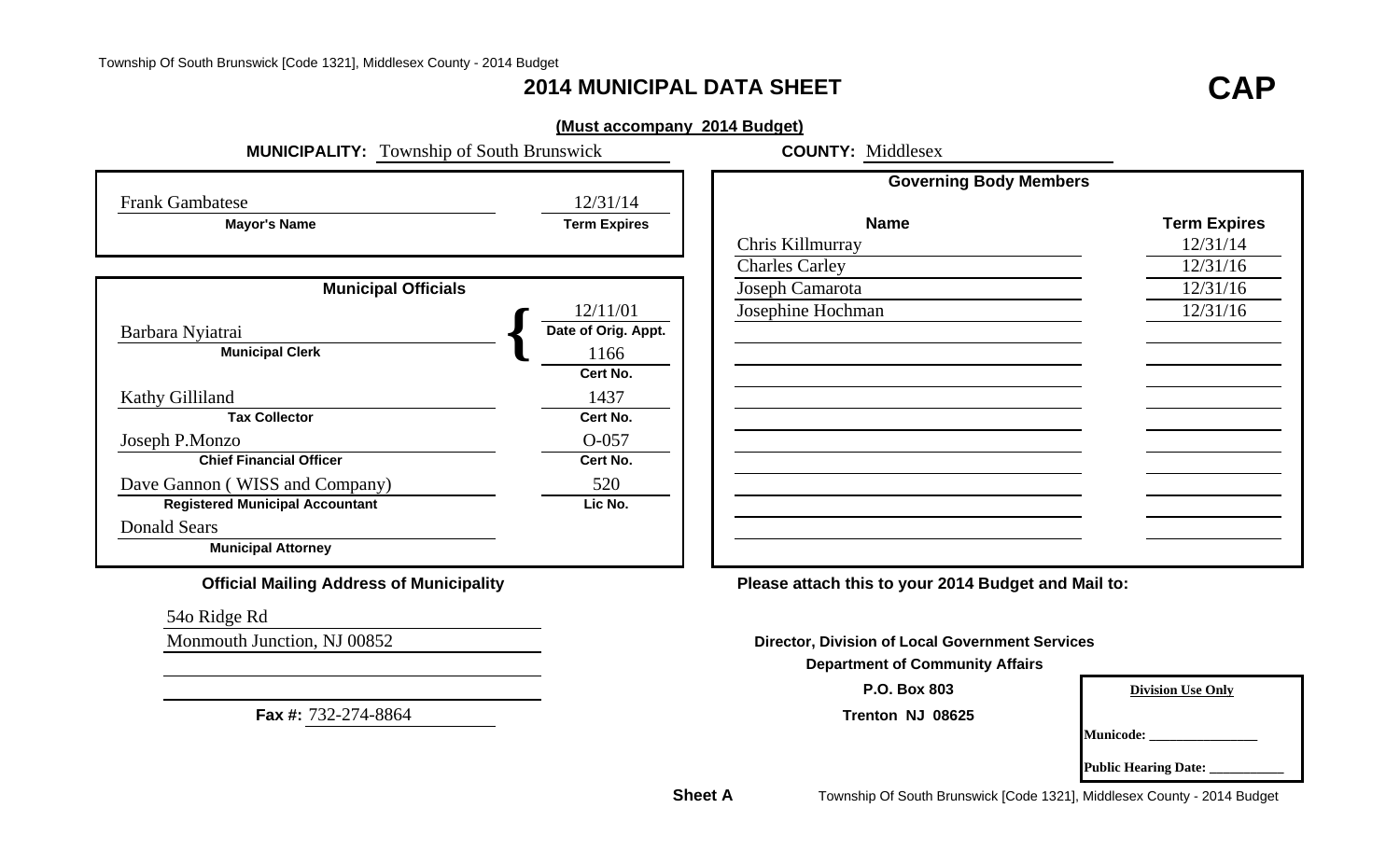## **2014 MUNICIPAL BUDGET**

| Municipal Budget of the Township                                                                                                                                                                                                                                                                                                                                                                                                    |                                                                                                 |        | of South Brunswick                                                                                                            |                                |                                          | , County of Middlesex                                             |        |      |                                |                                                                                            | for the Fiscal Year 2014.                                                                                                                                                                                                                                                                           |
|-------------------------------------------------------------------------------------------------------------------------------------------------------------------------------------------------------------------------------------------------------------------------------------------------------------------------------------------------------------------------------------------------------------------------------------|-------------------------------------------------------------------------------------------------|--------|-------------------------------------------------------------------------------------------------------------------------------|--------------------------------|------------------------------------------|-------------------------------------------------------------------|--------|------|--------------------------------|--------------------------------------------------------------------------------------------|-----------------------------------------------------------------------------------------------------------------------------------------------------------------------------------------------------------------------------------------------------------------------------------------------------|
| hereof is a true copy of the Budget and Capital Budget approved by resolution of the Governing Body on the                                                                                                                                                                                                                                                                                                                          | It is hereby certified that the Budget and Capital budget annexed hereto and hereby made a part |        |                                                                                                                               |                                |                                          |                                                                   |        |      | 540 Ridge Rd                   | Clerk                                                                                      |                                                                                                                                                                                                                                                                                                     |
| 25th<br>day of                                                                                                                                                                                                                                                                                                                                                                                                                      | March                                                                                           |        | , 2014                                                                                                                        |                                |                                          |                                                                   |        |      |                                | <b>Address</b>                                                                             |                                                                                                                                                                                                                                                                                                     |
| and that public advertisement will be made in accordance with the provisions of N.J.S. 40A:4-6 and                                                                                                                                                                                                                                                                                                                                  |                                                                                                 |        |                                                                                                                               |                                |                                          |                                                                   |        |      |                                | Monmouth Junction, NJ08882                                                                 |                                                                                                                                                                                                                                                                                                     |
| N.J.A.C. 5:30-4.4(d).                                                                                                                                                                                                                                                                                                                                                                                                               |                                                                                                 |        |                                                                                                                               |                                |                                          |                                                                   |        |      |                                | <b>Address</b>                                                                             |                                                                                                                                                                                                                                                                                                     |
|                                                                                                                                                                                                                                                                                                                                                                                                                                     | Certified by me, this 25th                                                                      |        |                                                                                                                               | day of                         | March                                    |                                                                   | , 2014 |      | 732-329-4000                   | <b>Phone Number</b>                                                                        |                                                                                                                                                                                                                                                                                                     |
| It is hereby certified that the approved Budget annexed hereto and hereby made a part<br>is an exact copy of the original on file with the Clerk of the Governing Body, that all additions<br>are correct, all statements contained herein are in proof and the total of anticipated revenues<br>equals the total of appropriations.<br>Certified by me, this<br>Registered Municipal Accountant<br>Livingston, NJ 07039<br>Address | 25 <sup>th</sup>                                                                                | day of | March<br>354 Eisenhower Parkway<br>973-994-9400                                                                               | Address<br><b>Phone Number</b> | , 2014                                   | Local Budget Law, N.J.S. 40A:4-1 et seq.<br>Certified by me, this |        | 15th | <b>Chief Financial Officer</b> | equals the total of appropriations and the budget is in full compliance with the<br>day of | It is hereby certified that the approved Budget annexed hereto and hereby made a part<br>is an exact copy of the original on file with the Clerk of the Governing Body, that all additions<br>are correct, all statements contained herein are in proof, the total of anticipated revenues<br>March |
|                                                                                                                                                                                                                                                                                                                                                                                                                                     |                                                                                                 |        |                                                                                                                               |                                |                                          | DO NOT USE THESE SPACES                                           |        |      |                                |                                                                                            |                                                                                                                                                                                                                                                                                                     |
|                                                                                                                                                                                                                                                                                                                                                                                                                                     |                                                                                                 |        |                                                                                                                               |                                |                                          |                                                                   |        |      |                                |                                                                                            |                                                                                                                                                                                                                                                                                                     |
|                                                                                                                                                                                                                                                                                                                                                                                                                                     |                                                                                                 |        |                                                                                                                               |                                |                                          |                                                                   |        |      |                                |                                                                                            |                                                                                                                                                                                                                                                                                                     |
|                                                                                                                                                                                                                                                                                                                                                                                                                                     |                                                                                                 |        |                                                                                                                               |                                |                                          |                                                                   |        |      |                                |                                                                                            |                                                                                                                                                                                                                                                                                                     |
| It is hereby certified that the amount to be raised by taxation for local purposes has been compared<br>with the approved Budget previously certified by me and any changes required as a condition to<br>such approval have been made. The adopted budget is certified with respect to the foregoing only.                                                                                                                         | <b>CERTIFICATION OF ADOPTED BUDGET</b>                                                          |        | <b>STATE OF NEW JERSEY</b><br><b>Department of Community Affairs</b><br>Director of the Division of Local Government Services |                                | Do Not Advertise This Certification Form | of law, and approval is given pursuant to N.J.S. 40A:4-79.        |        |      |                                | <b>STATE OF NEW JERSEY</b><br><b>Department of Community Affairs</b>                       | <b>CERTIFICATION OF APPROVED BUDGET</b><br>It is hereby certified that the Approved Budget made part hereof complies with the requirements<br>Director of the Division of Local Government Services                                                                                                 |
| Dated:                                                                                                                                                                                                                                                                                                                                                                                                                              | 2014                                                                                            | By:    |                                                                                                                               |                                |                                          | Dated:                                                            |        |      | 2014                           | By:                                                                                        |                                                                                                                                                                                                                                                                                                     |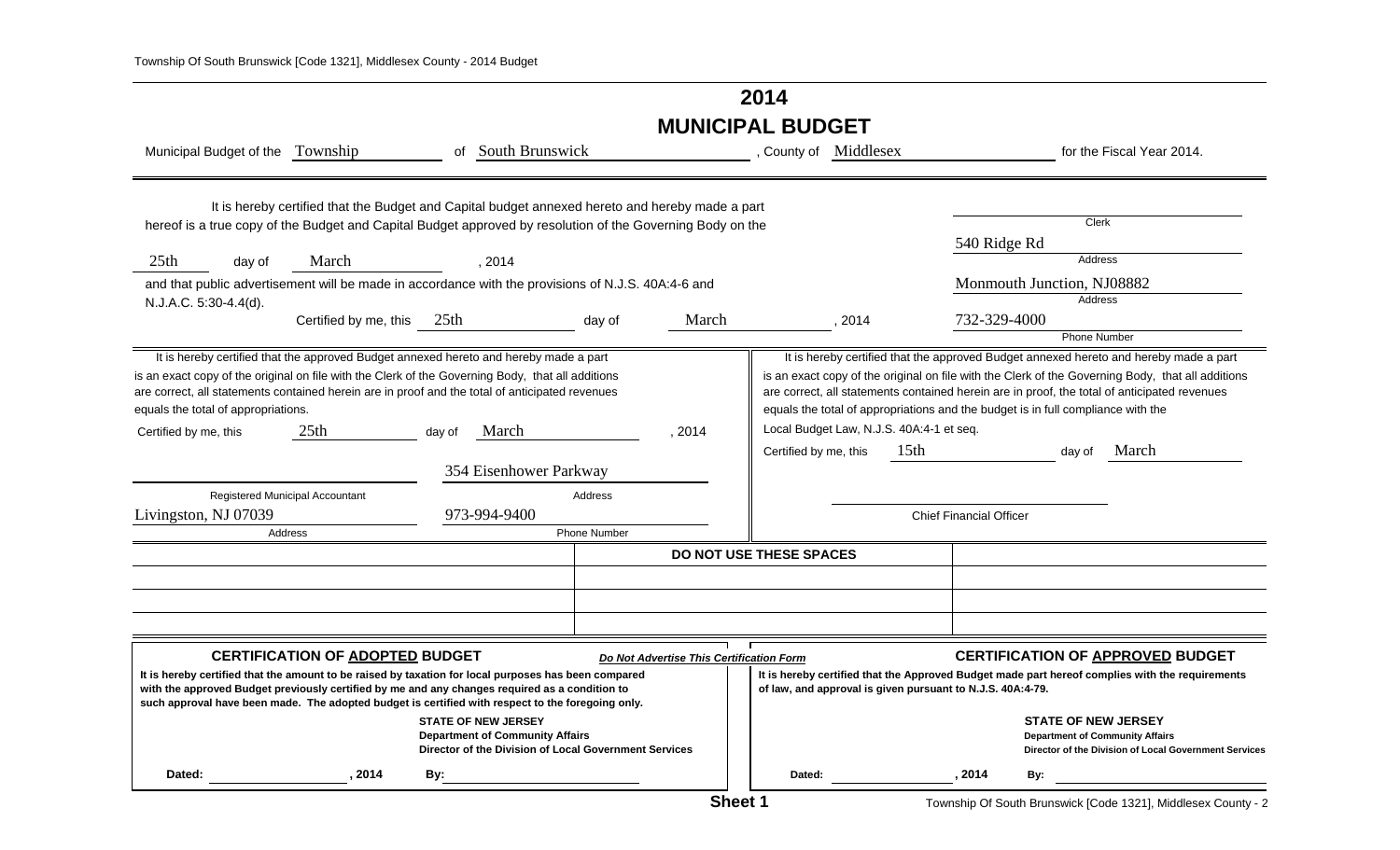## **MUNICIPAL BUDGET NOTICE**

#### **Section 1.**

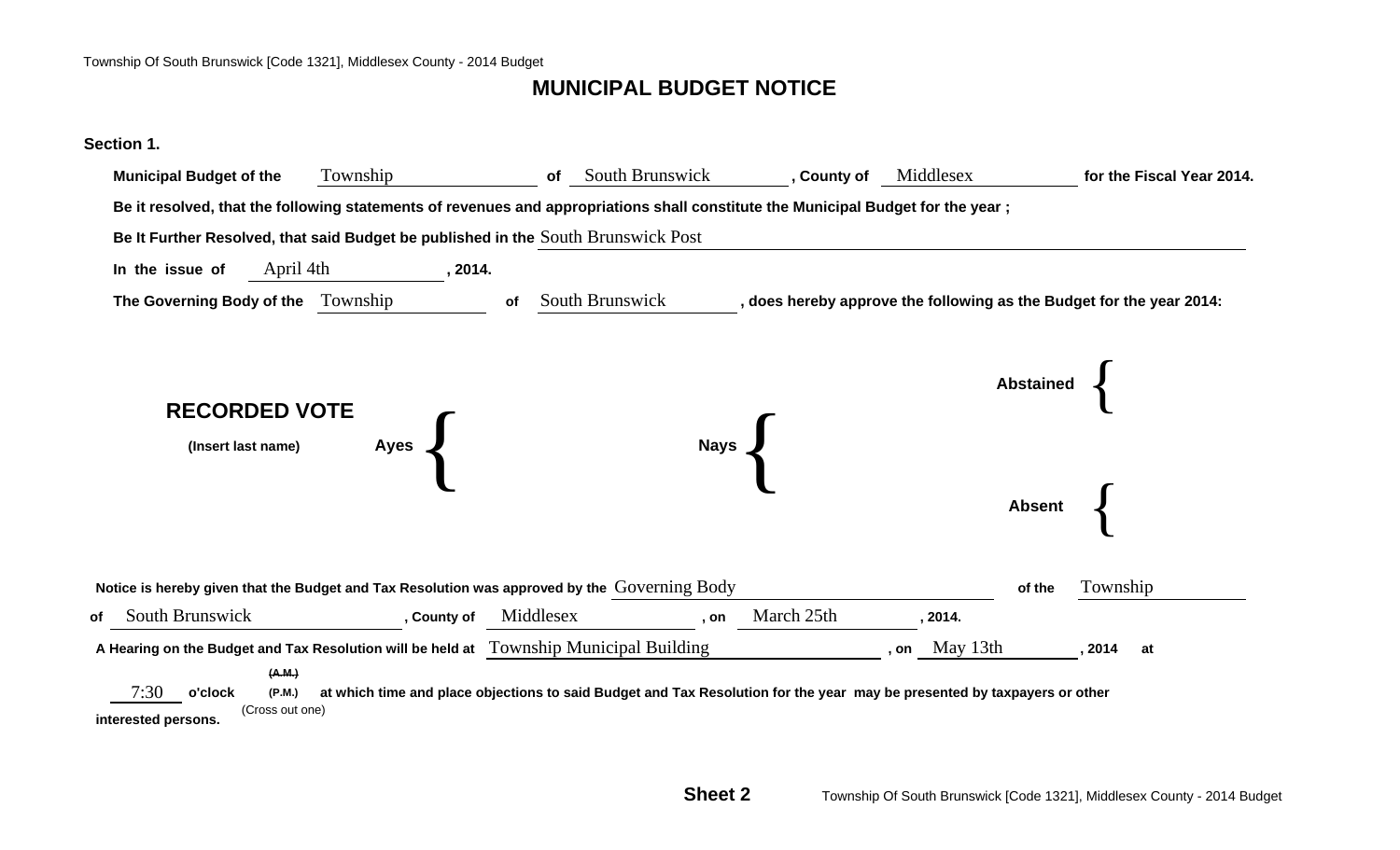#### **EXPLANATORY STATEMENT SUMMARY OF CURRENT FUND SECTION OF APPROVED BUDGET**

|                                                                                                                                                               |                                                        |                          |              | <b>YEAR 2014</b> |
|---------------------------------------------------------------------------------------------------------------------------------------------------------------|--------------------------------------------------------|--------------------------|--------------|------------------|
| General Appropriations For: (Reference to item and sheet number should be omitted in advertised budget)                                                       |                                                        |                          |              | XXXXXXXXX.XX     |
| 1. Appropriations within "CAPS"                                                                                                                               |                                                        |                          |              | XXXXXXXXX.XX     |
| (a) Municipal Purposes {(Item H-1, Sheet 19)(N.J.S. 40A:4-45.2)}                                                                                              |                                                        |                          |              | 36,495,502.43    |
| 2. Appropriations excluded from "CAPS"                                                                                                                        |                                                        |                          |              | XXXXXXXXX.XX     |
| (a) Municipal Purposes {(Item H-2, Sheet 28)(N.J.S. 40A:4-45.3 as amended)}                                                                                   |                                                        |                          |              | 13,526,878.90    |
| (b) Local School District Purposes in Municipal Budget (Item K, Sheet 29)                                                                                     |                                                        |                          |              | 0.00             |
| Total General Appropriations excluded from "CAPS" (Item O, Sheet 29)                                                                                          |                                                        |                          |              | 13,526,878.90    |
| 3. Reserve for Uncollected Taxes (Item M, Sheet 29) - Based on Estimated                                                                                      | 98.7% Percent of Tax Collections                       |                          |              | 2,127,485.78     |
| 4. Total General Appropriations (Item 9, Sheet 29)                                                                                                            | <b>Building Aid Allowance</b><br>for Schools-State Aid | $2014 - $$<br>$2013 - $$ | 0.00<br>0.00 | 50,022,381.33    |
| 5. Less: Anticipated Revenues Other Than Current Property Tax (Item 5, Sheet 11)<br>(i.e. Surplus, Miscellaneous Revenues and Receipts from Delinquent Taxes) |                                                        |                          |              | 19,591,970.22    |
| 6. Difference: Amounts to be Raised by Taxes for Support of Municipal Budget (as follows)                                                                     |                                                        |                          |              | XXXXXXXXX.XX     |
| (a) Local Tax for Municipal Purposes Including Reserve for Uncollected Taxes (Item 6(a), Sheet 11)                                                            |                                                        |                          |              | 27,814,964.70    |
| (b) Addition to Local District School Tax (Item 6(b), Sheet 11)                                                                                               |                                                        |                          |              | 0.00             |
| (c) Minimum Library Tax                                                                                                                                       |                                                        |                          |              | 2,615,446.41     |
|                                                                                                                                                               |                                                        |                          |              |                  |
|                                                                                                                                                               |                                                        |                          |              |                  |
|                                                                                                                                                               |                                                        |                          |              |                  |
|                                                                                                                                                               |                                                        |                          |              |                  |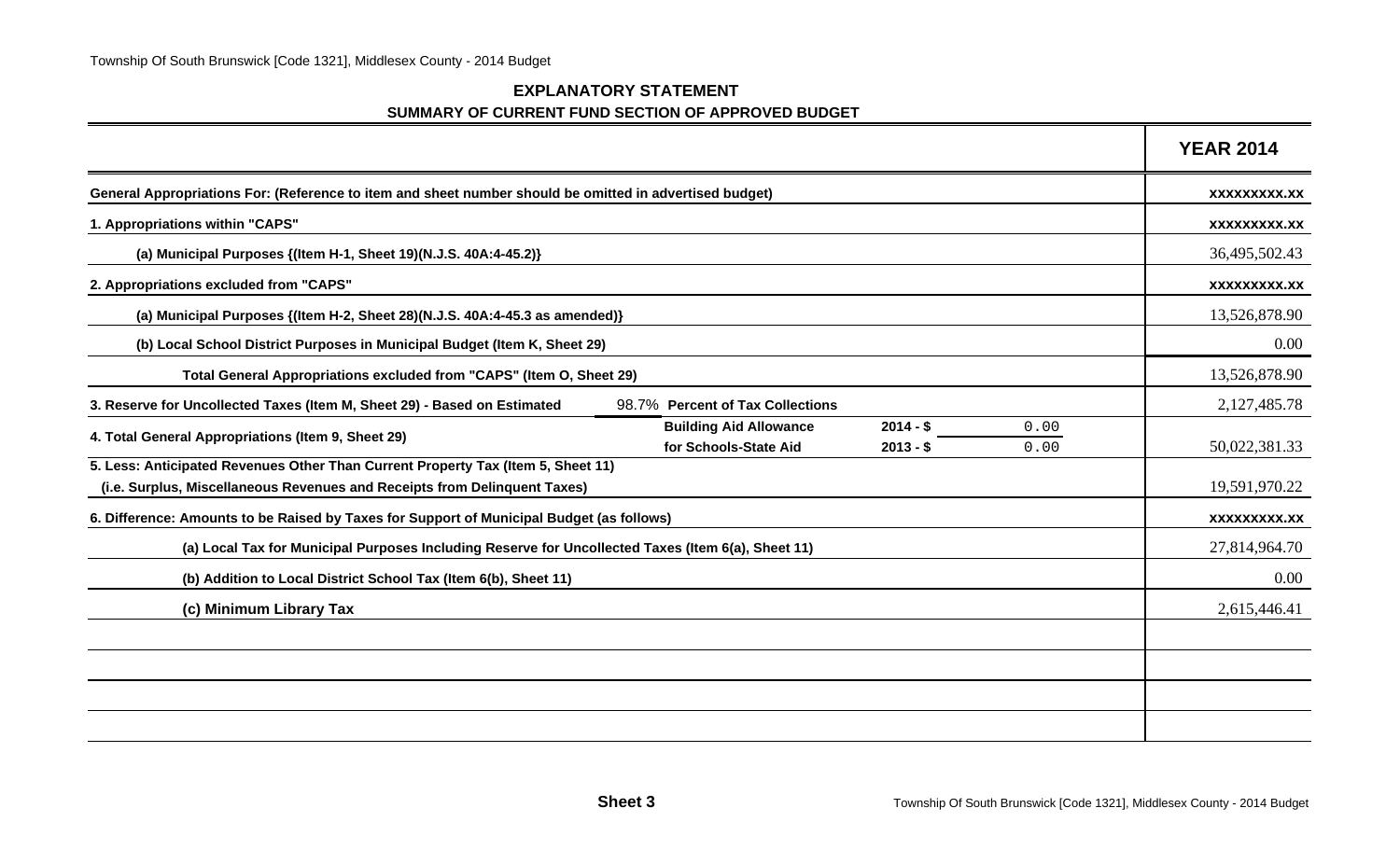### **EXPLANATORY STATEMENT - (Continued)**

#### **SUMMARY OF 2013 APPROPRIATIONS EXPENDED AND CANCELED**

|                                                                                             | <b>General Budget</b> | <b>Water and Sewer Utility</b> | Second<br><b>Utility</b> | Third<br><b>Utility</b> | Fourth<br><b>Utility</b> |
|---------------------------------------------------------------------------------------------|-----------------------|--------------------------------|--------------------------|-------------------------|--------------------------|
| <b>Budget Appropriations - Adopted Budget</b>                                               | 48,099,700.99         | 24,957,353.00                  | 0.00                     | 0.00                    | 0.00                     |
| Budget Appropriations Added by N.J.S. 40A:4-87                                              | 600,304.69            | 0.00                           | 0.00                     | 0.00                    | $0.00\,$                 |
| <b>Emergency Appropriations</b>                                                             | 1,150,000.00          | (24,957,353.00)<br>0.00        | 0.00                     | 0.00                    | $0.00\,$                 |
| <b>Total Appropriations</b>                                                                 | 49,850,005.68         | 0.00                           | 0.00                     | 0.00                    | $0.00\,$                 |
| <b>Expenditures:</b><br>Paid or Charged (Including Reserve for<br><b>Uncollected Taxes)</b> | 49,282,090.93         | 0.00                           | 0.00                     | 0.00                    | $0.00\,$                 |
| <b>Reserved</b>                                                                             | 562,038.65            | 0.00                           | 0.00                     | 0.00                    | 0.00                     |
| <b>Unexpended Balances Cancelled</b>                                                        | 5,876.10              | 0.00                           | 0.00                     | 0.00                    | 0.00                     |
| <b>Total Expenditures and Unexpended</b>                                                    |                       |                                |                          |                         |                          |
| <b>Balances Cancelled</b>                                                                   | 49,850,005.68         | 0.00                           | 0.00                     | 0.00                    | $0.00\,$                 |
| Overexpenditures *                                                                          | $0.00\,$              | 0.00                           | 0.00                     | 0.00                    | 0.00                     |

 **\* See Budget appropriation Items so marked to the right of column "Expended 2013 Reserved."**

**Explanation of Appropriations for "Other Expenses"**

**The amounts appropriated under the title of "Other Expenses" are for operating costs other than "Salaries & Wages"**

**Some of the items included in "Other Expenses" are:**

**Materials, supplies and non-bondable equipment;**

**Repairs and maintenance of buildings, equipment, roads, etc.,**

**Contractual services for garbage and trash removal, fire hydrant service, aid to volunteer fire companies, etc.;**

**Printing and advertising, utility services, Insurance and many other items essential to the services rendered by municipal government.**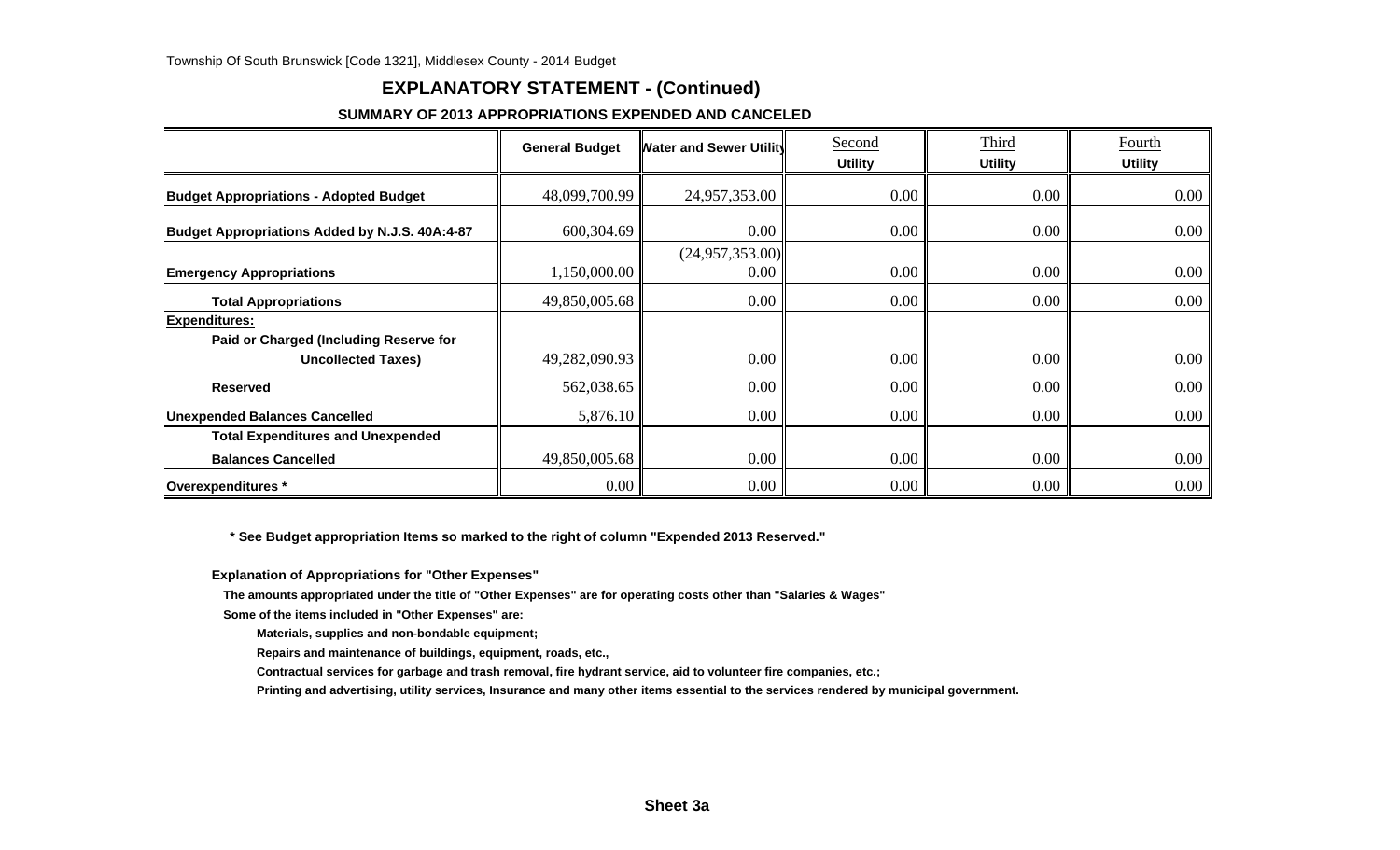|                                        | <b>EXPLANATORY STATEMENT - (Continued)</b>                                           |  |
|----------------------------------------|--------------------------------------------------------------------------------------|--|
|                                        | <b>BUDGET MESSAGE</b>                                                                |  |
|                                        | Pursuant to the health care reform laws of 2011 and the guidance of the Division of  |  |
|                                        | Local Government Services the following information is supplied with with respect to |  |
|                                        | the health care costs for South Brunswick Township Employees:                        |  |
|                                        | Total Gross Costs of Employer Provided Health Care                                   |  |
| Major Medical                          | 3,475,000.00                                                                         |  |
| Dental                                 | 400,000.00                                                                           |  |
| Retiree                                | 2,010,000.00                                                                         |  |
| Prescription                           | 1,075,000.00                                                                         |  |
| Disability                             | 17,950.00                                                                            |  |
| Optical                                | 11,250.00                                                                            |  |
| Total                                  | 6,989,200.00                                                                         |  |
| <b>Funding Sources</b>                 |                                                                                      |  |
| Current Fund                           | 5,739,200.00                                                                         |  |
| <b>Utility Fund</b>                    | 825,000.00                                                                           |  |
| Library Budget                         | 395,000.00                                                                           |  |
| Other Trust                            | 30,000.00                                                                            |  |
| Total                                  | 6,989,200.00                                                                         |  |
| Less Employee Contributions- estimated |                                                                                      |  |
| sbsa                                   | 57,360.00                                                                            |  |
| afscme                                 | 80,640.00                                                                            |  |
| pwea                                   | 84,000.00                                                                            |  |
| fmba                                   | 28,000.00                                                                            |  |
| non                                    | 70,000.00                                                                            |  |
| police                                 | 168,000.00                                                                           |  |
| dental                                 | 112,000.00                                                                           |  |
| <b>Total Employee Contributions</b>    | 600,000.00                                                                           |  |
| Net Township Costs                     | 6,389,200.00                                                                         |  |
| $- - -$                                |                                                                                      |  |

#### **NOTE:**

**MANDATORY MINIMUM BUDGET MESSAGE MUST INCLUDE A SUMMARY OF:**

Township Of South Brunswick [Code 1321], Middlesex County - 2014 Budget

**1. HOW THE LEVY AND APPROPRIATION "CAP" WAS CALCULATED. (Explain in words what the "CAPS" mean and show the figures.)**

**2. A SUMMARY BY FUNCTION OF THE APPROPRIATIONS THAT ARE SPREAD AMONG MORE THAN ONE OFFICIAL LINE ITEM** (e.g. if Police S & W appears in the regular section and also under "Operations Excluded from "CAPS"" section, combine the **CAPS** (See Management secton of Budget Manual)  **figures for purposes of citizen understanding.)**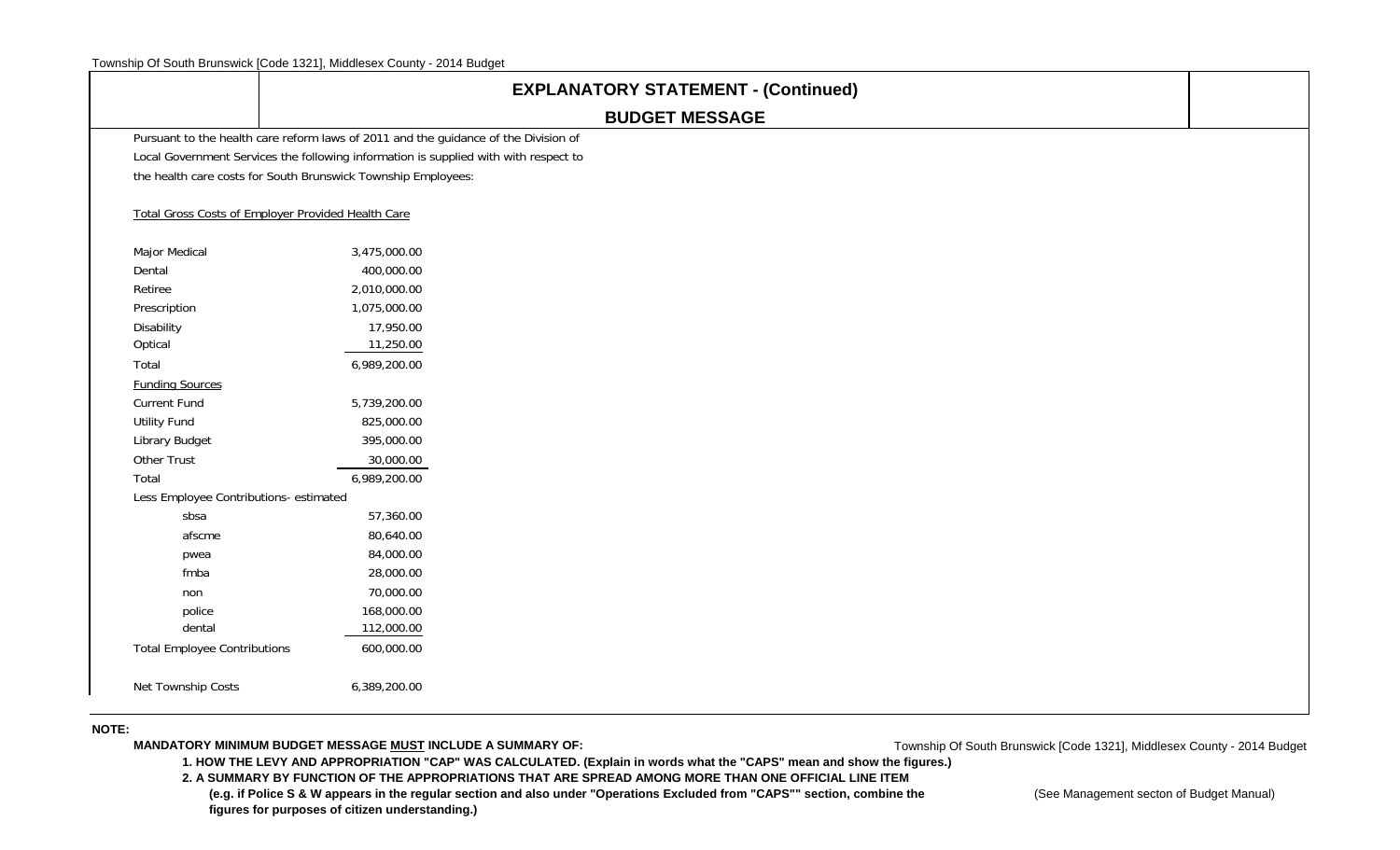| [Extra Sheet]                               |                                                                                                                |                 | <b>EXPLANATORY STATEMENT - (Continued)</b>                                                                                                                                                                                                                                                                                                                                                                                                                                           |                             |
|---------------------------------------------|----------------------------------------------------------------------------------------------------------------|-----------------|--------------------------------------------------------------------------------------------------------------------------------------------------------------------------------------------------------------------------------------------------------------------------------------------------------------------------------------------------------------------------------------------------------------------------------------------------------------------------------------|-----------------------------|
|                                             |                                                                                                                |                 | <b>BUDGET MESSAGE</b>                                                                                                                                                                                                                                                                                                                                                                                                                                                                |                             |
| SPENDING CAP CALULATION-2014                |                                                                                                                |                 | 2014 Levy Cap Calculation                                                                                                                                                                                                                                                                                                                                                                                                                                                            |                             |
|                                             |                                                                                                                |                 | Prior Year Amount to be Raised by Taxation for Municipal Purposes                                                                                                                                                                                                                                                                                                                                                                                                                    | \$27,124,980                |
| 2013 GENERAL APPROPRIATIONS                 |                                                                                                                | 49,099,701.00   |                                                                                                                                                                                                                                                                                                                                                                                                                                                                                      |                             |
| <b>LESS: EXCEPTIONS</b>                     |                                                                                                                | (12,698,181.00) | Less: Prior Year Deferred Charges: Emergencies<br>Net Prior Year Tax Levy for Municipal Purpose Tax for Cap Calculation                                                                                                                                                                                                                                                                                                                                                              | (\$550,000)<br>\$26,574,980 |
|                                             |                                                                                                                |                 | Plus: 2% Cap increase                                                                                                                                                                                                                                                                                                                                                                                                                                                                | \$531,500                   |
| AMOUNT ON WHICH CAP IS APPLIED              |                                                                                                                | 36,401,520.00   | <b>Adjusted Tax Levy Prior to Exclusions</b>                                                                                                                                                                                                                                                                                                                                                                                                                                         | \$27,106,480                |
| .05% Cap per DCA                            |                                                                                                                | 182,007.60      | Exclusions:                                                                                                                                                                                                                                                                                                                                                                                                                                                                          |                             |
| 3.0 % Cap by ordinance                      |                                                                                                                | 1,092,045.60    | Increase                                                                                                                                                                                                                                                                                                                                                                                                                                                                             |                             |
|                                             |                                                                                                                |                 | Increase                                                                                                                                                                                                                                                                                                                                                                                                                                                                             |                             |
| ALLOWABLE CAP BEFORE ADD ON                 |                                                                                                                | 37,675,573.20   | Current Year Deferred Charges: Emergencies<br>\$1,050,000                                                                                                                                                                                                                                                                                                                                                                                                                            |                             |
|                                             |                                                                                                                |                 | <b>Add Total Exclusions</b>                                                                                                                                                                                                                                                                                                                                                                                                                                                          | \$1,050,000                 |
| <b>2012 BANK</b>                            |                                                                                                                | 1,121,051.00    | Less Cancelled or Unexpended Exclusions                                                                                                                                                                                                                                                                                                                                                                                                                                              | \$4,314                     |
| <b>2013 BANK</b>                            |                                                                                                                | 515,907.00      | <b>Adjusted Tax Levy After Exclusions</b>                                                                                                                                                                                                                                                                                                                                                                                                                                            | \$28,152,166                |
| Allowable add on for New Construction       |                                                                                                                | 251,183.00      | Additions:                                                                                                                                                                                                                                                                                                                                                                                                                                                                           |                             |
|                                             |                                                                                                                |                 | \$33,446,500<br>Increase in Valuations                                                                                                                                                                                                                                                                                                                                                                                                                                               |                             |
|                                             |                                                                                                                |                 | Prior Year's Local Municipal Purpose Tax Rate (per \$100)                                                                                                                                                                                                                                                                                                                                                                                                                            | \$0.751                     |
| TOTAL ALLOWABLE 2014 IN CAP APPRORPRIATIONS |                                                                                                                | 39,563,714.20   | New Ratable Adjustment to Levy                                                                                                                                                                                                                                                                                                                                                                                                                                                       | \$251,183                   |
| 2014 CAP APPROPRIATIONS- PROPOSED           |                                                                                                                | 36,810,936.00   | CY 2012 Cap Bank Utilized (of 2,061,860)                                                                                                                                                                                                                                                                                                                                                                                                                                             | \$747,633                   |
| UNDER (OVER) CAP                            |                                                                                                                | 2,752,778.20    | Maximum Allowable Amount to be Raised by Taxation                                                                                                                                                                                                                                                                                                                                                                                                                                    | \$29,150,983                |
|                                             |                                                                                                                |                 | Amount to be Raised by Taxation for Municipal Purposes (introduced)                                                                                                                                                                                                                                                                                                                                                                                                                  | \$27,814,965                |
|                                             |                                                                                                                |                 |                                                                                                                                                                                                                                                                                                                                                                                                                                                                                      |                             |
|                                             |                                                                                                                |                 |                                                                                                                                                                                                                                                                                                                                                                                                                                                                                      |                             |
| NOTE:                                       |                                                                                                                |                 | [Extra Sheet]<br>Sheet 3b_i                                                                                                                                                                                                                                                                                                                                                                                                                                                          |                             |
|                                             | MANDATORY MINIMUM BUDGET MESSAGE MUST INCLUDE A SUMMARY OF:<br>figures for purposes of citizen understanding.) |                 | Township Of South Brunswick [Code 1321], Middlesex County - 2014 Budget<br>1. HOW THE LEVY AND APPROPRIATION "CAP" WAS CALCULATED. (Explain in words what the "CAPS" mean and show the figures.)<br>2. A SUMMARY BY FUNCTION OF THE APPROPRIATIONS THAT ARE SPREAD AMONG MORE THAN ONE OFFICIAL LINE ITEM<br>(e.g. if Police S & W appears in the regular section and also under "Operations Excluded from "CAPS"" section, combine the<br>(See Management section of Budget Manual) |                             |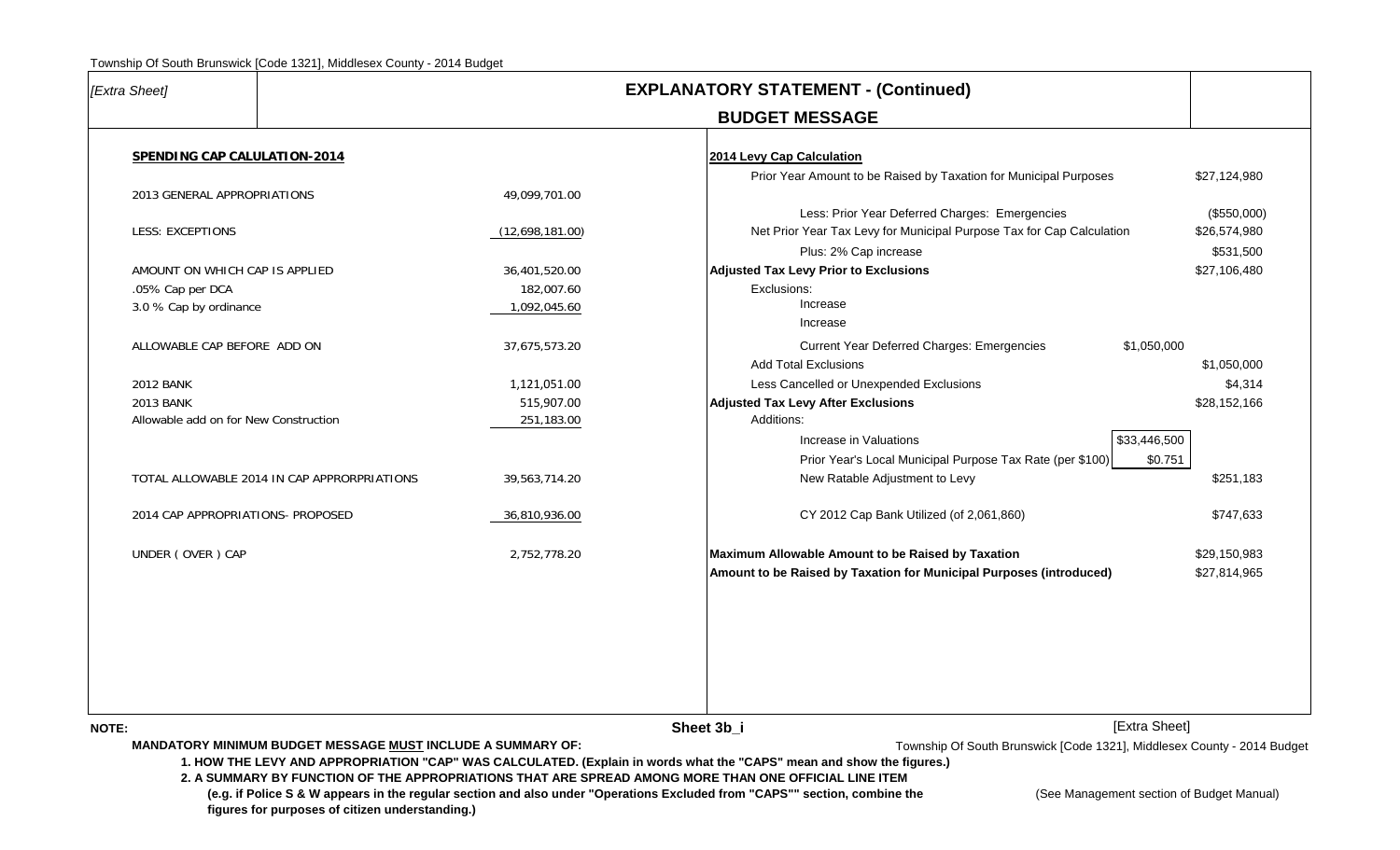**2014**

#### **EXPLANATORY STATEMENTBUDGET MESSAGE - STRUCTURAL BUDGET IMBALANCES**

|           | <b>Mon-recurring current equipments</b><br>Revenues at Risk | <b>Lutting Year Appropriation Inc.reage</b><br>Shutungimaaliye Ofisis<br><b>Line Item</b><br>Put "X" in cell to the left that<br>corresponds to the type of imbalance | \$ Amount  | <b>Comment / Explanation</b>                                                                                                |
|-----------|-------------------------------------------------------------|-----------------------------------------------------------------------------------------------------------------------------------------------------------------------|------------|-----------------------------------------------------------------------------------------------------------------------------|
|           |                                                             | Reserve for Debt Service                                                                                                                                              | 570,000.00 | There is no expectation that we will generate this amount of premium on future bond issues                                  |
|           |                                                             | <b>Utilty Fund Surplus</b>                                                                                                                                            |            | 800,000.00 This revenue is dependent upon the utility maintaing the surplus it has for the past severl years                |
| XIXIXIXIX |                                                             | <b>COAH</b> Chargebacks                                                                                                                                               |            | 237,000.00 We will continue to charge curremt year admiin expenses to COAH but this is the last look back for these charges |
|           |                                                             | <b>FEMA</b>                                                                                                                                                           |            | 569,000.00 This is the last of our secheduled FEMA freimbursement                                                           |
|           |                                                             | Matrix Development Applicatoin                                                                                                                                        |            | 790,000.00 Although part of code fees it is an extrarodinary sized application                                              |
|           |                                                             |                                                                                                                                                                       |            |                                                                                                                             |
|           |                                                             |                                                                                                                                                                       |            |                                                                                                                             |
|           |                                                             |                                                                                                                                                                       |            |                                                                                                                             |
|           |                                                             |                                                                                                                                                                       |            |                                                                                                                             |
|           |                                                             |                                                                                                                                                                       |            |                                                                                                                             |
|           |                                                             |                                                                                                                                                                       |            |                                                                                                                             |
|           |                                                             |                                                                                                                                                                       |            |                                                                                                                             |
|           |                                                             |                                                                                                                                                                       |            |                                                                                                                             |
|           |                                                             |                                                                                                                                                                       |            |                                                                                                                             |
|           |                                                             |                                                                                                                                                                       |            |                                                                                                                             |
|           |                                                             |                                                                                                                                                                       |            |                                                                                                                             |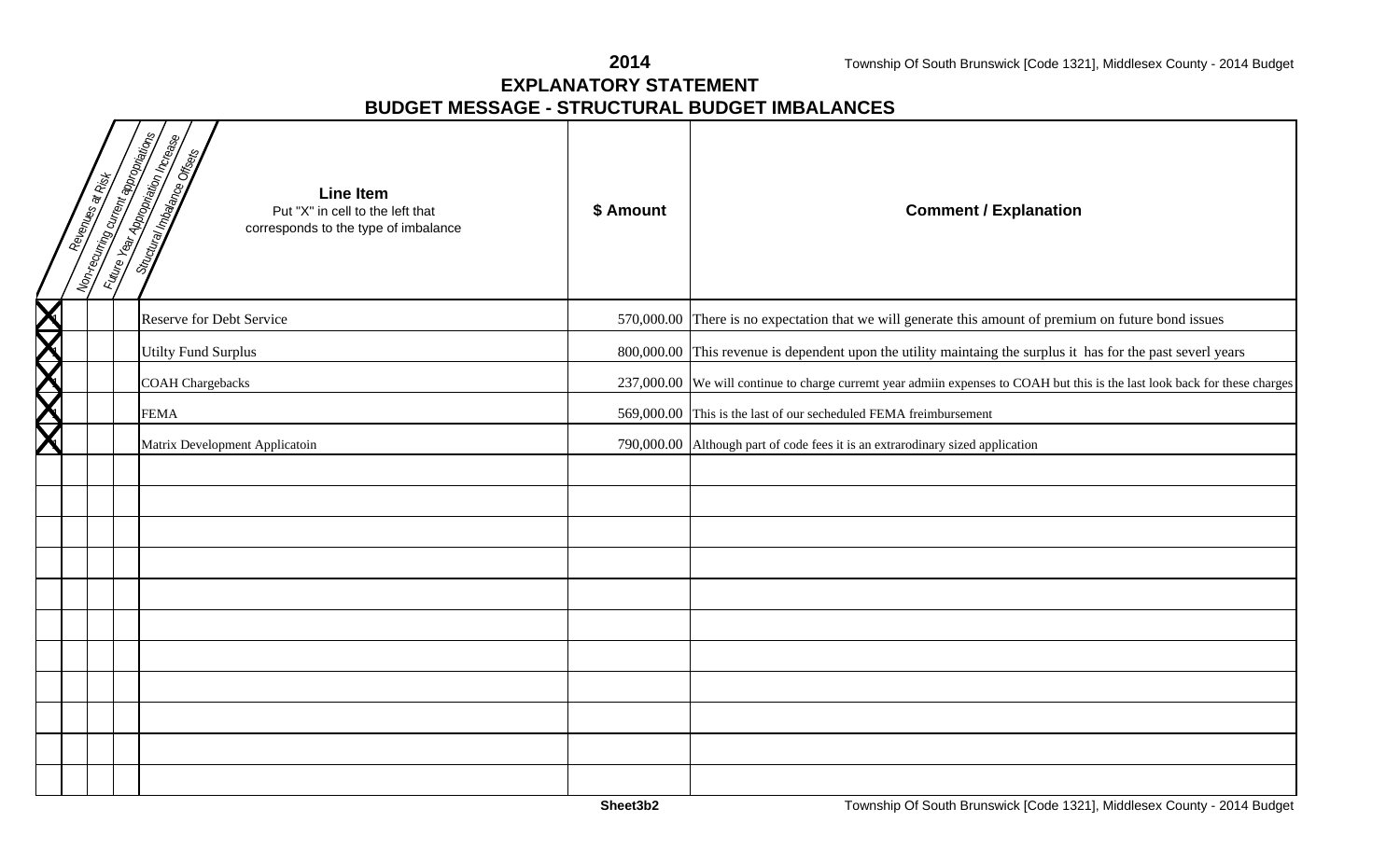EXPLANATORY STATEMENT - (Continued)

## **Budget Message Analysis of Compensated Absence Liability**

**Legal basis for benefit**

**(check applicable items)**

|                                                       | <b>Gross Days of</b>               | Value of        | Approved         |           | Individual        |
|-------------------------------------------------------|------------------------------------|-----------------|------------------|-----------|-------------------|
| <b>Organization / Department Eligible for Benefit</b> | <b>Accumulated</b>                 | Compensated     | Labor            | Local     | <b>Employment</b> |
|                                                       | <b>Absence</b>                     | <b>Absences</b> | <b>Agreement</b> | Ordinance | <b>Agreements</b> |
|                                                       |                                    |                 |                  |           |                   |
|                                                       |                                    |                 |                  |           |                   |
|                                                       |                                    |                 |                  |           |                   |
|                                                       |                                    |                 |                  |           |                   |
|                                                       |                                    |                 |                  |           |                   |
|                                                       |                                    |                 |                  |           |                   |
|                                                       |                                    |                 |                  |           |                   |
|                                                       |                                    |                 |                  |           |                   |
|                                                       |                                    |                 |                  |           |                   |
|                                                       |                                    |                 |                  |           |                   |
|                                                       |                                    |                 |                  |           |                   |
|                                                       |                                    |                 |                  |           |                   |
|                                                       |                                    |                 |                  |           |                   |
|                                                       |                                    |                 |                  |           |                   |
|                                                       |                                    |                 |                  |           |                   |
|                                                       |                                    |                 |                  |           |                   |
|                                                       |                                    |                 |                  |           |                   |
| <b>Totals</b>                                         | $0.00 \text{ days}$ \$             | $0.00\,$        |                  |           |                   |
| Total Funds Reserved as of end of 2013:               |                                    | Enter \$ Amount |                  |           |                   |
|                                                       | Total Funds Appropriated in 2014 : | Enter \$ Amount |                  |           |                   |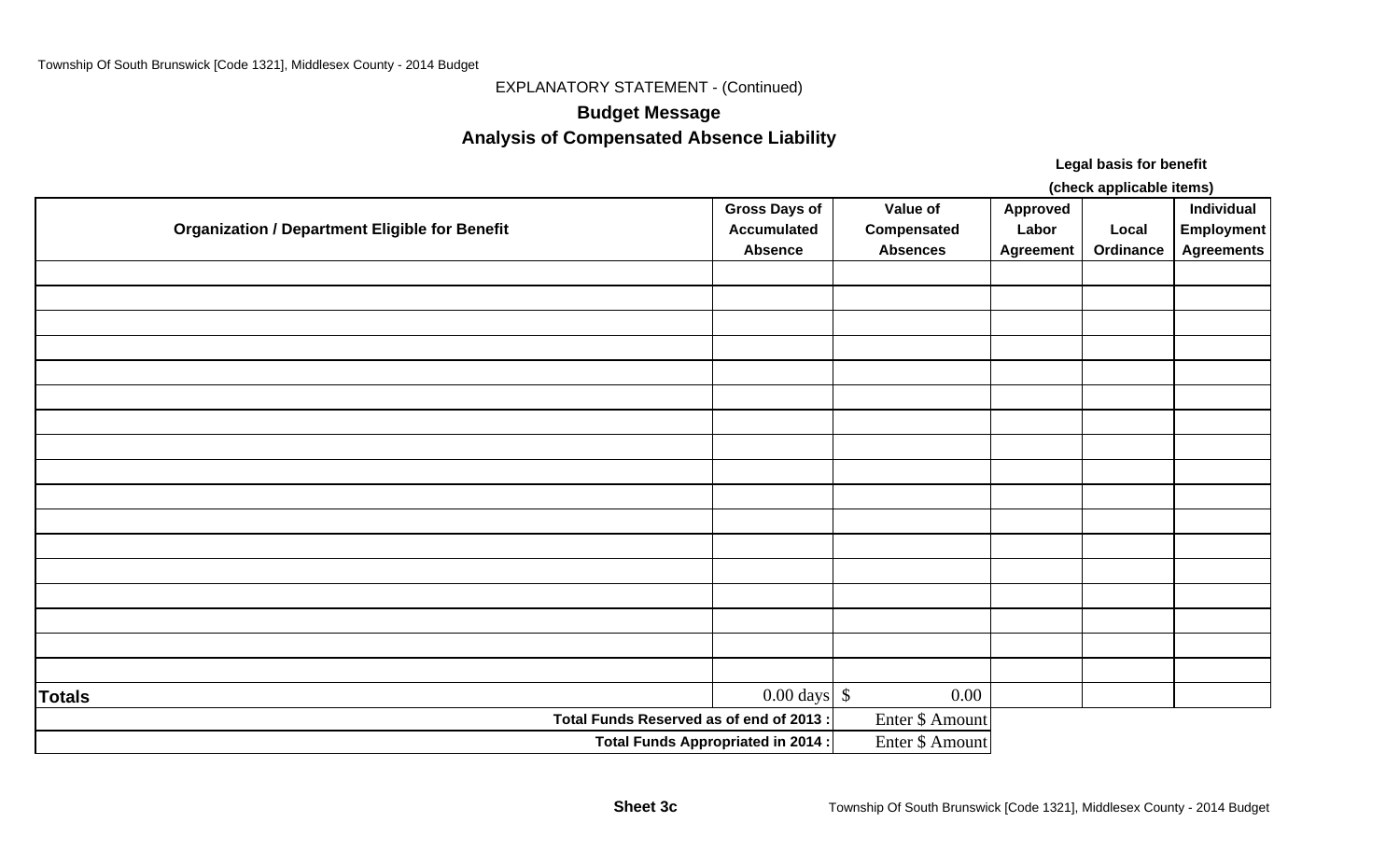#### **CURRENT FUND - ANTICIPATED REVENUES**

| <b>GENERAL REVENUES</b>                                                                    |                 | Anticipated          |                      | <b>Realized in</b>   |
|--------------------------------------------------------------------------------------------|-----------------|----------------------|----------------------|----------------------|
|                                                                                            | <b>FCOA</b>     | 2014                 | 2013                 | <b>Cash in 2013</b>  |
| 1. Surplus Anticipated                                                                     | 08-101          | 1,625,000.00         | 2,200,000.00         | 2,200,000.00         |
| 2. Surplus Anticipated with Prior Written Consent of Director of Local Government Services | 08-102          |                      |                      |                      |
| <b>Total Surplus Anticipated</b>                                                           | 08-100          | 1,625,000.00         | 2,200,000.00         | 2,200,000.00         |
| 3. Miscellaneous Revenues - Section A: Local Revenues                                      | <b>XXXXXXXX</b> | <b>XXXXXXXXXX.XX</b> | <b>XXXXXXXXXX.XX</b> | <b>XXXXXXXXXX.XX</b> |
| Licenses:                                                                                  | <b>XXXXXXXX</b> | <b>XXXXXXXXXX.XX</b> | <b>XXXXXXXXX.XX</b>  | <b>XXXXXXXXX.XX</b>  |
| Alcoholic Beverages                                                                        | 08-103          | 56,000.00            | 56,000.00            | 56,025.00            |
| Other                                                                                      | 08-104          | 48,400.00            | 46,000.00            | 48,430.67            |
| Fees and Permits                                                                           | 08-105          | 618,700.00           | 595,800.00           | 619,274.60           |
| Fines and Costs:                                                                           | <b>XXXXXXXX</b> | <b>XXXXXXXXXX.XX</b> | <b>XXXXXXXXX.XX</b>  | <b>XXXXXXXXX.XX</b>  |
| <b>Municipal Court</b>                                                                     | 08-110          | 611,000.00           | 602,000.00           | 611,596.68           |
| Other                                                                                      | 08-109          |                      |                      |                      |
| Interest and Costs on Taxes                                                                | 08-112          | 396,000.00           | 410,000.00           | 396,289.33           |
| Interest and Costs on Assessments                                                          | 08-115          |                      |                      |                      |
| <b>Parking Meters</b>                                                                      | 08-111          |                      |                      |                      |
| Interest on Investments and Deposits                                                       | 08-113          | 16,000.00            | 4,000.00             | 16,562.77            |
| <b>Anticipated Utility Operating Surplus</b>                                               | 08-114          |                      |                      |                      |
| Cable TV Franchise Fee                                                                     | 08-118          | 480,000.00           | 449,000.00           | 468,228.92           |
|                                                                                            |                 |                      |                      |                      |
|                                                                                            |                 |                      |                      |                      |
|                                                                                            |                 |                      |                      |                      |
|                                                                                            |                 |                      |                      |                      |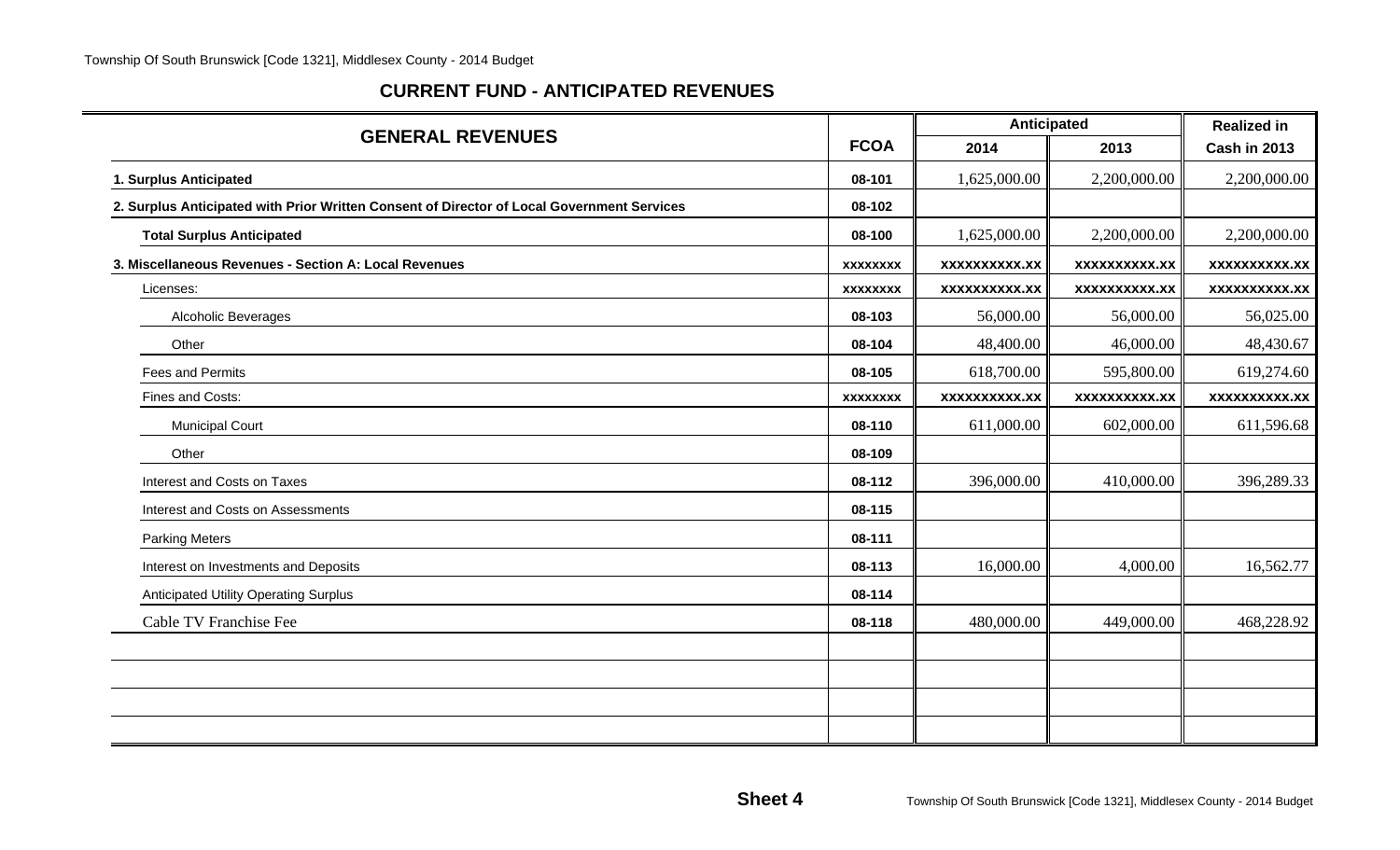| <b>GENERAL REVENUES</b>                                                          |             | <b>Anticipated</b> |              | <b>Realized in</b> |
|----------------------------------------------------------------------------------|-------------|--------------------|--------------|--------------------|
|                                                                                  | <b>FCOA</b> | 2013<br>2014       |              | Cash in 2013       |
| 3. Miscellaneous Revenues - Section A: Local Revenues (Continued):               |             |                    |              |                    |
|                                                                                  |             |                    |              |                    |
|                                                                                  |             |                    |              |                    |
|                                                                                  |             |                    |              |                    |
|                                                                                  |             |                    |              |                    |
|                                                                                  |             |                    |              |                    |
|                                                                                  |             |                    |              |                    |
|                                                                                  |             |                    |              |                    |
|                                                                                  |             |                    |              |                    |
|                                                                                  |             |                    |              |                    |
|                                                                                  |             |                    |              |                    |
|                                                                                  |             |                    |              |                    |
|                                                                                  |             |                    |              |                    |
|                                                                                  |             |                    |              |                    |
|                                                                                  |             |                    |              |                    |
|                                                                                  |             |                    |              |                    |
|                                                                                  |             |                    |              |                    |
|                                                                                  |             |                    |              |                    |
|                                                                                  |             |                    |              |                    |
|                                                                                  |             |                    |              |                    |
| Total Section A: Local Revenue - Includes Total of "Group 3." items from Sheet 4 | 08-001      | 2,226,100.00       | 2,162,800.00 | 2,216,407.97       |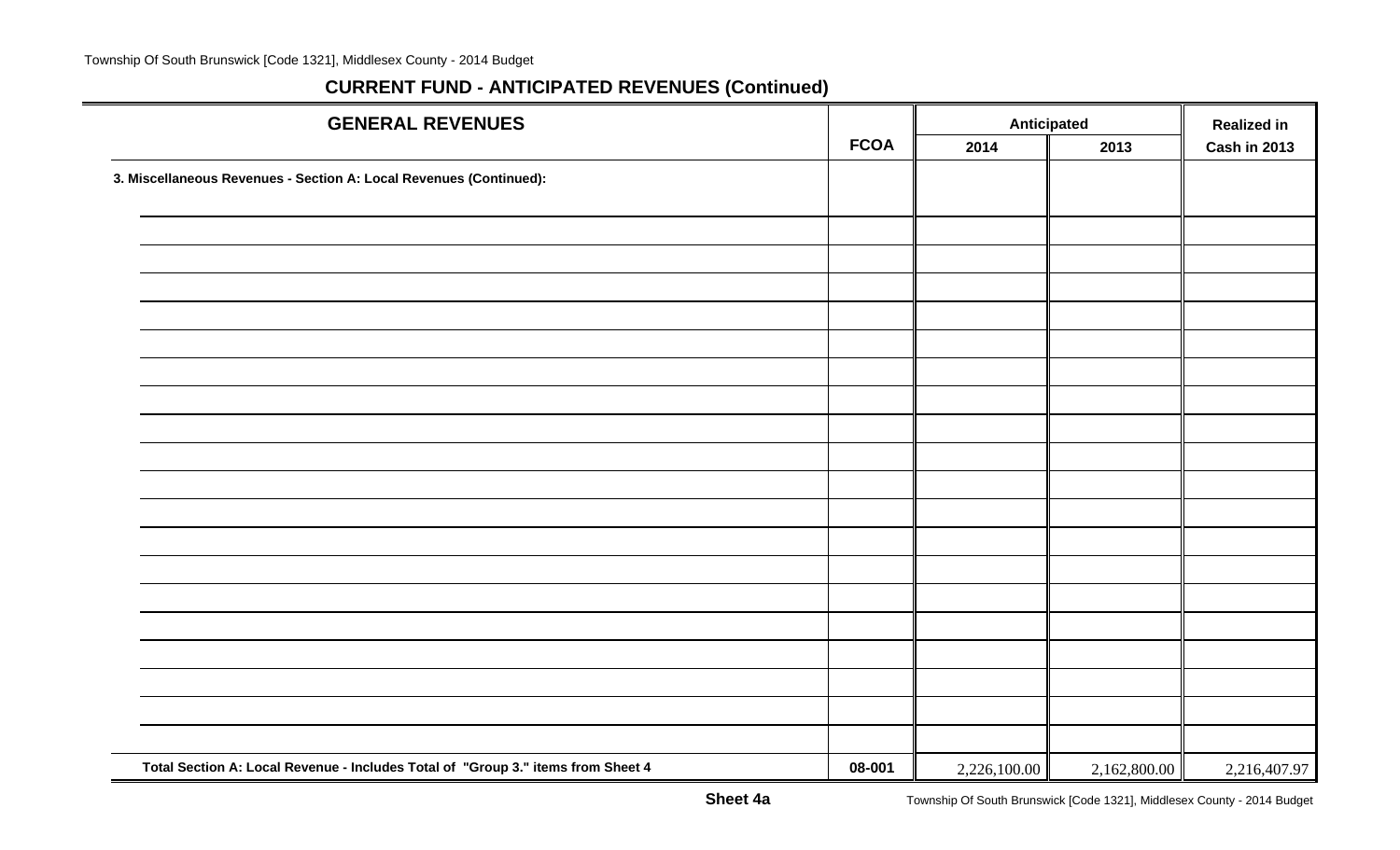| <b>GENERAL REVENUES</b>                                                            |             | Anticipated  |              | <b>Realized in</b>  |
|------------------------------------------------------------------------------------|-------------|--------------|--------------|---------------------|
|                                                                                    | <b>FCOA</b> | 2014<br>2013 |              | <b>Cash in 2013</b> |
| 3. Miscellaneous Revenues - Section B: State Aid Without Offsetting Appropriations |             |              |              |                     |
|                                                                                    |             |              |              |                     |
|                                                                                    |             |              |              |                     |
| Energy Receipts Tax (P.L. 1997, Chapters 162 & 167)                                | 09-202      | 4,882,235.00 | 4,882,235.00 | 4,882,235.00        |
|                                                                                    | 09-203      |              |              | 281,706.00          |
| Supplemental Energy Receipts Tax                                                   |             | 281,706.00   | 281,706.00   |                     |
| Watershed Moratorium Offset Aid                                                    | 09-212      | 987.00       | 987.00       | 987.00              |
|                                                                                    | 09-205      |              |              |                     |
|                                                                                    |             |              |              |                     |
| Garden State Trust Fund                                                            |             | 26,751.00    | 26,751.00    |                     |
|                                                                                    |             |              |              |                     |
|                                                                                    |             |              |              |                     |
|                                                                                    |             |              |              |                     |
|                                                                                    |             |              |              |                     |
|                                                                                    |             |              |              |                     |
|                                                                                    |             |              |              |                     |
|                                                                                    |             |              |              |                     |
|                                                                                    |             |              |              |                     |
| Total Section B: State Aid Without Offsetting Appropriations                       | 09-001      | 5,191,679.00 | 5,191,679.00 | 5,164,928.00        |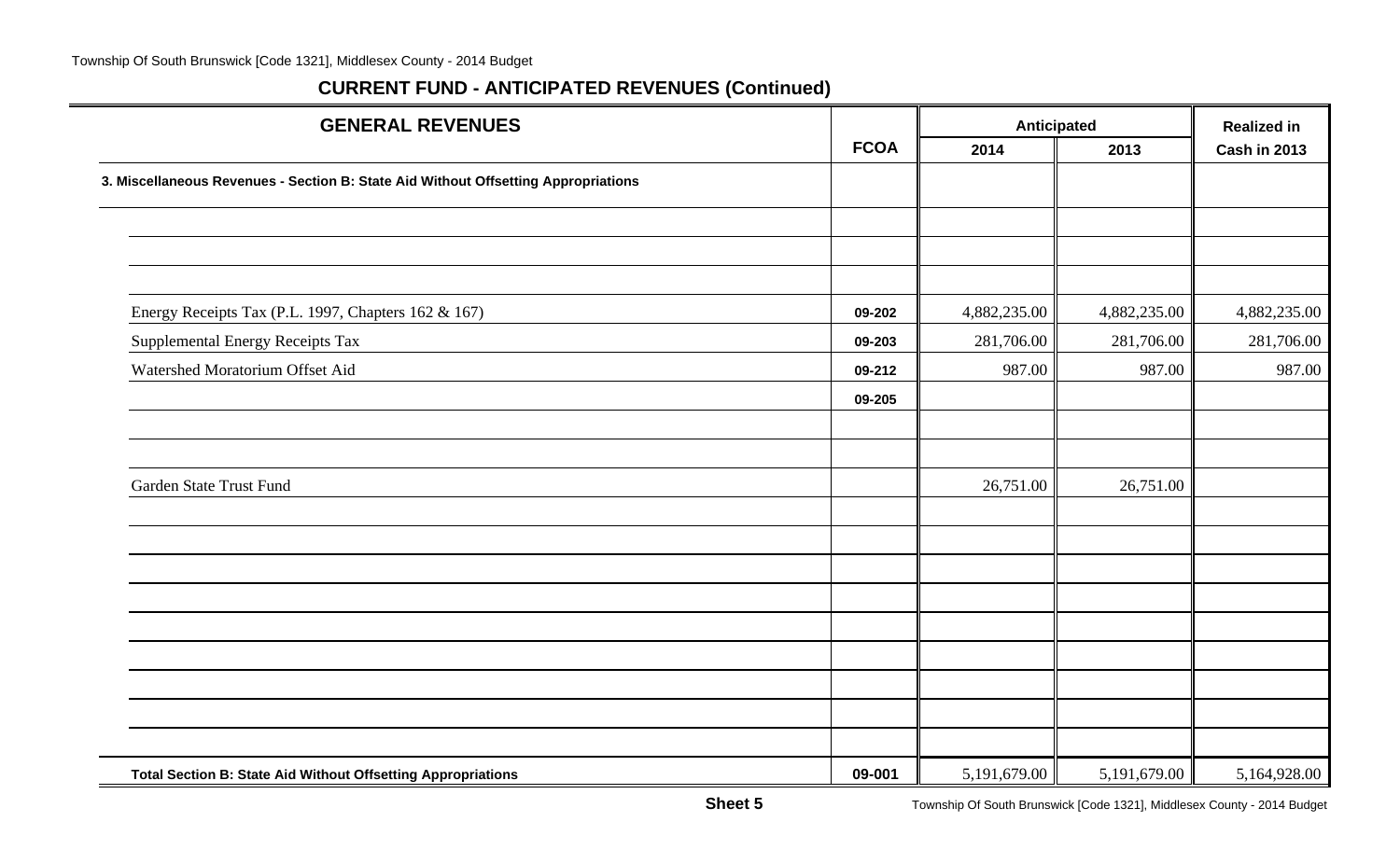| <b>GENERAL REVENUES</b>                                                                                                    |               | <b>Anticipated</b>   | <b>Realized in</b>   |                      |
|----------------------------------------------------------------------------------------------------------------------------|---------------|----------------------|----------------------|----------------------|
|                                                                                                                            | <b>FCOA</b>   | 2014                 | 2013                 | <b>Cash in 2013</b>  |
| 3. Miscellaneous Revenues - Section C: Dedicated Uniform Construction Code Fees                                            |               |                      |                      |                      |
| Offset with Appropriations (N.J.S. 40A:4-36 and N.J.A.C. 5:23-4.17)                                                        | <b>XXXXXX</b> | <b>XXXXXXXXXX.XX</b> | <b>XXXXXXXXXX.XX</b> | <b>XXXXXXXXXX.XX</b> |
| <b>Uniform Construction Code Fees</b>                                                                                      | 08-160        | 2,127,000.00         | 2,445,000.00         | 2,127,194.50         |
|                                                                                                                            |               |                      |                      |                      |
|                                                                                                                            |               |                      |                      |                      |
|                                                                                                                            |               |                      |                      |                      |
|                                                                                                                            |               |                      |                      |                      |
|                                                                                                                            |               |                      |                      |                      |
|                                                                                                                            |               |                      |                      |                      |
| Special Item of General Revenue Anticipated with Prior Written<br><b>Consent of Director of Local Government Services:</b> |               |                      |                      |                      |
| Additional Dedicated Uniform Construction Code Fees offset with Appropriations                                             | <b>XXXXXX</b> | <b>XXXXXXXXXX.XX</b> | <b>XXXXXXXXXX.XX</b> | <b>XXXXXXXXXX.XX</b> |
| (N.J.S. 40A:4-45.3h and N.J.S.A. 5:23-4.17):                                                                               | <b>XXXXXX</b> | <b>XXXXXXXXXX.XX</b> | <b>XXXXXXXXXX.XX</b> | <b>XXXXXXXXX.XX</b>  |
| <b>Uniform Construction Code Fees</b>                                                                                      | 08-160        |                      |                      |                      |
|                                                                                                                            |               |                      |                      |                      |
|                                                                                                                            |               |                      |                      |                      |
|                                                                                                                            |               |                      |                      |                      |
|                                                                                                                            |               |                      |                      |                      |
|                                                                                                                            |               |                      |                      |                      |
|                                                                                                                            |               |                      |                      |                      |
|                                                                                                                            |               |                      |                      |                      |
| Total Section C: Dedicated Uniform Construction Code Fees Offset with Appropriations                                       | 08-002        | 2,127,000.00         | 2,445,000.00         | 2,127,194.50         |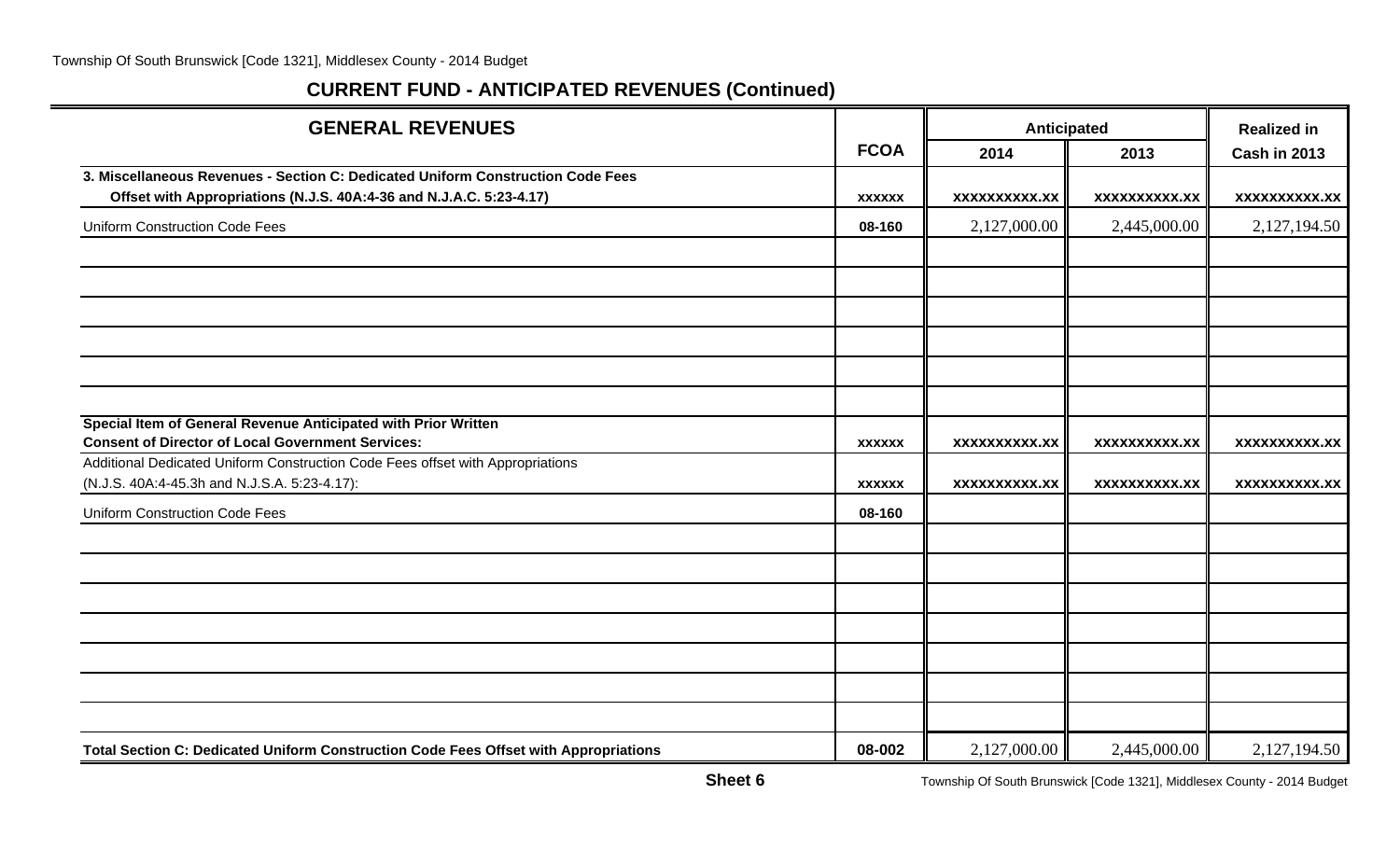| <b>GENERAL REVENUES</b>                                                                                                                                                                                                          |                  | Anticipated            |                        | <b>Realized in</b>     |
|----------------------------------------------------------------------------------------------------------------------------------------------------------------------------------------------------------------------------------|------------------|------------------------|------------------------|------------------------|
|                                                                                                                                                                                                                                  | <b>FCOA</b>      | 2014                   | 2013                   | <b>Cash in 2013</b>    |
| 3. Miscellaneous Revenues - Section D: Special Items of General Revenue Anticipated with<br>Prior Written Consent of the Director of Local Government Services -<br><b>Shared Service Agreements Offset With Appropriations:</b> | <b>XXXXXX</b>    | <b>XXXXXXXXX.XX</b>    | <b>XXXXXXXXX.XX</b>    | xxxxxxxxx.xx           |
| Fire District #1                                                                                                                                                                                                                 | 11-330           | 112,700.00             | 110,000.00             | 112,750.76             |
| Fire District #2                                                                                                                                                                                                                 | 11-265           | 189,300.00             | 178,000.00             | 189,378.06             |
| Fire District #3                                                                                                                                                                                                                 | 11-265           | 73,200.00              | 69,000.00              | 73,269.49              |
|                                                                                                                                                                                                                                  |                  |                        |                        |                        |
| MDC-Milltown<br><b>MDC</b> - Cranbury                                                                                                                                                                                            | 11-140<br>11-140 | 12,000.00<br>21,000.00 | 12,000.00<br>21,000.00 | 12,000.00<br>21,000.00 |
| <b>MDC</b> - Monroe                                                                                                                                                                                                              | 11-140           | 42,250.00              | 42,000.00              | 42,250.00              |
| <b>MDC-</b> Middlesex County College                                                                                                                                                                                             | 11-140           | 12,000.00              | 12,000.00              | 12,000.00              |
| MDC-Helmetta                                                                                                                                                                                                                     | 11-140           | 4,500.00               | 9,000.00               | 4,500.00               |
|                                                                                                                                                                                                                                  | 11-140           |                        |                        |                        |
| Interlocal with Rocky Hill                                                                                                                                                                                                       | 11-140           |                        | 3,000.00               |                        |
|                                                                                                                                                                                                                                  | 11-140           |                        |                        |                        |
|                                                                                                                                                                                                                                  | 11-140           |                        |                        |                        |
|                                                                                                                                                                                                                                  | 11-265           |                        |                        |                        |
|                                                                                                                                                                                                                                  |                  |                        |                        |                        |
|                                                                                                                                                                                                                                  |                  |                        |                        |                        |
|                                                                                                                                                                                                                                  |                  |                        |                        |                        |
| Total Section D: Interlocal Municipal Service Agreements Offset With Appropriations                                                                                                                                              | 11-001           | 466,950.00             | 456,000.00             | 467,148.31             |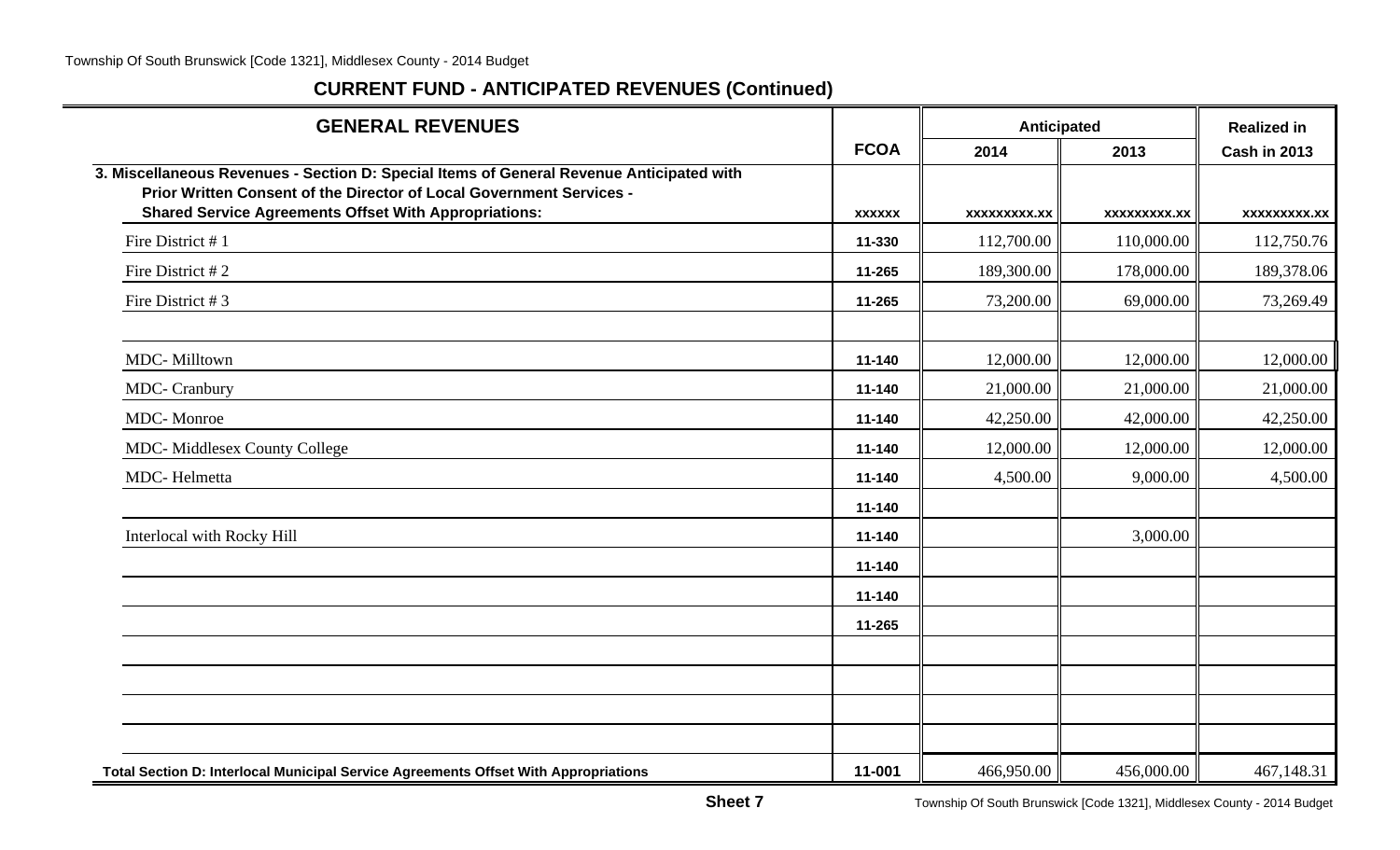$\equiv$ 

| <b>GENERAL REVENUES</b>                                                                 |               | Anticipated         |                     | <b>Realized in</b>  |
|-----------------------------------------------------------------------------------------|---------------|---------------------|---------------------|---------------------|
|                                                                                         | <b>FCOA</b>   | 2014                | 2013                | <b>Cash in 2013</b> |
| 3. Miscellaneous Revenues - Section E: Special Items of General Revenue Anticipated     |               |                     |                     |                     |
| with Prior Written Consent of Director of Local Government Services - Additional        |               |                     |                     |                     |
| Revenue Offset with Appropriations (N.J.S.A. 40A:4-45.3h):                              | <b>XXXXXX</b> | <b>XXXXXXXXX.XX</b> | <b>XXXXXXXXX.XX</b> | <b>XXXXXXXXX.XX</b> |
|                                                                                         | 12-704        |                     |                     |                     |
|                                                                                         |               |                     |                     |                     |
|                                                                                         |               |                     |                     |                     |
|                                                                                         |               |                     |                     |                     |
|                                                                                         |               |                     |                     |                     |
|                                                                                         |               |                     |                     |                     |
|                                                                                         |               |                     |                     |                     |
|                                                                                         |               |                     |                     |                     |
|                                                                                         |               |                     |                     |                     |
|                                                                                         |               |                     |                     |                     |
|                                                                                         |               |                     |                     |                     |
|                                                                                         |               |                     |                     |                     |
|                                                                                         |               |                     |                     |                     |
|                                                                                         |               |                     |                     |                     |
|                                                                                         |               |                     |                     |                     |
|                                                                                         |               |                     |                     |                     |
|                                                                                         |               |                     |                     |                     |
| Total Section E: Special Item of General Revenue Anticipated with Prior Written Consent | <b>XXXXXX</b> | <b>XXXXXXXXX.XX</b> | <b>XXXXXXXXX.XX</b> | xxxxxxxxx.xx        |
| of Director of Local Government Services - Additional Revenues<br>[Sheet Not Used]      | 08-003        | 0.00                | 0.00                | 0.00                |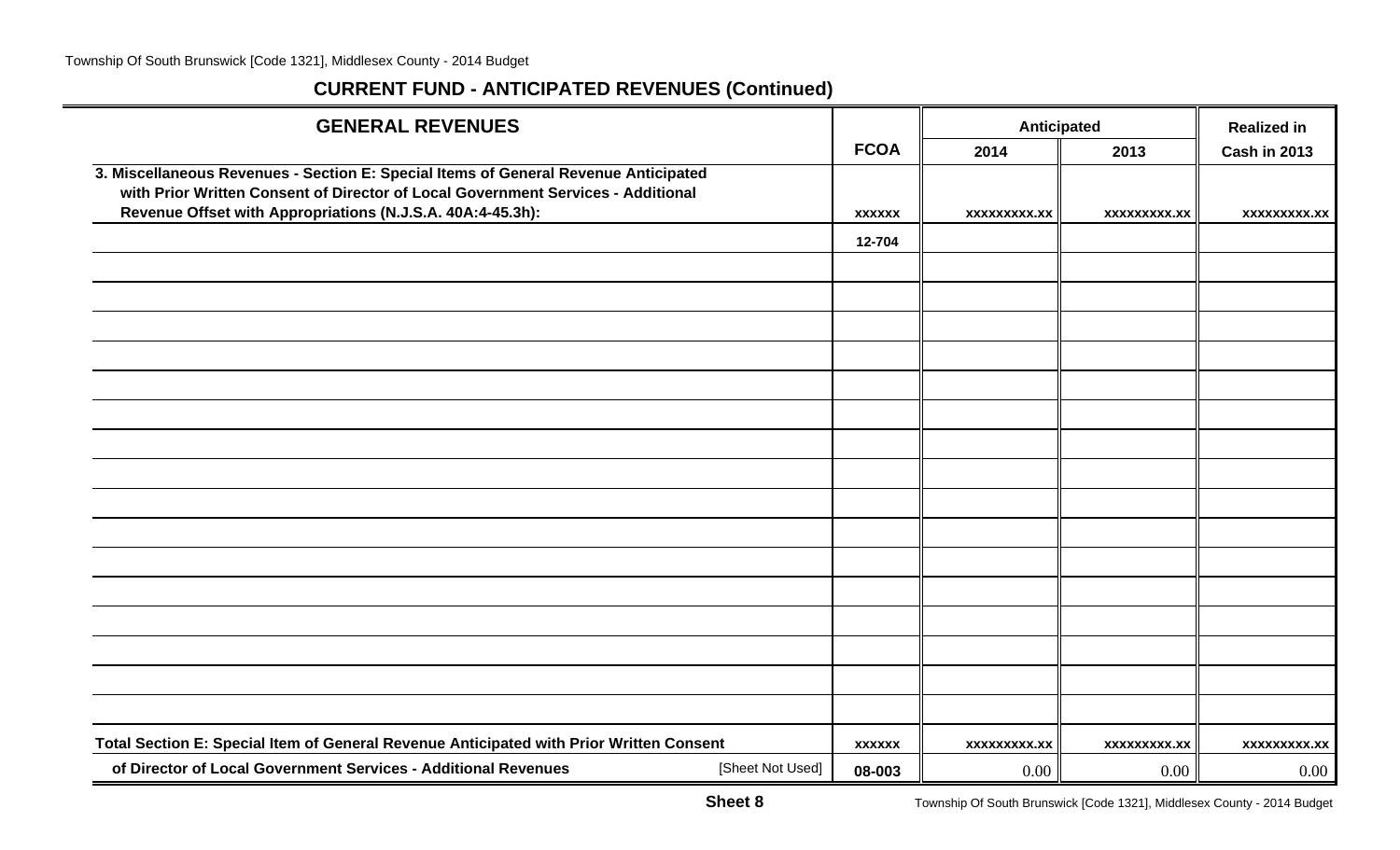| <b>GENERAL REVENUES</b>                                                                                                                                                                                                        |               | Anticipated         |                     | <b>Realized in</b>  |
|--------------------------------------------------------------------------------------------------------------------------------------------------------------------------------------------------------------------------------|---------------|---------------------|---------------------|---------------------|
|                                                                                                                                                                                                                                | <b>FCOA</b>   | 2014                | 2013                | <b>Cash in 2013</b> |
| 3. Miscellaneous Revenues - Section F: Special Items of General Revenue Anticipated with<br>Prior Written Consent of Director of Local Government Services - Public and<br><b>Private Revenues Offset with Appropriations:</b> | <b>XXXXXX</b> | <b>XXXXXXXXX.XX</b> | <b>XXXXXXXXX.XX</b> | XXXXXXXXX.XX        |
| <b>SEARCH</b>                                                                                                                                                                                                                  |               |                     |                     |                     |
| Gypsy Moth                                                                                                                                                                                                                     |               |                     |                     |                     |
| Over the Limit Under Arrest                                                                                                                                                                                                    | 10-701        |                     |                     |                     |
| Drive Sober or Get Pulled Over                                                                                                                                                                                                 | 10-745        | 3,600.00            |                     |                     |
| H1N1                                                                                                                                                                                                                           | 10-770        |                     |                     |                     |
| Hep B                                                                                                                                                                                                                          | 10-702        |                     | 2,160.00            | 2,160.00            |
| <b>Justice Assistance Grant</b>                                                                                                                                                                                                | 10-703        |                     |                     |                     |
| Recycling Tonnage                                                                                                                                                                                                              | 10-704        |                     | 165,383.88          | 165,383.88          |
| Middlesex County Recycling Grant                                                                                                                                                                                               | 10-705        |                     |                     |                     |
| <b>County Open Space Grants</b>                                                                                                                                                                                                | 10-706        |                     |                     |                     |
| <b>Federal Stimulus Energy</b>                                                                                                                                                                                                 | 10-707        |                     |                     |                     |
| <b>ROID</b>                                                                                                                                                                                                                    |               |                     | 11,665.67           | 11,665.67           |
| Senior Transportation                                                                                                                                                                                                          |               |                     | 3,250.00            | 3,250.00            |
| Click it ir Ticket                                                                                                                                                                                                             |               | 4,000.00            | 4,000.00            | 4,000.00            |
| COPS on Shops                                                                                                                                                                                                                  |               | 2,400.00            | 2,400.00            | 2,400.00            |
| <b>Rowland Park Turf Fields</b>                                                                                                                                                                                                |               |                     |                     |                     |
| <b>Mapleton Preserve</b>                                                                                                                                                                                                       |               |                     |                     |                     |
| <b>Public Health Priority Funding</b>                                                                                                                                                                                          |               |                     |                     |                     |
|                                                                                                                                                                                                                                |               |                     |                     |                     |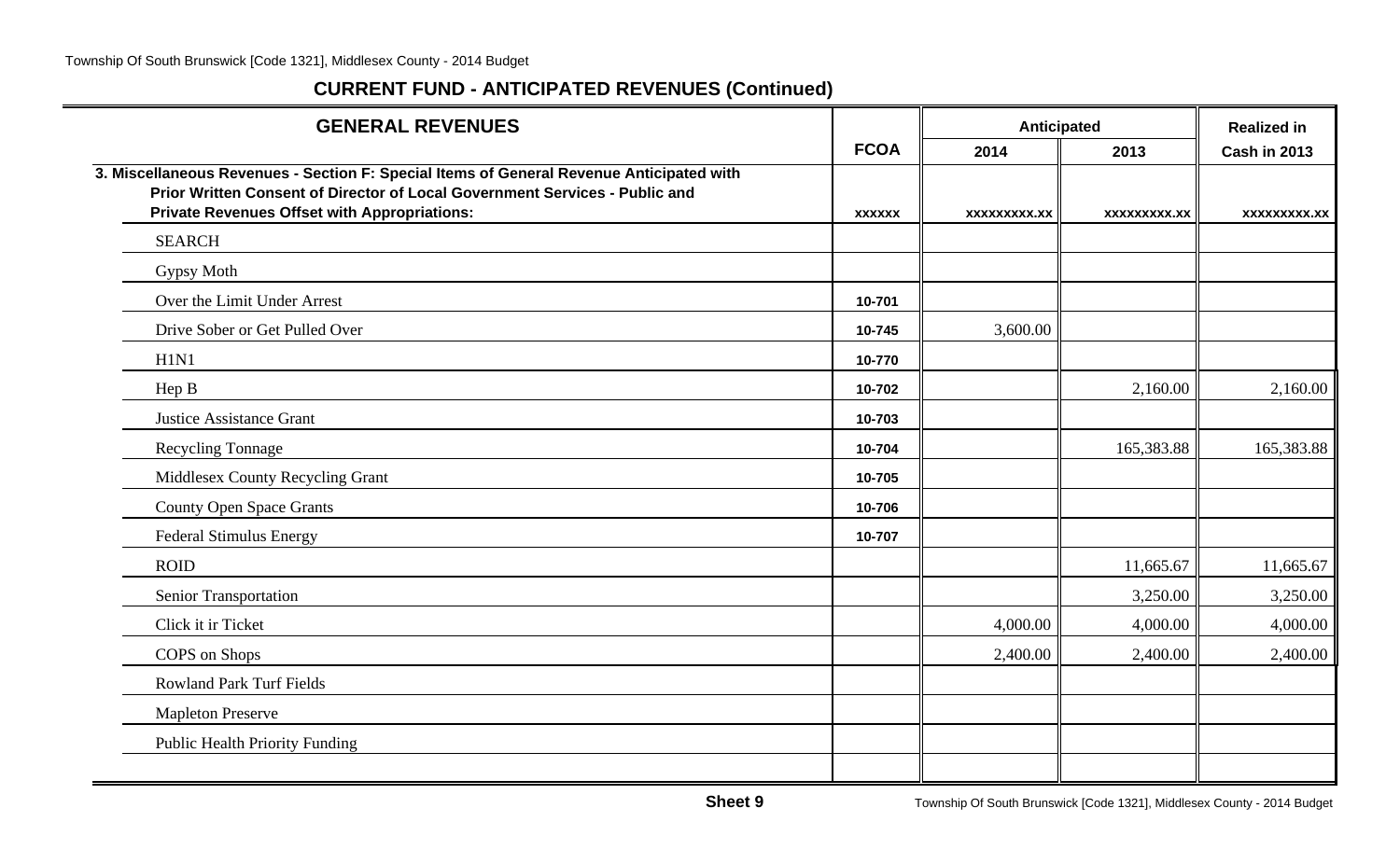$\sim$ 

| <b>GENERAL REVENUES</b>                                                                                                                                                                                                             |               | Anticipated         |                     | <b>Realized in</b>  |
|-------------------------------------------------------------------------------------------------------------------------------------------------------------------------------------------------------------------------------------|---------------|---------------------|---------------------|---------------------|
|                                                                                                                                                                                                                                     | <b>FCOA</b>   | 2014                | 2013                | <b>Cash in 2013</b> |
| 3. Miscellaneous Revenues - Section F: Special Items of General Revenue Anticipated with<br>Prior Written Consent of Director of Local Government Services - Public and<br>Private Revenues Offset with Appropriations (continued): | <b>XXXXXX</b> | <b>XXXXXXXXX.XX</b> | <b>XXXXXXXXX.XX</b> | XXXXXXXXX.XX        |
| <b>NJ TTF</b>                                                                                                                                                                                                                       |               |                     | 360,000.00          | 360,000.00          |
| NJ TTf Freedom Trail                                                                                                                                                                                                                |               |                     |                     |                     |
| Youth Development                                                                                                                                                                                                                   |               |                     |                     |                     |
| <b>Clean Communities</b>                                                                                                                                                                                                            |               | 72,438.79           | 77,238.46           | 77,238.46           |
| <b>Culteral Herigate</b>                                                                                                                                                                                                            |               |                     | 3,540.00            | 3,540.00            |
| <b>Detention Basins</b>                                                                                                                                                                                                             |               |                     |                     |                     |
| <b>DDEF</b>                                                                                                                                                                                                                         |               |                     | 7,154.67            | 7,154.67            |
| Friendly Visitor                                                                                                                                                                                                                    |               |                     |                     |                     |
| <b>BIAS</b> Prevention                                                                                                                                                                                                              |               |                     |                     |                     |
| <b>Community Concerns</b>                                                                                                                                                                                                           |               |                     |                     |                     |
| <b>Body Armor</b>                                                                                                                                                                                                                   |               | 1,545.05            |                     |                     |
| <b>Safe Corridors</b>                                                                                                                                                                                                               |               |                     | 12,740.14           | 12,740.14           |
| UNAPPROPRIATED GRANTS                                                                                                                                                                                                               |               | 68,257.38           | 62,550.93           | 62,550.93           |
| CQI                                                                                                                                                                                                                                 |               |                     |                     |                     |
| Hazardous Mitigation                                                                                                                                                                                                                |               |                     | 43,500.00           | 43,500.00           |
|                                                                                                                                                                                                                                     |               |                     |                     |                     |
|                                                                                                                                                                                                                                     |               |                     |                     |                     |
| Total Section F: Special Item of General Revenue Anticipated with Prior Written                                                                                                                                                     | <b>XXXXXX</b> | <b>XXXXXXXXX.XX</b> | XXXXXXXXX.XX        | XXXXXXXXX.XX        |
| <b>Consent of Director of Local Government Services - Public and Private Revenues</b>                                                                                                                                               | 10-001        | 152,241.22          | 755,583.75          | 755,583.75          |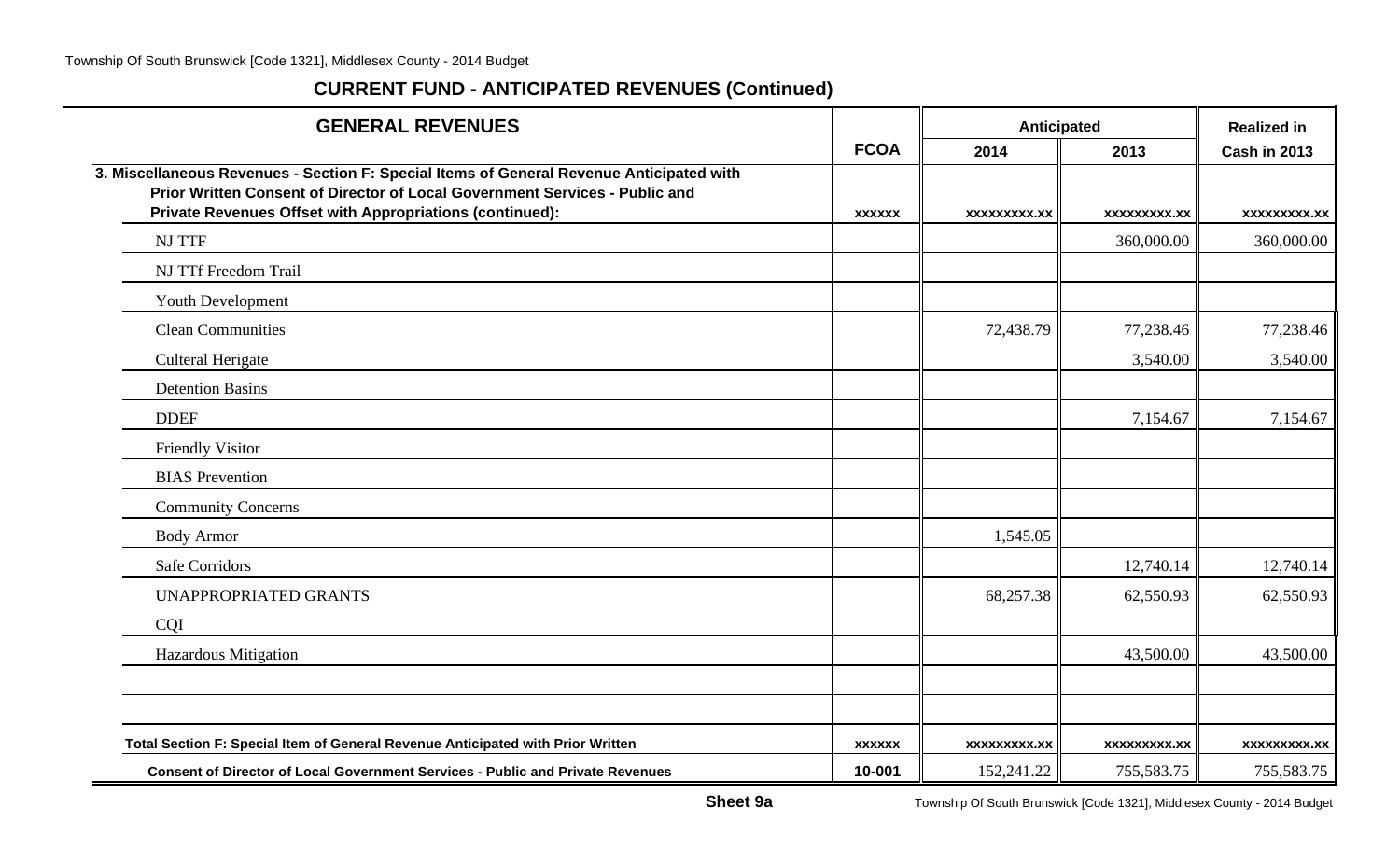| <b>GENERAL REVENUES</b>                                                                                                                                                    |               |                     | <b>Anticipated</b>  | <b>Realized in</b>  |
|----------------------------------------------------------------------------------------------------------------------------------------------------------------------------|---------------|---------------------|---------------------|---------------------|
|                                                                                                                                                                            | <b>FCOA</b>   | 2014                | 2013                | <b>Cash in 2013</b> |
| 3. Miscellaneous Revenues - Section G: Special Items of General Revenue Anticipated with<br>Prior Written Consent of Director of Local Government Services - Other Special |               |                     |                     |                     |
| Items:                                                                                                                                                                     | <b>XXXXXX</b> | <b>XXXXXXXXX.XX</b> | <b>XXXXXXXXX.XX</b> | <b>XXXXXXXXX.XX</b> |
| Utility Operating Surplus of Prior Year                                                                                                                                    | 08-116        |                     |                     |                     |
| Uniform Fire Safety Act                                                                                                                                                    | 08-106        | 258,900.00          | 230,000.00          | 258,963.18          |
|                                                                                                                                                                            |               |                     |                     |                     |
|                                                                                                                                                                            | 08-210        |                     |                     |                     |
|                                                                                                                                                                            | 08-132        |                     |                     |                     |
| Sale of Recycling Materials                                                                                                                                                | 08-133        | 25,400.00           | 15,000.00           | 25,427.08           |
| <b>Site Leasing Antennae</b>                                                                                                                                               | 08-134        | 319,800.00          | 315,000.00          | 319,810.17          |
| Payments in Lieu of Taxes - South Brunswick Comm. Dev. Corp.                                                                                                               | 08-210        | 32,800.00           | 33,000.00           | 32,890.79           |
| <b>Contribution from Library Board of Trustees</b>                                                                                                                         | 08-749        | 100,000.00          | 65,400.00           | 65,400.00           |
| In Lieu of Tax - CIL Woods/ VOA                                                                                                                                            | 08-751        | 14,400.00           | 11,500.00           | 14,435.60           |
| In Lieu of Tax - Oakwoods                                                                                                                                                  | 08-752        | 43,700.00           | 34,000.00           | 43,776.45           |
|                                                                                                                                                                            | 08-206        |                     |                     |                     |
| Utility Payments for SW Chargebacks                                                                                                                                        |               | 1,000,000.00        | 1,000,000.00        | 1,000,000.00        |
| Hotel/Motel Tax                                                                                                                                                            |               | 789,400.00          | 830,000.00          | 789,494.52          |
| <b>Reserve for Quasi Duty</b>                                                                                                                                              |               | 113,000.00          | 130,000.00          | 113,000.00          |
|                                                                                                                                                                            |               |                     |                     |                     |
|                                                                                                                                                                            |               |                     |                     |                     |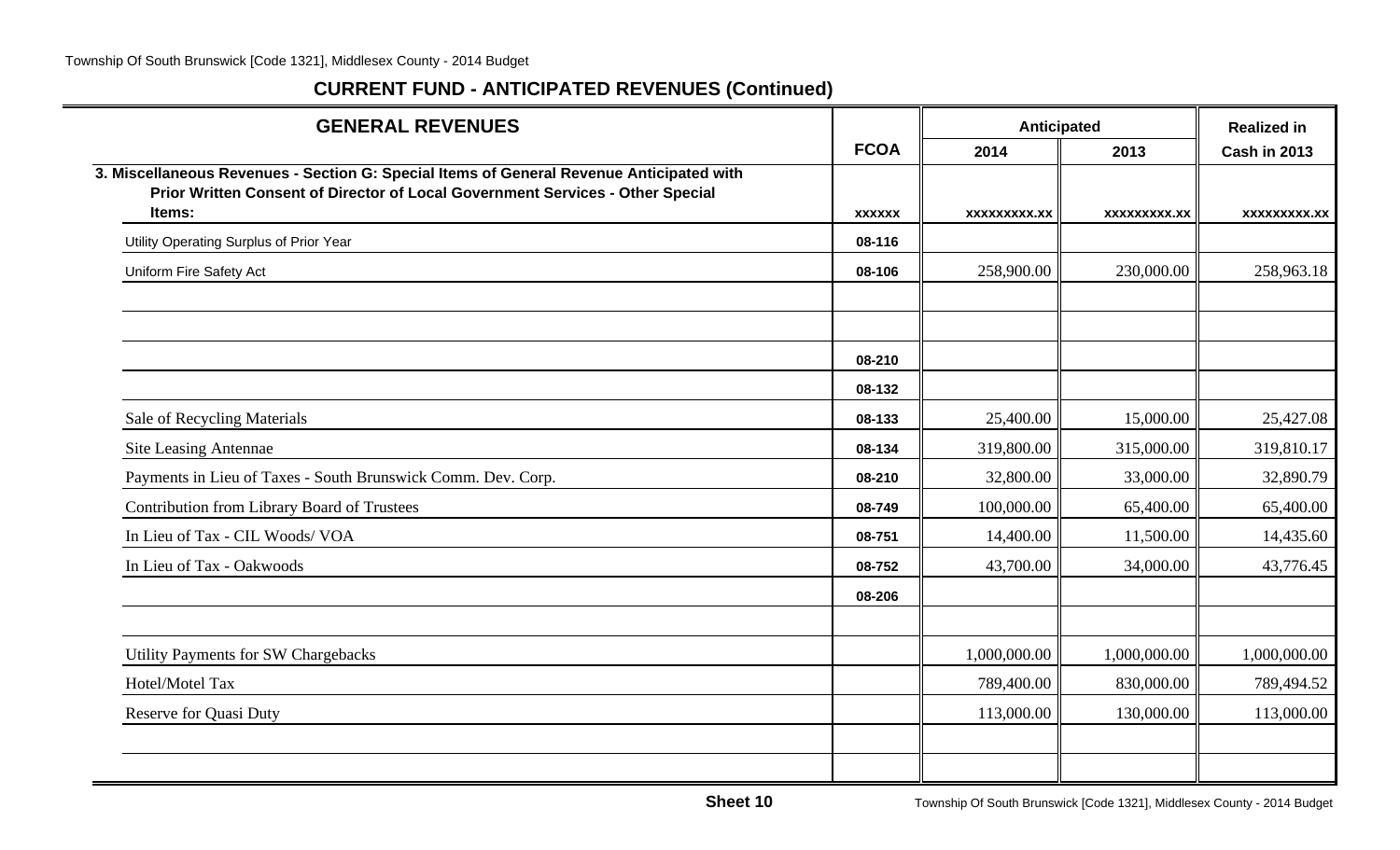| <b>GENERAL REVENUES</b>                                                                                                                                                                          |               | Anticipated         |                     | <b>Realized in</b>  |
|--------------------------------------------------------------------------------------------------------------------------------------------------------------------------------------------------|---------------|---------------------|---------------------|---------------------|
|                                                                                                                                                                                                  | <b>FCOA</b>   | 2014                | 2013                | <b>Cash in 2013</b> |
| 3. Miscellaneous Revenues - Section G: Special Items of General Revenue Anticipated with<br>Prior Written Consent of Director of Local Government Services - Other Special<br>Items (continued): |               |                     |                     |                     |
|                                                                                                                                                                                                  | <b>XXXXXX</b> | <b>XXXXXXXXX.XX</b> | <b>XXXXXXXXX.XX</b> | <b>XXXXXXXXX.XX</b> |
| <b>Reserve for Debt Service</b>                                                                                                                                                                  |               | 570,000.00          | 0.00                | $0.00\,$            |
| Charback to COAH for prior year admin costs                                                                                                                                                      |               | 237,000.00          |                     |                     |
| Matrix Development Application                                                                                                                                                                   |               | 790,000.00          |                     |                     |
|                                                                                                                                                                                                  |               |                     |                     |                     |
|                                                                                                                                                                                                  |               |                     |                     |                     |
| Planning - Land Use Charges                                                                                                                                                                      |               | 73,600.00           | 85,000.00           | 73,688.84           |
| Prior Year Utility Fund Surplus                                                                                                                                                                  |               | 800,000.00          | 800,000.00          | 800,000.00          |
|                                                                                                                                                                                                  |               |                     |                     |                     |
| New-School Resorce Officer                                                                                                                                                                       |               | 250,000.00          | 97,000.00           | 114,394.25          |
|                                                                                                                                                                                                  |               |                     |                     |                     |
| FEMA-Sandy                                                                                                                                                                                       |               | 569,000.00          | 318,000.00          | 318,000.00          |
|                                                                                                                                                                                                  |               |                     |                     |                     |
|                                                                                                                                                                                                  |               |                     |                     |                     |
|                                                                                                                                                                                                  |               |                     |                     |                     |
|                                                                                                                                                                                                  |               |                     |                     |                     |
|                                                                                                                                                                                                  |               |                     |                     |                     |
| Total Section G: Special Item of General Revenue Anticipated with Prior Written                                                                                                                  | <b>XXXXXX</b> | <b>XXXXXXXXX.XX</b> | <b>XXXXXXXXX.XX</b> | <b>XXXXXXXXX.XX</b> |
| Consent of Director of Local Government Services - Other Special Items                                                                                                                           | 08-004        | 5,987,000.00        | 3,963,900.00        | 3,969,280.88        |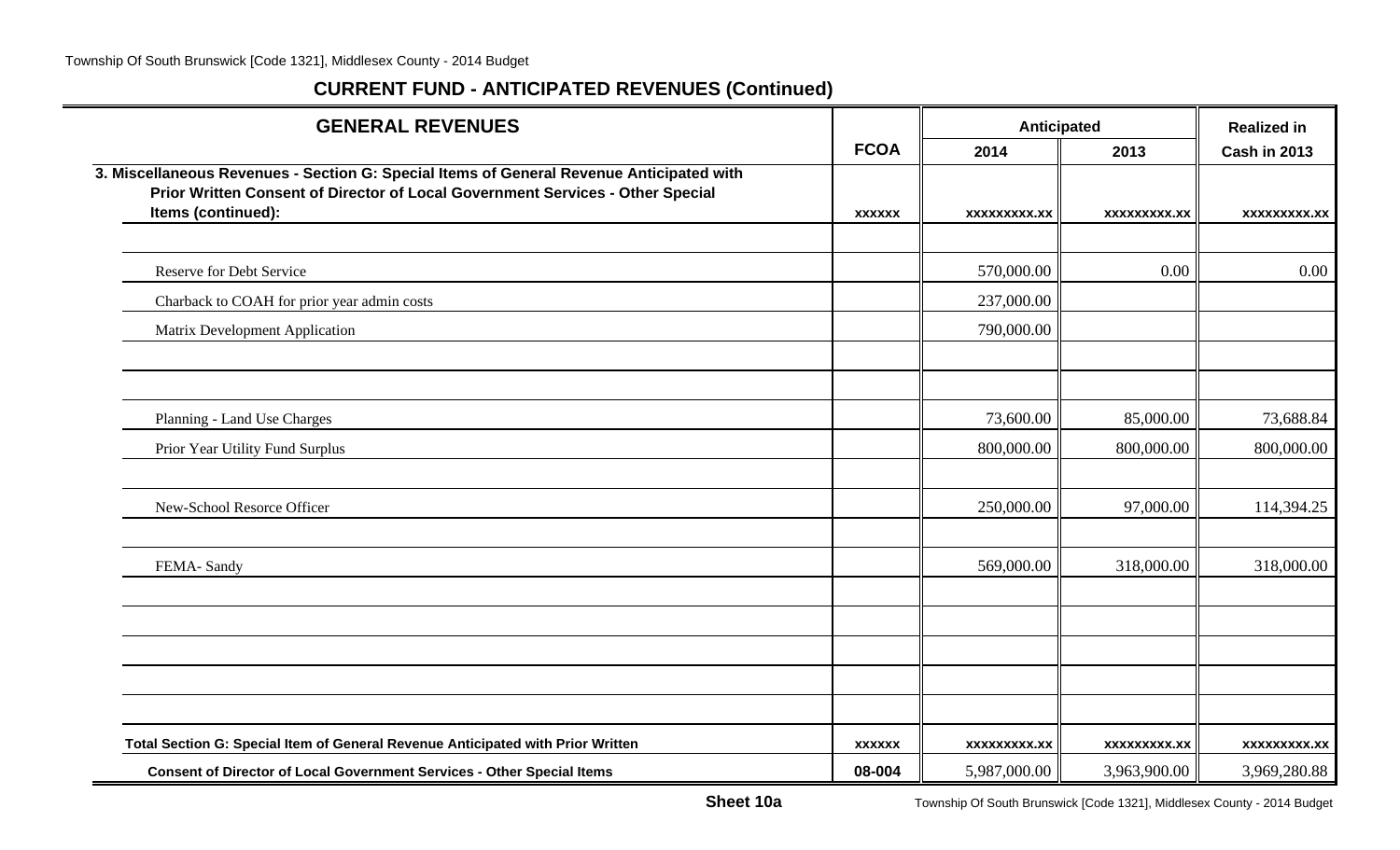| <b>GENERAL REVENUES</b>                                                                                                                                                      |               | Anticipated         |                     | <b>Realized in</b>  |  |
|------------------------------------------------------------------------------------------------------------------------------------------------------------------------------|---------------|---------------------|---------------------|---------------------|--|
|                                                                                                                                                                              | <b>FCOA</b>   | 2014                | 2013                | <b>Cash in 2013</b> |  |
| <b>SUMMARY OF REVENUES</b>                                                                                                                                                   | <b>XXXXXX</b> | <b>XXXXXXXXX.XX</b> | <b>XXXXXXXXX.XX</b> | <b>XXXXXXXXX.XX</b> |  |
| 1. Surplus Anticipated (Sheet 4, #1)                                                                                                                                         | 08-101        | 1,625,000.00        | 2,200,000.00        | 2,200,000.00        |  |
| 2. Surplus Anticipated with Prior Written Consent of Director of Local Government Services (Sheet 4, #2)                                                                     | 08-102        | 0.00                | 0.00                | 0.00                |  |
| 3. Miscellaneous Revenues:                                                                                                                                                   | <b>XXXXXX</b> | <b>XXXXXXXXX.XX</b> | <b>XXXXXXXX.XX</b>  | xxxxxxxxx.xx        |  |
| Total Section A: Local Revenues                                                                                                                                              | 08-001        | 2,226,100.00        | 2,162,800.00        | 2,216,407.97        |  |
| Total Section B: State Aid Without Offsetting Appropriations                                                                                                                 | 09-001        | 5,191,679.00        | 5,191,679.00        | 5,164,928.00        |  |
| Total Section C: Dedicated Uniform Construction Code Fees Offset with Appropriations                                                                                         | 08-002        | 2,127,000.00        | 2,445,000.00        | 2,127,194.50        |  |
| Special Items of General Revenue Anticipated with Prior Written Consent of<br><b>Total Section D:</b><br>Director of Local Government Service-Shared Services Agreements     | 11-001        | 466,950.00          | 456,000.00          | 467,148.31          |  |
| Special Items of General Revenue Anticipated with Prior Written Consent of<br><b>Total Section E:</b><br>Director of Local Government Services - Additional Revenues         | 08-003        | 0.00                | 0.00                | 0.00                |  |
| Special Items of General Revenue Anticipated with Prior Written Consent of<br><b>Total Section F:</b><br>Director of Local Government Services - Public and Private Revenues | 10-001        | 152,241.22          | 755,583.75          | 755,583.75          |  |
| Special Items of General Revenue Anticipated with Prior Written Consent of<br><b>Total Section G:</b><br>Director of Local Government Services - Other Special Items         | 08-004        | 5,987,000.00        | 3,963,900.00        | 3,969,280.88        |  |
| <b>Total Miscellaneous Revenues</b>                                                                                                                                          | 13-099        | 16,150,970.22       | 14,974,962.75       | 14,700,543.41       |  |
| 4. Receipts from Delinquent Taxes                                                                                                                                            | 15-499        | 1,816,000.00        | 1,839,000.00        | 1,726,879.11        |  |
| 5. Subtotal General Revenues (Items 1,2,3 and 4)                                                                                                                             | 13-199        | 19,591,970.22       | 19,013,962.75       | 18,627,422.52       |  |
| 6. Amount to be Raised by Taxes for Support of Municipal Budget:                                                                                                             | <b>XXXXXX</b> |                     |                     |                     |  |
| a) Local Tax for Municipal Purposes Including Reserve for Uncollected Taxes                                                                                                  | 07-190        | 27,814,964.70       | 27,124,979.93       | <b>XXXXXXXXX.XX</b> |  |
| b) Addition to Local District School Tax                                                                                                                                     | 07-191        |                     |                     | <b>XXXXXXXXX.XX</b> |  |
| c) Minimum Library Tax                                                                                                                                                       | 07-192        | 2,615,446.41        | 2,561,063.00        | <b>XXXXXXXXX.XX</b> |  |
| Total Amount to be Raised by Taxes for Support of Municipal Budget                                                                                                           | 07-199        | 30,430,411.11       | 29,686,042.93       | 30,906,138.40       |  |
| 7. Total General Revenues                                                                                                                                                    | 13-299        | 50,022,381.33       | 48,700,005.68       | 49,533,560.92       |  |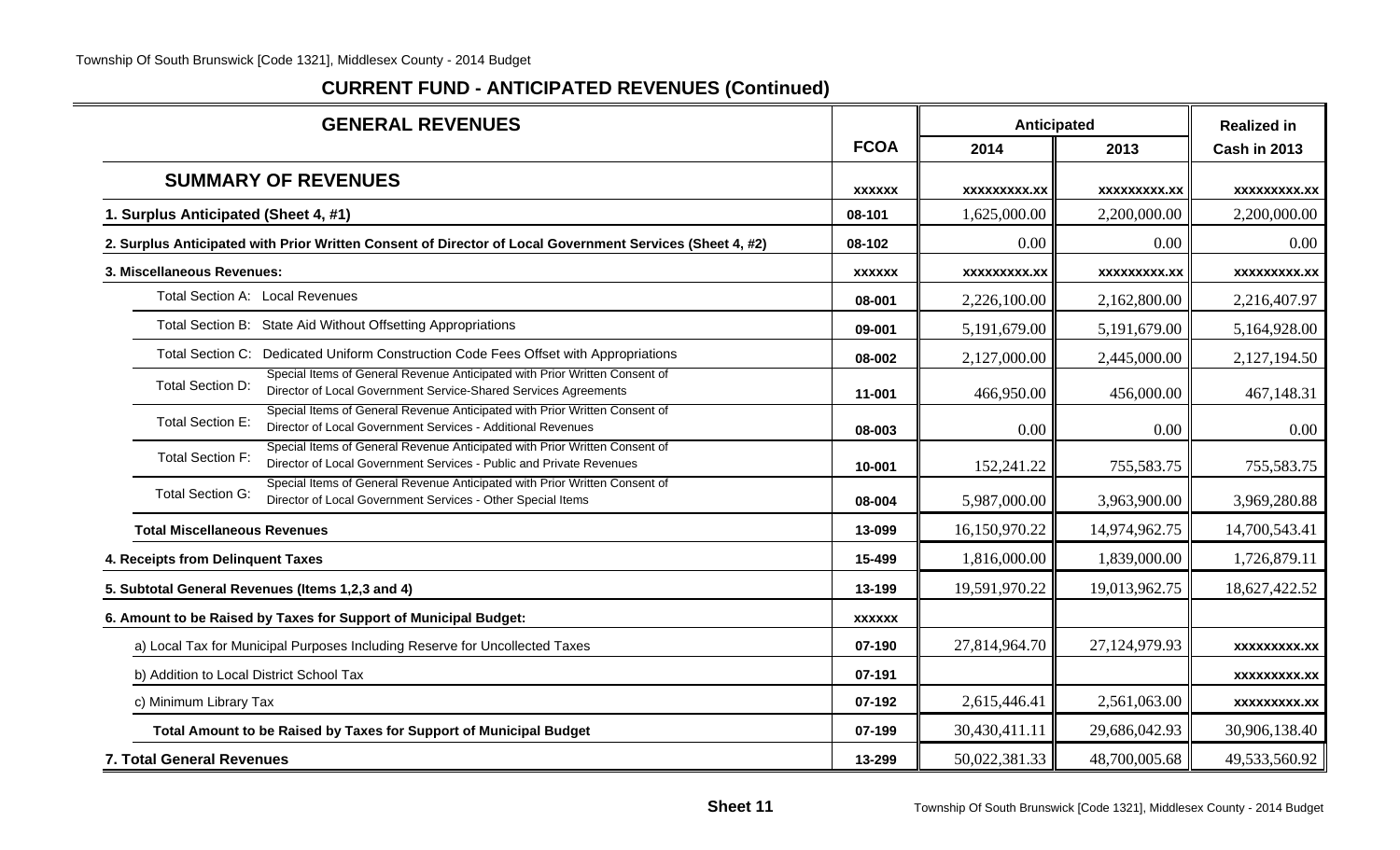| <b>8. GENERAL APPROPRIATIONS</b>           |             |            | Appropriated |                                                  |                                                                 | Expended 2013             |                 |  |
|--------------------------------------------|-------------|------------|--------------|--------------------------------------------------|-----------------------------------------------------------------|---------------------------|-----------------|--|
| (A) Operations - within "CAPS"             | <b>FCOA</b> | for 2014   | for 2013     | for 2013 By<br><b>Emergency</b><br>Appropriation | Total for 2013<br><b>As Modified By</b><br><b>All Transfers</b> | Paid or<br><b>Charged</b> | <b>Reserved</b> |  |
| <b>GENERAL GOVERNMENT</b>                  |             |            |              |                                                  |                                                                 |                           |                 |  |
| Mayor and Council/Bd of Chosen Freeholders | 20-110      |            |              |                                                  |                                                                 |                           |                 |  |
| Salaries and Wages                         | 20-110-1    | 44,432.90  | 44,287.32    |                                                  | 42,687.32                                                       | 42,597.35                 | 89.97           |  |
| Other Expenses                             | 20-110-2    | 19,015.00  | 13,615.00    |                                                  | 13,115.00                                                       | 12,319.50                 | 795.50          |  |
| General Administration (Managers Office)   | 20-100      |            |              |                                                  |                                                                 |                           |                 |  |
| Salaries and Wages                         | 20-100-1    | 321,976.50 | 353,799.64   |                                                  | 355,671.64                                                      | 355,670.98                | 0.66            |  |
| Other Expenses                             | 20-100-2    | 40,150.00  | 43,500.00    |                                                  | 53,800.00                                                       | 53,790.81                 | 9.19            |  |
| Municipal Clerk                            | 20-120      |            |              |                                                  |                                                                 |                           |                 |  |
| Salaries and Wages                         | 20-120-1    | 220,114.83 | 224,937.26   |                                                  | 236,537.26                                                      | 230,824.01                | 5,713.25        |  |
| Other Expenses                             | 20-120-2    | 28,050.00  | 26,350.00    |                                                  | 33,560.00                                                       | 33,511.64                 | 48.36           |  |
| Elections                                  | 20-120      |            |              |                                                  |                                                                 |                           |                 |  |
| Salaries and Wages                         | 20-120-1    | 4,000.00   | 4,200.00     |                                                  | 5,590.00                                                        | 5,589.71                  | 0.29            |  |
| Other Expenses                             | 20-120-2    | 13,000.00  | 15,000.00    |                                                  | 14,250.00                                                       | 14,245.38                 | 4.62            |  |
| Cable TV Advisory Commission               | 20-100      |            |              |                                                  |                                                                 |                           |                 |  |
| Salaries and Wages                         | 20-100-1    | 4,000.00   | 4,000.00     |                                                  | 3,462.00                                                        | 3,457.47                  | 4.53            |  |
| Other Expenses                             | 20-100-2    | 700.00     | 985.00       |                                                  | 555.00                                                          | 552.00                    | 3.00            |  |
|                                            |             |            |              |                                                  |                                                                 |                           |                 |  |
|                                            |             |            |              |                                                  |                                                                 |                           |                 |  |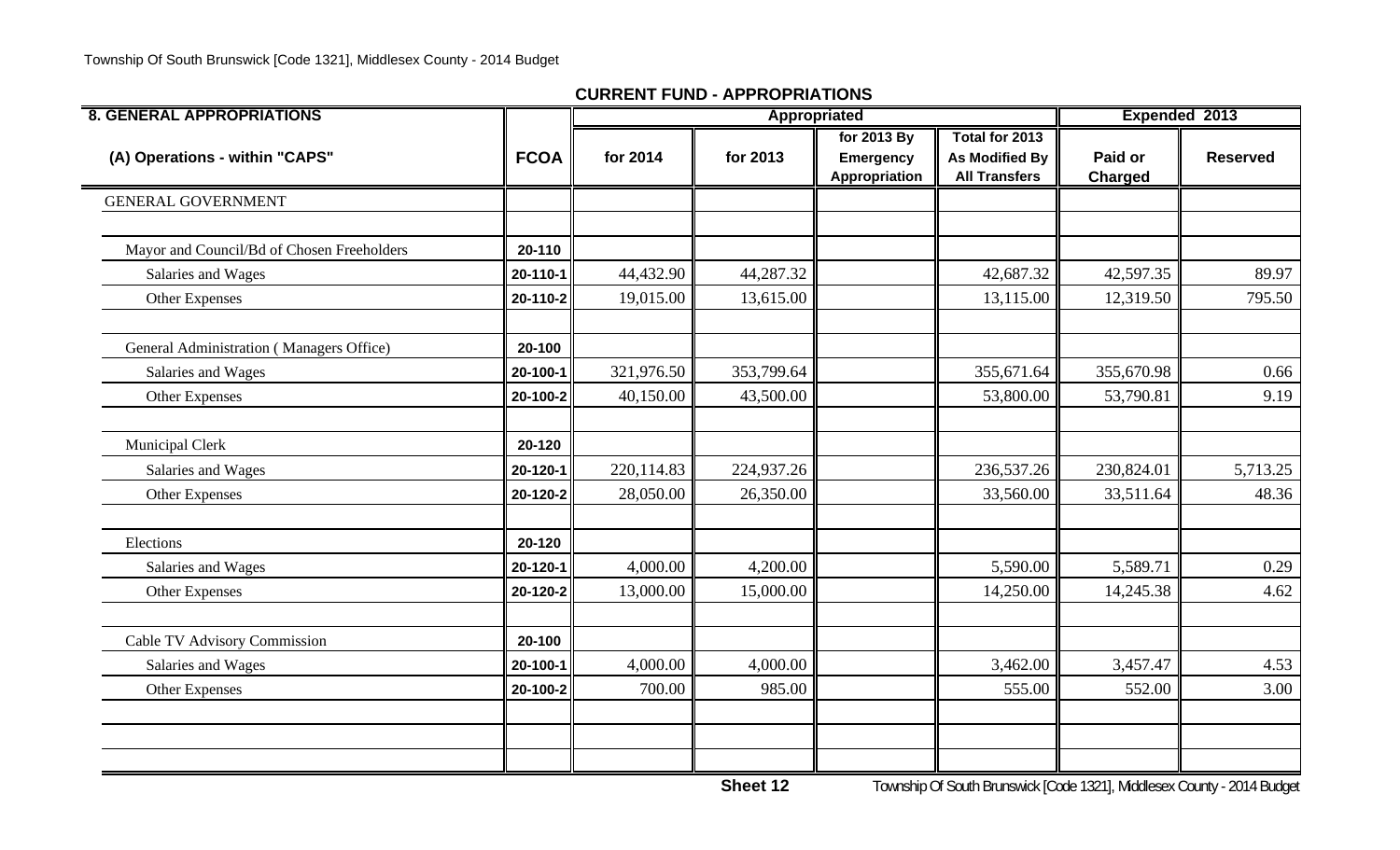| <b>8. GENERAL APPROPRIATIONS</b>             |             |            | Appropriated |                                           |                                                                 | Expended 2013             |                 |
|----------------------------------------------|-------------|------------|--------------|-------------------------------------------|-----------------------------------------------------------------|---------------------------|-----------------|
| (A) Operations - within "CAPS" - (continued) | <b>FCOA</b> | for 2014   | for 2013     | for 2013 By<br>Emergency<br>Appropriation | Total for 2013<br><b>As Modified By</b><br><b>All Transfers</b> | Paid or<br><b>Charged</b> | <b>Reserved</b> |
|                                              |             |            |              |                                           |                                                                 |                           |                 |
| <b>Financial Administration (Treasury)</b>   | 20-130      |            |              |                                           |                                                                 |                           |                 |
| Salaries and Wages                           | 20-130-1    | 463,383.00 | 452,615.98   |                                           | 451,715.98                                                      | 451,686.30                | 29.68           |
| Other Expenses                               | 20-130-2    | 7,200.00   | 8,250.00     |                                           | 8,660.00                                                        | 8,659.47                  | 0.53            |
| Purchasing                                   | 20-130      |            |              |                                           |                                                                 |                           |                 |
| Salaries and Wages                           | 20-130-1    | 115,798.00 | 109,152.00   |                                           | 115,152.00                                                      | 115,094.10                | 57.90           |
| Other Expenses                               | 20-130-2    | 67,150.00  | 78,900.00    |                                           | 70,900.00                                                       | 66,786.33                 | 4,113.67        |
| <b>Computerized Data Processing</b>          | 20-140      |            |              |                                           |                                                                 |                           |                 |
| Salaries and Wages                           | 20-140-1    | 350,240.00 | 312,315.00   |                                           | 316,755.00                                                      | 316,751.88                | 3.12            |
| Other Expenses                               | 20-140-2    | 124,700.00 | 149,000.00   |                                           | 149,000.00                                                      | 139,060.17                | 9,939.83        |
| Revenue Administration (Tax Collection)      | 20-145      |            |              |                                           |                                                                 |                           |                 |
| Salaries and Wages                           | 20-145-1    | 235,808.00 | 228,922.00   |                                           | 236,872.00                                                      | 236,839.14                | 32.86           |
| Other Expenses                               | 20-145-2    | 5,350.00   | 4,800.00     |                                           | 6,622.00                                                        | 6,621.71                  | 0.29            |
|                                              | 20-145-2    |            |              |                                           |                                                                 |                           |                 |
| <b>Audit Services</b>                        | 20-135      |            |              |                                           |                                                                 |                           |                 |
| Other Expenses                               | 20-135-2    | 16,000.00  | 15,000.00    |                                           | 15,000.00                                                       | 15,000.00                 | 0.00            |
| Tax Assessment Administration                | 20-150      |            |              |                                           |                                                                 |                           |                 |
| Salaries and Wages                           | 20-150-1    | 220,096.00 | 198,441.00   |                                           | 199,241.00                                                      | 199,218.64                | 22.36           |
| Other Expenses                               | 20-150-2    | 156,395.00 | 173,335.00   |                                           | 123,335.00                                                      | 106,979.10                | 16,355.90       |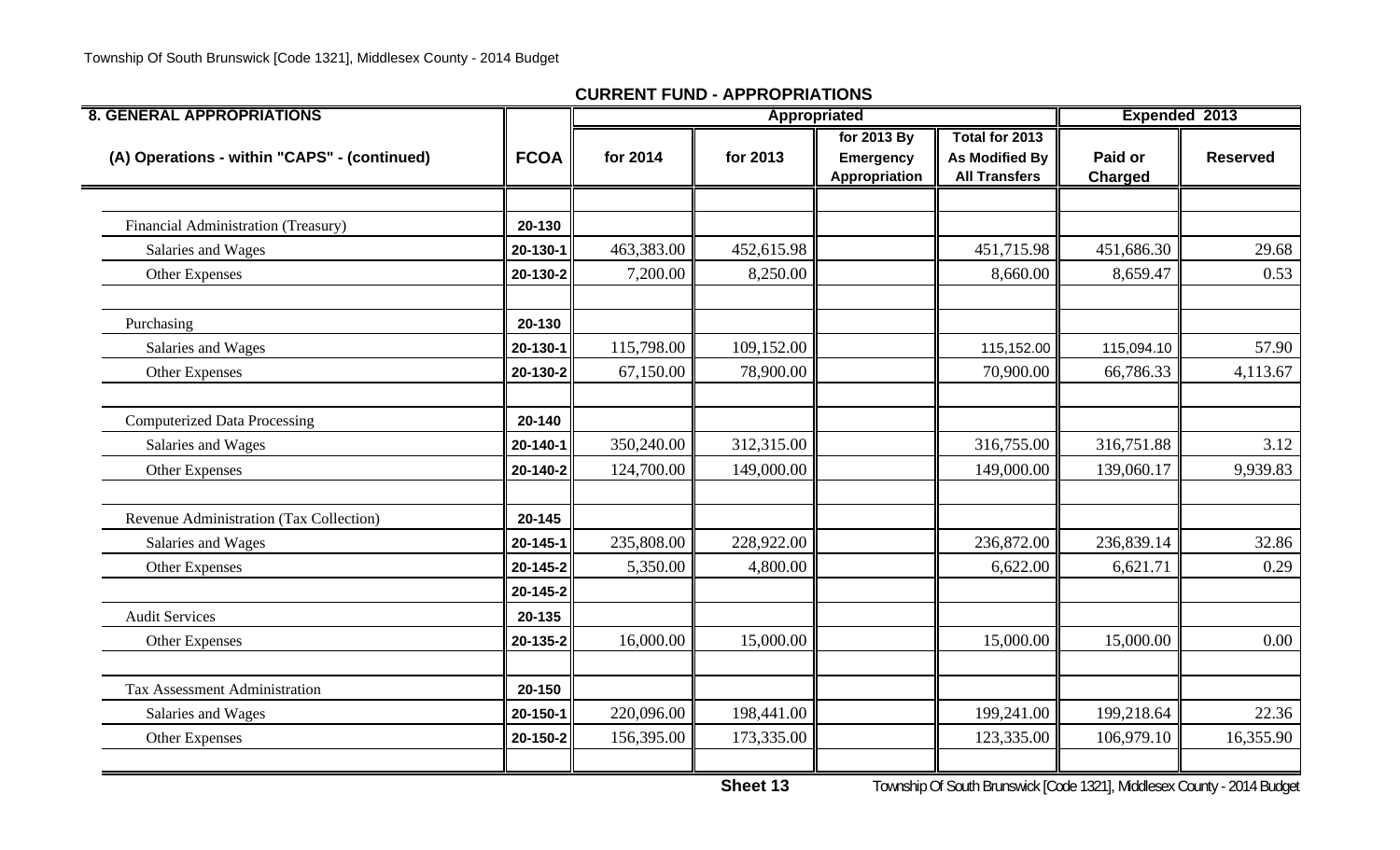| <b>8. GENERAL APPROPRIATIONS</b>             |             |            | Appropriated |                                           |                                                                 | Expended 2013             |                 |  |
|----------------------------------------------|-------------|------------|--------------|-------------------------------------------|-----------------------------------------------------------------|---------------------------|-----------------|--|
| (A) Operations - within "CAPS" - (continued) | <b>FCOA</b> | for 2014   | for 2013     | for 2013 By<br>Emergency<br>Appropriation | Total for 2013<br><b>As Modified By</b><br><b>All Transfers</b> | Paid or<br><b>Charged</b> | <b>Reserved</b> |  |
|                                              |             |            |              |                                           |                                                                 |                           |                 |  |
| <b>Engineering Services</b>                  | 20-165      |            |              |                                           |                                                                 |                           |                 |  |
| Other Expenses                               | 20-165-2    |            |              |                                           |                                                                 |                           |                 |  |
| Law                                          | 20-155      |            |              |                                           |                                                                 |                           |                 |  |
| Salaries and Wages                           | 20-155-1    | 105,945.00 | 119,596.34   |                                           | 120,746.34                                                      | 119,256.96                | 1,489.38        |  |
| Other Expenses                               | 20-155-2    | 78,500.00  | 92,500.00    |                                           | 72,500.00                                                       | 69,762.83                 | 2,737.17        |  |
|                                              |             |            |              |                                           |                                                                 |                           |                 |  |
|                                              |             |            |              |                                           |                                                                 |                           |                 |  |
|                                              |             |            |              |                                           |                                                                 |                           |                 |  |
|                                              |             |            |              |                                           |                                                                 |                           |                 |  |
| MUNICIPAL LAND USE LAW                       |             |            |              |                                           |                                                                 |                           |                 |  |
| Zoning Board of Adjustment                   | 21-185      |            |              |                                           |                                                                 |                           |                 |  |
| Salaries and Wages                           | 21-185-1    | 13,500.00  | 13,500.00    |                                           | 13,301.00                                                       | 13,301.00                 | 0.00            |  |
| Other Expenses                               | 21-185-2    | 3,000.00   | 2,900.00     |                                           | 1,410.00                                                        | 1,407.67                  | 2.33            |  |
| <b>Community Development (Planning)</b>      | 21-180      |            |              |                                           |                                                                 |                           |                 |  |
| Salaries and Wages                           | 21-180-1    | 329,010.00 | 324,909.08   |                                           | 338,612.08                                                      | 338,611.92                | 0.16            |  |
|                                              |             |            |              |                                           |                                                                 |                           |                 |  |
| Other Expenses                               | 21-180-2    | 9,000.00   | 31,600.00    |                                           | 9,100.00                                                        | 7,994.97                  | 1,105.03        |  |
|                                              |             |            |              |                                           |                                                                 |                           |                 |  |
|                                              |             |            |              |                                           |                                                                 |                           |                 |  |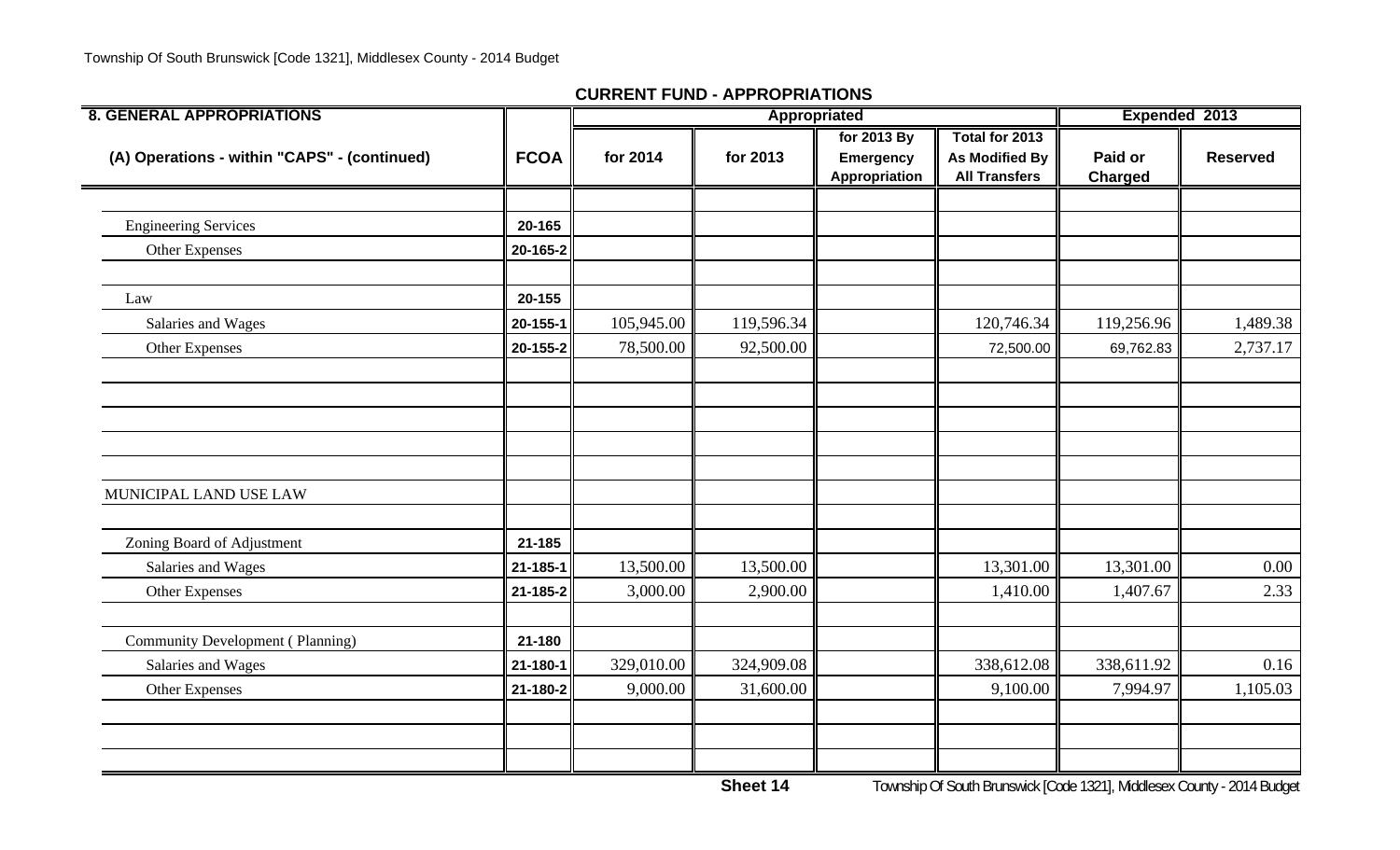| <b>8. GENERAL APPROPRIATIONS</b>             |             |            | Appropriated |                                                  |                                                                 | Expended 2013             |                 |
|----------------------------------------------|-------------|------------|--------------|--------------------------------------------------|-----------------------------------------------------------------|---------------------------|-----------------|
| (A) Operations - within "CAPS" - (continued) | <b>FCOA</b> | for 2014   | for 2013     | for 2013 By<br><b>Emergency</b><br>Appropriation | Total for 2013<br><b>As Modified By</b><br><b>All Transfers</b> | Paid or<br><b>Charged</b> | <b>Reserved</b> |
|                                              |             |            |              |                                                  |                                                                 |                           |                 |
| <b>Industrial Commission</b>                 | 20-170      |            |              |                                                  |                                                                 |                           |                 |
| Salaries and Wages                           | 20-170-1    | 1,000.00   | 1,200.00     |                                                  | 850.00                                                          | 842.00                    | 8.00            |
| Other Expenses                               | 20-170-2    | 3,000.00   |              |                                                  |                                                                 |                           |                 |
| <b>Environmental Commission</b>              | 21-180      |            |              |                                                  |                                                                 |                           |                 |
| Salaries and Wages                           | 21-180-1    | 1,225.00   | 750.00       |                                                  | 1,225.00                                                        | 1,224.65                  | 0.35            |
| Other Expenses                               | 21-180-2    | 500.00     | 500.00       |                                                  | 400.00                                                          | 400.00                    | 0.00            |
| <b>Transportation Advisory Committee</b>     | 21-180      |            |              |                                                  |                                                                 |                           |                 |
| Salaries and Wages                           | 21-180-1    | 300.00     | 300.00       |                                                  | 0.00                                                            | 0.00                      |                 |
| Other Expenses                               | 21-180-2    | 1,000.00   |              |                                                  |                                                                 |                           |                 |
| <b>PUBLIC WORKS</b>                          |             |            |              |                                                  |                                                                 |                           |                 |
| <b>Building and Grounds</b>                  | 26-310      |            |              |                                                  |                                                                 |                           |                 |
| Salaries and Wages                           | 26-310-1    | 151,799.00 | 151,445.00   |                                                  | 149,757.00                                                      | 149,756.89                | 0.11            |
| Other Expenses                               | 26-310-2    | 121,749.00 | 130,000.00   |                                                  | 147,482.00                                                      | 147,480.36                | 1.64            |
| Maintenance of Parks                         | 28-375      |            |              |                                                  |                                                                 |                           |                 |
| Salaries and Wages                           | 28-375-1    | 770,662.00 | 665,448.00   |                                                  | 614,259.00                                                      | 614,254.77                | 4.23            |
| Other Expenses                               | 28-375-2    | 58,700.00  | 63,700.00    |                                                  | 72,200.00                                                       | 70,404.57                 | 1,795.43        |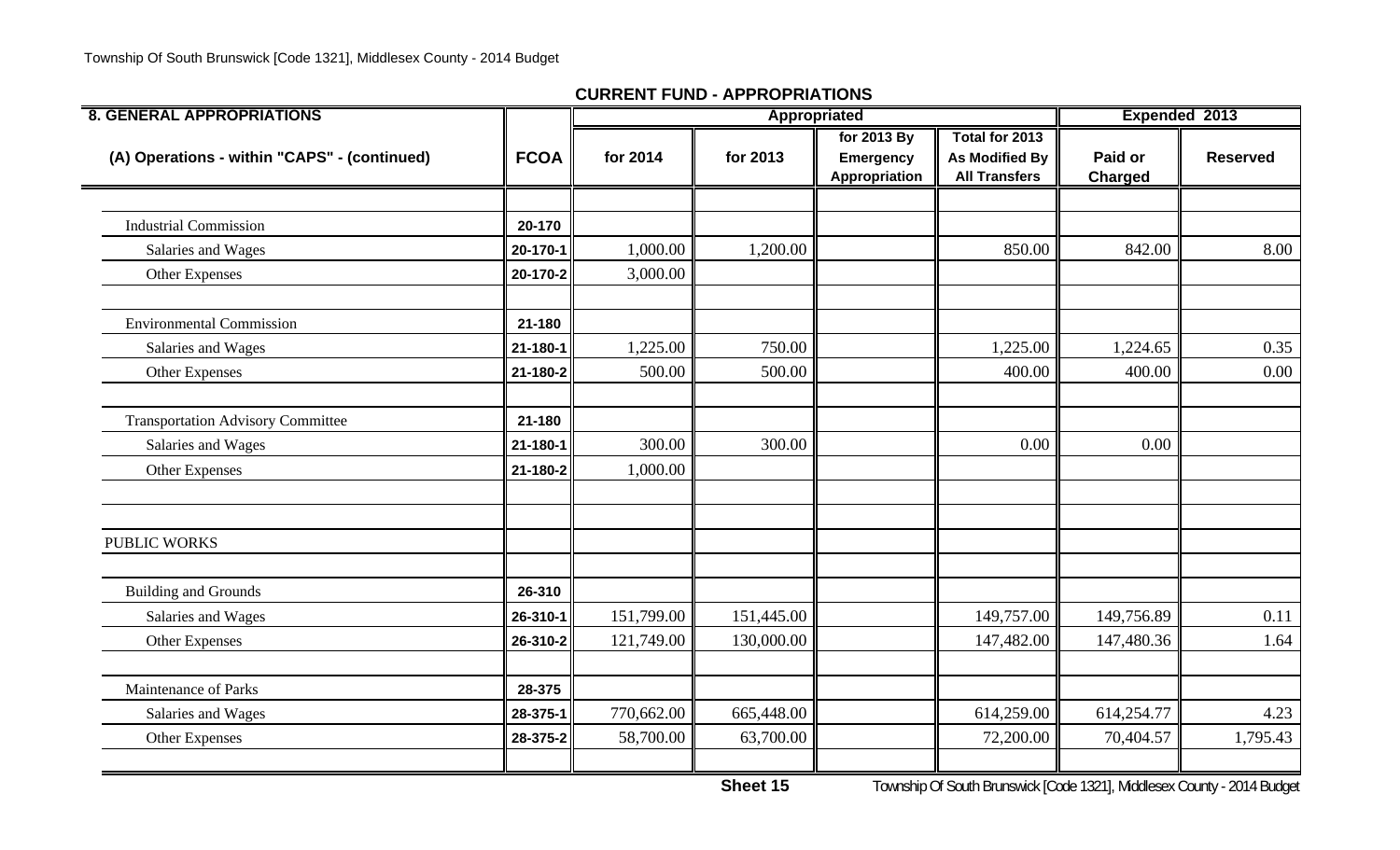|                                                 |             | <b>CURRENT FUND - APPROPRIATIONS</b> |              |                                                  |                                                                 | [Extra Sheet]             |                 |
|-------------------------------------------------|-------------|--------------------------------------|--------------|--------------------------------------------------|-----------------------------------------------------------------|---------------------------|-----------------|
| <b>8. GENERAL APPROPRIATIONS</b>                |             |                                      | Appropriated |                                                  |                                                                 | Expended 2013             |                 |
| (A) Operations - within "CAPS" - (continued)    | <b>FCOA</b> | for 2014                             | for 2013     | for 2013 By<br><b>Emergency</b><br>Appropriation | Total for 2013<br><b>As Modified By</b><br><b>All Transfers</b> | Paid or<br><b>Charged</b> | <b>Reserved</b> |
|                                                 |             |                                      |              |                                                  |                                                                 |                           |                 |
| <b>Shade Tree Commission</b>                    | 26-313      |                                      |              |                                                  |                                                                 |                           |                 |
| Salaries and Wages                              | 26-313-1    | 700.00                               | 200.00       |                                                  | 600.00                                                          | 531.24                    | 68.76           |
| Other Expenses                                  | 26-313-2    | 750.00                               | 750.00       |                                                  | 750.00                                                          | 750.00                    | 0.00            |
| <b>Streets and Road Maintenance</b>             | 26-290      |                                      |              |                                                  |                                                                 |                           |                 |
| Salaries and Wages                              | 26-290-1    | 1,772,039.00                         | 1,842,527.90 |                                                  | 1,909,931.90                                                    | 1,909,931.16              | 0.74            |
| Other Expenses                                  | 26-290-2    | 102,150.00                           | 110,150.00   |                                                  | 109,650.00                                                      | 108,440.40                | 1,209.60        |
| <b>Snow Removal</b>                             | 26-290      |                                      |              |                                                  |                                                                 |                           |                 |
| Salaries and Wages                              | 26-290-1    | 210,000.00                           | 135,000.00   |                                                  | 135,000.00                                                      | 135,000.00                | 0.00            |
| Other Expenses                                  | 26-290-2    |                                      |              |                                                  |                                                                 |                           |                 |
| Vehicle Maintenance (Including Police Vehicles) | 26-315      |                                      |              |                                                  |                                                                 |                           |                 |
| Salaries and Wages                              | 26-315-1    | 472,380.00                           | 454,805.00   |                                                  | 461,702.00                                                      | 461,701.14                | 0.86            |
| Other Expenses                                  | 26-315-2    | 146,825.00                           | 165,300.00   |                                                  | 165,800.00                                                      | 161,660.31                | 4,139.69        |
| Recycling                                       | 26-305      |                                      |              |                                                  |                                                                 |                           |                 |
| Salaries and Wages                              | 26-305-1    | 135,489.00                           | 117,010.00   |                                                  | 103,310.00                                                      | 101,369.21                | 1,940.79        |
| Other Expenses                                  | 26-305-2    | 7,200.00                             | 10,200.00    |                                                  | 6,600.00                                                        | 6,586.41                  | 13.59           |
| Transit                                         |             |                                      |              |                                                  |                                                                 |                           |                 |
| <b>Other Public Works Functions</b>             | 26-300      |                                      |              |                                                  |                                                                 |                           |                 |
| Salaries and Wages                              | 26-300-1    | 300,424.00                           | 295,450.00   |                                                  | 297,782.00                                                      | 288,031.67                | 9,750.33        |
| Other Expenses                                  | 26-300-2    | 7,600.00                             | 4,400.00     |                                                  | 1,900.00                                                        | 1,837.26                  | 62.74           |

[ Extra Sheet ] **Sheet 15a** Township Of South Brunswick [Code 1321], Middlesex County - 2014 Budget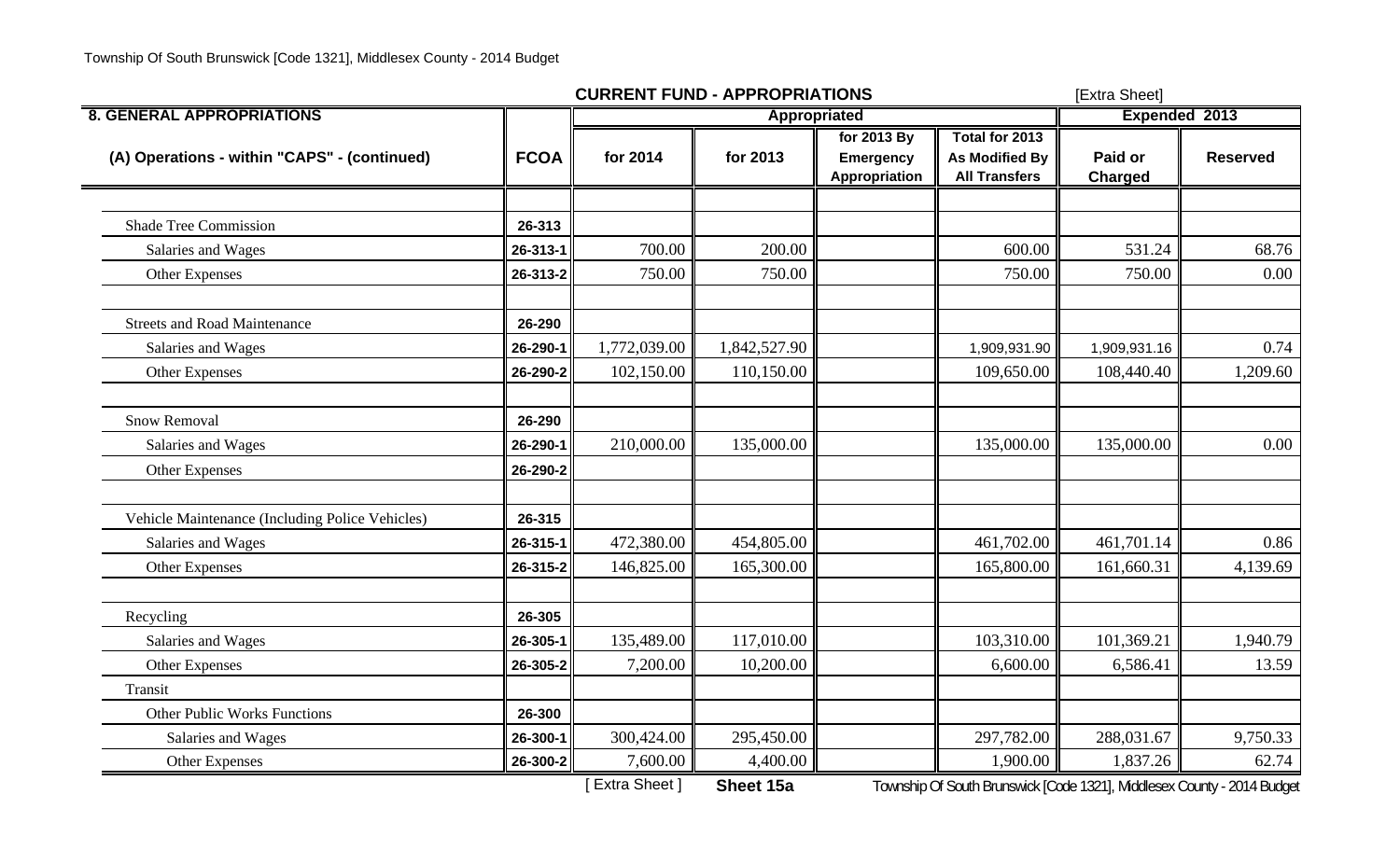|                                                             |             | <b>CURRENT FUND - APPROPRIATIONS</b> |              |                                                  | [Extra Sheet]                                                        |                           |                 |
|-------------------------------------------------------------|-------------|--------------------------------------|--------------|--------------------------------------------------|----------------------------------------------------------------------|---------------------------|-----------------|
| <b>8. GENERAL APPROPRIATIONS</b>                            |             |                                      | Appropriated |                                                  |                                                                      | Expended 2013             |                 |
| (A) Operations - within "CAPS" - (continued)                | <b>FCOA</b> | for 2014                             | for 2013     | for 2013 By<br><b>Emergency</b><br>Appropriation | Total for 2013<br><b>As Modified By</b><br><b>All Transfers</b>      | Paid or<br><b>Charged</b> | <b>Reserved</b> |
| <b>PUBLIC SAFETY</b>                                        |             |                                      |              |                                                  |                                                                      |                           |                 |
| Aid to Volunteer Ambulance Companies                        | 25-260      |                                      |              |                                                  |                                                                      |                           |                 |
| Contractual (NJ 40:5-2)                                     | 25-260-2    | 105,000.00                           | 105,000.00   |                                                  | 105,000.00                                                           | 105,000.00                | 0.00            |
| Other Expenses                                              |             | 30,000.00                            | 30,000.00    |                                                  | 30,000.00                                                            | 30,000.00                 | 0.00            |
| <b>EMS</b> Commission                                       | 25-262      |                                      |              |                                                  |                                                                      |                           |                 |
| <b>Other Expenses</b>                                       | 25-262-2    | 200.00                               |              |                                                  |                                                                      |                           |                 |
| Fire Department (incl. Fire Prevention/Uniform Fire Code Ex | 25-265      |                                      |              |                                                  |                                                                      |                           |                 |
| Salaries and Wages                                          | 25-265-1    | 253,140.00                           | 279,916.00   |                                                  | 281,458.00                                                           | 281,457.38                | 0.62            |
| <b>Other Expenses</b>                                       | 25-265-2    | 7,350.00                             | 8,650.00     |                                                  | 6,650.00                                                             | 6,497.10                  | 152.90          |
| Police Department                                           | 25-240      |                                      |              |                                                  |                                                                      |                           |                 |
| Salaries and Wages                                          | 25-240-1    | 9,441,444.25                         | 8,501,120.11 |                                                  | 8,535,133.11                                                         | 8,527,257.05              | 7,876.06        |
| Other Expenses                                              | 25-240-2    | 225,992.00                           | 215,775.00   |                                                  | 220,715.00                                                           | 193,049.68                | 27,665.32       |
| <b>Crossing Guards</b>                                      | 25-240      |                                      |              |                                                  |                                                                      |                           |                 |
| Salaries and Wages                                          | 25-240-1    | 140,000.00                           | 135,000.00   |                                                  | 137,811.00                                                           | 137,810.13                | 0.87            |
| Other Expenses                                              | 25-240-2    | 1,834.00                             | 1,700.00     |                                                  | 1,260.00                                                             | 1,257.15                  | 2.85            |
| Police Dispatch/911                                         | 25-250      |                                      |              |                                                  |                                                                      |                           |                 |
| Salaries and Wages                                          | 25-250-1    | 763,374.00                           | 804,076.00   |                                                  | 791,176.00                                                           | 791,170.35                | 5.65            |
| <b>Other Expenses</b>                                       | 25-250-2    | 13,066.00                            | 12,792.00    |                                                  | 10,292.00                                                            | 10,222.19                 | 69.81           |
|                                                             |             | $L_{\text{L}}$                       | Chast AEL    |                                                  | Township Of Cauth Dumonial [Cade 1991] Middleson County, 2014 Dudget |                           |                 |

[ Extra Sheet ] **Sheet 15b** Township Of South Brunswick [Code 1321], Middlesex County - 2014 Budget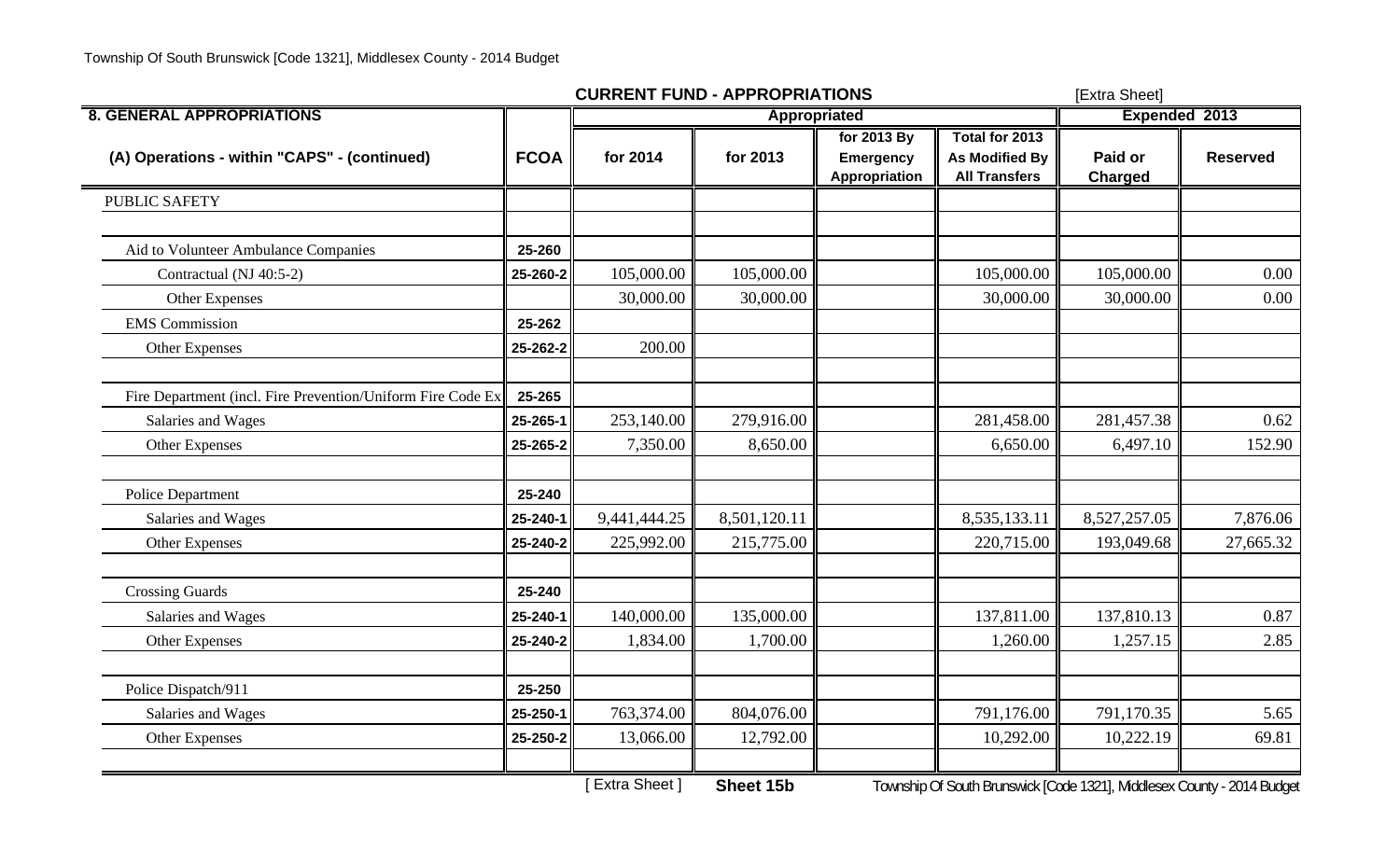|                                              |             | <b>CURRENT FUND - APPROPRIATIONS</b> |                     |                                                  |                                                                 | [Extra Sheet]             |                 |
|----------------------------------------------|-------------|--------------------------------------|---------------------|--------------------------------------------------|-----------------------------------------------------------------|---------------------------|-----------------|
| <b>8. GENERAL APPROPRIATIONS</b>             |             |                                      | <b>Appropriated</b> |                                                  |                                                                 | Expended 2013             |                 |
| (A) Operations - within "CAPS" - (continued) | <b>FCOA</b> | for 2014                             | for 2013            | for 2013 By<br><b>Emergency</b><br>Appropriation | Total for 2013<br><b>As Modified By</b><br><b>All Transfers</b> | Paid or<br><b>Charged</b> | <b>Reserved</b> |
|                                              |             |                                      |                     |                                                  |                                                                 |                           |                 |
| Office of Emergency Management               | 25-252      |                                      |                     |                                                  |                                                                 |                           |                 |
| Salaries and Wages                           | 25-252-1    | 16,500.00                            | 12,500.00           |                                                  | 16,220.00                                                       | 16,201.62                 | 18.38           |
| Other Expenses                               | 25-252-2    | 2,500.00                             | 2,500.00            |                                                  | 1,000.00                                                        | 947.46                    | 52.54           |
| Municipal Prosecutor's Office                | 25-275      |                                      |                     |                                                  |                                                                 |                           |                 |
| Salaries and Wages                           | 25-275-1    | 35,000.00                            | 35,000.00           |                                                  | 35,000.00                                                       | 35,000.00                 | 0.00            |
| HEALTH, RECREATION AND WELFARE               |             |                                      |                     |                                                  |                                                                 |                           |                 |
| Contributions to Social Service Agencies     | 27-360      |                                      |                     |                                                  |                                                                 |                           |                 |
| <b>Other Expenses</b>                        | 27-360-2    | 33,300.00                            | 33,300.00           |                                                  | 33,300.00                                                       | 33,300.00                 | 0.00            |
| Public Health Services (Board of Health)     | 27-330      |                                      |                     |                                                  |                                                                 |                           |                 |
| Salaries and Wages                           | 27-330-1    | 400,762.00                           | 377,242.86          |                                                  | 393,366.86                                                      | 393,366.74                | 0.12            |
| Other Expenses                               | 27-330-2    | 13,980.00                            | 15,280.00           |                                                  | 12,030.00                                                       | 11,806.30                 | 223.70          |
| <b>Animal Control Services</b>               | 27-340      |                                      |                     |                                                  |                                                                 |                           |                 |
| Salaries and Wages                           | 27-340-1    | 88,394.00                            | 85,903.00           |                                                  | 88,420.00                                                       | 88,419.53                 | 0.47            |
| Other Expenses                               | 27-340-2    | 21,675.00                            | 20,500.00           |                                                  | 22,260.00                                                       | 22,258.91                 | 1.09            |
|                                              |             |                                      |                     |                                                  |                                                                 |                           |                 |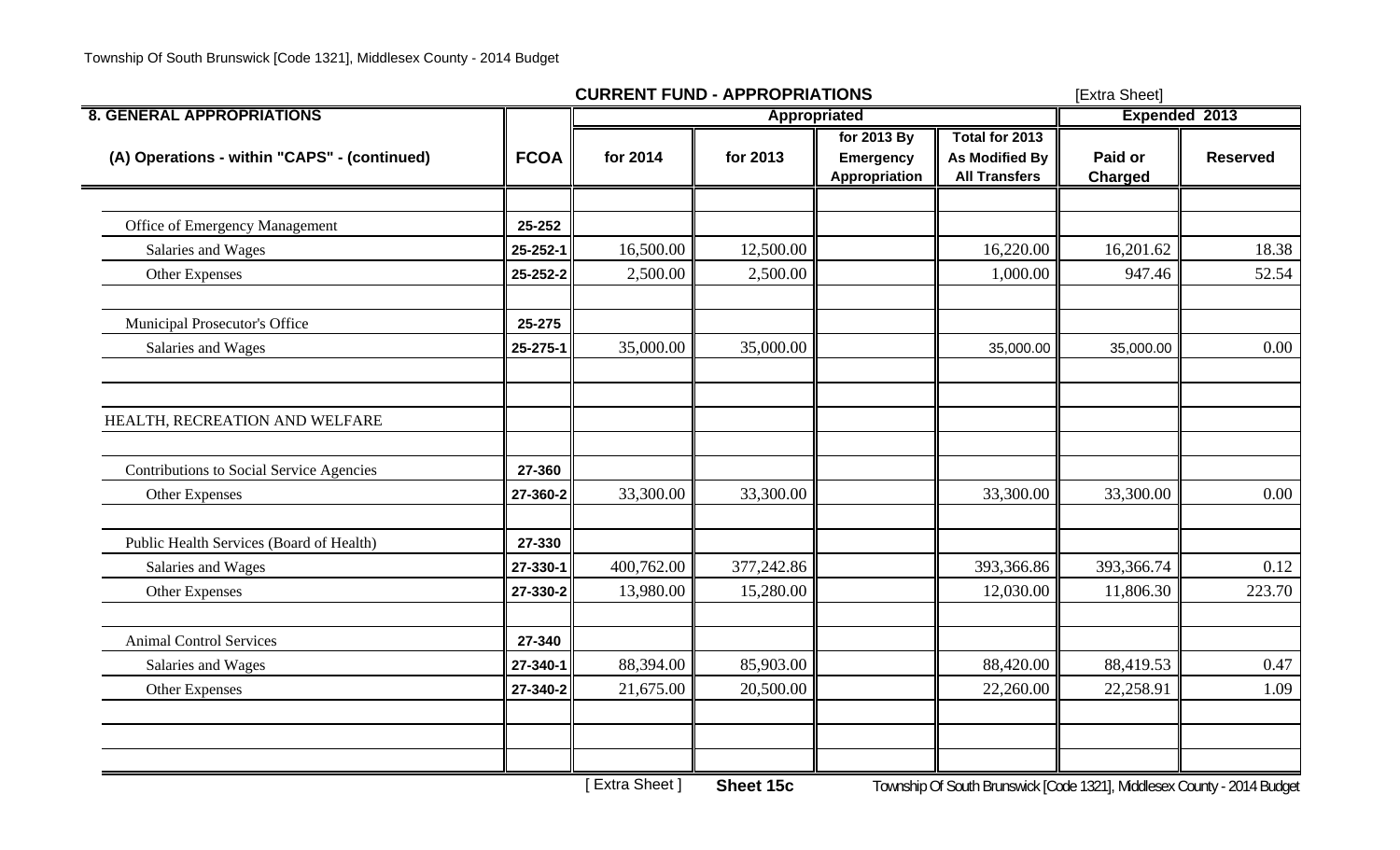|                                                      |             | <b>CURRENT FUND - APPROPRIATIONS</b> |              |                                           | [Extra Sheet]                                                           |                    |                 |
|------------------------------------------------------|-------------|--------------------------------------|--------------|-------------------------------------------|-------------------------------------------------------------------------|--------------------|-----------------|
| <b>8. GENERAL APPROPRIATIONS</b>                     |             |                                      | Appropriated |                                           | Expended 2013                                                           |                    |                 |
| (A) Operations - within "CAPS" - (continued)         | <b>FCOA</b> | for 2014                             | for 2013     | for 2013 By<br>Emergency<br>Appropriation | Total for 2013<br><b>As Modified By</b><br><b>All Transfers</b>         | Paid or<br>Charged | <b>Reserved</b> |
|                                                      |             |                                      |              |                                           |                                                                         |                    |                 |
| <b>Recreation Services and Programs</b>              | 28-370      |                                      |              |                                           |                                                                         |                    |                 |
| Salaries and Wages                                   | 28-370-1    | 550,773.00                           | 538,385.52   |                                           | 527,440.52                                                              | 527,440.07         | 0.45            |
| Other Expenses                                       | 28-370-2    | 72,488.00                            | 80,330.00    |                                           | 84,830.00                                                               | 84,623.71          | 206.29          |
| <b>Senior Services</b>                               | 28-370      |                                      |              |                                           |                                                                         |                    |                 |
| Salaries and Wages                                   | 28-370-1    | 429,930.00                           | 415,149.38   |                                           | 434,149.38                                                              | 434,024.47         | 124.91          |
| Other Expenses                                       | 28-370-2    | 54,590.00                            | 41,110.00    |                                           | 41,110.00                                                               | 40,303.76          | 806.24          |
| <b>Administration of Public Assistance</b>           | 27-345      |                                      |              |                                           |                                                                         |                    |                 |
| Salaries and Wages                                   | 27-345-1    | 70,000.00                            | 66,000.00    |                                           | 66,632.00                                                               | 66,631.61          | 0.39            |
| Other Expenses                                       | 27-345-2    | 1,250.00                             | 800.00       |                                           | 800.00                                                                  | 385.11             | 414.89          |
| <b>Celebration of Public Events</b>                  | 28-370      |                                      |              |                                           |                                                                         |                    |                 |
| Other Expenses                                       | 28-370-2    | 15,000.00                            | 15,000.00    |                                           | 15,000.00                                                               | 15,000.00          | 0.00            |
| Solid Waste Collection                               | 26-305      |                                      |              |                                           |                                                                         |                    |                 |
| Other Expenses                                       | 26-305-2    | 1,791,000.00                         | 1,686,000.00 |                                           | 1,684,000.00                                                            | 1,683,487.55       | 512.45          |
| Landfill/Solid Waste Disposal Costs                  | 32-465      |                                      |              |                                           |                                                                         |                    |                 |
| Other Expenses                                       | 32-465-2    | 900,000.00                           | 993,000.00   |                                           | 928,000.00                                                              | 927,355.54         | 644.46          |
| Community Services Act (Condominium Community Costs) | 26-325      |                                      |              |                                           |                                                                         |                    |                 |
| Other Expenses                                       | 26-325-2    | 126,000.00                           | 131,000.00   |                                           | 120,000.00                                                              | 119,614.58         | 385.42          |
|                                                      |             | <b>Extra Sheet</b> 1                 | Sheet 15d    |                                           | Township Of South Brunswick [Code 1321], Middlesex County - 2014 Budget |                    |                 |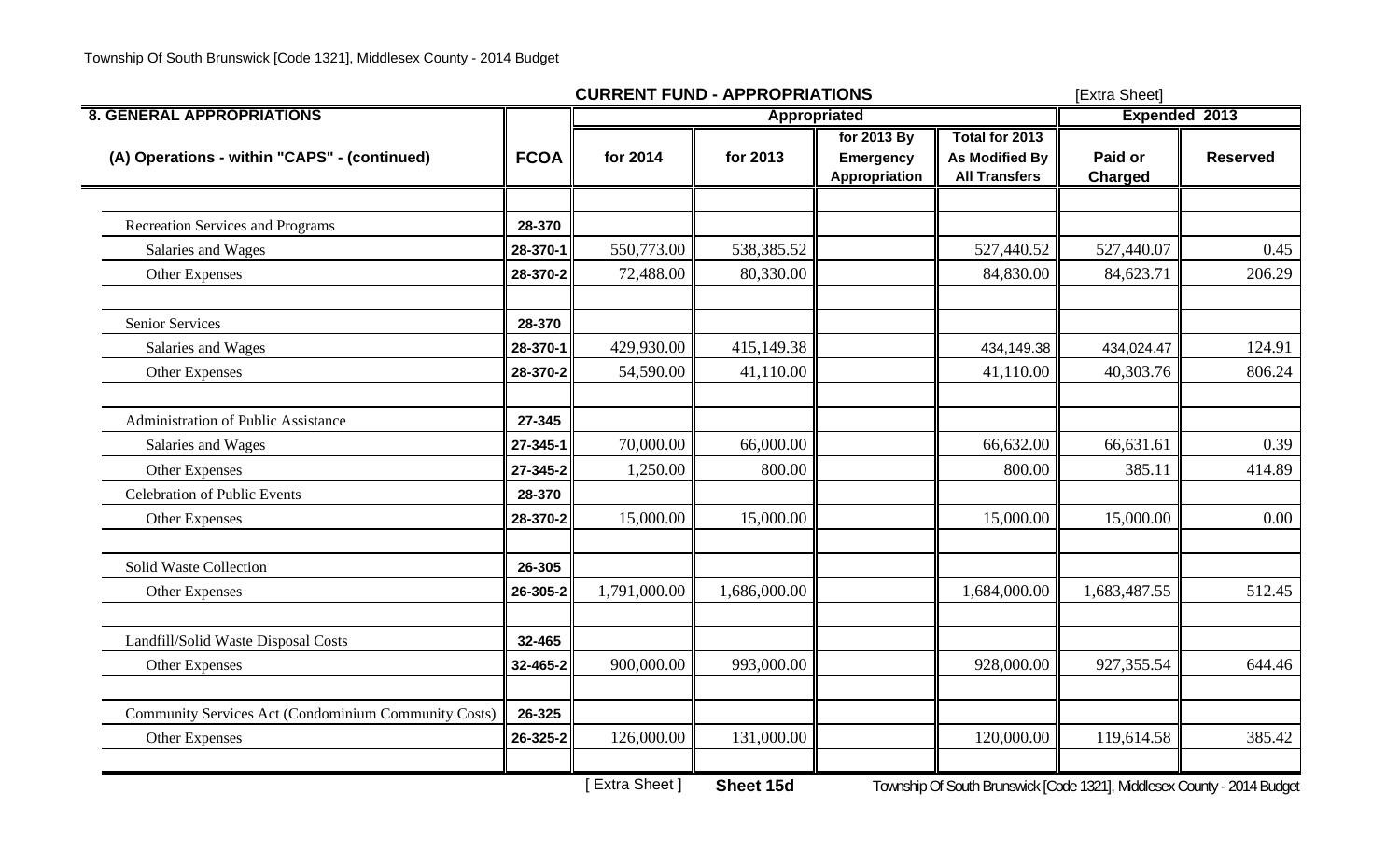|                                              |             | <b>CURRENT FUND - APPROPRIATIONS</b> |              | [Extra Sheet]                                    |                                                                 |                           |                 |
|----------------------------------------------|-------------|--------------------------------------|--------------|--------------------------------------------------|-----------------------------------------------------------------|---------------------------|-----------------|
| <b>8. GENERAL APPROPRIATIONS</b>             |             |                                      | Appropriated |                                                  |                                                                 | <b>Expended 2013</b>      |                 |
| (A) Operations - within "CAPS" - (continued) | <b>FCOA</b> | for 2014                             | for 2013     | for 2013 By<br><b>Emergency</b><br>Appropriation | Total for 2013<br><b>As Modified By</b><br><b>All Transfers</b> | Paid or<br><b>Charged</b> | <b>Reserved</b> |
|                                              |             |                                      |              |                                                  |                                                                 |                           |                 |
| <b>Municipal Court</b>                       | 43-490      |                                      |              |                                                  |                                                                 |                           |                 |
| Salaries and Wages                           | 43-490-1    | 438,435.00                           | 402,985.92   |                                                  | 383,030.92                                                      | 381,777.24                | 1,253.68        |
| Other Expenses                               | 43-490-2    | 19,735.00                            | 23,135.00    |                                                  | 23,135.00                                                       | 18,074.98                 | 5,060.02        |
| Public Defender (P.L. 1997, c.256)           | 43-495      |                                      |              |                                                  |                                                                 |                           |                 |
| Other Expenses                               | 43-495-1    | 33,000.00                            | 33,000.00    |                                                  | 33,000.00                                                       | 33,000.00                 | 0.00            |
| Employee Group Insurance                     | 23-220      |                                      |              |                                                  |                                                                 |                           |                 |
| Other Expenses                               | 23-220-2    | 5,143,400.00                         | 4,894,500.00 |                                                  | 5,088,910.00                                                    | 5,088,908.98              | 1.02            |
| <b>Liability Insurance</b>                   | 23-210      |                                      |              |                                                  |                                                                 |                           |                 |
| Other Expenses                               | 23-210-2    | 421,487.00                           | 401,438.00   |                                                  | 373,066.00                                                      | 373,065.66                | 0.34            |
| <b>Unemployment Insurance</b>                | 23-225      |                                      |              |                                                  |                                                                 |                           |                 |
| Other Expenses                               | 23-225-2    | 500.00                               | 10,000.00    |                                                  | 0.00                                                            | 0.00                      |                 |
| <b>Workers Compensation Insurance</b>        | 23-215      |                                      |              |                                                  |                                                                 |                           |                 |
| Other Expenses                               | 23-215-2    | 100,000.00                           | 143,975.00   |                                                  | 188,975.00                                                      | 188,975.00                | 0.00            |
| Waiver of Health benefits                    |             |                                      |              |                                                  |                                                                 |                           |                 |
| Other Expenses                               |             | 86,500.00                            | 60,000.00    |                                                  | 64,730.00                                                       | 64,729.17                 | 0.83            |
|                                              |             |                                      |              |                                                  |                                                                 |                           |                 |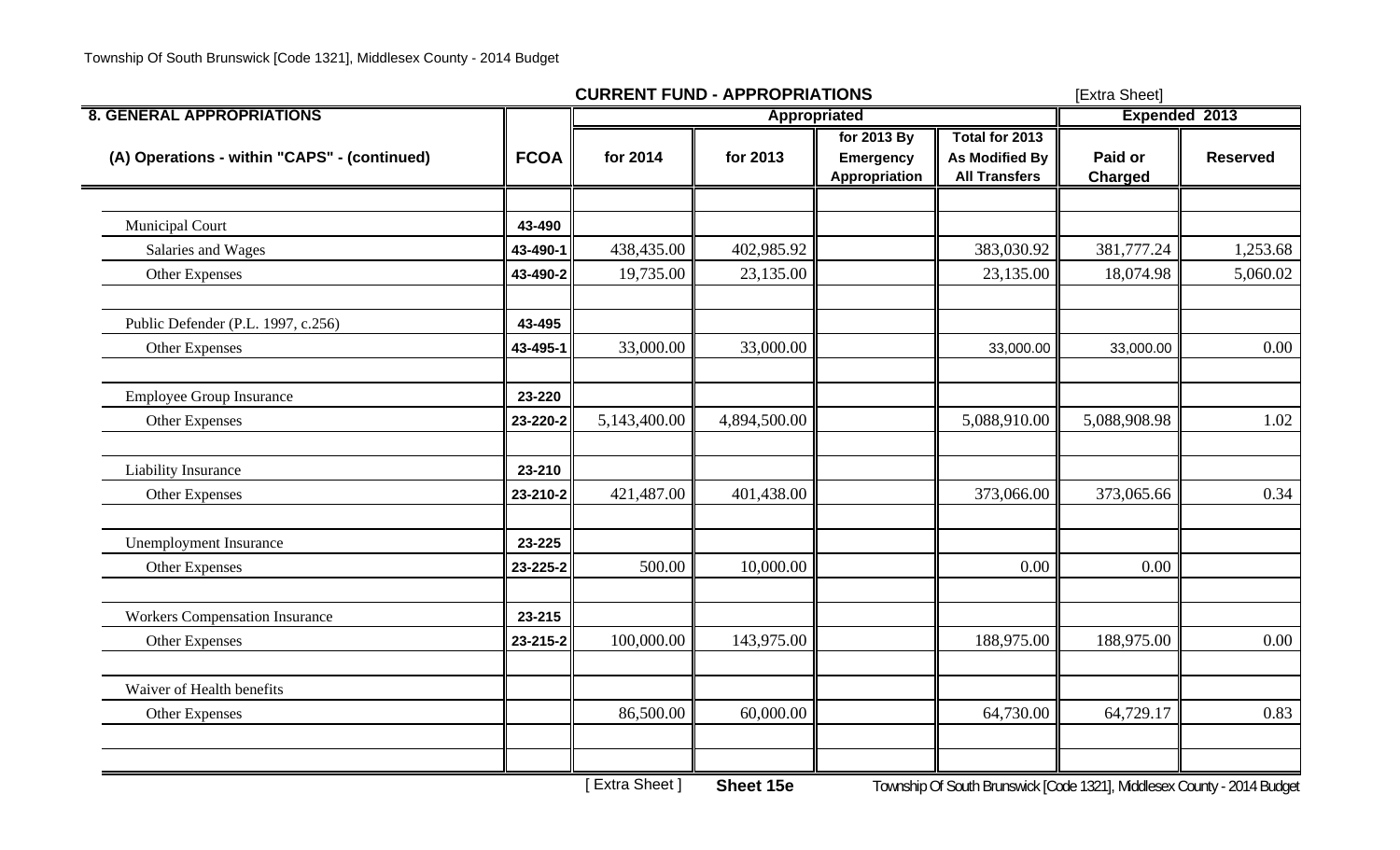| <b>8. GENERAL APPROPRIATIONS</b>                                           |               |                     | Appropriated        |                                                  |                                                          | Expended 2013             |                     |  |
|----------------------------------------------------------------------------|---------------|---------------------|---------------------|--------------------------------------------------|----------------------------------------------------------|---------------------------|---------------------|--|
| (A) Operations - within "CAPS" - (continued)                               | <b>FCOA</b>   | for 2014            | for 2013            | for 2013 By<br><b>Emergency</b><br>Appropriation | Total for 2013<br>As Modified By<br><b>All Transfers</b> | Paid or<br><b>Charged</b> | <b>Reserved</b>     |  |
| <b>Uniform Construction Code-</b>                                          | <b>XXXXXX</b> | <b>XXXXXXXXX.XX</b> | <b>XXXXXXXXX.XX</b> | <b>XXXXXXXXX.XX</b>                              | <b>XXXXXXXXX.XX</b>                                      | <b>XXXXXXXXX.XX</b>       | <b>XXXXXXXXX.XX</b> |  |
| <b>Appropriations Offset by Dedicated</b><br>Revenues (N.J.A.C. 5:23-4.17) | <b>XXXXXX</b> | <b>XXXXXXXXX.XX</b> | <b>XXXXXXXXX.XX</b> | XXXXXXXXX.XX                                     | <b>XXXXXXXXX.XX</b>                                      | XXXXXXXXX.XX              | <b>XXXXXXXXX.XX</b> |  |
| <b>State Uniform Constuction Code</b>                                      |               |                     |                     |                                                  |                                                          |                           |                     |  |
| <b>Construction Official</b>                                               | 22-195        |                     |                     |                                                  |                                                          |                           |                     |  |
| <b>Salaries and Wages</b>                                                  | 22-195-1      | 916,845.00          | 890,121.16          |                                                  | 901,046.16                                               | 901,041.82                | 4.34                |  |
| <b>Other Expenses</b>                                                      | 22-195-2      | 12,000.00           | 10,050.00           |                                                  | 6,850.00                                                 | 6,328.24                  | 521.76              |  |
|                                                                            |               |                     |                     |                                                  |                                                          |                           |                     |  |
| Rent Leveling Board                                                        | 22-195        |                     |                     |                                                  |                                                          |                           |                     |  |
| Salaries and Wages                                                         | 22-195-2      | 1,000.00            | 1,500.00            |                                                  | 1,010.00                                                 | 1,010.00                  | 0.00                |  |
|                                                                            |               |                     |                     |                                                  |                                                          |                           |                     |  |
|                                                                            |               |                     |                     |                                                  |                                                          |                           |                     |  |
|                                                                            |               |                     |                     |                                                  |                                                          |                           |                     |  |
|                                                                            |               |                     |                     |                                                  |                                                          |                           |                     |  |
|                                                                            |               |                     |                     |                                                  |                                                          |                           |                     |  |
|                                                                            |               |                     |                     |                                                  |                                                          |                           |                     |  |
|                                                                            |               |                     |                     |                                                  |                                                          |                           |                     |  |
|                                                                            |               |                     |                     |                                                  |                                                          |                           |                     |  |
|                                                                            |               |                     |                     |                                                  |                                                          |                           |                     |  |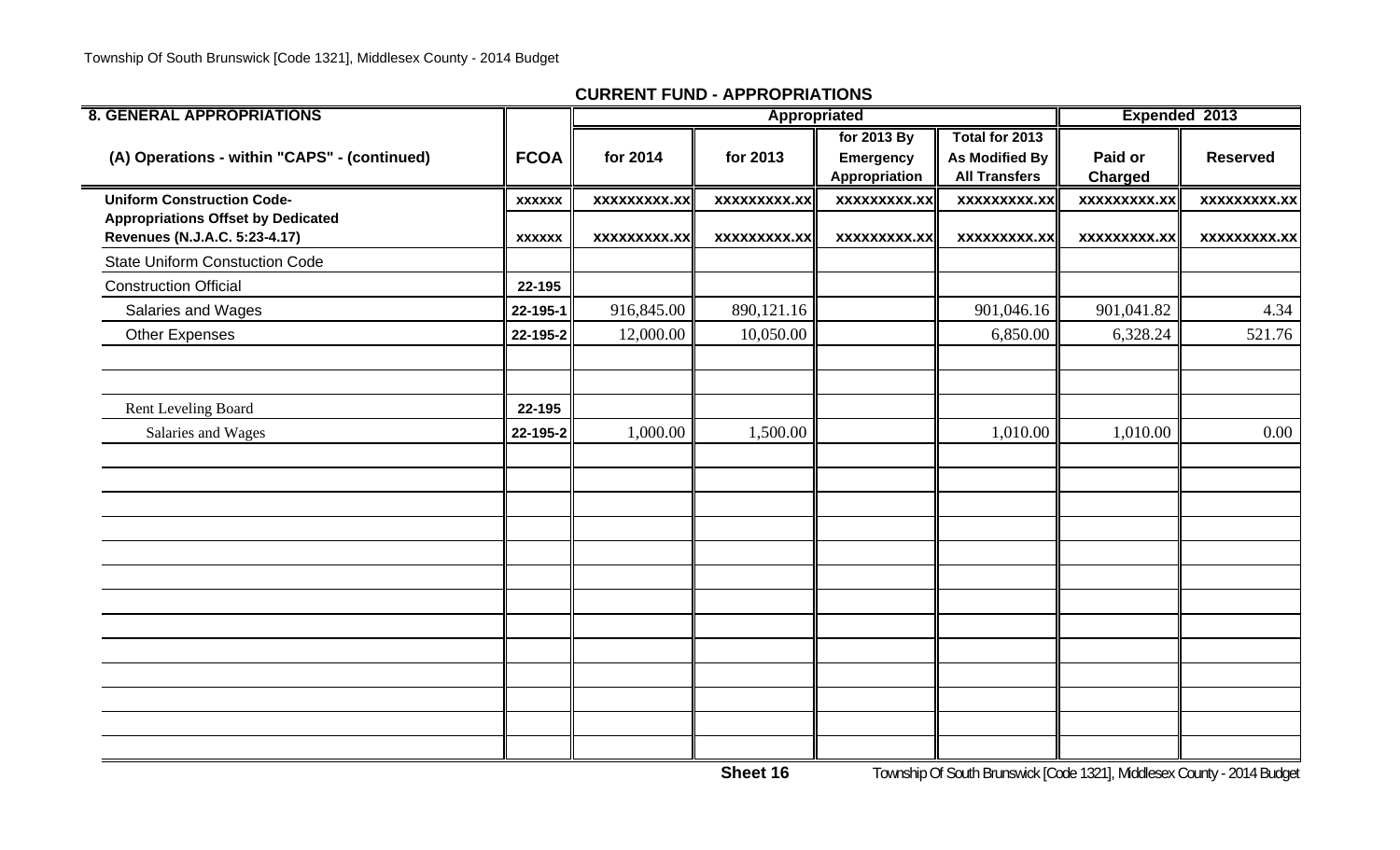| <b>8. GENERAL APPROPRIATIONS</b>                              |                |                     |                     | Appropriated                                     |                                                                 | Expended 2013       |                     |
|---------------------------------------------------------------|----------------|---------------------|---------------------|--------------------------------------------------|-----------------------------------------------------------------|---------------------|---------------------|
| (A) Operations - within "CAPS" - (continued)                  | <b>FCOA</b>    | for 2014            | for 2013            | for 2013 By<br><b>Emergency</b><br>Appropriation | Total for 2013<br><b>As Modified By</b><br><b>All Transfers</b> | Paid or<br>Charged  | <b>Reserved</b>     |
| <b>UNCLASSIFIED:</b>                                          | <b>XXXXXX</b>  | <b>XXXXXXXXX.XX</b> | <b>XXXXXXXXX.XX</b> | <b>XXXXXXXXX.XX</b>                              | <b>XXXXXXXXX.XX</b>                                             | <b>XXXXXXXXX.XX</b> | <b>XXXXXXXXX.XX</b> |
| <b>Salary Adjustments</b>                                     |                |                     |                     |                                                  |                                                                 |                     |                     |
| Salaries and Wages                                            | 30-415-1       | 0.00                | 30,000.00           |                                                  | 0.00                                                            | 0.00                |                     |
| <b>Accumulated Leave Compensation</b>                         | 30-415         |                     |                     |                                                  |                                                                 |                     |                     |
| Salaries and Wages                                            | $30 - 415 - 1$ |                     |                     | 550,000.00                                       | 550,000.00                                                      | 550,000.00          | 0.00                |
|                                                               |                |                     |                     |                                                  |                                                                 |                     |                     |
| Electricity                                                   | 31-430-2       | 625,000.00          | 665,706.00          |                                                  | 650,706.00                                                      | 571,011.43          | 79,694.57           |
| <b>Street Lighting</b>                                        | 31-435-2       | 480,000.00          | 521,000.00          |                                                  | 506,000.00                                                      | 430,886.88          | 75,113.12           |
| Telephone                                                     | 31-440-2       | 125,000.00          | 140,000.00          |                                                  | 117,500.00                                                      | 112,466.02          | 5,033.98            |
| Water                                                         | $31 - 445 - 2$ | 20,000.00           | 28,000.00           |                                                  | 25,500.00                                                       | 18,247.92           | 7,252.08            |
| Sewerage Disposal                                             | 31-445-2       | 10,000.00           | 10,000.00           |                                                  | 10,000.00                                                       | 9,249.37            | 750.63              |
| <b>Natural Gas</b>                                            | 31-446-2       | 1,125.00            | 1,000.00            |                                                  | 1,125.00                                                        | 1,124.95            | 0.05                |
| Fuel Oil                                                      | 31-447-2       | 145,000.00          | 172,000.00          |                                                  | 148,969.00                                                      | 134,030.32          | 14,938.68           |
| Gasoline                                                      | 31-460-2       | 241,000.00          | 187,000.00          |                                                  | 193,600.00                                                      | 193,539.64          | 60.36               |
| Fire Hydrant                                                  | 25-265-2       | 44,000.00           | 42,000.00           |                                                  | 42,745.00                                                       | 41,518.05           | 1,226.95            |
|                                                               |                |                     |                     |                                                  |                                                                 |                     |                     |
|                                                               |                |                     |                     |                                                  |                                                                 |                     |                     |
| Total Operations {Item 8(A)} within "CAPS"                    | 34-199         | 31,730,575.48       | 30,505,987.47       | 550,000.00                                       | 31,120,301.47                                                   | 30,828,666.74       | 291,634.73          |
| <b>B. Contingent</b>                                          | 35-470         |                     |                     |                                                  |                                                                 |                     |                     |
| <b>Total Operations Including Contingent</b><br>within "CAPS" | 34-201         | 31,730,575.48       | 30,505,987.47       | 550,000.00                                       | 31,120,301.47                                                   | 30,828,666.74       | 291,634.73          |
| Detail:                                                       |                |                     |                     |                                                  |                                                                 |                     |                     |
| <b>Salaries &amp; Wages</b>                                   | $34 - 201 - 1$ | 19,789,919.48       | 18,629,711.47       | 550,000.00                                       | 19,252,654.47                                                   | 19,224,150.20       | 28,504.27           |
| <b>Other Expenses (Including Contingent)</b>                  | 34-201-2       | 11,940,656.00       | 11,876,276.00       | 0.00                                             | 11,867,647.00                                                   | 11,604,516.54       | 263,130.46          |

**Sheet 17**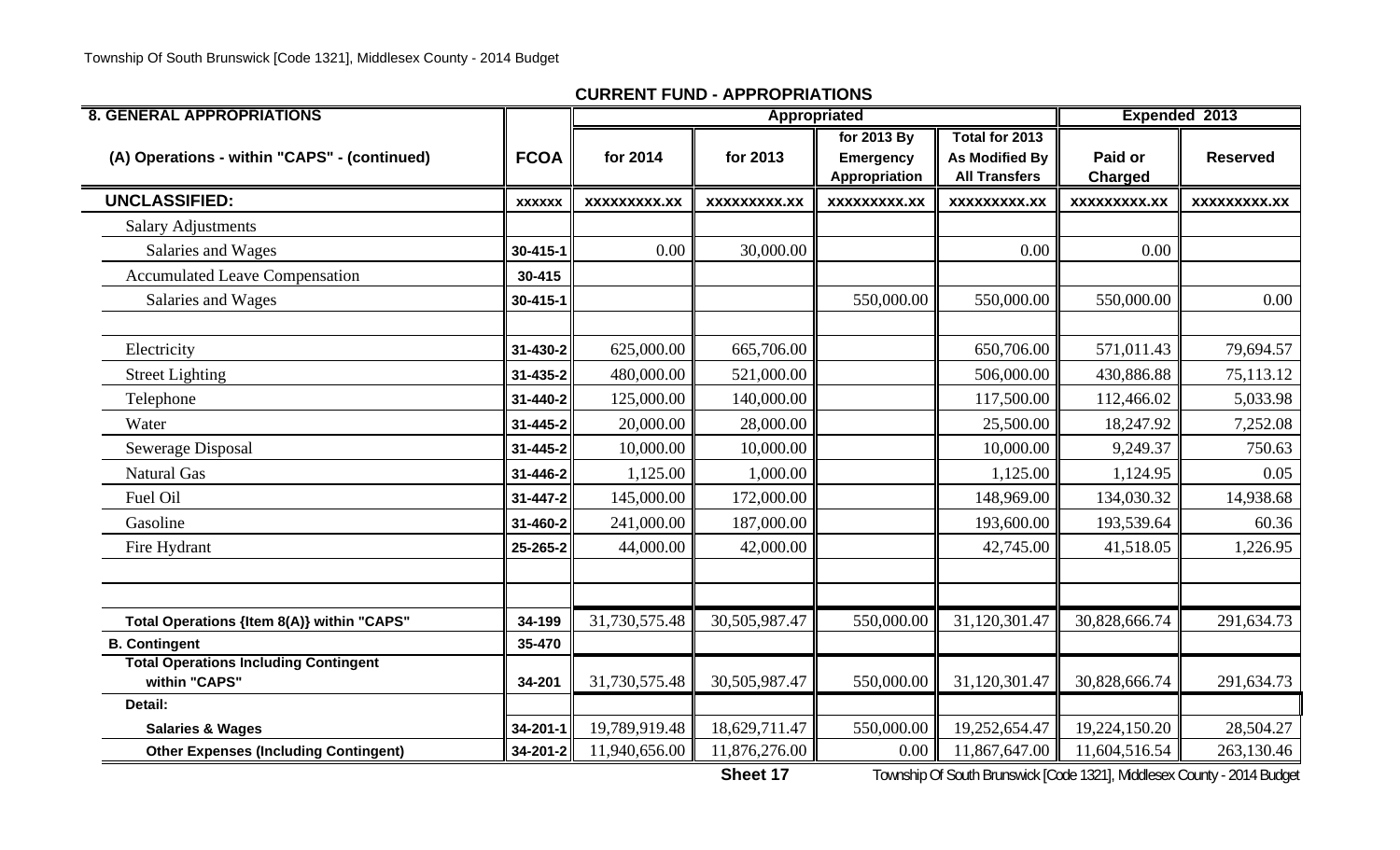| <b>8. GENERAL APPROPRIATIONS</b>                  |               |                     |                     | Appropriated        |                      | Expended 2013       |                     |
|---------------------------------------------------|---------------|---------------------|---------------------|---------------------|----------------------|---------------------|---------------------|
|                                                   |               |                     |                     | for 2013 By         | Total for 2013       |                     |                     |
|                                                   | <b>FCOA</b>   | for 2014            | for 2013            | <b>Emergency</b>    | As Modified By       | Paid or             | <b>Reserved</b>     |
|                                                   |               |                     |                     | Appropriation       | <b>All Transfers</b> | Charged             |                     |
| (E) Deferred Charges and Statutory Expenditures - |               |                     |                     |                     |                      |                     |                     |
| <b>Municipal within "CAPS"</b>                    | <b>XXXXXX</b> | <b>XXXXXXXXX.XX</b> | <b>XXXXXXXXX.XX</b> | <b>XXXXXXXXX.XX</b> | <b>XXXXXXXXX.XX</b>  | <b>XXXXXXXXX.XX</b> | <b>XXXXXXXX.XX</b>  |
| (1) DEFERRED CHARGES                              | <b>XXXXXX</b> | <b>XXXXXXXXX.XX</b> | <b>XXXXXXXXX.XX</b> | <b>XXXXXXXXX.XX</b> | <b>XXXXXXXXX.XX</b>  | <b>XXXXXXXXX.XX</b> | XXXXXXXX.XX         |
| <b>Emergency Authorizations</b>                   | 46-870        |                     |                     | <b>XXXXXXXXX.XX</b> |                      |                     | <b>XXXXXXXX.XX</b>  |
|                                                   |               |                     |                     | <b>XXXXXXXXX.XX</b> |                      |                     | <b>XXXXXXXX.XX</b>  |
|                                                   |               |                     |                     | <b>XXXXXXXXX.XX</b> |                      |                     | <b>XXXXXXXX.XX</b>  |
|                                                   |               |                     |                     | <b>XXXXXXXXX.XX</b> |                      |                     | <b>XXXXXXXXX.XX</b> |
|                                                   |               |                     |                     | <b>XXXXXXXXX.XX</b> |                      |                     | <b>XXXXXXXX.XX</b>  |
|                                                   |               |                     |                     | <b>XXXXXXXXX.XX</b> |                      |                     | XXXXXXXXX.XX        |
|                                                   |               |                     |                     | <b>XXXXXXXXX.XX</b> |                      |                     | XXXXXXXXX.XX        |
|                                                   |               |                     |                     | <b>XXXXXXXXX.XX</b> |                      |                     | XXXXXXXXX.XX        |
|                                                   |               |                     |                     | <b>XXXXXXXXX.XX</b> |                      |                     | <b>XXXXXXXX.XX</b>  |
|                                                   |               |                     |                     | XXXXXXXXX.XX        |                      |                     | XXXXXXXXX.XX        |
|                                                   |               |                     |                     | <b>XXXXXXXXX.XX</b> |                      |                     | <b>XXXXXXXX.XX</b>  |
|                                                   |               |                     |                     | <b>XXXXXXXXX.XX</b> |                      |                     | XXXXXXXXX.XX        |
|                                                   |               |                     |                     | <b>XXXXXXXXX.XX</b> |                      |                     | XXXXXXXX.XX         |
|                                                   |               |                     |                     | <b>XXXXXXXXX.XX</b> |                      |                     | <b>XXXXXXXX.XX</b>  |
|                                                   |               |                     |                     | <b>XXXXXXXXX.XX</b> |                      |                     | <b>XXXXXXXX.XX</b>  |
|                                                   |               |                     |                     | <b>XXXXXXXXX.XX</b> |                      |                     | <b>XXXXXXXX.XX</b>  |
|                                                   |               |                     |                     | <b>XXXXXXXXX.XX</b> |                      |                     | <b>XXXXXXXXX.XX</b> |
|                                                   |               |                     |                     | <b>XXXXXXXXX.XX</b> |                      |                     | <b>XXXXXXXX.XX</b>  |
|                                                   |               |                     |                     | <b>XXXXXXXXX.XX</b> |                      |                     | <b>XXXXXXXX.XX</b>  |
|                                                   |               |                     |                     | <b>XXXXXXXXX.XX</b> |                      |                     | XXXXXXXX.XX         |
|                                                   |               |                     |                     | <b>XXXXXXXXX.XX</b> |                      |                     | <b>XXXXXXXXX.XX</b> |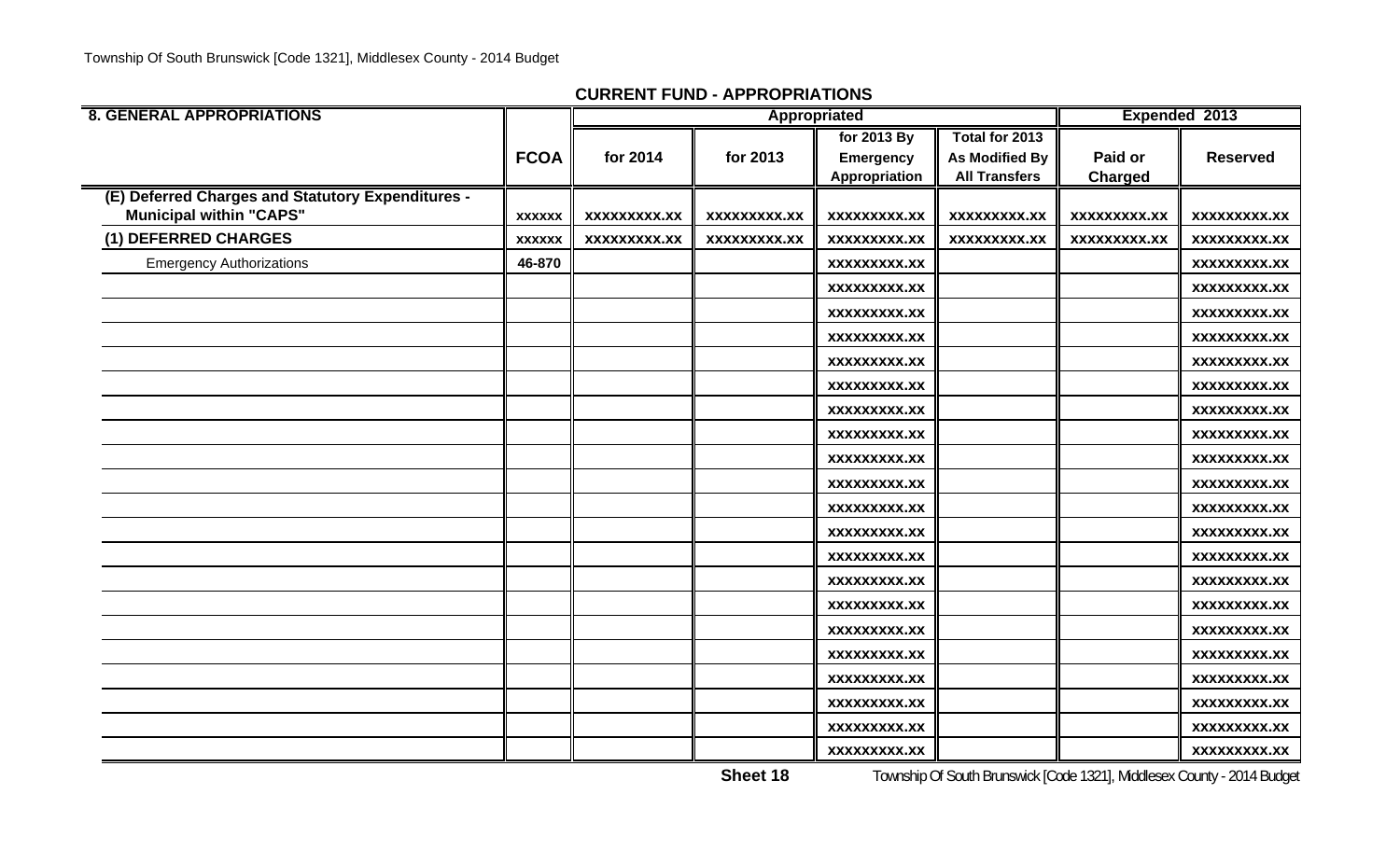| <b>8. GENERAL APPROPRIATIONS</b>                                                                |               |                     |                     | Appropriated                                     |                                                                 | Expended 2013             |                     |
|-------------------------------------------------------------------------------------------------|---------------|---------------------|---------------------|--------------------------------------------------|-----------------------------------------------------------------|---------------------------|---------------------|
|                                                                                                 | <b>FCOA</b>   | for 2014            | for 2013            | for 2013 By<br><b>Emergency</b><br>Appropriation | Total for 2013<br><b>As Modified By</b><br><b>All Transfers</b> | Paid or<br><b>Charged</b> | <b>Reserved</b>     |
| (E) Deferred Charges and Statutory Expenditures -<br><b>Municipal within "CAPS" (continued)</b> | <b>XXXXXX</b> | XXXXXXXXX.XX        | XXXXXXXXX.XX        | XXXXXXXXX.XX                                     | XXXXXXXXX.XX                                                    | <b>XXXXXXXXX.XX</b>       | XXXXXXXXX.XX        |
| (2) STATUTORY EXPENDITURES:                                                                     | <b>XXXXXX</b> | <b>XXXXXXXXX.XX</b> | <b>XXXXXXXXX.XX</b> | <b>XXXXXXXX.XX</b>                               | <b>XXXXXXXXX.XX</b>                                             | <b>XXXXXXXXX.XX</b>       | <b>XXXXXXXXX.XX</b> |
| Contribution to:<br>Public Employees' Retirement System                                         | 36-471        | 1,222,589.21        | 1,271,968.00        |                                                  | 1,271,968.00                                                    | 1,271,968.00              | 0.00                |
| Social Security System (O.A.S.I.)                                                               | 36-472        | 1,650,000.00        | 1,650,000.00        |                                                  | 1,599,286.00                                                    | 1,599,285.70              | 0.30                |
| <b>Consolidated Police and Firemen's</b><br>Pension Fund                                        | 36-474        |                     |                     |                                                  |                                                                 |                           |                     |
| Police and Firemen's Retirement System<br>of N.J.                                               | 36-475        | 1,876,124.74        | 1,965,065.00        |                                                  | 1,965,065.00                                                    | 1,965,065.00              | 0.00                |
| Unemployment Insurance                                                                          | 23-225        |                     |                     |                                                  |                                                                 |                           |                     |
| Defined Contribution Retirement Program                                                         | 36-477        | 7,000.00            | 8,500.00            |                                                  | 5,500.00                                                        | 5,356.90                  | 143.10              |
| Pension Retro                                                                                   |               | 9,213.00            |                     |                                                  |                                                                 |                           |                     |
|                                                                                                 |               |                     |                     |                                                  |                                                                 |                           |                     |
|                                                                                                 |               |                     |                     |                                                  |                                                                 |                           |                     |
|                                                                                                 |               |                     |                     |                                                  |                                                                 |                           |                     |
|                                                                                                 |               |                     |                     |                                                  |                                                                 |                           |                     |
|                                                                                                 |               |                     |                     |                                                  |                                                                 |                           |                     |
|                                                                                                 |               |                     |                     |                                                  |                                                                 |                           |                     |
|                                                                                                 |               |                     |                     |                                                  |                                                                 |                           |                     |
| Total Deferred Charges and Statutory<br>Expenditures - Municipal within "CAPS"                  | 34-209        | 4,764,926.95        | 4,895,533.00        | 0.00                                             | 4,841,819.00                                                    | 4,841,675.60              | 143.40              |
|                                                                                                 |               |                     |                     |                                                  |                                                                 |                           |                     |
|                                                                                                 |               |                     |                     |                                                  |                                                                 |                           |                     |
| (G) Cash Deficit of Preceeding Year                                                             | 46-885        |                     |                     |                                                  |                                                                 |                           |                     |
| (H-1) Total General Appropriations for Municipal<br><b>Purposes within "CAPS"</b>               | 34-299        | 36,495,502.43       | 35,401,520.47       | 550,000.00                                       | 35,962,120.47                                                   | 35,670,342.34             | 291,778.13          |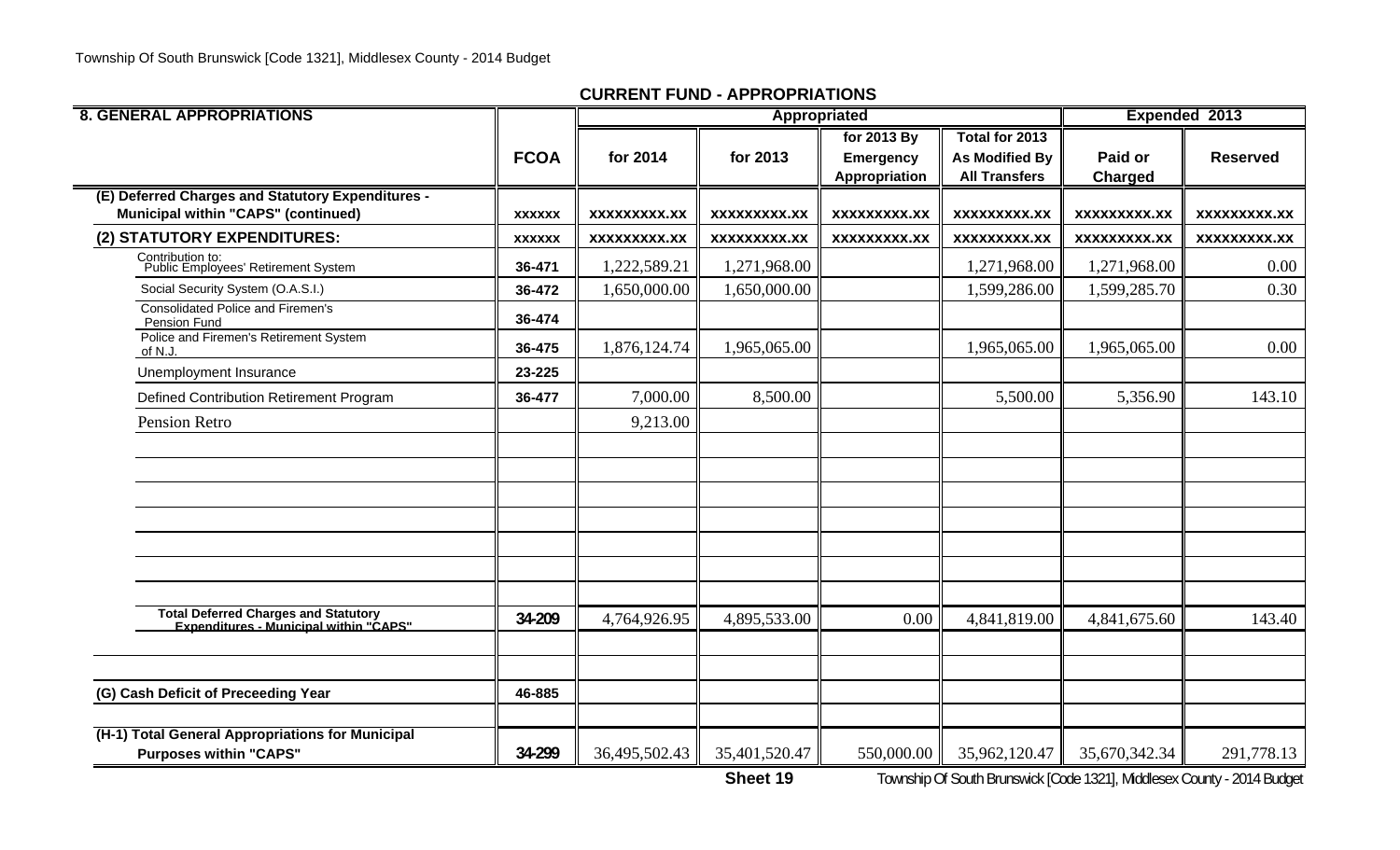**CURRENT FUND APPROPRIATIONS**

| <b>8. GENERAL APPROPRIATIONS</b>      |             |              |              | Appropriated                                     |                                                                 | Expended 2013      |                 |
|---------------------------------------|-------------|--------------|--------------|--------------------------------------------------|-----------------------------------------------------------------|--------------------|-----------------|
| (A) Operations - Excluded from "CAPS" | <b>FCOA</b> | for 2014     | for 2013     | for 2013 By<br><b>Emergency</b><br>Appropriation | Total for 2013<br><b>As Modified By</b><br><b>All Transfers</b> | Paid or<br>Charged | <b>Reserved</b> |
|                                       |             |              |              |                                                  |                                                                 |                    |                 |
| <b>Employee Group Insurance</b>       |             |              |              |                                                  |                                                                 |                    |                 |
| <b>Other Expenses</b>                 | 23-220-2    |              |              |                                                  |                                                                 |                    |                 |
|                                       |             |              |              |                                                  |                                                                 |                    |                 |
| Free Public Library                   | 29-390      |              |              |                                                  |                                                                 |                    |                 |
| Salaries and Wages                    | 29-390-1    | 1,708,090.00 | 1,642,400.00 |                                                  | 1,642,400.00                                                    | 1,614,236.15       | 28,163.85       |
| Other Expenses                        | 29-390-2    | 1,007,356.00 | 984,074.00   |                                                  | 984,074.00                                                      | 983,082.12         | 991.88          |
|                                       |             |              |              |                                                  |                                                                 |                    |                 |
|                                       |             |              |              |                                                  |                                                                 |                    |                 |
|                                       |             |              |              |                                                  |                                                                 |                    |                 |
| Affordable Housing Agency             | 21-190      |              |              |                                                  |                                                                 |                    |                 |
| Salaries and Wages                    | 21-190-1    | 0.00         | 100.00       |                                                  | 100.00                                                          | 0.00               | 100.00          |
| <b>Other Expenses</b>                 | 21-190-2    | 0.00         | 100.00       |                                                  | 100.00                                                          | 0.00               | 100.00          |
| <b>LOSAP</b>                          | 36-471      |              |              |                                                  |                                                                 |                    |                 |
| <b>Other Expenses</b>                 | 36-471-2    | 36,000.00    | 45,000.00    |                                                  | 34,400.00                                                       | 34,400.00          | $0.00\,$        |
| <b>Storm Removal Emergecnies</b>      |             |              |              |                                                  |                                                                 |                    |                 |
| <b>Other Expenses</b>                 |             | 390,000.00   |              |                                                  |                                                                 |                    |                 |
|                                       |             |              |              |                                                  |                                                                 |                    |                 |
|                                       |             |              |              |                                                  |                                                                 |                    |                 |
|                                       |             |              |              |                                                  |                                                                 |                    |                 |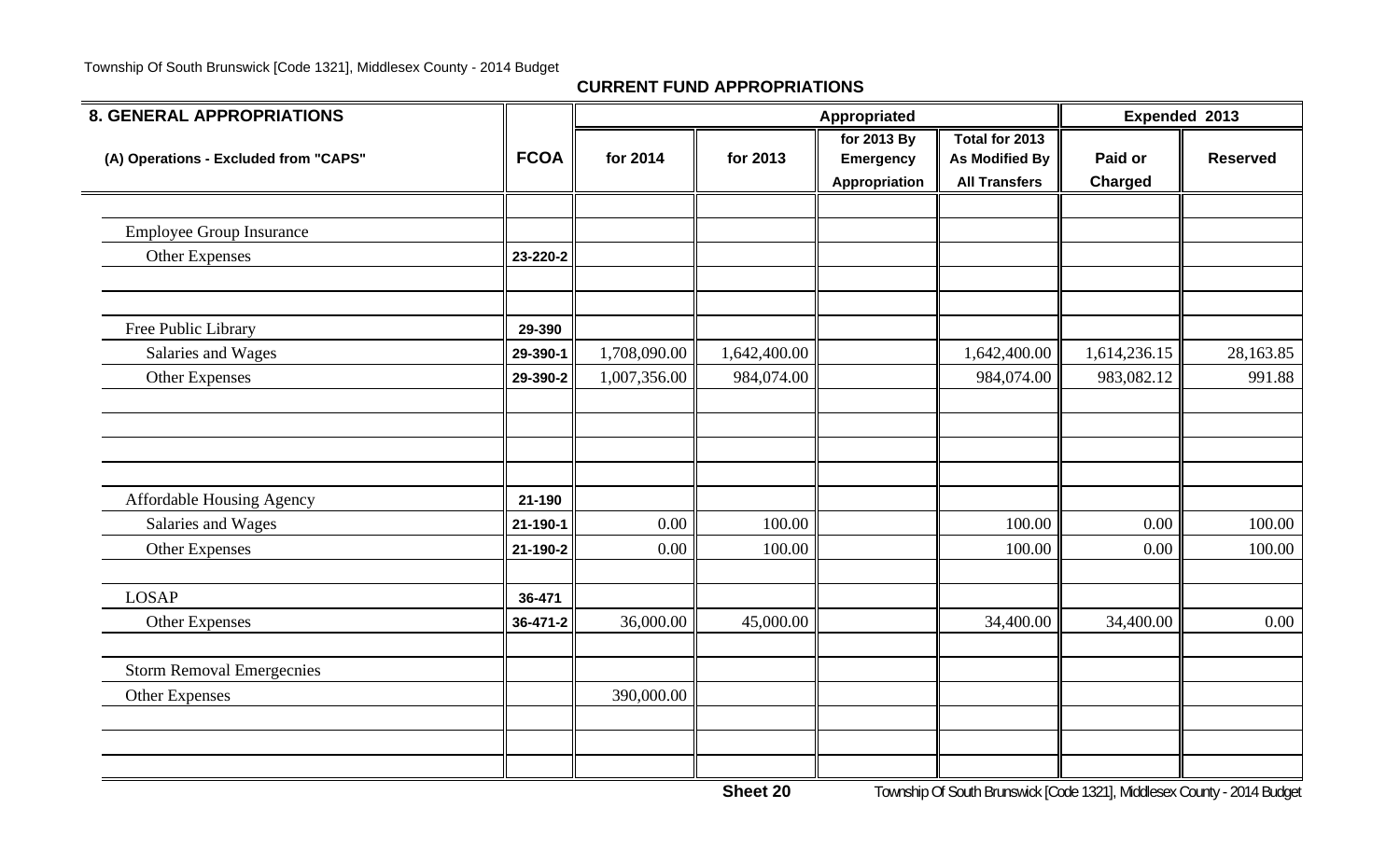| 8. GENERAL APPROPRIATIONS                            |             |              |              | Appropriated                                     |                                                                 | Expended 2013             |                 |  |
|------------------------------------------------------|-------------|--------------|--------------|--------------------------------------------------|-----------------------------------------------------------------|---------------------------|-----------------|--|
| (A) Operations - Excluded from "CAPS"                | <b>FCOA</b> | for 2014     | for 2013     | for 2013 By<br><b>Emergency</b><br>Appropriation | Total for 2013<br><b>As Modified By</b><br><b>All Transfers</b> | Paid or<br><b>Charged</b> | <b>Reserved</b> |  |
|                                                      |             |              |              |                                                  |                                                                 |                           |                 |  |
| Hurricane Sandy                                      |             |              |              |                                                  |                                                                 |                           |                 |  |
| Salaries and Wages                                   |             |              |              |                                                  |                                                                 |                           |                 |  |
| Other Expenses                                       |             |              | 85,000.00    |                                                  | 85,000.00                                                       | 85,000.00                 | $0.00\,$        |  |
| Tax Appeals                                          |             |              |              |                                                  |                                                                 |                           |                 |  |
| <b>Other Expenses</b>                                |             |              |              | 600,000.00                                       | 600,000.00                                                      | 359,095.21                | 240,904.79      |  |
|                                                      |             |              |              |                                                  |                                                                 |                           |                 |  |
|                                                      |             |              |              |                                                  |                                                                 |                           |                 |  |
|                                                      |             |              |              |                                                  |                                                                 |                           |                 |  |
|                                                      |             |              |              |                                                  |                                                                 |                           |                 |  |
|                                                      |             |              |              |                                                  |                                                                 |                           |                 |  |
|                                                      |             |              |              |                                                  |                                                                 |                           |                 |  |
|                                                      |             |              |              |                                                  |                                                                 |                           |                 |  |
|                                                      |             |              |              |                                                  |                                                                 |                           |                 |  |
|                                                      |             |              |              |                                                  |                                                                 |                           |                 |  |
| <b>Total Other Operations - Excluded from "CAPS"</b> | 34-300      | 3,141,446.00 | 2,756,674.00 | 600,000.00                                       | 3,346,074.00                                                    | 3,075,813.48              | 270,260.52      |  |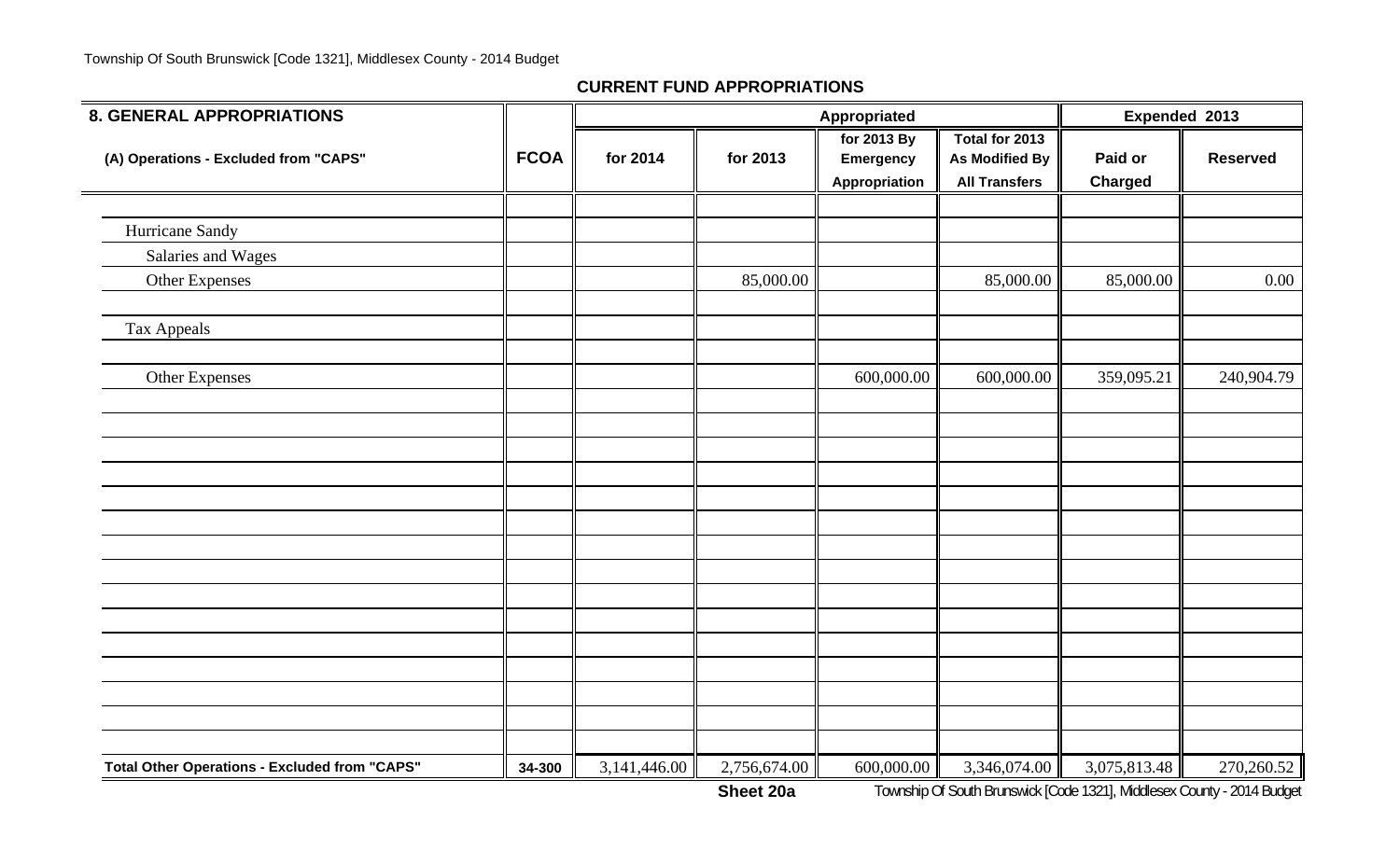| <b>8. GENERAL APPROPRIATIONS</b>                      |               |                    |                    | Appropriated         |                       | Expended 2013      |                    |
|-------------------------------------------------------|---------------|--------------------|--------------------|----------------------|-----------------------|--------------------|--------------------|
|                                                       |               |                    |                    | for 2013 By          | Total for 2013        |                    |                    |
| (A) Operations - Excluded from "CAPS"                 | <b>FCOA</b>   | for 2014           | for 2013           | <b>Emergency</b>     | <b>As Modified By</b> | Paid or            | <b>Reserved</b>    |
|                                                       |               |                    |                    | <b>Appropriation</b> | <b>All Transfers</b>  | <b>Charged</b>     |                    |
| <b>Uniform Construction Code</b>                      |               |                    |                    |                      |                       |                    |                    |
| <b>Appropriations Offset by Increased</b>             | <b>XXXXXX</b> | <b>XXXXXXXXXXX</b> | <b>XXXXXXXXXXX</b> | <b>XXXXXXXXXXX</b>   | <b>XXXXXXXXXXX</b>    | <b>XXXXXXXXXXX</b> | <b>XXXXXXXXXXX</b> |
| Fee Revenues (N.J.A.C. 5:23-4.17)                     | <b>XXXXXX</b> | <b>XXXXXXXXXXX</b> | <b>XXXXXXXXXXX</b> | <b>XXXXXXXXXXX</b>   | <b>XXXXXXXXXXX</b>    | <b>XXXXXXXXXXX</b> | <b>XXXXXXXXXXX</b> |
|                                                       |               |                    |                    |                      |                       |                    |                    |
|                                                       |               |                    |                    |                      |                       |                    |                    |
|                                                       |               |                    |                    |                      |                       |                    |                    |
|                                                       |               |                    |                    |                      |                       |                    |                    |
|                                                       |               |                    |                    |                      |                       |                    |                    |
|                                                       |               |                    |                    |                      |                       |                    |                    |
|                                                       |               |                    |                    |                      |                       |                    |                    |
|                                                       |               |                    |                    |                      |                       |                    |                    |
|                                                       |               |                    |                    |                      |                       |                    |                    |
|                                                       |               |                    |                    |                      |                       |                    |                    |
|                                                       |               |                    |                    |                      |                       |                    |                    |
|                                                       |               |                    |                    |                      |                       |                    |                    |
|                                                       |               |                    |                    |                      |                       |                    |                    |
|                                                       |               |                    |                    |                      |                       |                    |                    |
|                                                       |               |                    |                    |                      |                       |                    |                    |
|                                                       |               |                    |                    |                      |                       |                    |                    |
|                                                       |               |                    |                    |                      |                       |                    |                    |
|                                                       |               |                    |                    |                      |                       |                    |                    |
|                                                       |               |                    |                    |                      |                       |                    |                    |
|                                                       |               |                    |                    |                      |                       |                    |                    |
| <b>Total Uniform Construction Code Appropriations</b> | 22-999        | 0.00               | 0.00               | 0.00                 | 0.00                  | 0.00               | 0.00               |

**Sheet 21**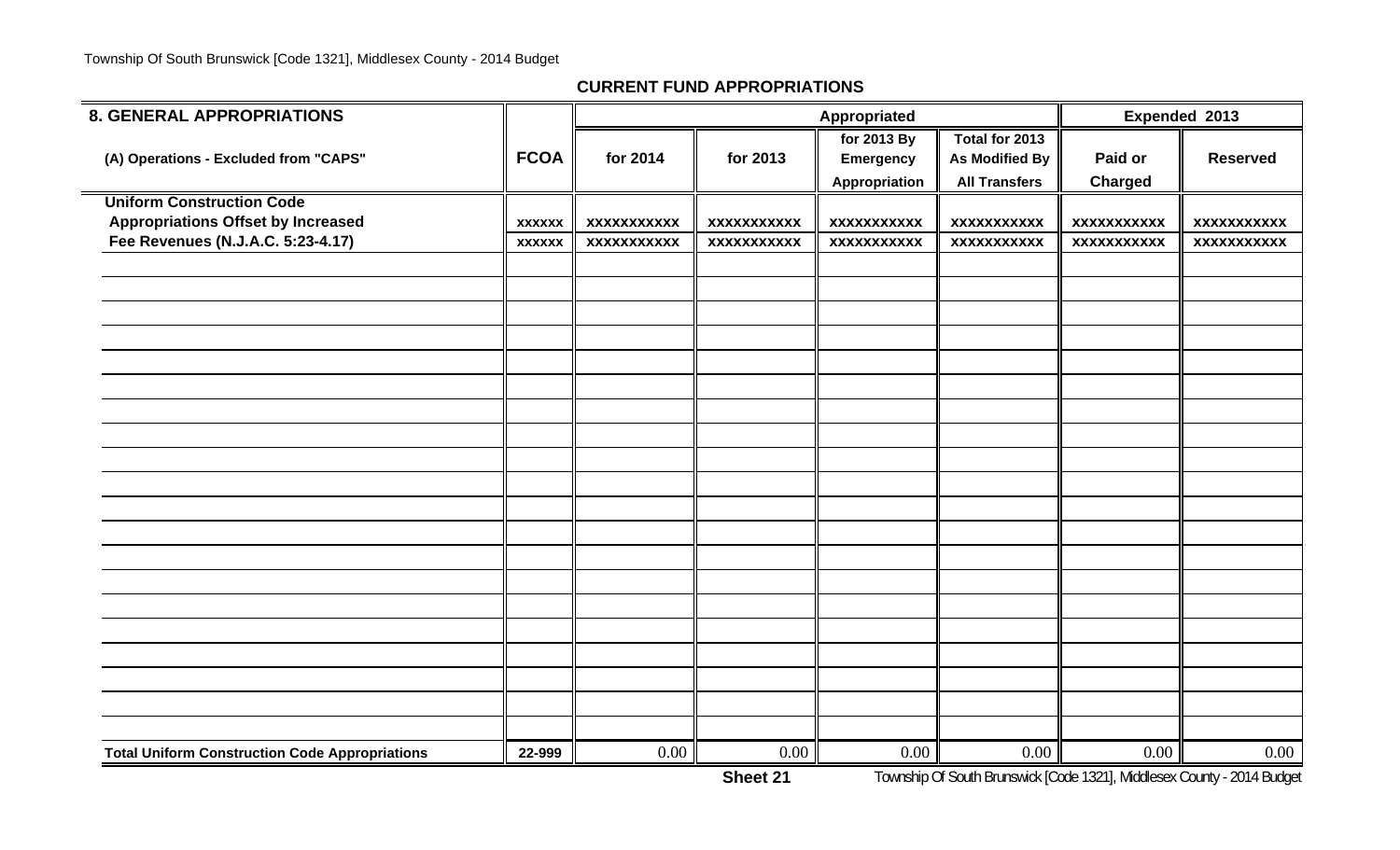| <b>8. GENERAL APPROPRIATIONS</b>       |               |                    |                    | Appropriated                    |                                         | Expended 2013      |                    |  |
|----------------------------------------|---------------|--------------------|--------------------|---------------------------------|-----------------------------------------|--------------------|--------------------|--|
| (A) Operations - Excluded from "CAPS"  | <b>FCOA</b>   | for 2014           | for 2013           | for 2013 By<br><b>Emergency</b> | Total for 2013<br><b>As Modified By</b> | Paid or            | <b>Reserved</b>    |  |
|                                        |               |                    |                    | Appropriation                   | <b>All Transfers</b>                    | <b>Charged</b>     |                    |  |
| <b>Shared Service Agreements</b>       | <b>XXXXXX</b> | <b>XXXXXXXXXXX</b> | <b>XXXXXXXXXXX</b> | <b>XXXXXXXXXXX</b>              | <b>XXXXXXXXXXX</b>                      | <b>XXXXXXXXXXX</b> | <b>XXXXXXXXXXX</b> |  |
|                                        |               |                    |                    |                                 |                                         |                    |                    |  |
| <b>Fire Services</b>                   | 42-265        |                    |                    |                                 |                                         |                    |                    |  |
| Salaries and Wages                     | 42-265-1      | 374,000.00         | 317,000.00         |                                 | 317,000.00                              | 317,000.00         | 0.00               |  |
| Other Expenses                         | 42-265-2      | 13,122.00          | 13,122.00          |                                 | 13,122.00                               | 13,122.00          | 0.00               |  |
| Data Processing                        | 42-140        |                    |                    |                                 |                                         |                    |                    |  |
| Salaries and Wages                     | 42-140-1      | 91,750.00          | 88,270.00          |                                 | 88,270.00                               | 88,270.00          | 0.00               |  |
|                                        |               |                    |                    |                                 |                                         |                    |                    |  |
|                                        |               |                    |                    |                                 |                                         |                    |                    |  |
|                                        |               |                    |                    |                                 |                                         |                    |                    |  |
|                                        |               |                    |                    |                                 |                                         |                    |                    |  |
|                                        |               |                    |                    |                                 |                                         |                    |                    |  |
|                                        |               |                    |                    |                                 |                                         |                    |                    |  |
|                                        |               |                    |                    |                                 |                                         |                    |                    |  |
|                                        |               |                    |                    |                                 |                                         |                    |                    |  |
|                                        |               |                    |                    |                                 |                                         |                    |                    |  |
|                                        |               |                    |                    |                                 |                                         |                    |                    |  |
|                                        |               |                    |                    |                                 |                                         |                    |                    |  |
|                                        |               |                    |                    |                                 |                                         |                    |                    |  |
|                                        |               |                    |                    |                                 |                                         |                    |                    |  |
| <b>Total Shared Service Agreements</b> | 42-999        | 478,872.00         | 418,392.00         | $0.00\,$                        | 418,392.00                              | 418,392.00         | 0.00               |  |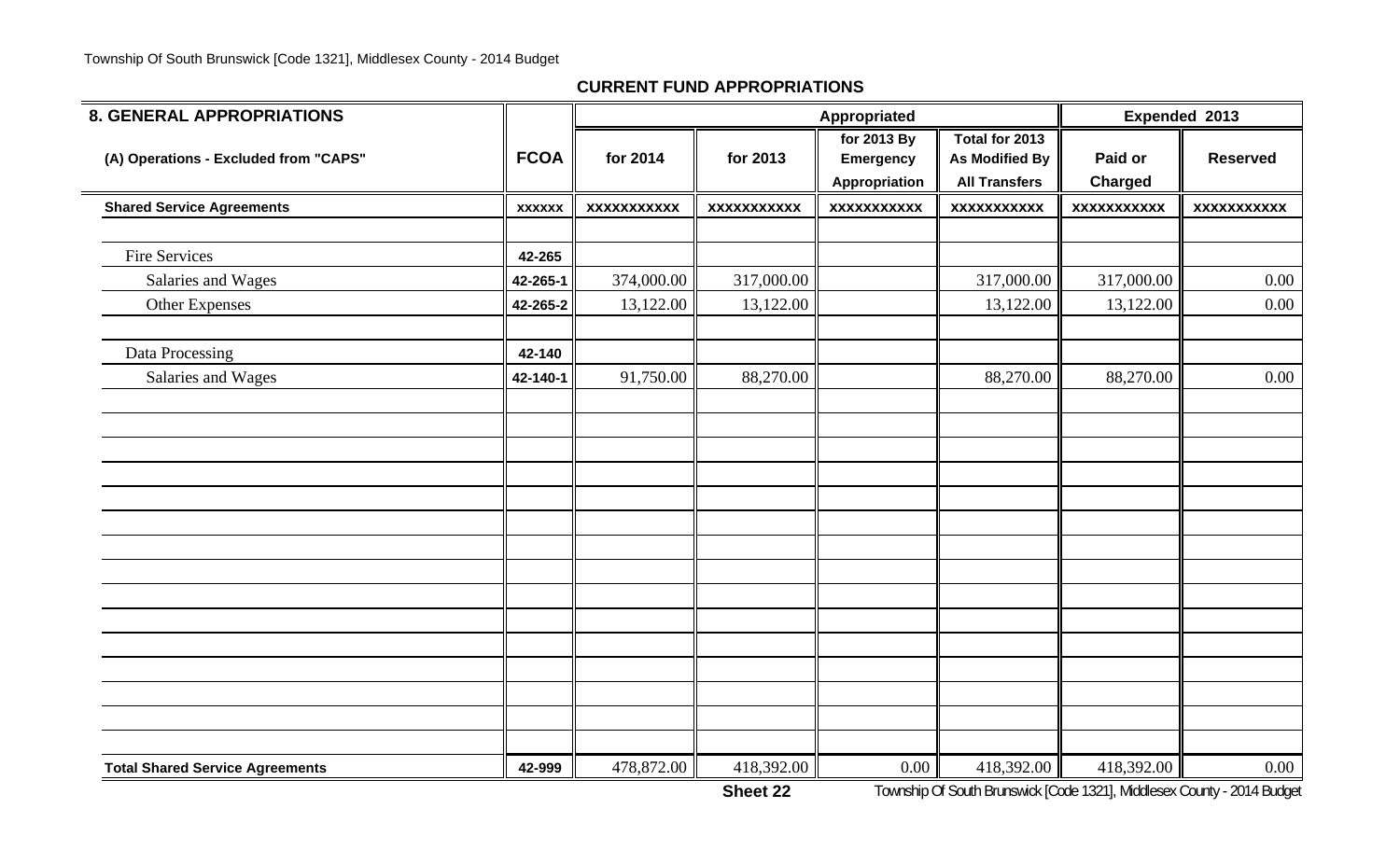| <b>8. GENERAL APPROPRIATIONS</b>                 |               |                    |                    | Appropriated                                     |                                                                 |                           | Expended 2013      |
|--------------------------------------------------|---------------|--------------------|--------------------|--------------------------------------------------|-----------------------------------------------------------------|---------------------------|--------------------|
| (A) Operations - Excluded from "CAPS"            | <b>FCOA</b>   | for 2014           | for 2013           | for 2013 By<br><b>Emergency</b><br>Appropriation | Total for 2013<br><b>As Modified By</b><br><b>All Transfers</b> | Paid or<br><b>Charged</b> | <b>Reserved</b>    |
| <b>Additional Appropriations Offset by</b>       |               |                    |                    |                                                  |                                                                 |                           |                    |
| Revenues (N.J.S. 40A:4-45.3h)                    | <b>XXXXXX</b> | <b>XXXXXXXXXXX</b> | <b>XXXXXXXXXXX</b> | <b>XXXXXXXXXXX</b>                               | <b>XXXXXXXXXXX</b>                                              | <b>XXXXXXXXXXX</b>        | <b>XXXXXXXXXXX</b> |
|                                                  |               |                    |                    |                                                  |                                                                 |                           |                    |
|                                                  |               |                    |                    |                                                  |                                                                 |                           |                    |
|                                                  |               |                    |                    |                                                  |                                                                 |                           |                    |
|                                                  |               |                    |                    |                                                  |                                                                 |                           |                    |
|                                                  |               |                    |                    |                                                  |                                                                 |                           |                    |
|                                                  |               |                    |                    |                                                  |                                                                 |                           |                    |
|                                                  |               |                    |                    |                                                  |                                                                 |                           |                    |
|                                                  |               |                    |                    |                                                  |                                                                 |                           |                    |
|                                                  |               |                    |                    |                                                  |                                                                 |                           |                    |
|                                                  |               |                    |                    |                                                  |                                                                 |                           |                    |
|                                                  |               |                    |                    |                                                  |                                                                 |                           |                    |
|                                                  |               |                    |                    |                                                  |                                                                 |                           |                    |
|                                                  |               |                    |                    |                                                  |                                                                 |                           |                    |
|                                                  |               |                    |                    |                                                  |                                                                 |                           |                    |
|                                                  |               |                    |                    |                                                  |                                                                 |                           |                    |
|                                                  |               |                    |                    |                                                  |                                                                 |                           |                    |
|                                                  |               |                    |                    |                                                  |                                                                 |                           |                    |
|                                                  |               |                    |                    |                                                  |                                                                 |                           |                    |
|                                                  |               |                    |                    |                                                  |                                                                 |                           |                    |
|                                                  |               |                    |                    |                                                  |                                                                 |                           |                    |
| <b>Total Additional Appropriations Offset by</b> |               |                    |                    |                                                  |                                                                 |                           |                    |
| Revenues (N.J.S. 40A:4-45.3h)                    | 34-303        | 0.00               | $0.00\,$           | 0.00                                             | 0.00                                                            | 0.00                      | $0.00\,$           |

**Sheet 23**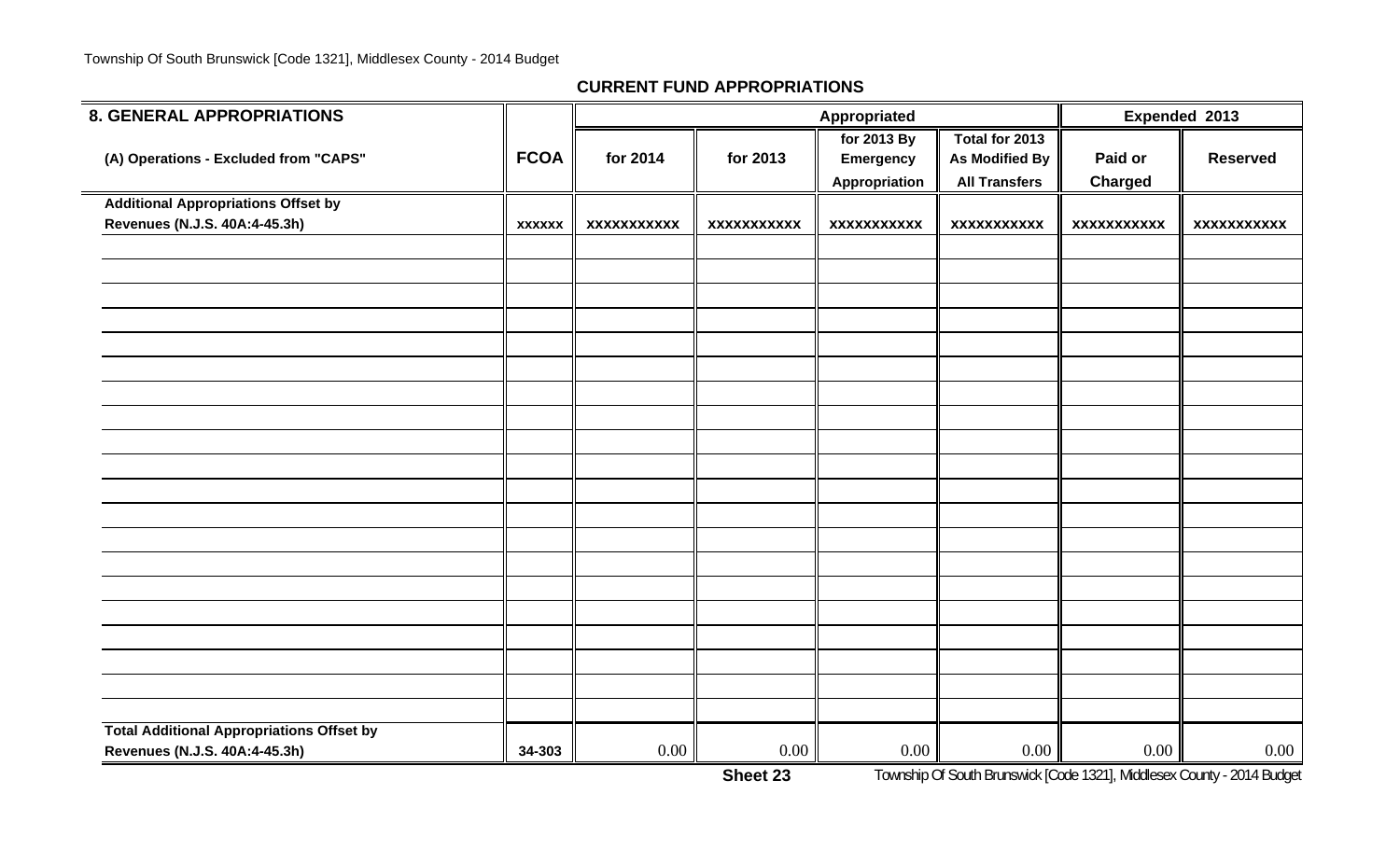| <b>8. GENERAL APPROPRIATIONS</b>                      |              |                    | Appropriated       |                                                         |                                                                 | Expended 2013             |                    |
|-------------------------------------------------------|--------------|--------------------|--------------------|---------------------------------------------------------|-----------------------------------------------------------------|---------------------------|--------------------|
| (A) Operations - Excluded from "CAPS"                 | <b>FCOA</b>  | for 2014           | for 2013           | for 2013 By<br><b>Emergency</b><br><b>Appropriation</b> | Total for 2013<br><b>As Modified By</b><br><b>All Transfers</b> | Paid or<br><b>Charged</b> | <b>Reserved</b>    |
| <b>Public and Private Programs Offset by Revenues</b> | <b>XXXXX</b> | <b>XXXXXXXXXXX</b> | <b>XXXXXXXXXXX</b> | <b>XXXXXXXXXXX</b>                                      | <b>XXXXXXXXXXX</b>                                              | <b>XXXXXXXXXXX</b>        | <b>XXXXXXXXXXX</b> |
| <b>DDEF GRANT</b>                                     |              |                    |                    |                                                         |                                                                 |                           |                    |
| Salaries and Wages                                    |              |                    | 7,154.67           |                                                         | 7,154.67                                                        | 7,154.67                  | 0.00               |
| <b>SEARCH</b>                                         |              |                    |                    |                                                         |                                                                 |                           |                    |
| Salaries and Wages                                    |              |                    |                    |                                                         |                                                                 |                           |                    |
| <b>County Recycling</b>                               |              |                    |                    |                                                         |                                                                 |                           |                    |
| <b>Other Expenses</b>                                 |              |                    |                    |                                                         |                                                                 |                           |                    |
| <b>CLICK IT OR TICKET</b>                             |              |                    |                    |                                                         |                                                                 |                           |                    |
| <b>Other Expenses</b>                                 |              | 4,000.00           | 4,000.00           |                                                         | 4,000.00                                                        | 4,000.00                  | 0.00               |
| <b>Clean Energy</b>                                   |              |                    |                    |                                                         |                                                                 |                           |                    |
| Other Expenses                                        |              |                    |                    |                                                         |                                                                 |                           |                    |
| <b>ROID</b>                                           |              |                    |                    |                                                         |                                                                 |                           |                    |
| Other Expenses                                        |              |                    | 11,665.67          |                                                         | 11,665.67                                                       | 11,665.67                 | 0.00               |
| <b>Senior Transportation</b>                          |              |                    |                    |                                                         |                                                                 |                           |                    |
| Other Expenses                                        |              |                    | 3,250.00           |                                                         | 3,250.00                                                        | 3,250.00                  | 0.00               |
| Public Health priority Funding                        |              |                    |                    |                                                         |                                                                 |                           |                    |
| Other Expenses                                        |              |                    |                    |                                                         |                                                                 |                           |                    |
| Influenza                                             |              |                    |                    |                                                         |                                                                 |                           |                    |
| <b>Other Expenses</b>                                 |              |                    | 2,160.00           |                                                         | 2,160.00                                                        | 2,160.00                  | 0.00               |
| <b>Recycling Tonnage</b>                              |              |                    |                    |                                                         |                                                                 |                           |                    |
| <b>Other Expenses</b>                                 |              |                    | 165,383.88         |                                                         | 165,383.88                                                      | 165,383.88                | 0.00               |
|                                                       |              |                    |                    |                                                         |                                                                 |                           |                    |
|                                                       |              |                    |                    |                                                         |                                                                 |                           |                    |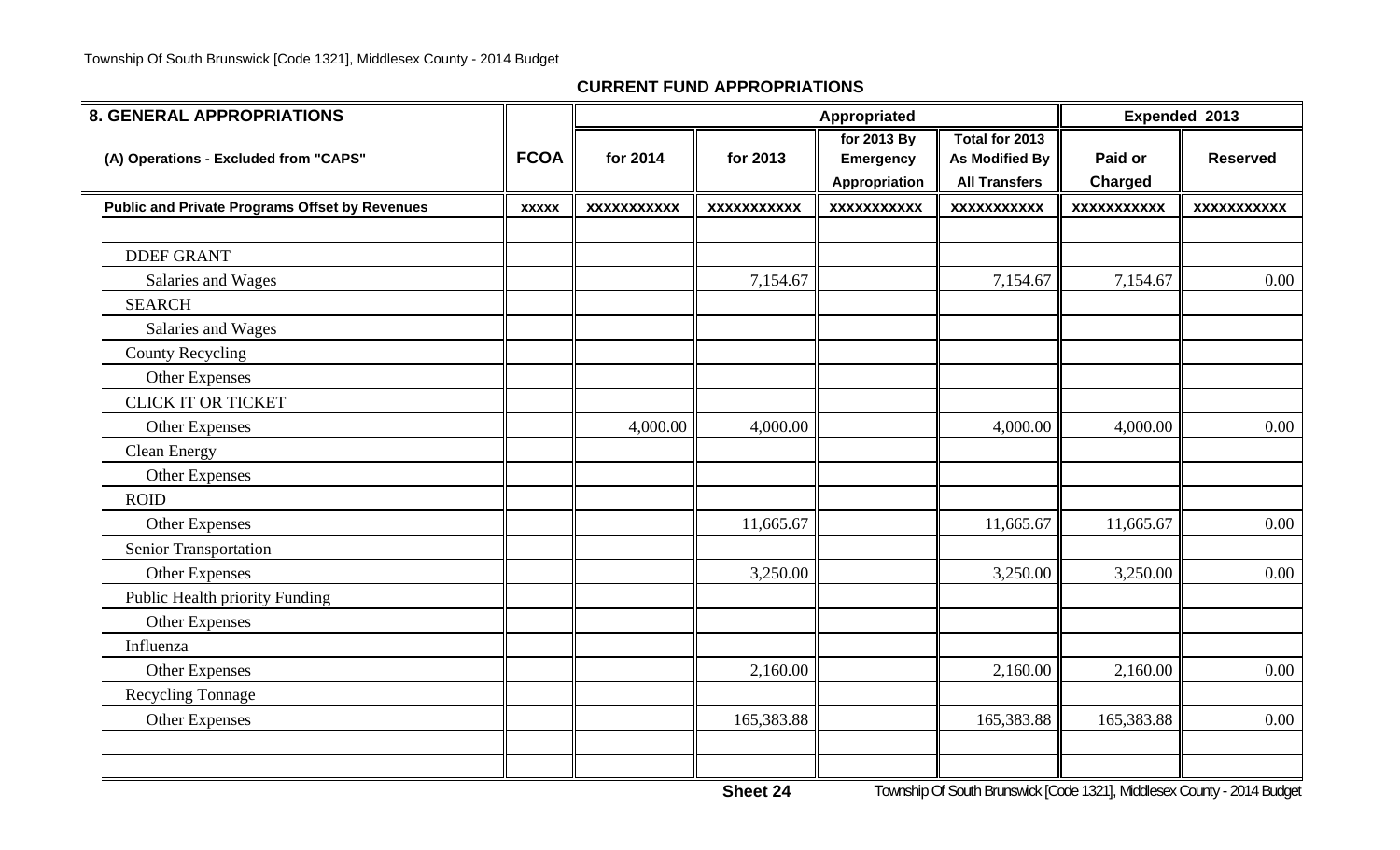[Extra Sheet]

| <b>8. GENERAL APPROPRIATIONS</b>                          |               |                    |                    | Appropriated                                            |                                                                 |                           | Expended 2013      |
|-----------------------------------------------------------|---------------|--------------------|--------------------|---------------------------------------------------------|-----------------------------------------------------------------|---------------------------|--------------------|
| (A) Operations - Excluded from "CAPS"<br>[Extra Sheet]    | <b>FCOA</b>   | for 2014           | for 2013           | for 2013 By<br><b>Emergency</b><br><b>Appropriation</b> | Total for 2013<br><b>As Modified By</b><br><b>All Transfers</b> | Paid or<br><b>Charged</b> | <b>Reserved</b>    |
| Public and Private Programs Offset by Revenues (continued | <b>XXXXXX</b> | <b>XXXXXXXXXXX</b> | <b>XXXXXXXXXXX</b> | <b>XXXXXXXXXXX</b>                                      | <b>XXXXXXXXXXX</b>                                              | <b>XXXXXXXXXXX</b>        | <b>XXXXXXXXXXX</b> |
|                                                           |               |                    |                    |                                                         |                                                                 |                           |                    |
| Drive Sober or Get Pulled Over                            |               |                    |                    |                                                         |                                                                 |                           |                    |
| <b>Other Expenses</b>                                     |               | 3,600.00           |                    |                                                         |                                                                 |                           |                    |
| Recycling Enhahcement                                     |               |                    |                    |                                                         |                                                                 |                           |                    |
| <b>Other Expenses</b>                                     |               |                    |                    |                                                         |                                                                 |                           |                    |
| <b>Body Armor</b>                                         |               |                    |                    |                                                         |                                                                 |                           |                    |
| <b>Other Expenses</b>                                     |               | 1,545.05           |                    |                                                         |                                                                 |                           |                    |
| Gypsy Moth                                                |               |                    |                    |                                                         |                                                                 |                           |                    |
| Other Expenses                                            |               |                    |                    |                                                         |                                                                 |                           |                    |
| HANDICAP REC OPP MATCH                                    |               |                    |                    |                                                         |                                                                 |                           |                    |
| <b>Other Expenses</b>                                     |               |                    |                    |                                                         |                                                                 |                           |                    |
| <b>Justice Assistance</b>                                 |               |                    |                    |                                                         |                                                                 |                           |                    |
| <b>Other Expenses</b>                                     |               |                    |                    |                                                         |                                                                 |                           |                    |
| <b>CQI</b>                                                |               |                    |                    |                                                         |                                                                 |                           |                    |
| Salaries and Wages                                        |               |                    |                    |                                                         |                                                                 |                           |                    |
| <b>Friendly Visitor</b>                                   |               |                    |                    |                                                         |                                                                 |                           |                    |
| <b>Other Expenses</b>                                     |               |                    |                    |                                                         |                                                                 |                           |                    |
| Cops In Shops                                             |               |                    |                    |                                                         |                                                                 |                           |                    |
| Salaries and Wages                                        |               | 2,400.00           | 2,400.00           |                                                         | 2,400.00                                                        | 2,400.00                  | $0.00\,$           |
|                                                           |               |                    |                    |                                                         |                                                                 |                           |                    |
|                                                           |               |                    |                    |                                                         |                                                                 |                           |                    |
|                                                           |               |                    |                    |                                                         |                                                                 |                           |                    |
|                                                           |               |                    |                    |                                                         |                                                                 |                           |                    |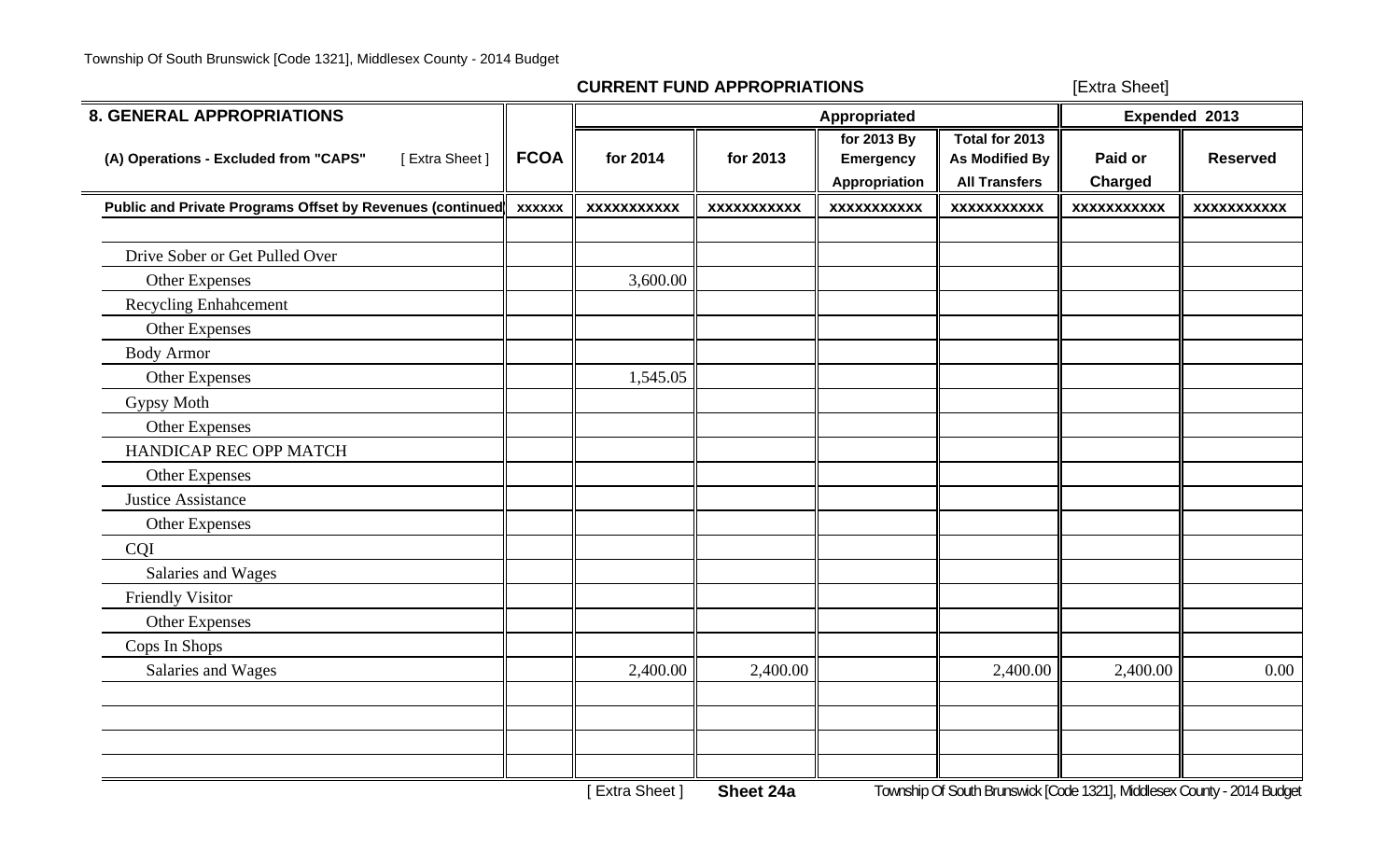[Extra Sheet]

| <b>8. GENERAL APPROPRIATIONS</b>                          |               |                    |                    | Appropriated                                     |                                                                 |                           | Expended 2013      |
|-----------------------------------------------------------|---------------|--------------------|--------------------|--------------------------------------------------|-----------------------------------------------------------------|---------------------------|--------------------|
| (A) Operations - Excluded from "CAPS"<br>[Extra Sheet]    | <b>FCOA</b>   | for 2014           | for 2013           | for 2013 By<br><b>Emergency</b><br>Appropriation | Total for 2013<br><b>As Modified By</b><br><b>All Transfers</b> | Paid or<br><b>Charged</b> | <b>Reserved</b>    |
| Public and Private Programs Offset by Revenues (continued | <b>XXXXXX</b> | <b>XXXXXXXXXXX</b> | <b>XXXXXXXXXXX</b> | <b>XXXXXXXXXXX</b>                               | <b>XXXXXXXXXXX</b>                                              | <b>XXXXXXXXXXX</b>        | <b>XXXXXXXXXXX</b> |
| <b>DOE Stimulus</b><br><b>Other Expenses</b>              |               |                    |                    |                                                  |                                                                 |                           |                    |
| Obey the Signs                                            |               |                    |                    |                                                  |                                                                 |                           |                    |
| <b>Other Expenses</b>                                     |               |                    |                    |                                                  |                                                                 |                           |                    |
| <b>Rowland Park Turf Fields</b>                           |               |                    |                    |                                                  |                                                                 |                           |                    |
| Other Expenses                                            |               |                    |                    |                                                  |                                                                 |                           |                    |
| <b>County Open Space Grants</b>                           |               |                    |                    |                                                  |                                                                 |                           |                    |
| Other Expenses                                            |               |                    |                    |                                                  |                                                                 |                           |                    |
| <b>Unappropriated Grants</b>                              |               |                    |                    |                                                  |                                                                 |                           |                    |
| Other Expenses                                            |               | 68,257.38          | 62,550.93          |                                                  | 62,550.93                                                       | 62,550.93                 | 0.00               |
| <b>Culteral Heritage</b>                                  |               |                    |                    |                                                  |                                                                 |                           |                    |
| <b>Other Expenses</b>                                     |               |                    | 3,540.00           |                                                  | 3,540.00                                                        | 3,540.00                  | 0.00               |
| <b>Hazardous Mitigation</b>                               |               |                    |                    |                                                  |                                                                 |                           |                    |
| Other Expenses                                            |               |                    | 43,500.00          |                                                  | 43,500.00                                                       | 43,500.00                 | 0.00               |
| <b>Community Concerns</b>                                 |               |                    |                    |                                                  |                                                                 |                           |                    |
| <b>Other Expenses</b>                                     |               |                    |                    |                                                  |                                                                 |                           |                    |
| <b>Clean Communities</b>                                  |               |                    |                    |                                                  |                                                                 |                           |                    |
| <b>Other Expenses</b>                                     |               | 72,438.79          | 77,238.46          |                                                  | 77,238.46                                                       | 77,238.46                 | 0.00               |
| <b>Safe Corrridors</b>                                    |               |                    |                    |                                                  |                                                                 |                           |                    |
| <b>Other Expenses</b>                                     |               |                    | 12,740.14          |                                                  | 12,740.14                                                       | 12,740.14                 | 0.00               |
|                                                           |               |                    |                    |                                                  |                                                                 |                           |                    |
|                                                           |               |                    |                    |                                                  |                                                                 |                           |                    |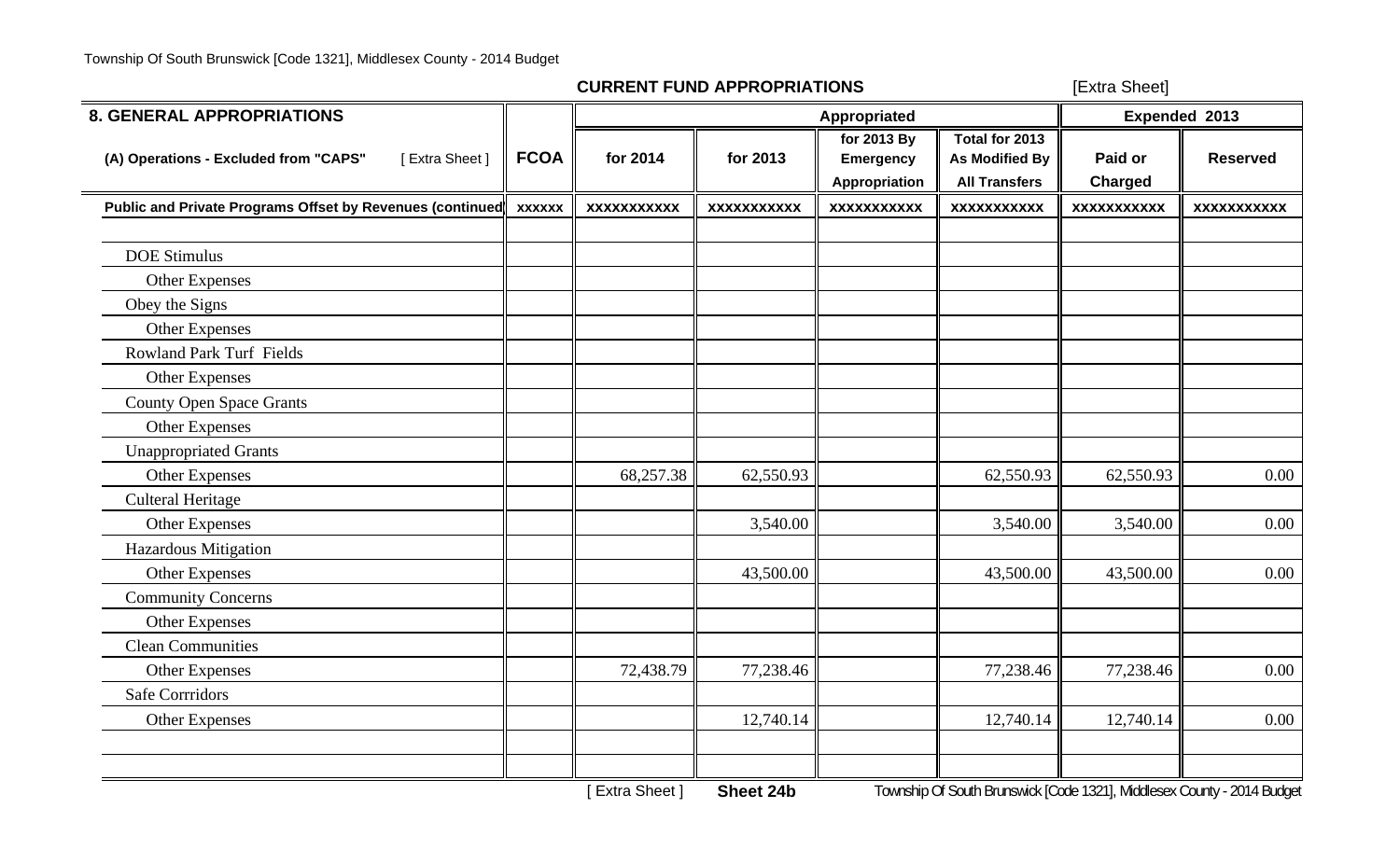| <b>8. GENERAL APPROPRIATIONS</b>                                     |                |                    |                    |                    | Expended 2013        |                    |                    |
|----------------------------------------------------------------------|----------------|--------------------|--------------------|--------------------|----------------------|--------------------|--------------------|
|                                                                      |                |                    |                    | for 2013 By        | Total for 2013       |                    |                    |
| (A) Operations - Excluded from "CAPS" (continued)                    | <b>FCOA</b>    | for 2014           | for 2013           | <b>Emergency</b>   | As Modified By       | Paid or            | <b>Reserved</b>    |
|                                                                      |                |                    |                    | Appropriation      | <b>All Transfers</b> | <b>Charged</b>     |                    |
| <b>Public and Private Programs Offset</b><br>by Revenues (continued) |                | <b>XXXXXXXXXXX</b> |                    |                    |                      |                    |                    |
|                                                                      | <b>XXXXXX</b>  |                    | <b>XXXXXXXXXXX</b> | <b>XXXXXXXXXXX</b> | <b>XXXXXXXXXXX</b>   | <b>XXXXXXXXXXX</b> | <b>XXXXXXXXXXX</b> |
|                                                                      |                |                    |                    |                    |                      |                    |                    |
|                                                                      |                |                    |                    |                    |                      |                    |                    |
|                                                                      |                |                    |                    |                    |                      |                    |                    |
|                                                                      |                |                    |                    |                    |                      |                    |                    |
|                                                                      |                |                    |                    |                    |                      |                    |                    |
|                                                                      |                |                    |                    |                    |                      |                    |                    |
|                                                                      |                |                    |                    |                    |                      |                    |                    |
|                                                                      |                |                    |                    |                    |                      |                    |                    |
|                                                                      |                |                    |                    |                    |                      |                    |                    |
|                                                                      |                |                    |                    |                    |                      |                    |                    |
|                                                                      |                |                    |                    |                    |                      |                    |                    |
|                                                                      |                |                    |                    |                    |                      |                    |                    |
|                                                                      |                |                    |                    |                    |                      |                    |                    |
|                                                                      |                |                    |                    |                    |                      |                    |                    |
|                                                                      |                |                    |                    |                    |                      |                    |                    |
|                                                                      |                |                    |                    |                    |                      |                    |                    |
| <b>Total Public and Private Programs Offset</b>                      |                |                    |                    |                    |                      |                    |                    |
| by Revenue                                                           | 40-999         | 152,241.22         | 395,583.75         | 0.00               | 395,583.75           | 395,583.75         | 0.00               |
| <b>Total Operations - Excluded from "CAPS"</b>                       |                |                    |                    | 600,000.00         |                      |                    |                    |
| Detail:                                                              | 34-305         | 3,772,559.22       | 3,570,649.75       |                    | 4,160,049.75         | 3,889,789.23       | 270,260.52         |
| <b>Salaries &amp; Wages</b>                                          | 34-305-1       | 2,176,240.00       | 2,057,324.67       | $0.00\,$           | 2,057,324.67         | 2,029,060.82       | 28,263.85          |
| <b>Other Expenses</b>                                                | $34 - 305 - 2$ | 1,596,319.22       | 1,513,325.08       | 600,000.00         | 2,102,725.08         | 1,860,728.41       | 241,996.67         |
|                                                                      |                |                    |                    |                    |                      |                    |                    |

**Sheet 25**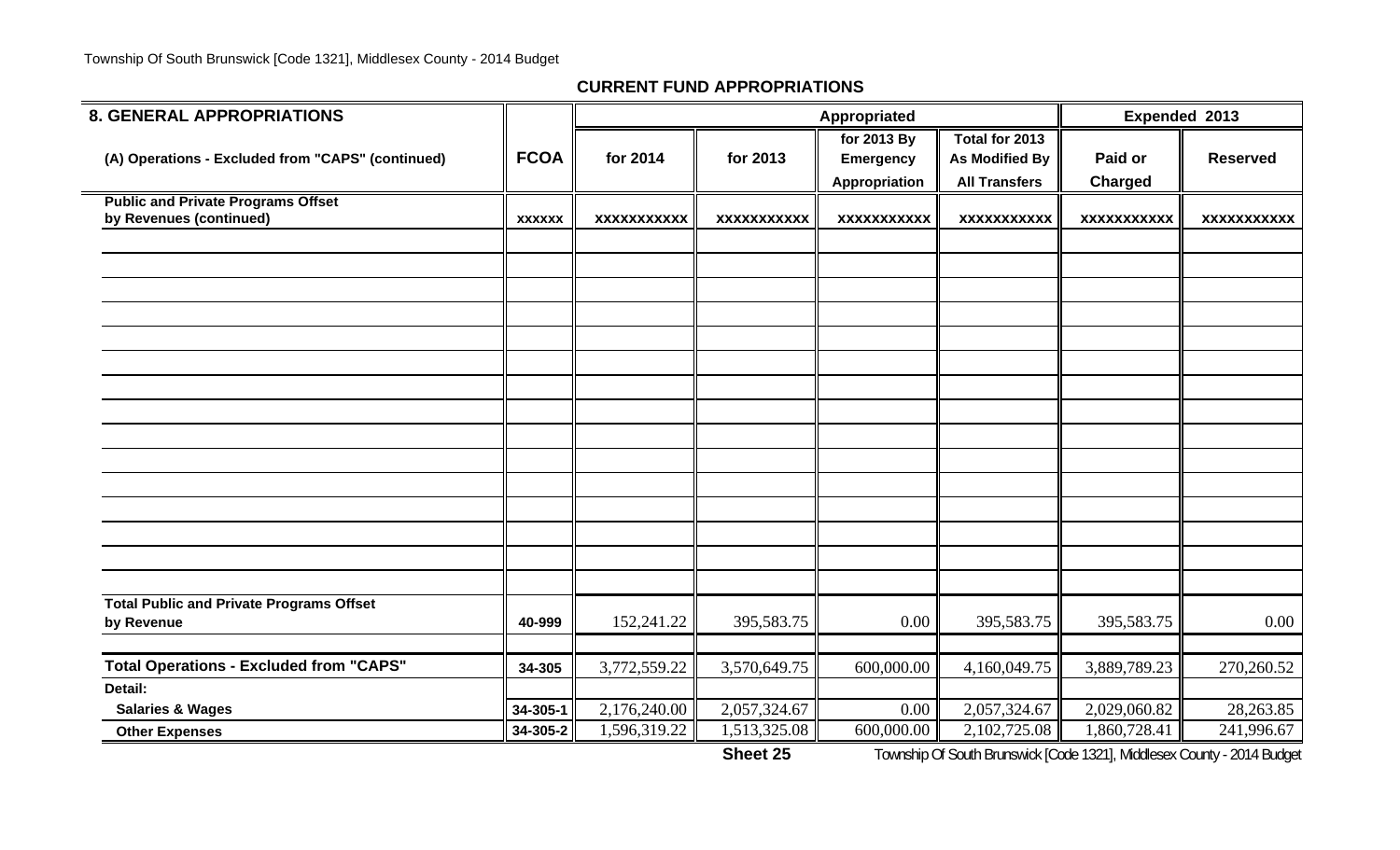| 8. GENERAL APPROPRIATIONS                       |             |            |           | Appropriated                              |                                                                 | Expended 2013             |                 |
|-------------------------------------------------|-------------|------------|-----------|-------------------------------------------|-----------------------------------------------------------------|---------------------------|-----------------|
| (C) Capital Improvements - Excluded from "CAPS" | <b>FCOA</b> | for 2014   | for 2013  | for 2013 By<br>Emergency<br>Appropriation | Total for 2013<br><b>As Modified By</b><br><b>All Transfers</b> | Paid or<br><b>Charged</b> | <b>Reserved</b> |
| <b>Down Payments on Improvements</b>            | 44-902      |            |           |                                           |                                                                 |                           |                 |
| <b>Capital Improvement Fund</b>                 | 44-901      | 100,000.00 | 50,000.00 | <b>XXXXXXXXXX</b>                         | 50,000.00                                                       | 50,000.00                 | $0.00\,$        |
|                                                 |             |            |           |                                           |                                                                 |                           |                 |
|                                                 |             |            |           |                                           |                                                                 |                           |                 |
|                                                 |             |            |           |                                           |                                                                 |                           |                 |
|                                                 |             |            |           |                                           |                                                                 |                           |                 |
|                                                 |             |            |           |                                           |                                                                 |                           |                 |
|                                                 |             |            |           |                                           |                                                                 |                           |                 |
|                                                 |             |            |           |                                           |                                                                 |                           |                 |
|                                                 |             |            |           |                                           |                                                                 |                           |                 |
|                                                 |             |            |           |                                           |                                                                 |                           |                 |
|                                                 |             |            |           |                                           |                                                                 |                           |                 |
|                                                 |             |            |           |                                           |                                                                 |                           |                 |
|                                                 |             |            |           |                                           |                                                                 |                           |                 |
|                                                 |             |            |           |                                           |                                                                 |                           |                 |
|                                                 |             |            |           |                                           |                                                                 |                           |                 |
|                                                 |             |            |           |                                           |                                                                 |                           |                 |
|                                                 |             |            |           |                                           |                                                                 |                           |                 |
|                                                 |             |            |           |                                           |                                                                 |                           |                 |
|                                                 |             |            |           |                                           |                                                                 |                           |                 |
|                                                 |             |            |           |                                           |                                                                 |                           |                 |
|                                                 |             |            |           |                                           |                                                                 |                           |                 |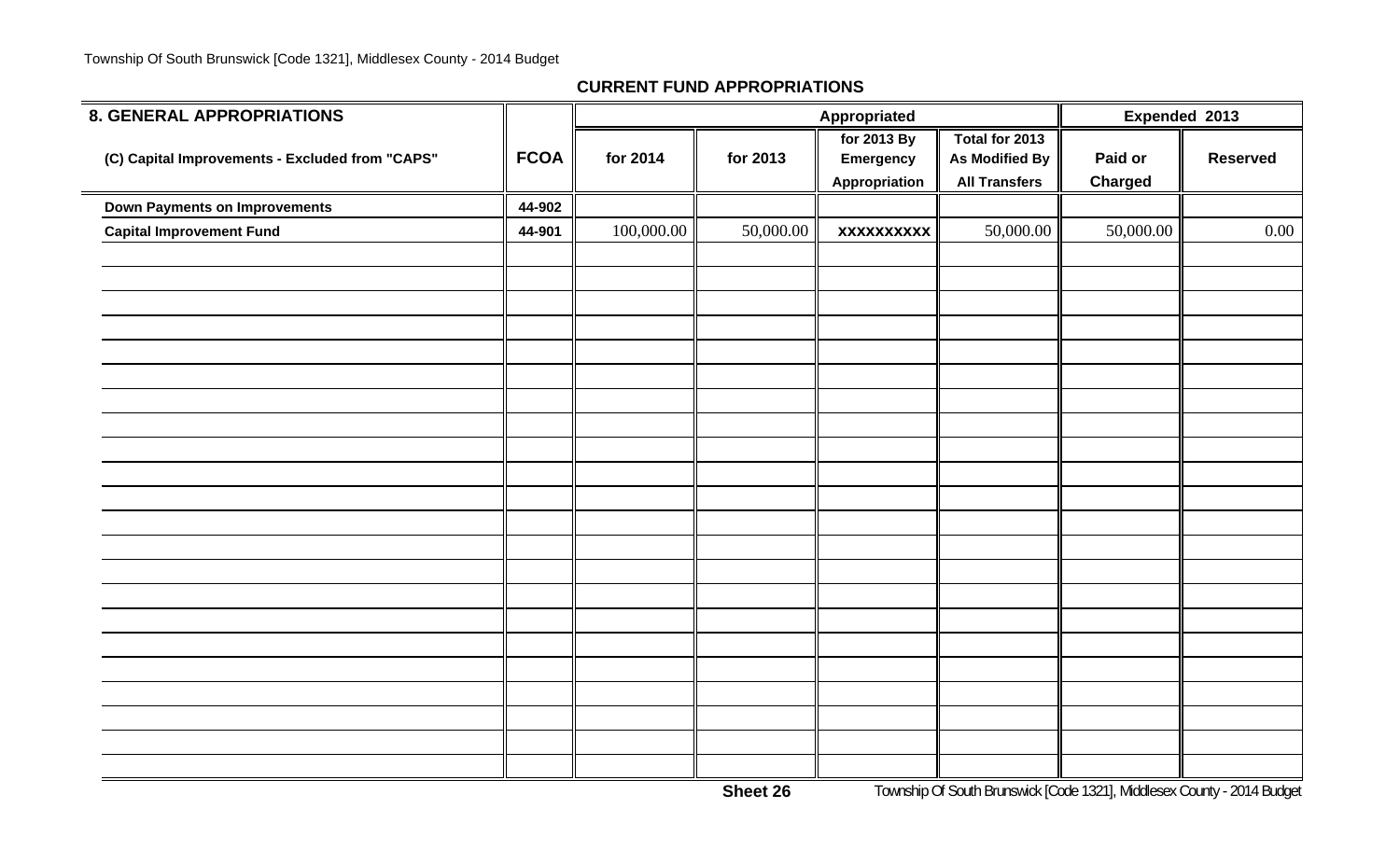| <b>8. GENERAL APPROPRIATIONS</b>                       |               |                    |                    | Appropriated                                     |                                                                 | Expended 2013             |                    |
|--------------------------------------------------------|---------------|--------------------|--------------------|--------------------------------------------------|-----------------------------------------------------------------|---------------------------|--------------------|
| (C) Capital Improvements - Excluded from "CAPS"        | <b>FCOA</b>   | for 2014           | for 2013           | for 2013 By<br><b>Emergency</b><br>Appropriation | Total for 2013<br><b>As Modified By</b><br><b>All Transfers</b> | Paid or<br><b>Charged</b> | <b>Reserved</b>    |
|                                                        |               |                    |                    |                                                  |                                                                 |                           |                    |
|                                                        |               |                    |                    |                                                  |                                                                 |                           |                    |
|                                                        |               |                    |                    |                                                  |                                                                 |                           |                    |
| <b>Public and Private Programs Offset by Revenues:</b> | <b>XXXXXX</b> | <b>XXXXXXXXXXX</b> | <b>XXXXXXXXXXX</b> | <b>XXXXXXXXXXX</b>                               | <b>XXXXXXXXXXX</b>                                              | <b>XXXXXXXXXXX</b>        | <b>XXXXXXXXXXX</b> |
| New Jersey DOT Trust Fund Authority Act                | 41-865        |                    | 360,000.00         |                                                  | 360,000.00                                                      | 360,000.00                | 0.00               |
|                                                        |               |                    |                    |                                                  |                                                                 |                           |                    |
|                                                        |               |                    |                    |                                                  |                                                                 |                           |                    |
|                                                        |               |                    |                    |                                                  |                                                                 |                           |                    |
|                                                        |               |                    |                    |                                                  |                                                                 |                           |                    |
|                                                        |               |                    |                    |                                                  |                                                                 |                           |                    |
|                                                        |               |                    |                    |                                                  |                                                                 |                           |                    |
|                                                        |               |                    |                    |                                                  |                                                                 |                           |                    |
|                                                        |               |                    |                    |                                                  |                                                                 |                           |                    |
|                                                        |               |                    |                    |                                                  |                                                                 |                           |                    |
|                                                        |               |                    |                    |                                                  |                                                                 |                           |                    |
|                                                        |               |                    |                    |                                                  |                                                                 |                           |                    |
|                                                        |               |                    |                    |                                                  |                                                                 |                           |                    |
| Total Capital Improvements - Excluded from "CAPS"      | 44-999        | 100,000.00         | 410,000.00         | 0.00                                             | 410,000.00                                                      | 410,000.00                | 0.00               |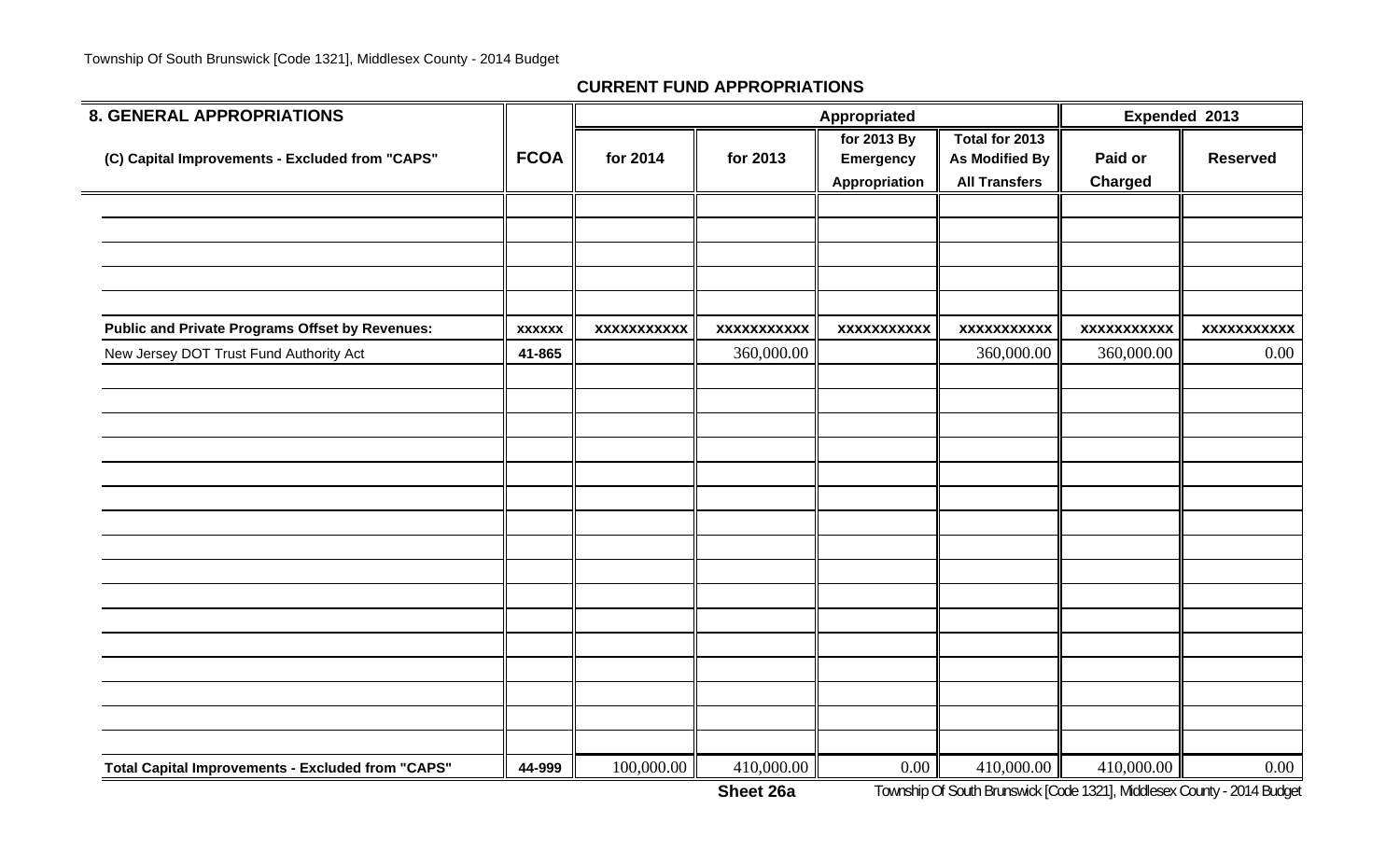| <b>8. GENERAL APPROPRIATIONS</b>                           |               |                    |                    | Appropriated                                     |                                                          | Expended 2013             |                    |
|------------------------------------------------------------|---------------|--------------------|--------------------|--------------------------------------------------|----------------------------------------------------------|---------------------------|--------------------|
| (D) Municipal Debt Service - Excluded from "CAPS"          | <b>FCOA</b>   | for 2014           | for 2013           | for 2013 By<br><b>Emergency</b><br>Appropriation | Total for 2013<br>As Modified By<br><b>All Transfers</b> | Paid or<br><b>Charged</b> | <b>Reserved</b>    |
| Payment of Bond Principal                                  | 45-920        | 4,381,726.00       | 4,238,038.00       |                                                  | 4,238,038.00                                             | 4,238,038.00              | <b>XXXXXXXXXXX</b> |
| Payment of Bond Anticipation Notes and Capital Notes       | 45-925        |                    |                    |                                                  |                                                          |                           | <b>XXXXXXXXXXX</b> |
| Interest on Bonds                                          | 45-930        | 1,487,205.23       | 1,491,850.00       |                                                  | 1,491,850.00                                             | 1,491,844.46              | <b>XXXXXXXXXXX</b> |
| Interest on Notes                                          | 45-935        | 21,400.00          | 19,900.00          |                                                  | 19,900.00                                                | 19,899.99                 | <b>XXXXXXXXXXX</b> |
| <b>Green Trust Loan Program:</b>                           | <b>XXXXXX</b> | <b>XXXXXXXXXXX</b> | <b>XXXXXXXXXXX</b> | <b>XXXXXXXXXXX</b>                               | <b>XXXXXXXXXXX</b>                                       | <b>XXXXXXXXXXX</b>        | <b>XXXXXXXXXXX</b> |
| Loan Repayments for Principal and Interest                 | 45-940        | 2,250.00           | 4,491.19           |                                                  | 4,491.19                                                 | 110.65                    | <b>XXXXXXXXXXX</b> |
|                                                            |               |                    |                    |                                                  |                                                          |                           | <b>XXXXXXXXXXX</b> |
|                                                            |               |                    |                    |                                                  |                                                          |                           | <b>XXXXXXXXXXX</b> |
|                                                            |               |                    |                    |                                                  |                                                          |                           | <b>XXXXXXXXXXX</b> |
|                                                            |               |                    |                    |                                                  |                                                          |                           | <b>XXXXXXXXXXX</b> |
|                                                            |               |                    |                    |                                                  |                                                          |                           | <b>XXXXXXXXXXX</b> |
|                                                            |               |                    |                    |                                                  |                                                          |                           | <b>XXXXXXXXXXX</b> |
|                                                            |               |                    |                    |                                                  |                                                          |                           | <b>XXXXXXXXXXX</b> |
|                                                            |               |                    |                    |                                                  |                                                          |                           | <b>XXXXXXXXXXX</b> |
|                                                            |               |                    |                    |                                                  |                                                          |                           | <b>XXXXXXXXXXX</b> |
|                                                            |               |                    |                    |                                                  |                                                          |                           | <b>XXXXXXXXXXX</b> |
|                                                            |               |                    |                    |                                                  |                                                          |                           | <b>XXXXXXXXXXX</b> |
|                                                            |               |                    |                    |                                                  |                                                          |                           | <b>XXXXXXXXXXX</b> |
|                                                            | 45-941        |                    |                    |                                                  |                                                          |                           | <b>XXXXXXXXXXX</b> |
|                                                            | 45-941        |                    |                    |                                                  |                                                          |                           | <b>XXXXXXXXXXX</b> |
| Capital Lease Obligations Approved After 7/1/2007          |               |                    |                    |                                                  |                                                          |                           | <b>XXXXXXXXXXX</b> |
| Principal                                                  | 45-941        | 243,472.80         | 126,754.51         |                                                  | 126,754.51                                               | 125,264.50                | <b>XXXXXXXXXXX</b> |
| Interest                                                   | 45-941        | 5,779.87           | 9,238.08           |                                                  | 9,238.08                                                 | 9,238.08                  | <b>XXXXXXXXXXX</b> |
| <b>Total Municipal Debt Service - Excluded from "CAPS"</b> | 45-999        | 6,141,833.90       | 5,890,271.78       | 0.00                                             | 5,890,271.78                                             | 5,884,395.68              | <b>XXXXXXXXXXX</b> |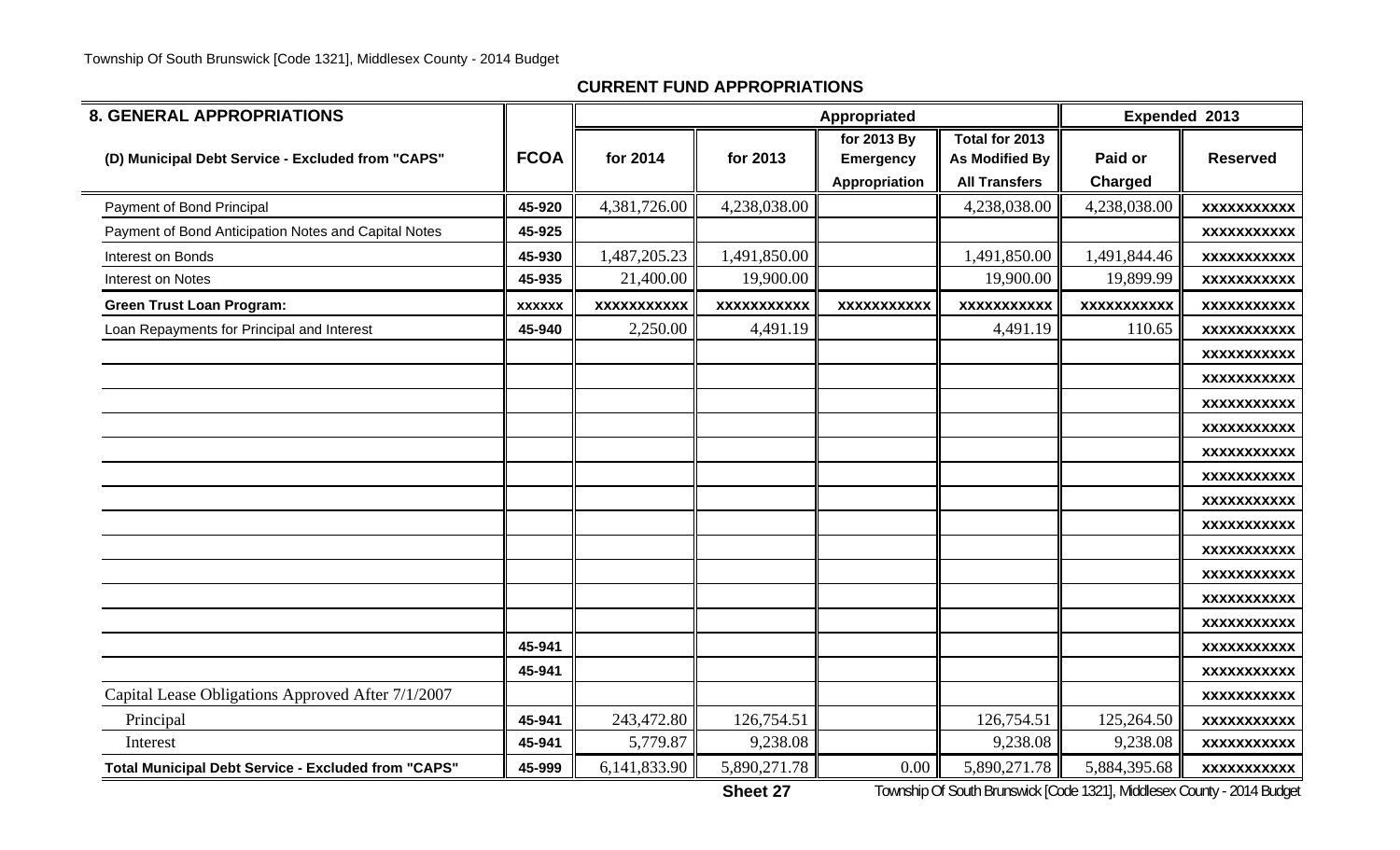| <b>8. GENERAL APPROPRIATIONS</b>                                                               |              |                    |                    |                                                  | Expended 2013                                                   |                    |                    |
|------------------------------------------------------------------------------------------------|--------------|--------------------|--------------------|--------------------------------------------------|-----------------------------------------------------------------|--------------------|--------------------|
| (E) Deferred Charges - Municipal -<br><b>Excluded from "CAPS"</b>                              | <b>FCOA</b>  | for 2014           | for 2013           | for 2013 By<br><b>Emergency</b><br>Appropriation | Total for 2013<br><b>As Modified By</b><br><b>All Transfers</b> | Paid or<br>Charged | <b>Reserved</b>    |
| (1) DEFERRED CHARGES:                                                                          | <b>XXXXX</b> | <b>XXXXXXXXXXX</b> | <b>XXXXXXXXXXX</b> | <b>XXXXXXXXXXX</b>                               | <b>XXXXXXXXXXX</b>                                              | <b>XXXXXXXXXXX</b> | XXXXXXXXXX         |
| <b>Emergency Authorizations</b>                                                                | 46-870       | 600,000.00         | 450,000.00         | <b>XXXXXXXXXXX</b>                               | 450,000.00                                                      | 450,000.00         | XXXXXXXXXXX        |
| <b>Special Emergency Authorizations-</b><br>5 Years (N.J.S. 40A:4-55)                          | 46-875       | 485,000.00         | 375,000.00         | <b>XXXXXXXXXXX</b>                               | 375,000.00                                                      | 375,000.00         | XXXXXXXXXXX        |
| <b>Special Emergency Authorizations-</b><br>3 Years (N.J.S. 40A:4-55.1 & 40A:4-55.13)          | 46-871       |                    |                    | XXXXXXXXXXX                                      |                                                                 |                    | XXXXXXXXXXX        |
| Tax Appeals- LFB Approval                                                                      |              | 300,000.00         | 300,000.00         | <b>XXXXXXXXXXX</b>                               | 300,000.00                                                      | 300,000.00         | <b>XXXXXXXXXXX</b> |
|                                                                                                |              |                    |                    | XXXXXXXXXXX                                      |                                                                 |                    | <b>XXXXXXXXXXX</b> |
| Overexpenditure of Grants Funds                                                                |              |                    |                    | <b>XXXXXXXXXXX</b>                               |                                                                 |                    | <b>XXXXXXXXXXX</b> |
|                                                                                                |              |                    |                    | XXXXXXXXXXX                                      |                                                                 |                    | XXXXXXXXXXX        |
|                                                                                                |              |                    |                    | <b>XXXXXXXXXXX</b>                               |                                                                 |                    | XXXXXXXXXX         |
|                                                                                                |              |                    |                    | <b>XXXXXXXXXXX</b>                               |                                                                 |                    | <b>XXXXXXXXXXX</b> |
|                                                                                                |              |                    |                    | XXXXXXXXXXX                                      |                                                                 |                    | XXXXXXXXXXX        |
|                                                                                                |              |                    |                    | <b>XXXXXXXXXXX</b>                               |                                                                 |                    | <b>XXXXXXXXXXX</b> |
|                                                                                                |              |                    |                    | <b>XXXXXXXXXXX</b>                               |                                                                 |                    | XXXXXXXXXXX        |
|                                                                                                |              |                    |                    | <b>XXXXXXXXXXX</b>                               |                                                                 |                    | <b>XXXXXXXXXXX</b> |
| <b>Total Deferred Charges - Municipal -</b><br><b>Excluded from "CAPS"</b>                     | 46-999       | 1,385,000.00       | 1,125,000.00       | <b>XXXXXXXXXXX</b>                               | 1,125,000.00                                                    | 1,125,000.00       | XXXXXXXXXXX        |
| (F) Judgements (N.J.S. 40A:4-45.3cc)                                                           | 37-480       |                    |                    |                                                  |                                                                 |                    |                    |
| (N) Transferred to Board of Education for Use of<br>Local Schools (N.J.S.A. 40:48-17.1 & 17.3) | 29-405       |                    |                    | <b>XXXXXXXXXXX</b>                               |                                                                 |                    | XXXXXXXXXXX        |
|                                                                                                |              |                    |                    | <b>XXXXXXXXXXX</b>                               |                                                                 |                    | <b>XXXXXXXXXXX</b> |
| (G) With Prior Consent of Local Finance Board:<br><b>Cash Deficit of Preceeding Year</b>       | 46-885       |                    |                    | <b>XXXXXXXXXXX</b>                               |                                                                 |                    | <b>XXXXXXXXXXX</b> |
|                                                                                                |              |                    |                    | <b>XXXXXXXXXXX</b>                               |                                                                 |                    | XXXXXXXXXX         |
| (H-2) Total General Appropriations for Municipal<br><b>Purposes Excluded from "CAPS"</b>       | 34-309       | 11,399,393.12      | 10,995,921.53      | 600,000.00                                       | 11,585,321.53                                                   | 11,309,184.91      | 270,260.52         |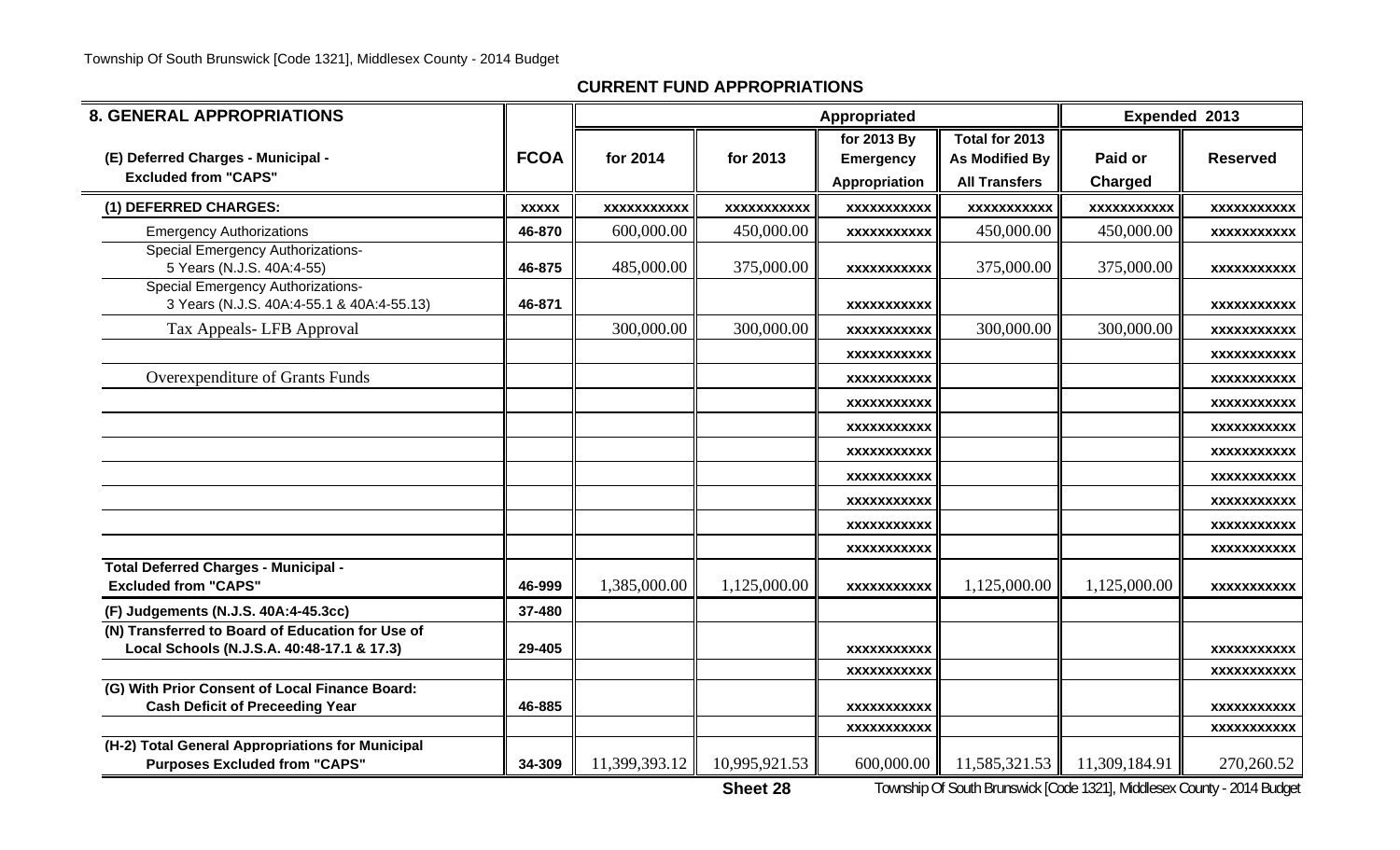| <b>8. GENERAL APPROPRIATIONS</b>                                                                     |               |                    |                    | Appropriated                    |                                         | Expended 2013      |                    |
|------------------------------------------------------------------------------------------------------|---------------|--------------------|--------------------|---------------------------------|-----------------------------------------|--------------------|--------------------|
|                                                                                                      | <b>FCOA</b>   | for 2014           | for 2013           | for 2013 By<br><b>Emergency</b> | Total for 2013<br><b>As Modified By</b> | Paid or            | <b>Reserved</b>    |
|                                                                                                      |               |                    |                    |                                 | <b>All Transfers</b>                    | Charged            |                    |
| For Local District School Purposes -                                                                 |               |                    |                    | <b>Appropriation</b>            |                                         |                    |                    |
| <b>Excluded from "CAPS"</b>                                                                          | <b>XXXXXX</b> | XXXXXXXX.XX        | XXXXXXXX.XX        | XXXXXXXX.XX                     | XXXXXXXX.XX                             | <b>XXXXXXXX.XX</b> | XXXXXXXX.XX        |
| (I) Type 1 District School Debt Service                                                              | <b>XXXXXX</b> | <b>XXXXXXXX.XX</b> | <b>XXXXXXXX.XX</b> | <b>XXXXXXXX.XX</b>              | <b>XXXXXXXX.XX</b>                      | <b>XXXXXXXX.XX</b> | <b>XXXXXXXX.XX</b> |
| Payment of Bond Principal                                                                            | 48-920        |                    |                    |                                 |                                         |                    | XXXXXXXX.XX        |
| Payment of Bond Anticipation Notes                                                                   | 48-925        |                    |                    |                                 |                                         |                    | <b>XXXXXXXX.XX</b> |
| Interest on Bonds                                                                                    | 48-930        |                    |                    |                                 |                                         |                    | XXXXXXXX.XX        |
| Interest on Notes                                                                                    | 48-935        |                    |                    |                                 |                                         |                    | <b>XXXXXXXX.XX</b> |
|                                                                                                      |               |                    |                    |                                 |                                         |                    | XXXXXXXX.XX        |
|                                                                                                      |               |                    |                    |                                 |                                         |                    | <b>XXXXXXXX.XX</b> |
| <b>Total of Type 1 District School Debt Service</b>                                                  |               |                    |                    |                                 |                                         |                    |                    |
| - Excluded from "CAPS"                                                                               | 48-999        | 0.00               | 0.00               | 0.00                            | 0.00                                    | 0.00               | <b>XXXXXXXX.XX</b> |
| (J) Deferred Charges and Statutory Expenditures -<br><b>Local School - Excluded from "CAPS"</b>      | <b>XXXXXX</b> | <b>XXXXXXXX.XX</b> | <b>XXXXXXXX.XX</b> | <b>XXXXXXXX.XX</b>              | <b>XXXXXXXX.XX</b>                      | <b>XXXXXXXX.XX</b> | <b>XXXXXXXX.XX</b> |
| <b>Emergency Authorizations - Schools</b>                                                            | 29-406        |                    |                    | XXXXXXXX.XX                     |                                         |                    | XXXXXXXX.XX        |
| Capital Project for Land, Building or Equipment<br>N.J.S. 18A:22-20                                  | 29-407        |                    |                    |                                 |                                         |                    | <b>XXXXXXXX.XX</b> |
| <b>Total of Deferred Charges and Statutory Expen-</b><br>ditures-Local School - Excluded from "CAPS" | 29-409        | 0.00               | $0.00\,$           | 0.00                            | 0.00                                    | 0.00               | <b>XXXXXXXX.XX</b> |
| (K) Total Municipal Appropriations for Local District School                                         |               |                    |                    |                                 |                                         |                    |                    |
| Purposes {Item (I) and (J)} - Excluded from "CAPS"                                                   | 29-410        | 0.00               | 0.00               | 0.00                            | $0.00\,$                                | 0.00               | <b>XXXXXXXX.XX</b> |
| (O) Total General Appropriations - Excluded from<br>"CAPS"                                           | 34-399        | 11,399,393.12      | 10,995,921.53      | 600,000.00                      | 11,585,321.53                           | 11,309,184.91      | 270,260.52         |
| (L) Subtotal General Appropriations<br>${Items (H-1) and (O)}$                                       | 34-400        | 47,894,895.55      | 46,397,442.00      | 1,150,000.00                    | 47,547,442.00                           | 46,979,527.25      | 562,038.65         |
| (M) Reserve for Uncollected Taxes                                                                    | 50-899        | 2,127,485.78       | 2,302,563.68       | <b>XXXXXXXX.XX</b>              | 2,302,563.68                            | 2,302,563.68       | <b>XXXXXXXX.XX</b> |
| 9. Total General Appropriations                                                                      | 34-499        | 50,022,381.33      | 48,700,005.68      | 1,150,000.00                    | 49,850,005.68                           | 49,282,090.93      | 562,038.65         |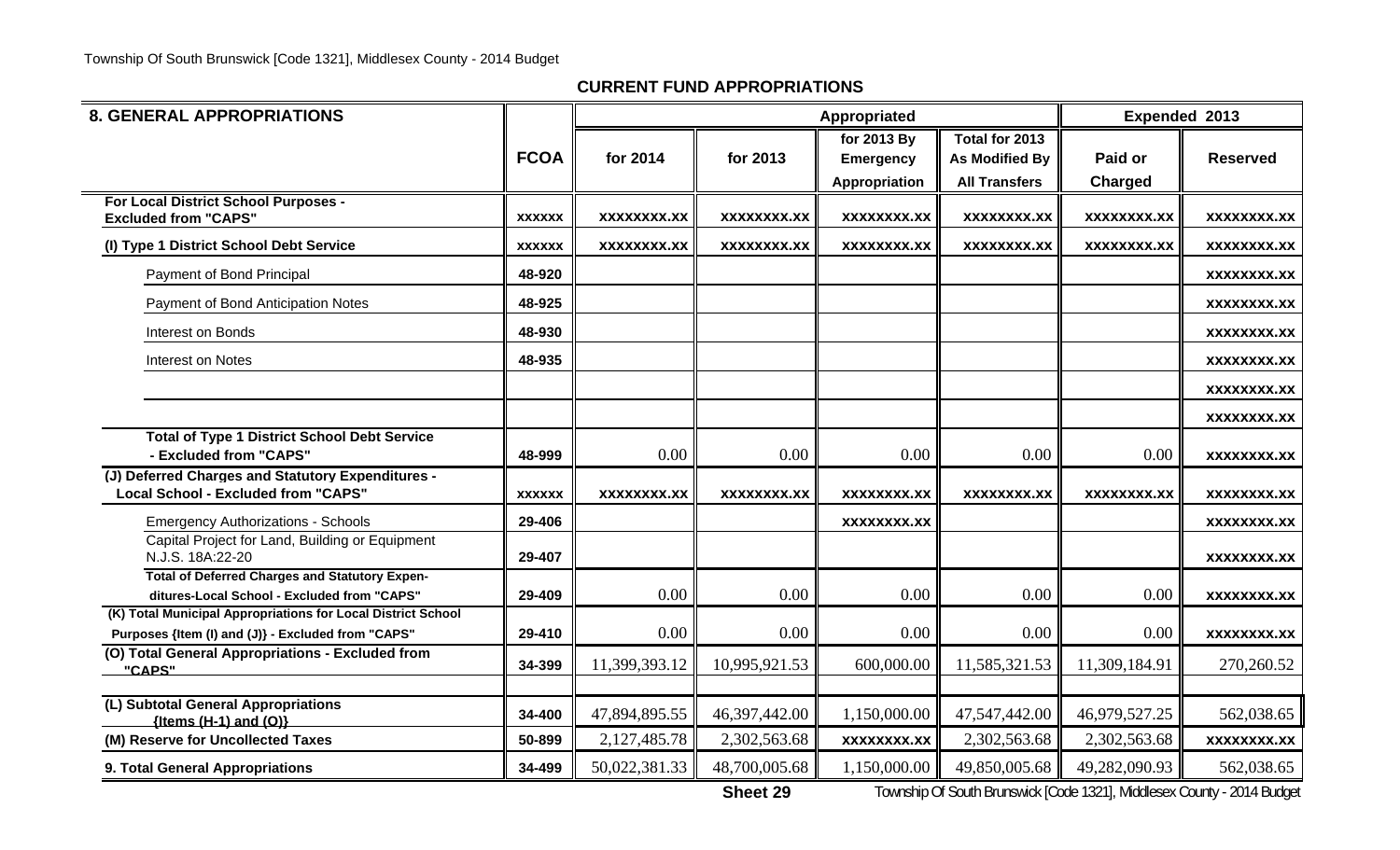| <b>8. GENERAL APPROPRIATIONS</b>                      |               |                    |                    | Appropriated                                     |                                                          | Expended 2013      |                    |
|-------------------------------------------------------|---------------|--------------------|--------------------|--------------------------------------------------|----------------------------------------------------------|--------------------|--------------------|
| <b>Summary of Appropriations</b>                      | <b>FCOA</b>   | for 2014           | for 2013           | for 2013 By<br><b>Emergency</b><br>Appropriation | Total for 2013<br>As Modified By<br><b>All Transfers</b> | Paid or<br>Charged | <b>Reserved</b>    |
| (H-1) Total General Appropriations for                |               |                    |                    |                                                  |                                                          |                    |                    |
| <b>Municipal Purposes within "CAPS"</b>               | 34-299        | 36,495,502.43      | 35,401,520.47      | 550,000.00                                       | 35,962,120.47                                            | 35,670,342.34      | 291,778.13         |
|                                                       | <b>XXXXXX</b> |                    |                    | XXXXXXX.XX                                       |                                                          |                    | <b>XXXXXXXX.XX</b> |
| <b>Operations - Excluded from "CAPS"</b><br>(A)       | <b>XXXXXX</b> | <b>XXXXXXXX.XX</b> | <b>XXXXXXXX.XX</b> | XXXXXXXX.XX                                      | <b>XXXXXXXX.XX</b>                                       | <b>XXXXXXXX.XX</b> | XXXXXXXX.XX        |
| <b>Other Operations</b>                               | 34-300        | 3,141,446.00       | 2,756,674.00       | 600,000.00                                       | 3,346,074.00                                             | 3,075,813.48       | 270,260.52         |
| <b>Uniform Construction Code</b>                      | 22-999        | 0.00               | 0.00               | 0.00                                             | $0.00\,$                                                 | 0.00               | 0.00               |
| <b>Shared Service Agreements</b>                      | 42-999        | 478,872.00         | 418,392.00         | 0.00                                             | 418,392.00                                               | 418,392.00         | 0.00               |
| <b>Additional Appropriations Offset by Revs.</b>      | 34-303        | 0.00               | 0.00               | 0.00                                             | $0.00\,$                                                 | 0.00               | 0.00               |
| Public & Private Progs Offset by Revs.                | 40-999        | 152,241.22         | 395,583.75         | 0.00                                             | 395,583.75                                               | 395,583.75         | 0.00               |
| <b>Total Operations - Excluded from "CAPS"</b>        | 34-305        | 3,772,559.22       | 3,570,649.75       | 600,000.00                                       | 4,160,049.75                                             | 3,889,789.23       | 270,260.52         |
| <b>Capital Improvements</b><br>(C)                    | 44-999        | 100,000.00         | 410,000.00         | 0.00                                             | 410,000.00                                               | 410,000.00         | 0.00               |
| <b>Municipal Debt Service</b><br>(D)                  | 45-999        | 6,141,833.90       | 5,890,271.78       | 0.00                                             | 5,890,271.78                                             | 5,884,395.68       | <b>XXXXXXX.XX</b>  |
| <b>Total Deferred Charges (Sheets 28 only)</b><br>(E) | 46-999        | 1,385,000.00       | 1,125,000.00       | <b>XXXXXXX.XX</b>                                | 1,125,000.00                                             | 1,125,000.00       | <b>XXXXXXXXXXX</b> |
| <b>Judgements</b><br>(F)                              | 37-480        | 0.00               | 0.00               | 0.00                                             | 0.00                                                     | 0.00               | 0.00               |
| (G) Cash Deficit                                      | 46-885        | 0.00               | 0.00               | XXXXXXX.XX                                       | 0.00                                                     | 0.00               | <b>XXXXXXX.XX</b>  |
| <b>Local District School Purposes</b><br>(K)          | 29-410        | 0.00               | 0.00               | 0.00                                             | 0.00                                                     | 0.00               | XXXXXXX.XX         |
| <b>Transferred to Board of Education</b><br>(N)       | 29-405        | 0.00               | 0.00               | <b>XXXXXXX.XX</b>                                | 0.00                                                     | 0.00               | <b>XXXXXXX.XX</b>  |
| (M) Reserve for Uncollected Taxes                     | 50-899        | 2,127,485.78       | 2,302,563.68       | <b>XXXXXXX.XX</b>                                | 2,302,563.68                                             | 2,302,563.68       | <b>XXXXXXX.XX</b>  |
| <b>Total General Appropriations</b>                   | 34-499        | 50,022,381.33      | 48,700,005.68      | 1,150,000.00                                     | 49,850,005.68                                            | 49,282,090.93      | 562,038.65         |

**Sheet 30**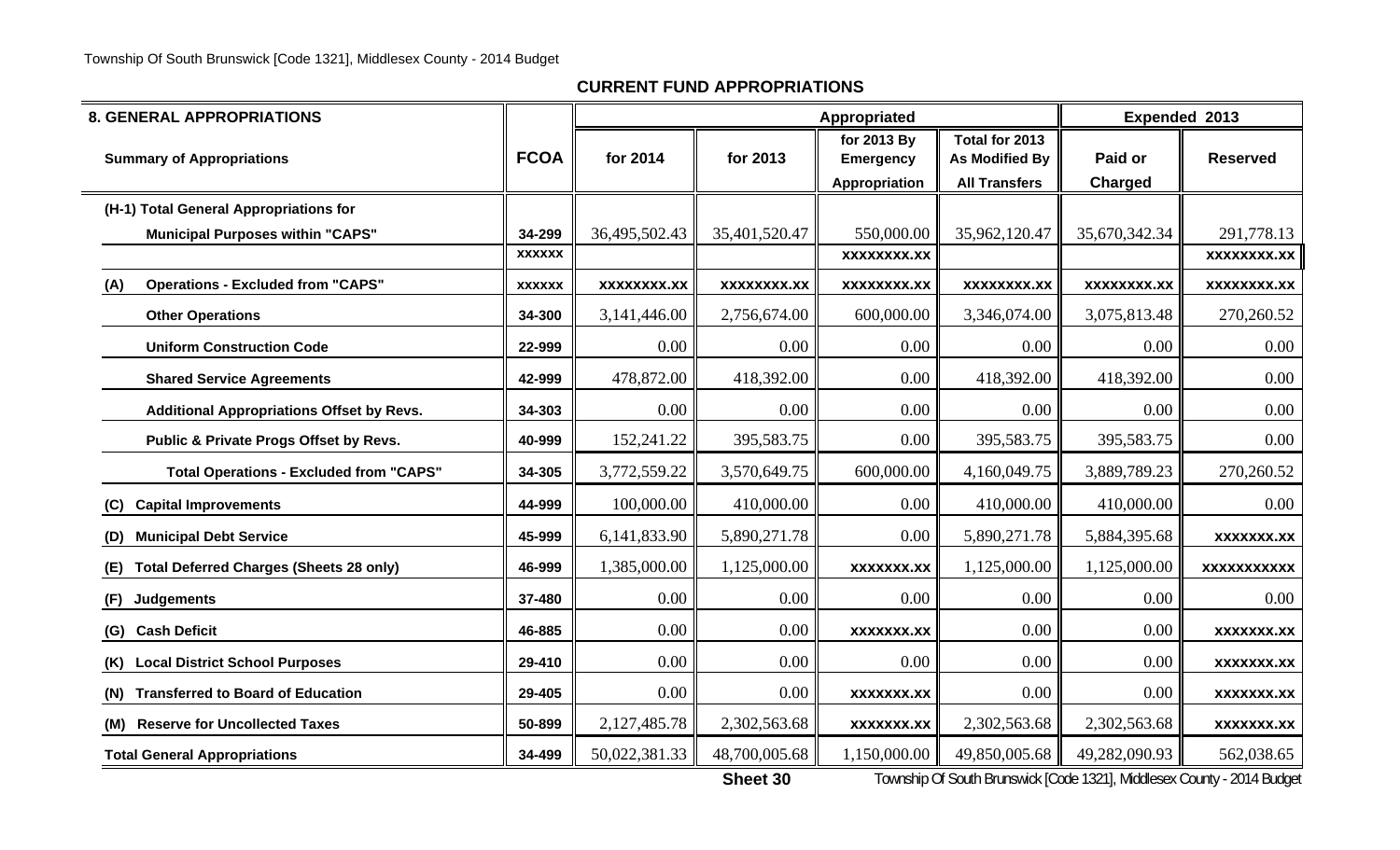## **DEDICATED WATER AND SEWER UTILITY BUDGET**

| 10. DEDICATED REVENUES FROM WATER AND SEWER UTILITY                                                                 | <b>FCOA</b>   | Anticipated   |               | <b>Realized in</b> |             |
|---------------------------------------------------------------------------------------------------------------------|---------------|---------------|---------------|--------------------|-------------|
|                                                                                                                     |               | 2014          | 2013          | Cash in 2013       |             |
| <b>Operating Surplus Anticipated</b>                                                                                | 08-501        | 940,000.00    | 960,000.00    | 960,000.00         |             |
| <b>Operating Surplus Anticipated with Prior Written</b><br><b>Consent of Director of Local Government Services</b>  | 08-502        |               |               |                    |             |
| <b>Total Operating Surplus Anticipated</b>                                                                          | 08-500        | 940,000.00    | 960,000.00    | 960,000.00         | * Note: Us  |
| Rents                                                                                                               | 08-503        | 23,720,030.00 | 22,590,000.00 | 23,720,030.25      | for Water I |
| <b>Fire Hydrant Service</b>                                                                                         | 08-504        |               |               |                    | All other u |
| Miscellaneous                                                                                                       | 08-505        |               |               |                    | 35 and 36.  |
| Miscellaneous                                                                                                       | 55-506        | 92,000.00     | 67,353.00     | 92,006.63          |             |
| <b>Connection Fees</b>                                                                                              |               | 978,950.00    | 1,162,000.00  | 979,035.49         |             |
| Interest                                                                                                            |               |               |               |                    |             |
|                                                                                                                     |               |               |               |                    |             |
|                                                                                                                     |               |               |               |                    |             |
|                                                                                                                     |               |               |               |                    |             |
| Special Items of General Revenue Anticipated with Prior<br>Written Consent of Director of Local Government Services | <b>XXXXXX</b> | XXXXXXXXX.XX  | XXXXXXXXX.XX  | XXXXXXXXX.XX       |             |
| <b>Revenue from Rate Increase</b>                                                                                   |               | 395,520.00    |               |                    |             |
| <b>Ferminich Dumping Charges</b>                                                                                    | 55-509        | 50,000.00     |               |                    |             |
|                                                                                                                     | 55-510        |               |               |                    |             |
| Capital Surplus                                                                                                     |               | 0.00          | 19,000.00     | 19,000.00          |             |
| <b>Reserve for Debt Service</b>                                                                                     |               | 20,000.00     | 159,000.00    | 159,000.00         |             |
| <b>Woodgate Reserve Pump Station</b>                                                                                |               | 33,500.00     |               |                    |             |
| <b>Deficit (General Budget)</b>                                                                                     | 08-549        |               |               |                    |             |
| <b>Total Water And Sewer Utility Revenues</b>                                                                       | 08-599        | 26,230,000.00 | 24,957,353.00 | 25,929,072.37      |             |

**Total Operating Surplus Anticipated 08-500** 940,000.00 960,000.00 960,000.00 **\*** *Note:* **Use Pages 31, 32 and 33 for Water Utility only.** 

All other utilities use sheets 34,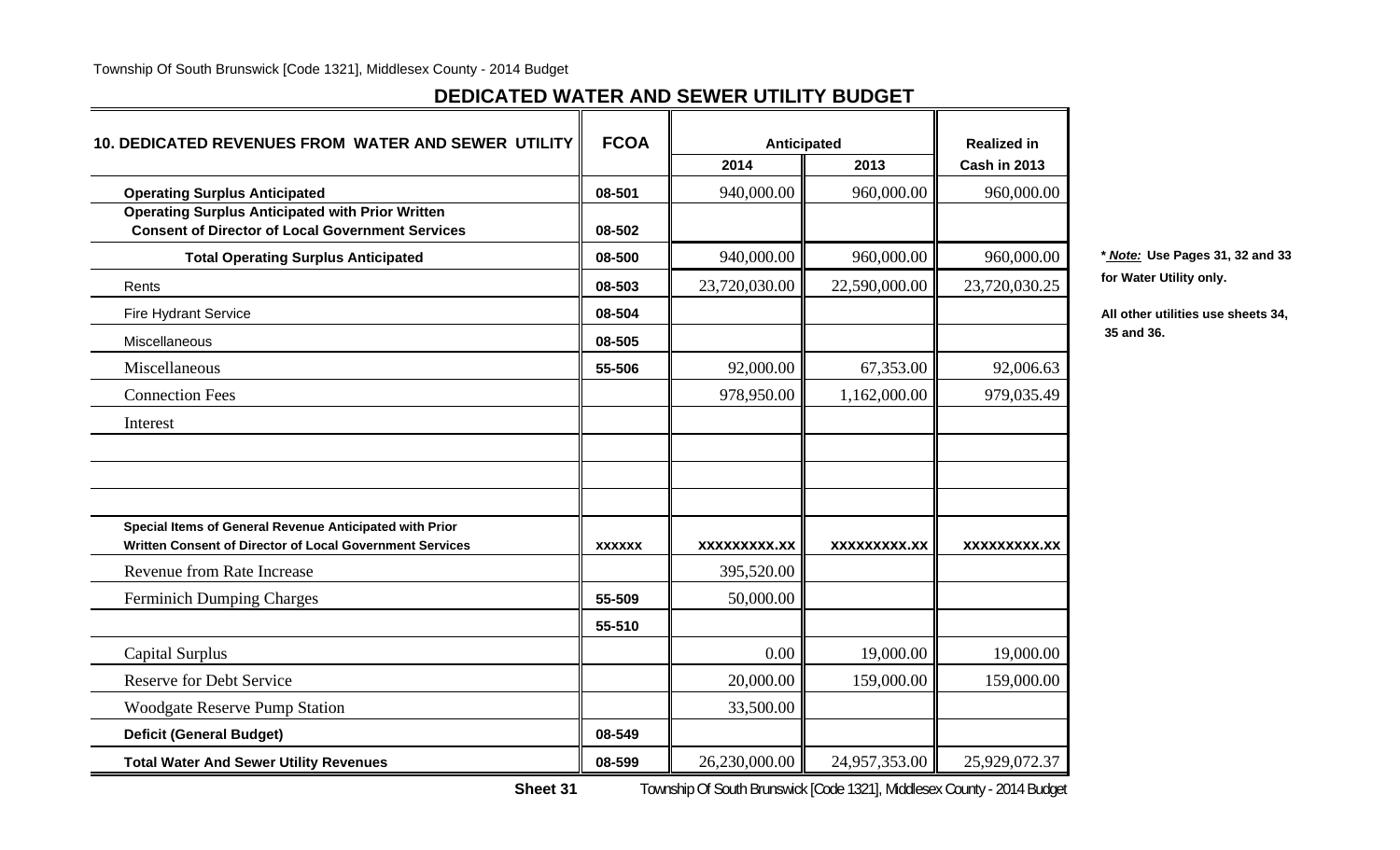## **DEDICATED WATER AND SEWER UTILITY BUDGET - (Continued) \* Note: Use sheet 32 for Water Utility only.**

|                                                                 |               |                     | Appropriated        |                                                  |                                                                 | <b>Expended 2013</b> |                     |  |
|-----------------------------------------------------------------|---------------|---------------------|---------------------|--------------------------------------------------|-----------------------------------------------------------------|----------------------|---------------------|--|
| <b>11. APPROPRIATIONS FOR</b><br><b>WATER AND SEWER UTILITY</b> | <b>FCOA</b>   | for 2014            | for 2013            | for 2013 by<br><b>Emergency</b><br>Appropriation | Total for 2013 as<br><b>Modified By All</b><br><b>Transfers</b> | Paid or<br>Charged   | <b>Reserved</b>     |  |
| Operating:                                                      | <b>XXXXXX</b> | <b>XXXXXXXXX.XX</b> | <b>XXXXXXXXX.XX</b> | <b>XXXXXXXXX.XX</b>                              | <b>XXXXXXXX.XX</b>                                              | <b>XXXXXXXX.XX</b>   | <b>XXXXXXXXX.XX</b> |  |
| Salaries & Wages                                                | 55-501        | 3,642,312.94        | 3,503,348.00        |                                                  | 3,591,598.00                                                    | 3,585,560.37         | 6,037.63            |  |
| <b>Other Expenses</b>                                           | 55-502        | 15,445,532.00       | 15,247,005.00       |                                                  | 15, 115, 755.00                                                 | 15,034,603.69        | 81,151.31           |  |
| Prior Years Bills                                               |               | 558,683.04          |                     |                                                  |                                                                 |                      |                     |  |
|                                                                 |               |                     |                     |                                                  |                                                                 |                      |                     |  |
| <b>Capital Improvements:</b>                                    | <b>XXXXXX</b> | <b>XXXXXXXXX.XX</b> | <b>XXXXXXXXX.XX</b> | <b>XXXXXXXXX.XX</b>                              | <b>XXXXXXXXX.XX</b>                                             | <b>XXXXXXXXX.XX</b>  | <b>XXXXXXXXX.XX</b> |  |
| Down Payment on Improvements                                    | 55-510        |                     |                     |                                                  |                                                                 |                      |                     |  |
| Capital Improvement Fund                                        | 55-511        |                     |                     | <b>XXXXXXXXX.XX</b>                              |                                                                 |                      |                     |  |
| <b>Capital Outlay</b>                                           | 55-512        |                     |                     |                                                  |                                                                 |                      |                     |  |
|                                                                 |               |                     |                     |                                                  |                                                                 |                      |                     |  |
| <b>Debt Service:</b>                                            | <b>XXXXXX</b> | xxxxxxxxx.xx        | <b>XXXXXXXXX.XX</b> | XXXXXXXXX.XX                                     | <b>XXXXXXXXX.XX</b>                                             | <b>XXXXXXXXX.XX</b>  | <b>XXXXXXXXX.XX</b> |  |
| Payment of Bond Principal                                       | 55-520        | 3,705,000.00        | 3,570,000.00        |                                                  | 3,570,000.00                                                    | 3,570,000.00         | <b>XXXXXXXXX.XX</b> |  |
| Payment of Bond Anticipation Notes and<br><b>Capital Notes</b>  | 55-521        |                     |                     |                                                  |                                                                 |                      | <b>XXXXXXXXX.XX</b> |  |
| Interest on Bonds                                               | 55-522        | 1,450,085.00        | 1,295,000.00        |                                                  | 1,295,000.00                                                    | 1,272,250.50         | <b>XXXXXXXXX.XX</b> |  |
| Interest on Notes                                               | 55-523        |                     |                     |                                                  |                                                                 |                      | <b>XXXXXXXXX.XX</b> |  |
|                                                                 |               |                     |                     |                                                  |                                                                 |                      | <b>XXXXXXXXX.XX</b> |  |
|                                                                 |               |                     |                     |                                                  |                                                                 |                      | <b>XXXXXXXXX.XX</b> |  |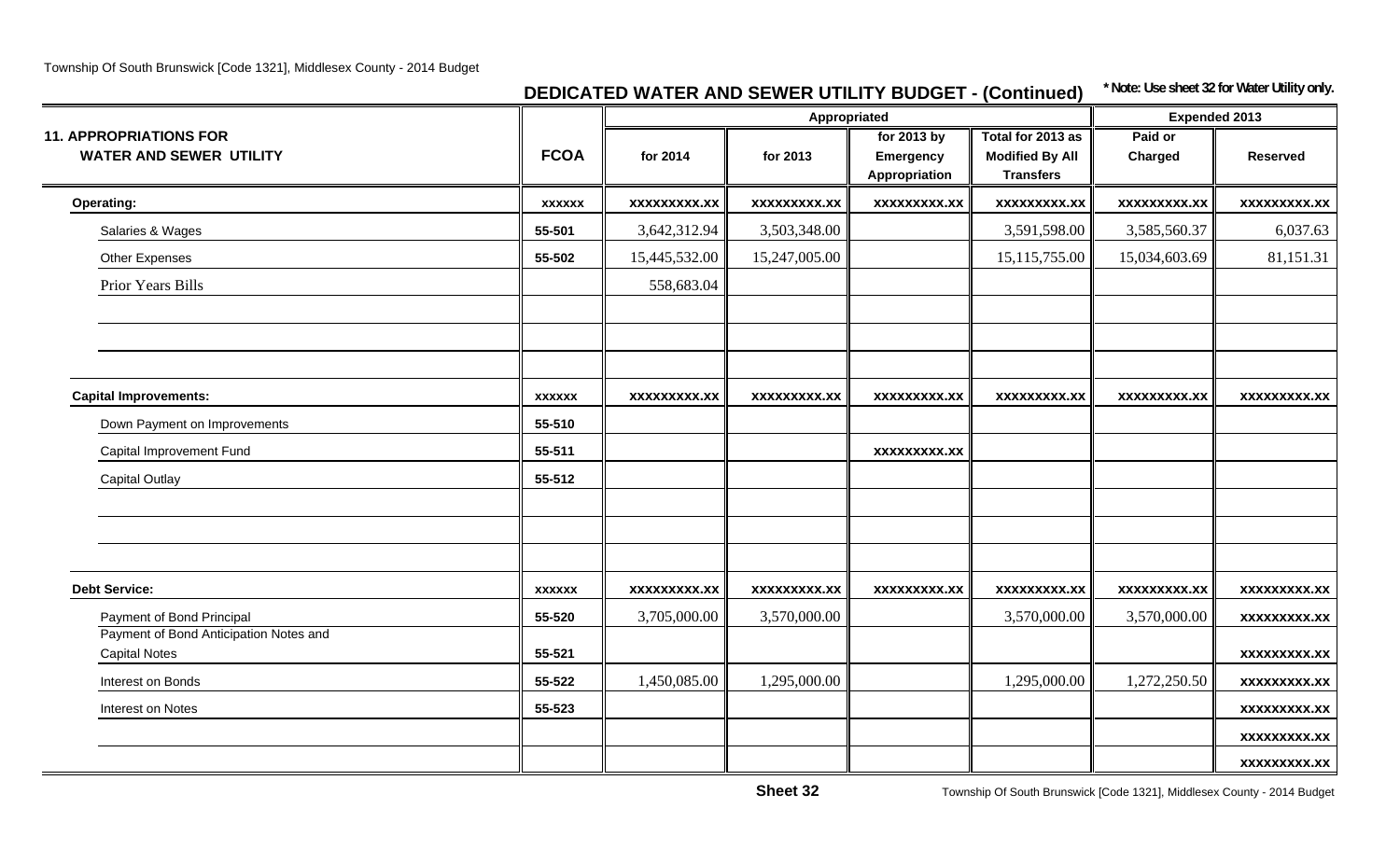**DEDICATED WATER AND SEWER UTILITY BUDGET - (Continued)** NOTE: Use sheet 33 for Water Utility only.

|                                                                           |               |                     | Appropriated        |                                                  | <b>Expended 2013</b>                                                |                     |                     |
|---------------------------------------------------------------------------|---------------|---------------------|---------------------|--------------------------------------------------|---------------------------------------------------------------------|---------------------|---------------------|
| 11. APPROPRIATIONS FOR WATER AND SEWER UTILITY                            | <b>FCOA</b>   | for 2014            | for 2013            | for 2013 by<br><b>Emergency</b><br>Appropriation | Total for 2013 as<br><b>Modified By All</b><br><b>All Transfers</b> | Paid or<br>Charged  | <b>Reserved</b>     |
| <b>Deferred Charges and Statutory Expenditures:</b>                       | <b>XXXXXX</b> | XXXXXXXXX.XX        | <b>XXXXXXXXX.XX</b> | <b>XXXXXXXXX.XX</b>                              | XXXXXXXXX.XX                                                        | <b>XXXXXXXXX.XX</b> | XXXXXXXXX.XX        |
| <b>DEFERRED CHARGES:</b>                                                  | <b>XXXXXX</b> | <b>XXXXXXXXX.XX</b> | <b>XXXXXXXXX.XX</b> | <b>XXXXXXXXX.XX</b>                              | <b>XXXXXXXXX.XX</b>                                                 | <b>XXXXXXXXX.XX</b> | <b>XXXXXXXXX.XX</b> |
| <b>Emergency Authorizations</b>                                           | 55-530        |                     |                     | <b>XXXXXXXXX.XX</b>                              |                                                                     |                     | <b>XXXXXXXXX.XX</b> |
| Overexpenditure                                                           |               | 43,387.02           |                     | <b>XXXXXXXXX.XX</b>                              |                                                                     |                     | <b>XXXXXXXXX.XX</b> |
|                                                                           |               |                     |                     | XXXXXXXXX.XX                                     |                                                                     |                     | <b>XXXXXXXXX.XX</b> |
|                                                                           |               |                     |                     | <b>XXXXXXXXX.XX</b>                              |                                                                     |                     | <b>XXXXXXXXX.XX</b> |
|                                                                           |               |                     |                     | <b>XXXXXXXXX.XX</b>                              |                                                                     |                     | <b>XXXXXXXXX.XX</b> |
|                                                                           |               |                     |                     | <b>XXXXXXXXX.XX</b>                              |                                                                     |                     | <b>XXXXXXXXX.XX</b> |
| <b>STATUTORY EXPENDITURES:</b>                                            | <b>XXXXXX</b> | XXXXXXXXX.XX        | <b>XXXXXXXXX.XX</b> | <b>XXXXXXXXX.XX</b>                              | <b>XXXXXXXXX.XX</b>                                                 | XXXXXXXXX.XX        | <b>XXXXXXXX.XX</b>  |
| Contribution To:<br>Public Employees' Retirement System                   | 55-540        | 380,000.00          | 382,000.00          |                                                  | 382,000.00                                                          | 382,000.00          | 0.00                |
| Social Security System (O.A.S.I.)                                         | 55-541        | 205,000.00          | 160,000.00          |                                                  | 203,000.00                                                          | 202,123.52          | 876.48              |
| <b>Unemployment Compensation Insurance</b><br>(N.J.S.A. 43:21-3 et. seq.) | 55-542        |                     |                     |                                                  |                                                                     |                     |                     |
|                                                                           |               |                     |                     |                                                  |                                                                     |                     |                     |
|                                                                           |               |                     |                     |                                                  |                                                                     |                     |                     |
| <b>Judgements</b>                                                         | 55-531        |                     |                     |                                                  |                                                                     |                     |                     |
| <b>Deficit in Operations in Prior Years</b>                               | 55-532        |                     |                     | <b>XXXXXXXXX.XX</b>                              |                                                                     |                     | <b>XXXXXXXXX.XX</b> |
| <b>Surplus (General Budget)</b>                                           | 55-545        | 800,000.00          | 800,000.00          | XXXXXXXXX.XX                                     | 800,000.00                                                          | 800,000.00          | <b>XXXXXXXXX.XX</b> |
| TOTAL WATER AND SEWER UTILITY APPROPRIATIONS                              | 55-599        | 26,230,000.00       | 24,957,353.00       | 0.00                                             | 24,957,353.00                                                       | 24,846,538.08       | 88,065.42           |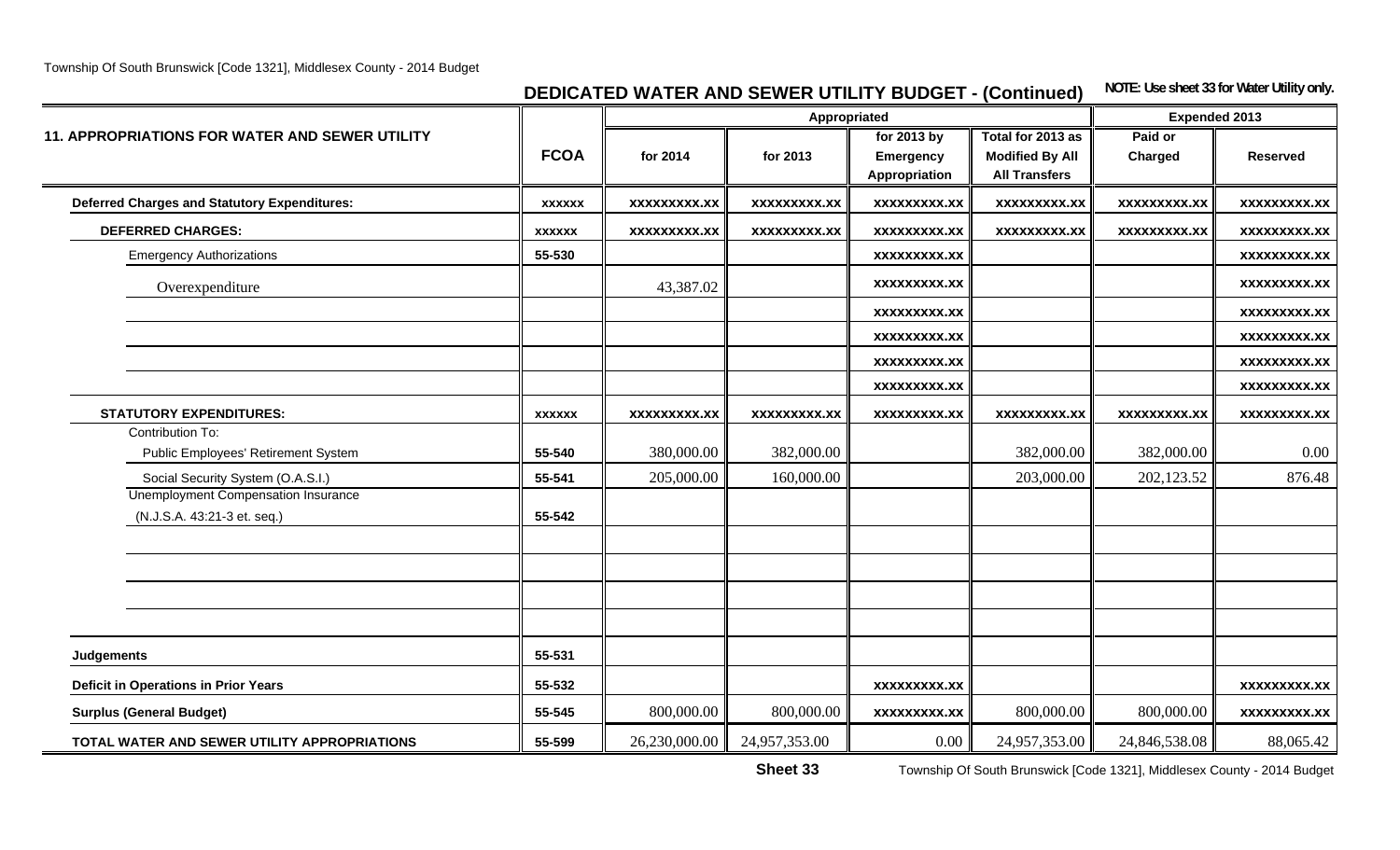## **DEDICATED SECOND UTILITY BUDGET**

| <b>10. DEDICATED REVENUES FROM</b>                       | <b>FCOA</b>   | Anticipated         |              | <b>Realized in</b>  |
|----------------------------------------------------------|---------------|---------------------|--------------|---------------------|
| <b>SECOND UTILITY</b>                                    |               | 2014                | 2013         | <b>Cash in 2013</b> |
| <b>Operating Surplus Anticipated</b>                     | 08-501        |                     |              |                     |
| <b>Operating Surplus Anticipated with Prior Written</b>  |               |                     |              |                     |
| <b>Consent of Director of Local Government Services</b>  | 08-502        |                     |              |                     |
| <b>Total Operating Surplus Anticipated</b>               | 08-500        | 0.00                | 0.00         | 0.00                |
|                                                          |               |                     |              |                     |
|                                                          |               |                     |              |                     |
|                                                          |               |                     |              |                     |
|                                                          |               |                     |              |                     |
|                                                          |               |                     |              |                     |
|                                                          |               |                     |              |                     |
| Special Items of General Revenue Anticipated with Prior  |               |                     |              |                     |
| Written Consent of Director of Local Government Services | <b>XXXXXX</b> | <b>XXXXXXXXX.XX</b> | XXXXXXXXX.XX | <b>XXXXXXXXX.XX</b> |
|                                                          |               |                     |              |                     |
|                                                          |               |                     |              |                     |
|                                                          |               |                     |              |                     |
|                                                          |               |                     |              |                     |
| <b>Deficit (General Budget)</b>                          | 08-549        |                     |              |                     |
| <b>Total Second Utility Revenues</b>                     | 08-599        | 0.00                | 0.00         | 0.00                |

**Use a separate set of sheets for each separate Utility.**

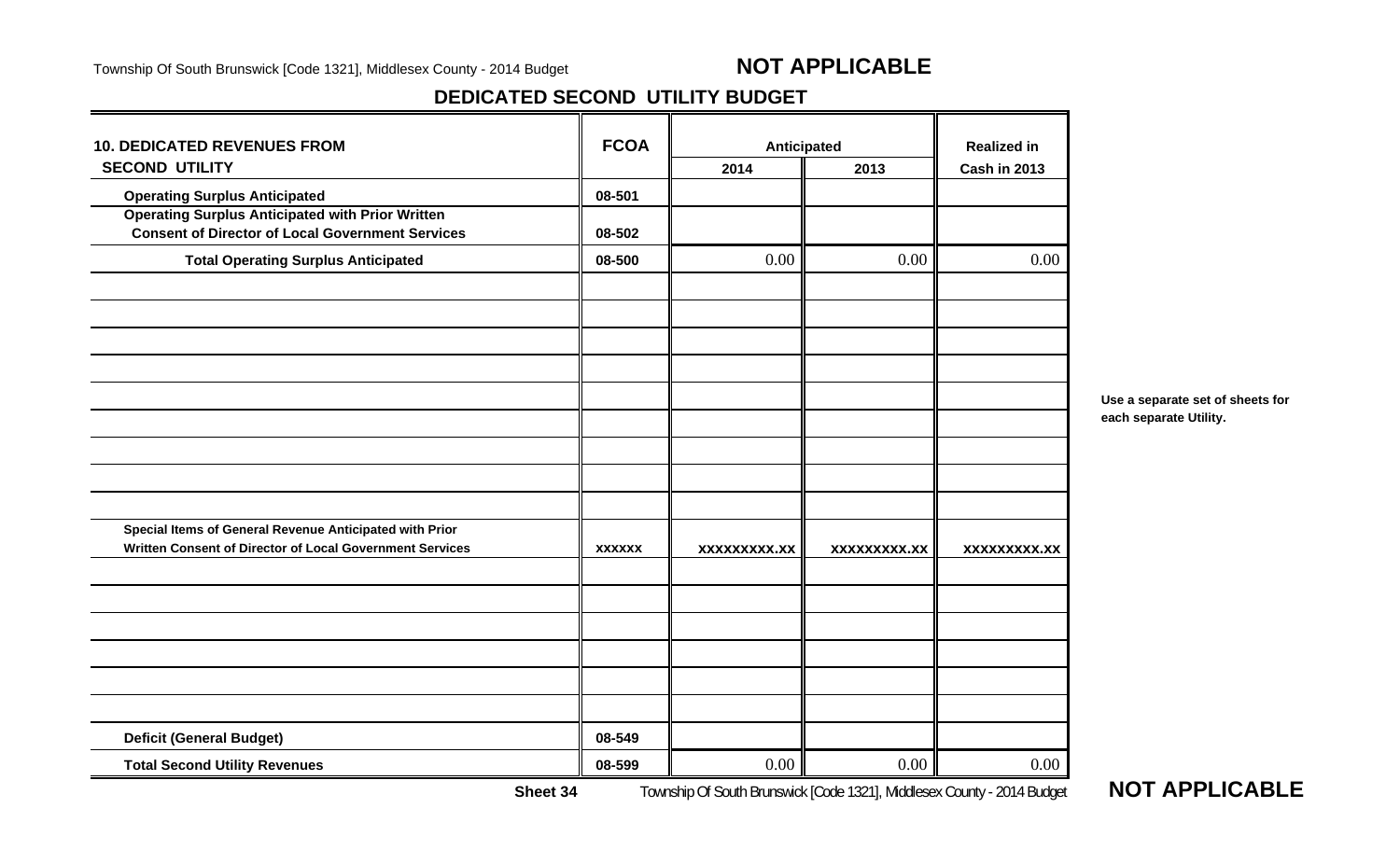**DEDICATED SECOND UTILITY BUDGET - (Continued)** \* Note: Use sheet 32 for Water Utility only.

|                                                        |               |                     | Appropriated        | <b>Expended 2013</b>                             |                                                                 |                     |                     |
|--------------------------------------------------------|---------------|---------------------|---------------------|--------------------------------------------------|-----------------------------------------------------------------|---------------------|---------------------|
| <b>11. APPROPRIATIONS FOR</b><br><b>SECOND UTILITY</b> | <b>FCOA</b>   | for 2014            | for 2013            | for 2013 by<br><b>Emergency</b><br>Appropriation | Total for 2013 as<br><b>Modified By All</b><br><b>Transfers</b> | Paid or<br>Charged  | <b>Reserved</b>     |
| Operating:                                             | <b>XXXXXX</b> | <b>XXXXXXXXX.XX</b> | <b>XXXXXXXXX.XX</b> | <b>XXXXXXXXX.XX</b>                              | <b>XXXXXXXXX.XX</b>                                             | <b>XXXXXXXXX.XX</b> | <b>XXXXXXXXX.XX</b> |
| Salaries & Wages                                       | 55-501        |                     |                     |                                                  |                                                                 |                     |                     |
| <b>Other Expenses</b>                                  | 55-502        |                     |                     |                                                  |                                                                 |                     |                     |
|                                                        |               |                     |                     |                                                  |                                                                 |                     |                     |
|                                                        |               |                     |                     |                                                  |                                                                 |                     |                     |
|                                                        |               |                     |                     |                                                  |                                                                 |                     |                     |
|                                                        |               |                     |                     |                                                  |                                                                 |                     |                     |
| <b>Capital Improvements:</b>                           | <b>XXXXXX</b> | xxxxxxxxx.xx        | xxxxxxxxx.xx        | <b>XXXXXXXXX.XX</b>                              | <b>XXXXXXXXX.XX</b>                                             | xxxxxxxxx.xx        | xxxxxxxxx.xx        |
| Down Payment on Improvements                           | 55-510        |                     |                     |                                                  |                                                                 |                     |                     |
| Capital Improvement Fund                               | 55-511        |                     |                     | <b>XXXXXXXXX.XX</b>                              |                                                                 |                     |                     |
| <b>Capital Outlay</b>                                  | 55-512        |                     |                     |                                                  |                                                                 |                     |                     |
|                                                        |               |                     |                     |                                                  |                                                                 |                     |                     |
|                                                        |               |                     |                     |                                                  |                                                                 |                     |                     |
|                                                        |               |                     |                     |                                                  |                                                                 |                     |                     |
| <b>Debt Service:</b>                                   | <b>XXXXXX</b> | <b>XXXXXXXXX.XX</b> | <b>XXXXXXXXX.XX</b> | XXXXXXXXX.XX                                     | <b>XXXXXXXXX.XX</b>                                             | <b>XXXXXXXXX.XX</b> | <b>XXXXXXXXX.XX</b> |
| Payment of Bond Principal                              | 55-520        |                     |                     |                                                  |                                                                 |                     | <b>XXXXXXXXX.XX</b> |
| Payment of Bond Anticipation Notes and                 |               |                     |                     |                                                  |                                                                 |                     |                     |
| <b>Capital Notes</b>                                   | 55-521        |                     |                     |                                                  |                                                                 |                     | <b>XXXXXXXXX.XX</b> |
| Interest on Bonds                                      | 55-522        |                     |                     |                                                  |                                                                 |                     | <b>XXXXXXXXX.XX</b> |
| Interest on Notes                                      | 55-523        |                     |                     |                                                  |                                                                 |                     | <b>XXXXXXXXX.XX</b> |
|                                                        |               |                     |                     |                                                  |                                                                 |                     | <b>XXXXXXXXX.XX</b> |
|                                                        |               |                     |                     |                                                  |                                                                 |                     | <b>XXXXXXXXX.XX</b> |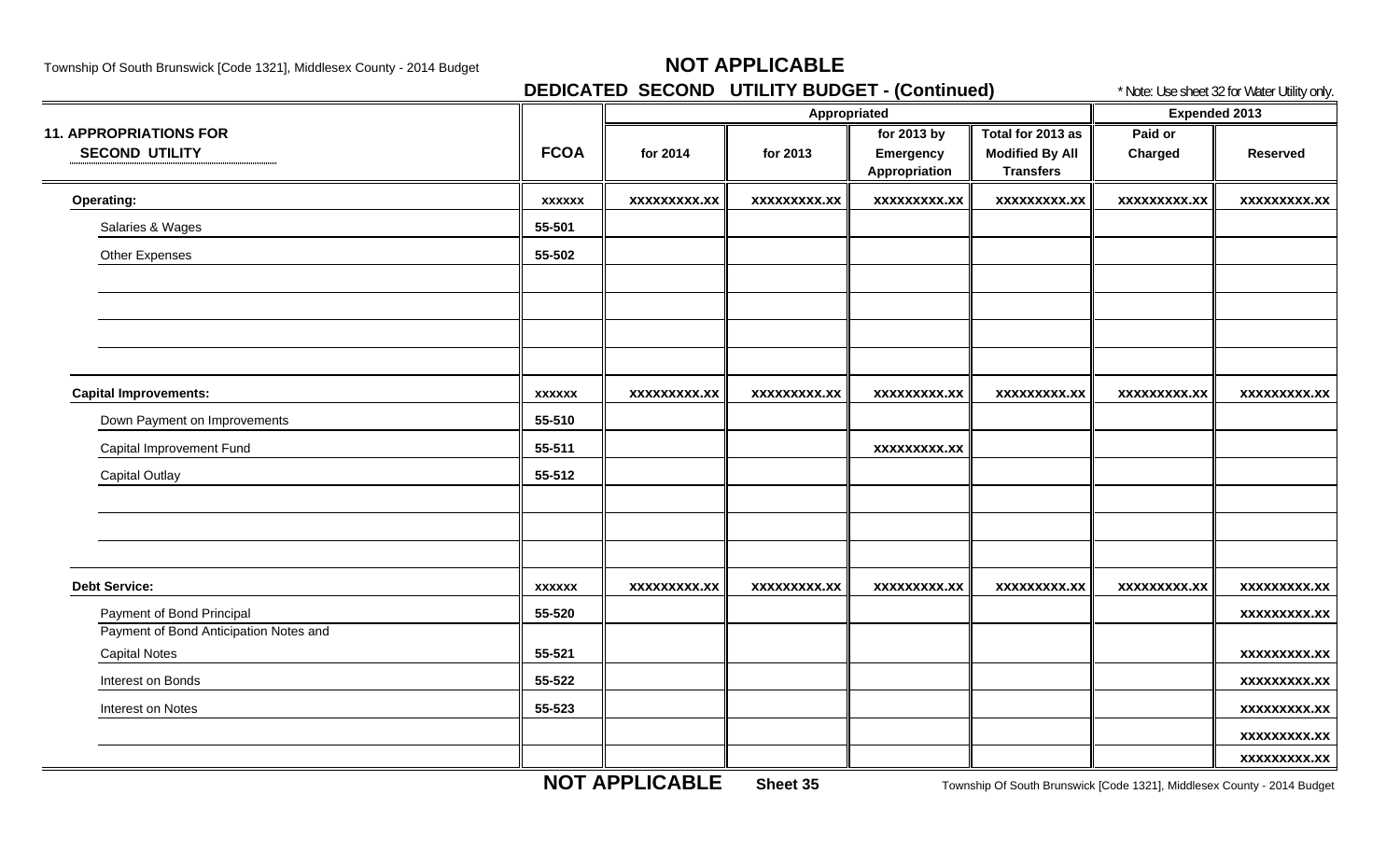## **DEDICATED SECOND UTILITY BUDGET - (Continued)**

|                                                                           |               |                     |                     | Appropriated                              |                                                                     | <b>Expended 2013</b> |                     |
|---------------------------------------------------------------------------|---------------|---------------------|---------------------|-------------------------------------------|---------------------------------------------------------------------|----------------------|---------------------|
| <b>11. APPROPRIATIONS FOR</b><br><b>SECOND UTILITY</b>                    | <b>FCOA</b>   | for 2014            | for 2013            | for 2013 by<br>Emergency<br>Appropriation | Total for 2013 as<br><b>Modified By All</b><br><b>All Transfers</b> | Paid or<br>Charged   | <b>Reserved</b>     |
| <b>Deferred Charges and Statutory Expenditures:</b>                       | <b>XXXXXX</b> | <b>XXXXXXXXX.XX</b> | <b>XXXXXXXXX.XX</b> | <b>XXXXXXXXX.XX</b>                       | <b>XXXXXXXXX.XX</b>                                                 | <b>XXXXXXXXX.XX</b>  | <b>XXXXXXXXX.XX</b> |
| <b>DEFERRED CHARGES:</b>                                                  | <b>XXXXXX</b> | XXXXXXXXX.XX        | <b>XXXXXXXXX.XX</b> | XXXXXXXX.XX                               | <b>XXXXXXXXX.XX</b>                                                 | <b>XXXXXXXXX.XX</b>  | <b>XXXXXXXXX.XX</b> |
| <b>Emergency Authorizations</b>                                           | 55-530        |                     |                     | <b>XXXXXXXXX.XX</b>                       |                                                                     |                      | <b>XXXXXXXXX.XX</b> |
|                                                                           |               |                     |                     | <b>XXXXXXXXX.XX</b>                       |                                                                     |                      | <b>XXXXXXXXX.XX</b> |
|                                                                           |               |                     |                     | <b>XXXXXXXXX.XX</b>                       |                                                                     |                      | <b>XXXXXXXXX.XX</b> |
|                                                                           |               |                     |                     | <b>XXXXXXXXX.XX</b>                       |                                                                     |                      | xxxxxxxxx.xx        |
|                                                                           |               |                     |                     | <b>XXXXXXXXX.XX</b>                       |                                                                     |                      | <b>XXXXXXXXX.XX</b> |
|                                                                           |               |                     |                     | <b>XXXXXXXXX.XX</b>                       |                                                                     |                      | <b>XXXXXXXXX.XX</b> |
| <b>STATUTORY EXPENDITURES:</b>                                            | <b>XXXXXX</b> | <b>XXXXXXXXX.XX</b> | <b>XXXXXXXXX.XX</b> | <b>XXXXXXXXX.XX</b>                       | <b>XXXXXXXXX.XX</b>                                                 | <b>XXXXXXXXX.XX</b>  | xxxxxxxxx.xx        |
| Contribution To:<br>Public Employees' Retirement System                   | 55-540        |                     |                     |                                           |                                                                     |                      |                     |
| Social Security System (O.A.S.I.)                                         | 55-541        |                     |                     |                                           |                                                                     |                      |                     |
| <b>Unemployment Compensation Insurance</b><br>(N.J.S.A. 43:21-3 et. seq.) | 55-542        |                     |                     |                                           |                                                                     |                      |                     |
|                                                                           |               |                     |                     |                                           |                                                                     |                      |                     |
|                                                                           |               |                     |                     |                                           |                                                                     |                      |                     |
|                                                                           |               |                     |                     |                                           |                                                                     |                      |                     |
|                                                                           |               |                     |                     |                                           |                                                                     |                      |                     |
| <b>Judgements</b>                                                         | 55-531        |                     |                     |                                           |                                                                     |                      |                     |
| <b>Deficit in Operations in Prior Years</b>                               | 55-532        |                     |                     | <b>XXXXXXXXX.XX</b>                       |                                                                     |                      | <b>XXXXXXXXX.XX</b> |
| <b>Surplus (General Budget)</b>                                           | 55-545        |                     |                     | <b>XXXXXXXXX.XX</b>                       |                                                                     |                      | <b>XXXXXXXXX.XX</b> |
| TOTAL SECOND UTILITY APPROPRIATIONS                                       | 55-599        | $0.00\,$            | 0.00                | 0.00                                      | 0.00                                                                | 0.00                 | $0.00\,$            |

**NOT APPLICABLE**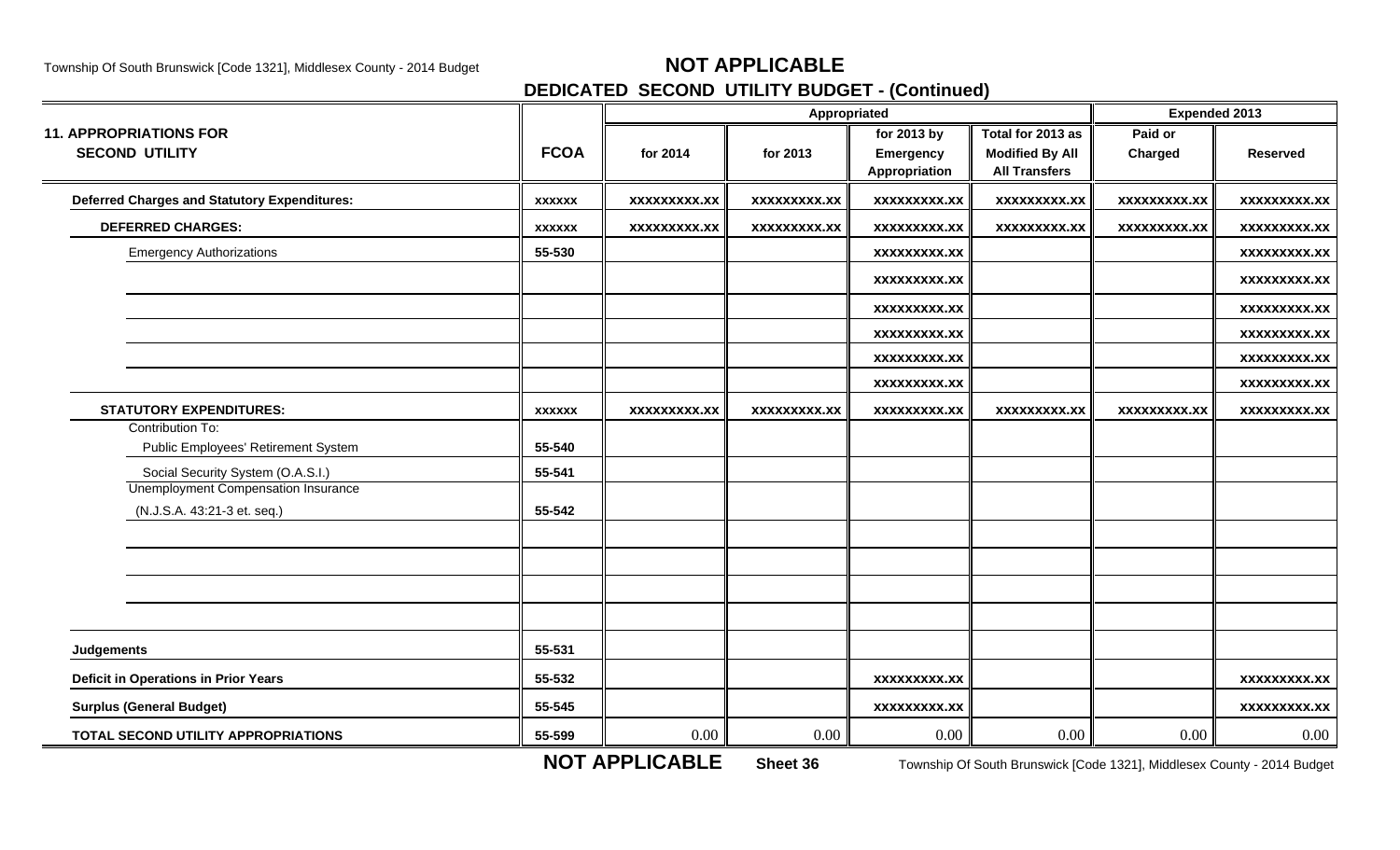### **DEDICATED ASSESSMENT BUDGET**

|                                               |             |      | Anticipated   | <b>Realized in</b>     |
|-----------------------------------------------|-------------|------|---------------|------------------------|
| <b>14. DEDICATED REVENUES FROM</b>            | <b>FCOA</b> | 2014 | 2013          | <b>Cash in 2013</b>    |
| <b>Assessment Cash</b>                        | 51-101      |      |               |                        |
|                                               |             |      |               |                        |
| <b>Deficit (General Budget)</b>               | 51-885      |      |               |                        |
| <b>Total Assessment Revenues</b>              | 51-899      | 0.00 | $0.00\degree$ | 0.00                   |
| <b>15. APPROPRIATIONS FOR ASSESSMENT DEBT</b> |             |      | Appropriated  | Expended 2013          |
|                                               |             | 2014 | 2013          | <b>Paid or Charged</b> |
| <b>Payment of Bond Principal</b>              | 51-920      |      |               |                        |
| <b>Payment of Bond Anticipation Notes</b>     | 51-925      |      |               |                        |
| <b>Total Assessment Appropriations</b>        | 51-999      | 0.00 | $0.00\degree$ | 0.00                   |

### **DEDICATED WATER AND SEWER UTILITY ASSESSMENT BUDGET**

|                                                                          |             |      | Anticipated  | <b>Realized in</b>     |  |
|--------------------------------------------------------------------------|-------------|------|--------------|------------------------|--|
| <b>14. DEDICATED REVENUES FROM</b>                                       | <b>FCOA</b> | 2014 | 2013         | <b>Cash in 2013</b>    |  |
| <b>Assessment Cash</b>                                                   | 52-101      |      |              |                        |  |
|                                                                          |             |      |              |                        |  |
| <b>Deficit Water And Sewer Utility Budget</b>                            | 52-885      |      |              |                        |  |
| <b>Total Water And Sewer Utility Assessment Revenues</b>                 | 52-899      | 0.00 | 0.00         | 0.00                   |  |
| <b>15. APPROPRIATIONS FOR ASSESSMENT DEBT</b>                            |             |      | Appropriated |                        |  |
|                                                                          |             | 2014 | 2013         | <b>Paid or Charged</b> |  |
| <b>Payment of Bond Principal</b>                                         | 52-920      |      |              |                        |  |
| <b>Payment of Bond Anticipation Notes</b>                                | 52-925      |      |              |                        |  |
| <b>Total Water And Sewer Utility Assessment</b><br><b>Appropriations</b> | 52-999      | 0.00 | 0.00         | 0.00                   |  |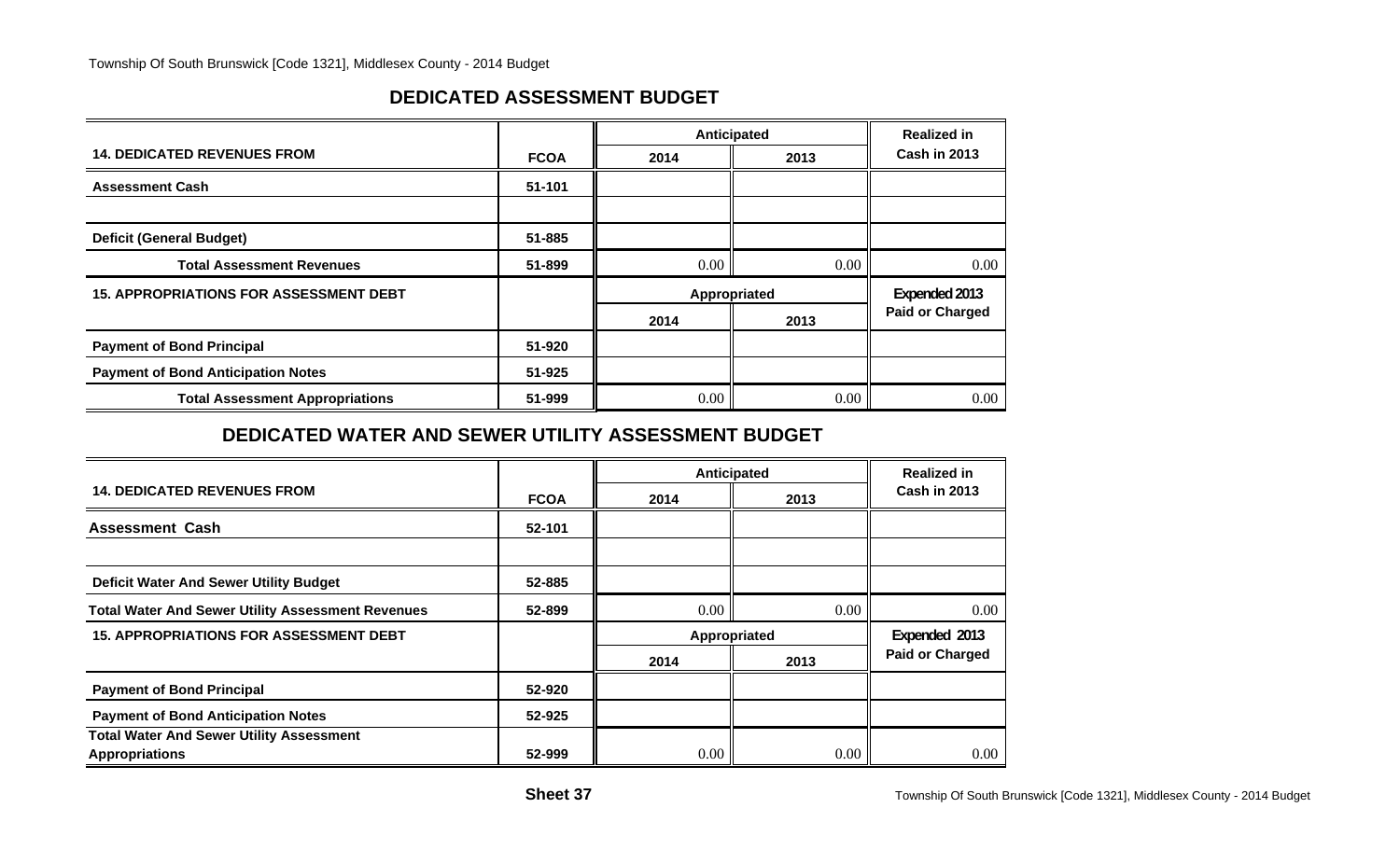## **DEDICATED ASSESSMENT BUDGET SECOND UTILITY**

## **NOT APPLICABLE**

|                                                 |             | Anticipated  |      | <b>Realized in</b>  |
|-------------------------------------------------|-------------|--------------|------|---------------------|
| <b>14. DEDICATED REVENUES FROM</b>              | <b>FCOA</b> | 2014         | 2013 | <b>Cash in 2013</b> |
| <b>Assessment Cash</b>                          | 53-101      |              |      |                     |
|                                                 |             |              |      |                     |
| <b>Deficit (Second Utility Budget)</b>          | 53-885      |              |      |                     |
| <b>Total Second Utility Assessment Revenues</b> | 53-899      | 0.00         | 0.00 | 0.00                |
|                                                 |             |              |      |                     |
| <b>15. APPROPRIATIONS FOR ASSESSMENT DEBT</b>   |             | Appropriated |      | Expended 2013       |
|                                                 |             | 2014         | 2013 | Paid or Charged     |
| <b>Payment of Bond Principal</b>                | 53-920      |              |      |                     |
| <b>Payment of Bond Anticipation Notes</b>       | 53-925      |              |      |                     |
| <b>Total Second Utility</b>                     |             |              |      |                     |

**Dedication by Rider - (N.J.S. 40A:4-39) "The dedicated revenues anticipated during the year 2013 from Animal Control, State or Federal Aid for Maintenance of Libraries,**

**Bequest, Escheat; Construction Code Fees Due Hackensak Meadowlands Development Commission; Outside Employment of Off-Duty Municipal Police**

**Officers; Unemployment Compensation Insurance; Reimbursement of Sale of Gasoline to State Automobiles; State Training Fees - Uniform Construction Code Act;**

**Older Americans Act - Program Contributions; Municipal Alliance on Alcoholism and Drug Abuse - Program Income;**

Developers Escrow, Disposal of Forfeited Property,Traffic Studies, Housing and Community Development Act, Developers Fees Housing Trust, Recreational and Historical Improvements

Uniform Construction Code Fees, Elevator Fees, Bicentennial, Open Space, Recreation and Farmland and Historic Preservation,Snow Removal, NJ Route 92 Defense Fund,

South Brunswick Arts Trust, Womens Task Force Donations, Susbstance Abuse Task Force, Accumulated Absence, Hurricane Katrina Relief,

**are hereby anticipated as revenue and are hereby appropriated for the purposes to which said revenue is dedicated by statute or other legal requirement."**

*(Insert additional, appropriate titles in space above when applicable, if resolution for rider has been approved by the Director)* **NOT APPLICABLE**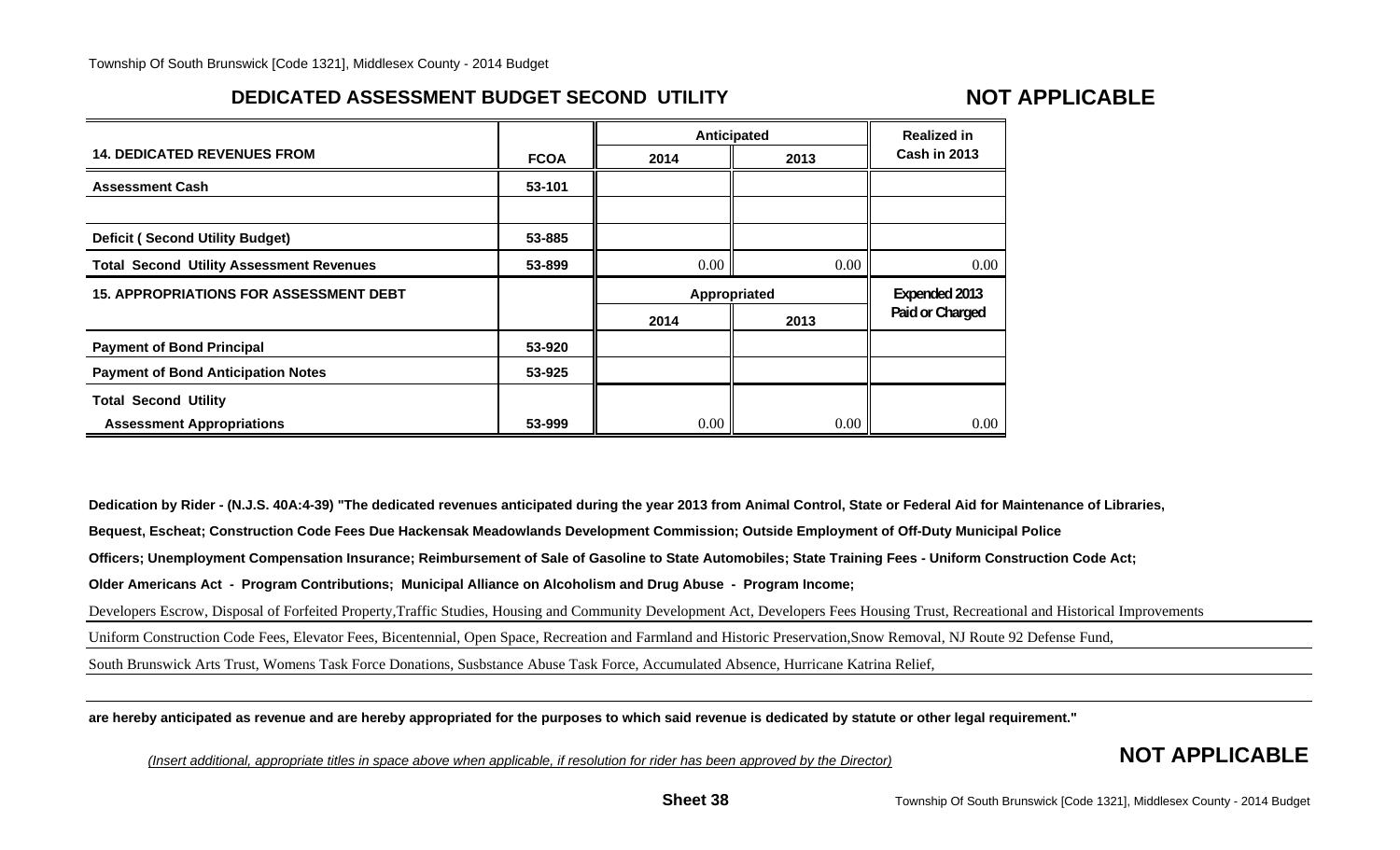## **APPENDIX TO BUDGET STATEMENTS**

#### **CURRENT FUND BALANCE SHEET - DECEMBER 31, 2013 CURRENT SURPLUS**

# **COMPARATIVE STATEMENT OF CURRENT FUND OPERATIONS AND CHANGE IN**

| <b>ASSETS</b>                                                           |                |               |                                                                              |
|-------------------------------------------------------------------------|----------------|---------------|------------------------------------------------------------------------------|
| <b>Cash and Investments</b>                                             | 1110100        | 6,122,808.81  | <b>Surplus Balance, January 1st</b>                                          |
| Due from State of N.J. (c. 20, P.L. 1971)                               | 1111000        | 0.00          | <b>CURRENT REVENUE ON A CASH BASIS</b>                                       |
| <b>Federal and State Grants Receivable</b>                              | 1110200        | 0.00          | <b>Current Taxes</b><br>98.7<br>*(Percentage collected: 2013<br>$%$ , 2012   |
| <b>Receivables with Offsetting Reserves:</b>                            | <b>XXXXXXX</b> | XXXXXXXX.XX   | <b>Delinquent Taxes</b>                                                      |
| <b>Taxes Receivable</b>                                                 | 1110300        | 1,884,458.69  | <b>Other Revenues and Additions to Income</b>                                |
| <b>Tax Title Liens Receivable</b>                                       | 1110400        | 575,766.05    | <b>Total Funds</b>                                                           |
| <b>Property Acquired by Tax Title Lien</b><br>Liquidation               | 1110500        | 771,640.00    | <b>EXPENDITURES AND TAX REQUIREMENTS:</b><br><b>Municipal Appropriations</b> |
| <b>Other Receivables</b>                                                | 1110600        | 50,595.17     | <b>School Taxes (Including Local and Reg</b>                                 |
| Deferred Charges Required to be in 2014 Budget                          | 1110700        | 1,410,986.47  | <b>County Taxes (Including Added Tax Am</b>                                  |
| Deferred Charges Required to be in Budgets<br><b>Subsequent to 2014</b> | 1110800        | 655,000.00    | <b>Special District Taxes</b>                                                |
| <b>Total Assets</b>                                                     | 1110900        | 11,471,255.19 | <b>Other Expenditures and Deductions fro</b>                                 |
| <b>LIABILITIES, RESERVES AND SURPLUS</b>                                |                |               | <b>Total Expenditures and Tax Requiremer</b>                                 |
| *Cash Liabilities                                                       | 2110100        | 6,337,258.91  | Less: Expenditures to be Raised by Future                                    |
| <b>Reserves for Receivables</b>                                         | 2110200        | 3,282,459.91  | <b>Total Adjusted Expenditures and Tax Requi</b>                             |
| <b>Surplus</b>                                                          | 2110300        | 1,851,536.37  | <b>Surplus Balance - December 31st</b>                                       |
| <b>Total Liabilities, Reserves and Surplus</b>                          |                | 11,471,255.19 | * Nearest even percent may be used                                           |

| <b>School Tax Levy Unpaid</b>                     | 2220100 |  |
|---------------------------------------------------|---------|--|
| <b>ILess: School Tax Deferred</b>                 | 2220200 |  |
| l*Balance Included in Above<br>"Cash Liabilities" | 2220300 |  |

| <b>ASSETS</b>                                                           |                |               |                                                                              |         | <b>YEAR 2014</b>  | <b>YEAR 2013</b>  |
|-------------------------------------------------------------------------|----------------|---------------|------------------------------------------------------------------------------|---------|-------------------|-------------------|
| <b>Cash and Investments</b>                                             | 1110100        | 6,122,808.81  | <b>Surplus Balance, January 1st</b>                                          | 2310100 | 3,018,868.23      | 1,744,388.99      |
| Due from State of N.J. (c. 20, P.L. 1971)                               | 1111000        | 0.00          | <b>CURRENT REVENUE ON A CASH BASIS</b>                                       |         |                   |                   |
| <b>Federal and State Grants Receivable</b>                              | 1110200        | 0.00          | <b>Current Taxes</b><br>98.7<br>$0.0\,$<br>%)                                | 2310200 | 164,501,548.54    | 163, 199, 572. 74 |
| <b>Receivables with Offsetting Reserves:</b>                            | <b>XXXXXXX</b> | XXXXXXXX.XX   | %, 2012<br>(Percentage collected: 2013)<br><b>Delinquent Taxes</b>           | 2310300 | 1,726,879.11      | 1,634,420.86      |
| <b>Taxes Receivable</b>                                                 | 1110300        | 1,884,458.69  | <b>Other Revenues and Additions to Income</b>                                | 2310400 | 14,970,010.16     | 18,625,969.83     |
| <b>Tax Title Liens Receivable</b>                                       | 1110400        | 575,766.05    | <b>Total Funds</b>                                                           | 2310500 | 184,217,306.04    | 185, 204, 352. 42 |
| <b>Property Acquired by Tax Title Lien</b><br>Liquidation               | 1110500        | 771,640.00    | <b>EXPENDITURES AND TAX REQUIREMENTS:</b><br><b>Municipal Appropriations</b> | 2310600 | 47,547,442.00     | 47,647,906.81     |
| <b>Other Receivables</b>                                                | 1110600        | 50,595.17     | <b>School Taxes (Including Local and Regional)</b>                           | 2310700 | 103,054,079.00    | 103,293,575.00    |
| Deferred Charges Required to be in 2014 Budget                          | 1110700        | 1,410,986.47  | <b>County Taxes (Including Added Tax Amounts)</b>                            | 2310800 | 29,541,077.30     | 29,132,964.47     |
| Deferred Charges Required to be in Budgets<br><b>Subsequent to 2014</b> | 1110800        | 655,000.00    | <b>Special District Taxes</b>                                                | 2310900 | 3,302,817.52      | 3,298,100.00      |
| <b>Total Assets</b>                                                     | 1110900        | 11,471,255.19 | Other Expenditures and Deductions from Income                                | 2311000 | 70,353.85         | 112,937.91        |
| <b>LIABILITIES, RESERVES AND SURPLUS</b>                                |                |               | <b>Total Expenditures and Tax Requirements</b>                               | 2311100 | 183,515,769.67    | 183,485,484.19    |
| *Cash Liabilities                                                       | 2110100        | 6,337,258.91  | Less: Expenditures to be Raised by Future Taxes                              | 2311200 | 1,150,000.00      | 1,300,000.00      |
| <b>Reserves for Receivables</b>                                         | 2110200        | 3,282,459.91  | <b>Total Adjusted Expenditures and Tax Requirements</b>                      | 2311300 | 182, 365, 769. 67 | 182, 185, 484. 19 |
| Surplus                                                                 | 2110300        | 1,851,536.37  | <b>Surplus Balance - December 31st</b>                                       | 2311400 | 1,851,536.37      | 3,018,868.23      |

#### **Proposed Use of Current Fund Surplus in 2014 Budget**

| School Tax Levy Unpaid     | 2220100 | 0.00            | <b>Surplus Balance December 31, 2013</b>   | 2311500 | .851,536.37 |                   |
|----------------------------|---------|-----------------|--------------------------------------------|---------|-------------|-------------------|
|                            |         |                 | <b>Current Surplus Anticipated in 2014</b> |         |             | The "Current Surr |
| Less: School Tax Deferred  | 2220200 | $0.00\,$        | <b>Budget</b>                              | 2311600 | .625,000.00 | amount is from Li |
| *Balance Included in Above |         |                 |                                            |         |             |                   |
| "Cash Liabilities"         | 2220300 | $0.00\,$ $\mid$ | <b>Surplus Balance Remaining</b>           | 2311700 | 226,536.37  |                   |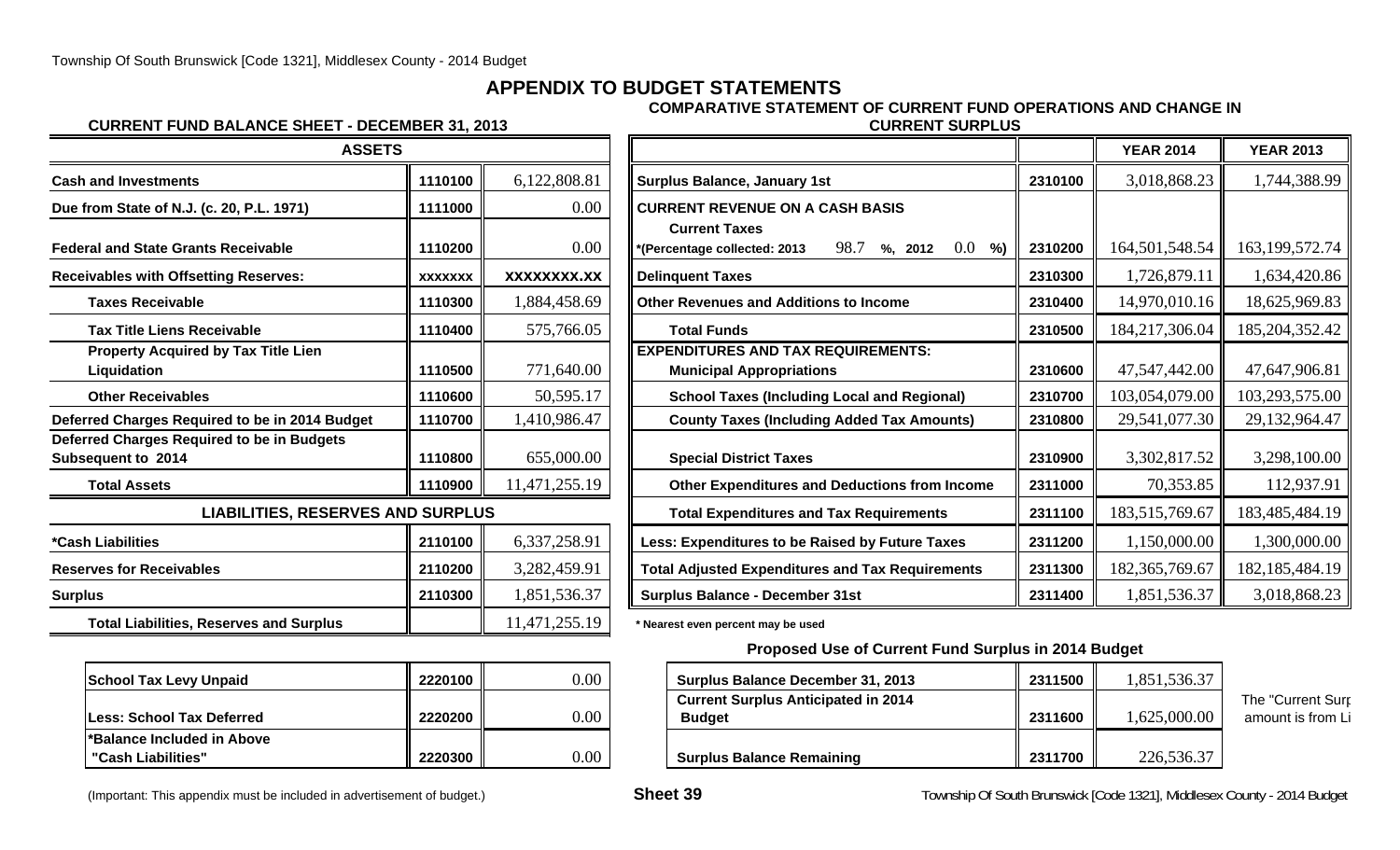| 2014                                                  |  |
|-------------------------------------------------------|--|
| <b>CAPITAL BUDGET AND CAPITAL IMPROVEMENT PROGRAM</b> |  |

 **This section is included with the Annual Budget pursuant to N.J.A.C. 5:30-4. It does not in itself confer any authorization to raise or expend funds. Rather it is a document used as part of the local unit's planning and management program. Specific authorization to expend funds for purposes described in this section must be granted elsewhere, by a separate bond ordinance, by inclusion of a line item in the Capital Improvement Section of this budget, by an ordinance taking the money from the Capital Improvement Fund, or other lawful means.**

| <b>CAPITAL BUDGET</b> |  |
|-----------------------|--|
|-----------------------|--|

- A plan for all capital expenditures for the current fiscal year. If no Capital Budget is included, check the reason why:



 Total capital expenditures this year do not exceed \$25,000, including appropriations for Capital Improvement Fund, Capital Line Items and Down Payments on Improvements.



No bond ordinances are planned this year.

**CAPITAL IMPROVEMENT PROGRAM** - A multi-year list of planned capital projects, including the current year. Check appropriate box for number of years covered, including current year:



3 years. (Population under 10,000)



6 years. (Over 10,000 and all county governments)



years. (Exceeding minimum time period)

Check if municipality is under 10,000, has not expended more than \$25,000 annually for capital purposes in immediately previous three years, and is not adopting CIP.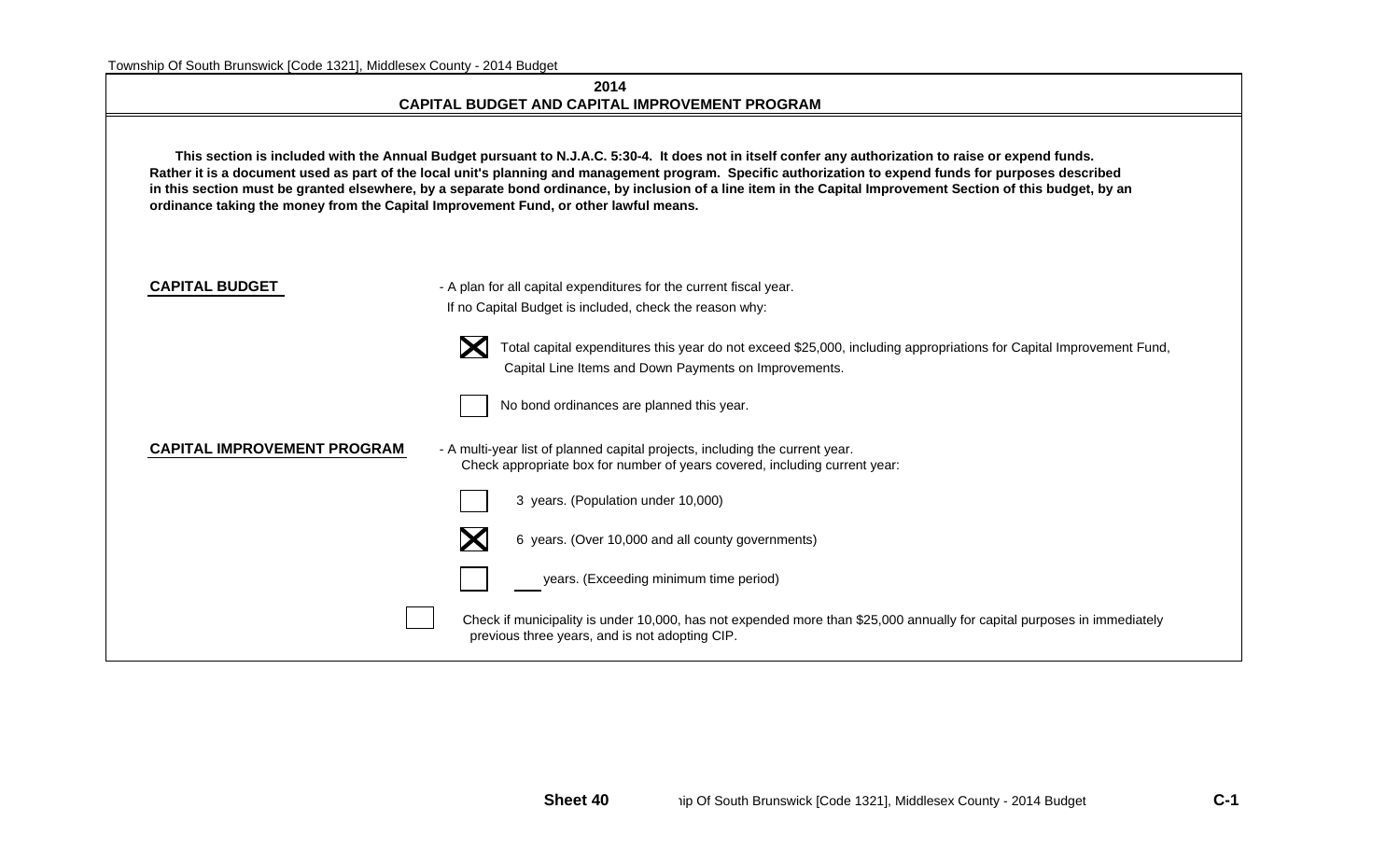**1**

#### **NARRATIVE FOR CAPITAL IMPROVEMENT PROGRAM**

The township will be looking to improve the aging fleet of public works vehicles over the next several years. Some of our equipment is approaching 25 years old and the repairs are problematic.

The township is untertaking a very aggressive road reconstruction program that will encompass upwards of 25 roads to be done over the next 2 years.

With the advent of county grants we we look to improve our recreational facilities with lighting and turf.

The sanitary system is at a point were it will require some significant upgrades to the water and sewer lines. Improvement in these areas will decrease the I and I that drives our operating costs upwards. Other more major improvements to the pump stations would be in conjuction with the other towns in our service area.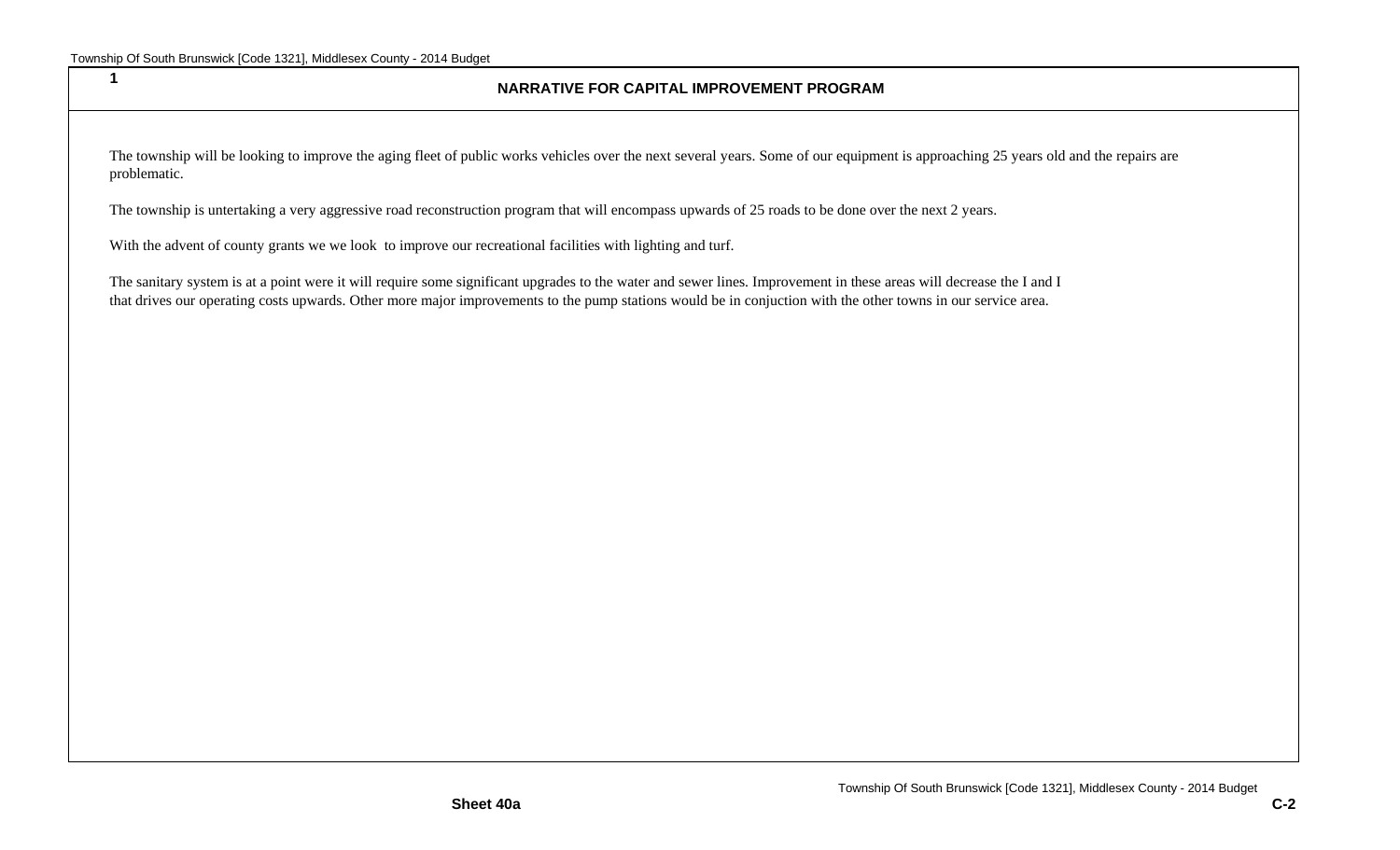## **CAPITAL BUDGET (Current Year Action)**

**2014**

**Local Unit:** Township of South Brunswick

|                                       | $\overline{2}$                  | 3                                               | 4                                                                    | PLANNED FUNDING SERVICES FOR CURRENT YEAR - 2014 | 6                                      |                                 |                                                  |                                        |                                                                   |
|---------------------------------------|---------------------------------|-------------------------------------------------|----------------------------------------------------------------------|--------------------------------------------------|----------------------------------------|---------------------------------|--------------------------------------------------|----------------------------------------|-------------------------------------------------------------------|
| <b>PROJECT TITLE</b>                  | <b>PROJECT</b><br><b>NUMBER</b> | <b>ESTIMATED</b><br><b>TOTAL</b><br><b>COST</b> | <b>AMOUNTS</b><br><b>RESERVED</b><br><b>IN PRIOR</b><br><b>YEARS</b> | 5a<br>2014 Budget<br>Appropriations              | 5b<br>Capital Im-<br>provement<br>Fund | 5c<br>Capital<br><b>Surplus</b> | 5d<br><b>Grants in Aid</b><br>and Other<br>Funds | 5e<br>Debt<br>Authorized               | <b>TO BE</b><br><b>FUNDED IN</b><br><b>FUTURE</b><br><b>YEARS</b> |
|                                       |                                 |                                                 |                                                                      |                                                  |                                        |                                 |                                                  |                                        | 0.00                                                              |
|                                       |                                 |                                                 |                                                                      |                                                  |                                        |                                 |                                                  |                                        | 0.00                                                              |
| Purchase of Ambulances                |                                 | 1,000,000.00                                    |                                                                      | 0.00                                             | 5,000.00                               | 0.00                            | 0.00                                             | 195,000.00                             | 800,000.00                                                        |
| Imorovements to Recreation Facilities | $\overline{2}$                  | 1,000,000.00                                    | 1,000,000.00                                                         | 0.00                                             | 0.00                                   | 0.00                            | 0.00                                             |                                        | 0.00                                                              |
| Purchase of Public Works Equipment    | $\mathfrak{Z}$                  | 3,200,000.00                                    | 300,000.00                                                           | 0.00                                             | 15,000.00                              | 0.00                            | 0.00                                             | 285,000.00                             | 2,600,000.00                                                      |
| Improvements to Utility System        | 4                               | 25,000,000.00                                   | 0.00                                                                 | 0.00                                             | 0.00                                   | 0.00                            |                                                  | $0.00$   25,000,000.00                 | 0.00                                                              |
| Road Improvements                     | 5                               | 10,000,000.00                                   | 0.00                                                                 | 0.00                                             | 100,000.00                             | 0.00                            | 0.00                                             | 1,900,000.00                           | 8,000,000.00                                                      |
| <b>Turf Fileld Improvements</b>       | 6                               | 500,000.00                                      | 0.00                                                                 | 0.00                                             | 0.00                                   | 0.00                            | 500,000.00                                       |                                        | 0.00                                                              |
| Information Technology Improvements   | $7\overline{ }$                 | 1,000,000.00                                    | 0.00                                                                 | 0.00                                             | 7,500.00                               | 0.00                            | 0.00                                             | 142,500.00                             | 850,000.00                                                        |
|                                       |                                 |                                                 |                                                                      |                                                  |                                        |                                 |                                                  |                                        | 0.00                                                              |
|                                       |                                 |                                                 |                                                                      |                                                  |                                        |                                 |                                                  |                                        | 0.00                                                              |
|                                       |                                 |                                                 |                                                                      |                                                  |                                        |                                 |                                                  |                                        | 0.00                                                              |
|                                       |                                 |                                                 |                                                                      |                                                  |                                        |                                 |                                                  |                                        | 0.00                                                              |
|                                       |                                 |                                                 |                                                                      |                                                  |                                        |                                 |                                                  |                                        | 0.00                                                              |
|                                       |                                 |                                                 |                                                                      |                                                  |                                        |                                 |                                                  |                                        | 0.00                                                              |
|                                       |                                 |                                                 |                                                                      |                                                  |                                        |                                 |                                                  |                                        | 0.00                                                              |
|                                       |                                 |                                                 |                                                                      |                                                  |                                        |                                 |                                                  |                                        | 0.00                                                              |
|                                       |                                 |                                                 |                                                                      |                                                  |                                        |                                 |                                                  |                                        | 0.00                                                              |
|                                       |                                 |                                                 |                                                                      |                                                  |                                        |                                 |                                                  |                                        | 0.00                                                              |
| <b>TOTALS - ALL PROJECTS</b>          | 33-199                          | 41,700,000.00                                   | 1,300,000.00                                                         | 0.00                                             | 127,500.00                             | 0.00                            |                                                  | 500,000.00 27,522,500.00 12,250,000.00 |                                                                   |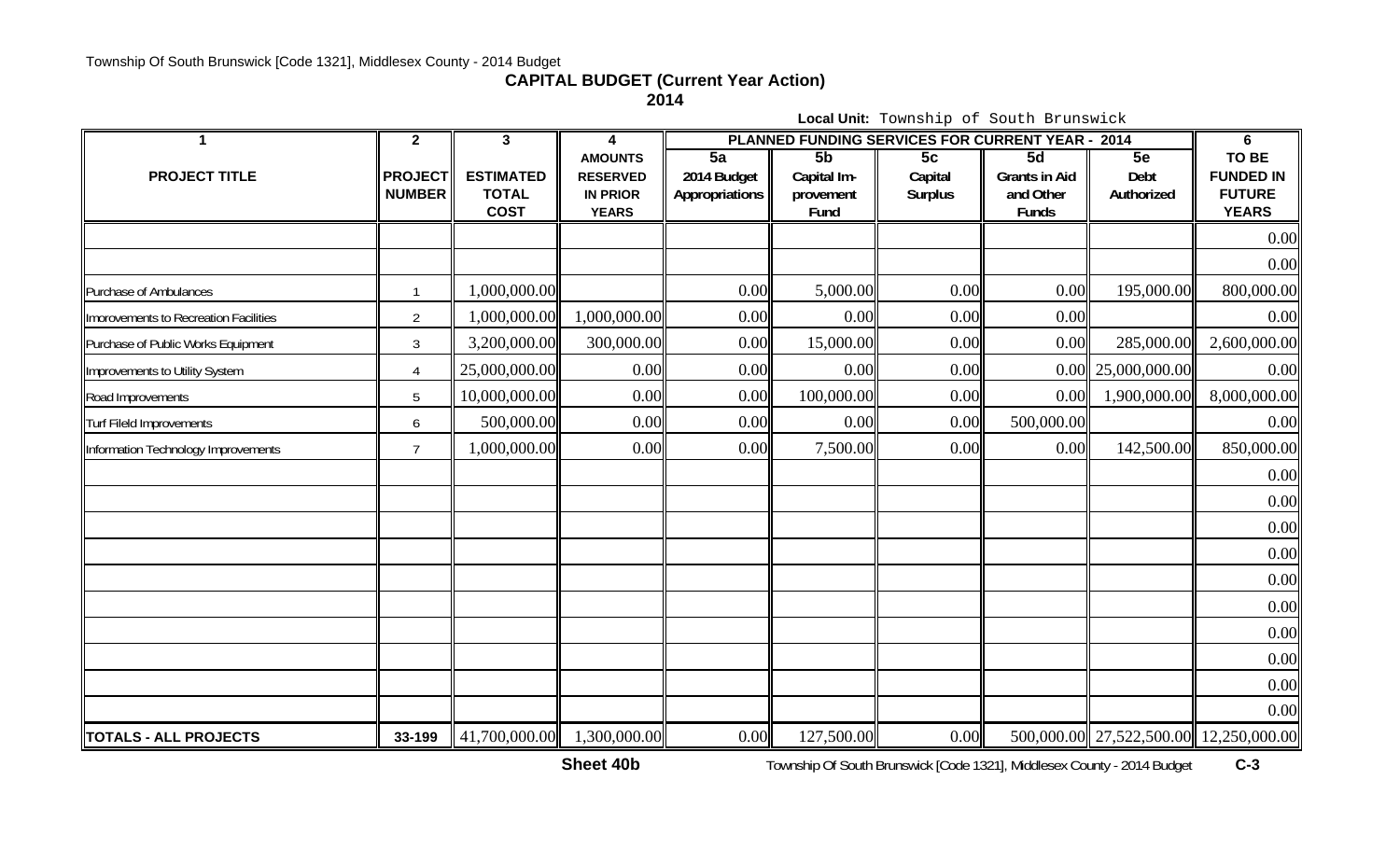#### **5 YEAR CAPITAL PROGRAM 2014 - 2018**

**Anticipated Project Schedule and Funding Requirements** 

**Local Unit** Township of South Brunswick

|                                       | $\mathbf{2}$                    | 3                                               | 4                                                    | <b>FUNDING AMOUNTS PER BUDGET YEAR</b> |                        |              |              |              |            |  |  |
|---------------------------------------|---------------------------------|-------------------------------------------------|------------------------------------------------------|----------------------------------------|------------------------|--------------|--------------|--------------|------------|--|--|
| <b>PROJECT TITLE</b>                  | <b>PROJECT</b><br><b>NUMBER</b> | <b>ESTIMATED</b><br><b>TOTAL</b><br><b>COST</b> | <b>ESTIMATED</b><br><b>COMPLETION</b><br><b>TIME</b> | 5a<br>2014                             | 5 <sub>b</sub><br>2015 | 5c<br>2016   | 5d<br>2017   | 5e<br>2018   | 5f<br>2019 |  |  |
|                                       | $\cdots$                        | $\ddotsc$                                       |                                                      |                                        |                        |              |              |              | 0.00       |  |  |
|                                       | $\ldots$                        | $\ddots$                                        |                                                      |                                        |                        |              |              |              | 0.00       |  |  |
| Purchase of Ambulances                | $\mathbf{1}$                    | 1,000,000.00                                    | 2018                                                 | 200,000.00                             | 200,000.00             | 200,000.00   | 200,000.00   | 200,000.00   | 0.00       |  |  |
| Imorovements to Recreation Facilities | $\overline{2}$                  | ,000,000.00                                     | 2018                                                 | 250,000.00                             | 250,000.00             | 250,000.00   | 250,000.00   |              | 0.00       |  |  |
| Purchase of Public Works Equipment    | $\mathfrak{Z}$                  | 3,200,000.00                                    | 2018                                                 | 600,000.00                             | 600,000.00             | 600,000.00   | 600,000.00   | 800,000.00   | 0.00       |  |  |
| Improvements to Utility System        | 4                               | 25,000,000.00                                   | 2018                                                 | 5,000,000.00                           | 5,000,000.00           | 5,000,000.00 | 5,000,000.00 | 5,000,000.00 | 0.00       |  |  |
| Road Improvements                     | 5                               | 10,000,000.00                                   | 2018                                                 | 3,000,000.00                           | 3,000,000.00           | 2,000,000.00 | 1,000,000.00 | 1,000,000.00 | 0.00       |  |  |
| <b>Turf Fileld Improvements</b>       | 6                               | 500,000.00                                      | 2018                                                 |                                        |                        | 500,000.00   |              |              | 0.00       |  |  |
| Information Technology Improvements   | $\overline{7}$                  | ,000,000.00                                     | 2018                                                 | 115,000.00                             | 115,000.00             | 115,000.00   | 115,000.00   | 115,000.00   | 0.00       |  |  |
|                                       | $\ldots$                        | $\ddots$                                        |                                                      |                                        |                        |              |              |              | 0.00       |  |  |
|                                       | $\ldots$                        | $\ddots$                                        |                                                      |                                        |                        |              |              |              | 0.00       |  |  |
|                                       | $\ldots$                        | $\ddots$                                        |                                                      |                                        |                        |              |              |              | 0.00       |  |  |
|                                       | $\cdots$                        | $\cdots$                                        |                                                      |                                        |                        |              |              |              | 0.00       |  |  |
|                                       | $\cdots$                        | $\cdots$                                        |                                                      |                                        |                        |              |              |              | 0.00       |  |  |
|                                       | $\cdots$                        | $\cdots$                                        |                                                      |                                        |                        |              |              |              | 0.00       |  |  |
|                                       | $\ldots$                        | $\cdots$                                        |                                                      |                                        |                        |              |              |              | 0.00       |  |  |
|                                       | $\ldots$                        | $\ddots$                                        |                                                      |                                        |                        |              |              |              | 0.00       |  |  |
|                                       | $\ldots$                        | $\cdots$                                        |                                                      |                                        |                        |              |              |              | 0.00       |  |  |
|                                       |                                 | $\ddots$                                        |                                                      |                                        |                        |              |              |              | 0.00       |  |  |
| TOTALS - ALL PROJECTS                 | 33-299                          | 41,700,000.00                                   |                                                      | 9,165,000.00                           | 9,165,000.00           | 8,665,000.00 | 7,165,000.00 | 7,115,000.00 | 0.00       |  |  |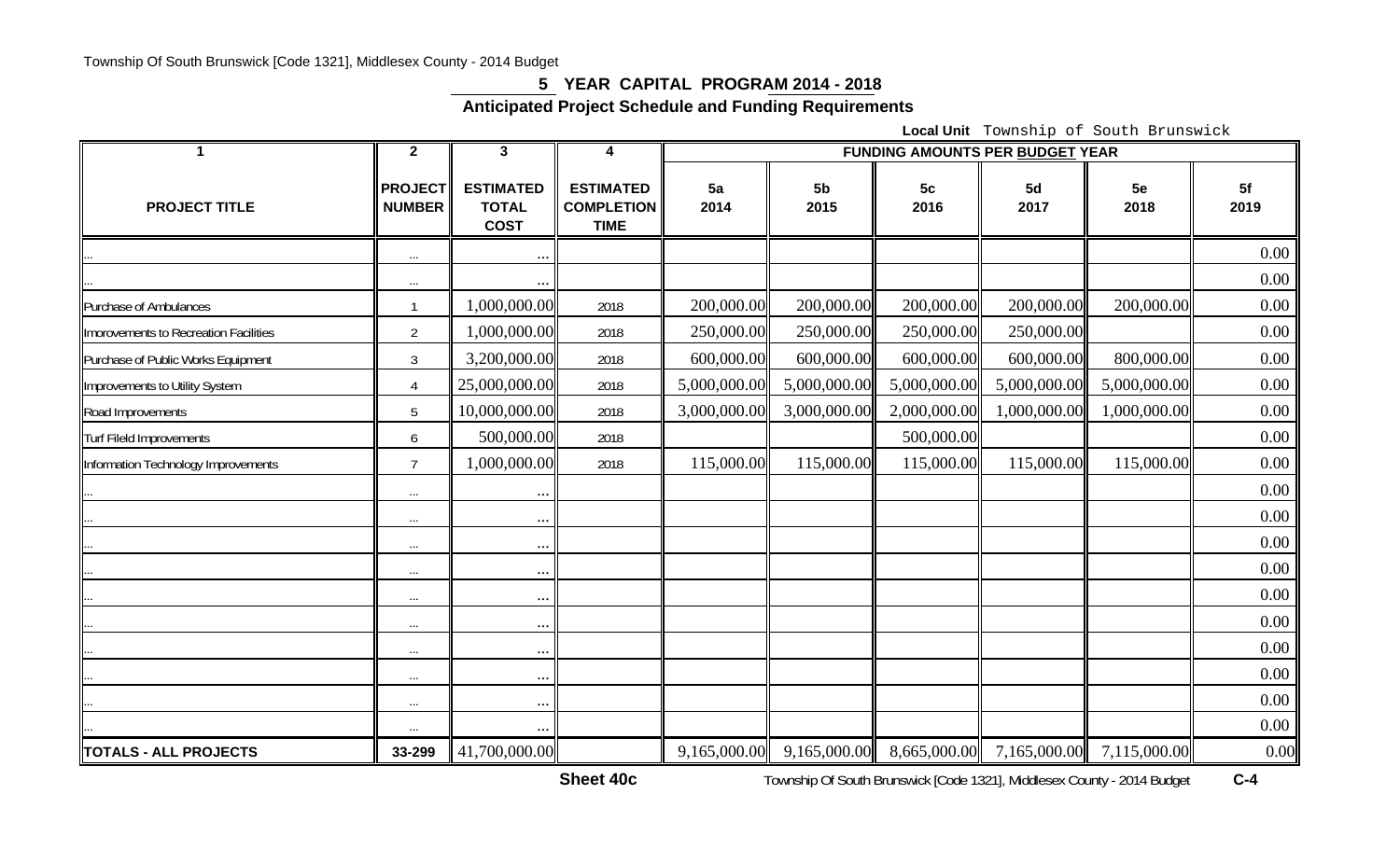# **5 YEAR CAPITAL PROGRAM 2014 - 2018 SUMMARY OF ANTICIPATED FUNDING SOURCES AND AMOUNTS**

**Local Unit:** Township of South Brunswick

| 1                                     | $\overline{2}$                        |                             | <b>BUDGET APPROPRIATIONS</b> | $\overline{\mathbf{4}}$ | $5\phantom{.0}$ | 6                             |                | <b>BONDS AND NOTES</b> |                   |               |  |
|---------------------------------------|---------------------------------------|-----------------------------|------------------------------|-------------------------|-----------------|-------------------------------|----------------|------------------------|-------------------|---------------|--|
|                                       |                                       | 3a                          | 3 <sub>b</sub>               | <b>Capital</b>          | Capital         | Grants-In-                    | 7a             | 7b                     | 7c                | 7d            |  |
| <b>Project Title</b>                  | <b>Estimated</b><br><b>Total Cost</b> | <b>Current Year</b><br>2014 | <b>Future Years</b>          | Improve-<br>ment Fund   | <b>Surplus</b>  | Aid and<br><b>Other Funds</b> | <b>General</b> | Self                   |                   | <b>School</b> |  |
|                                       |                                       |                             |                              |                         |                 |                               |                | Liquidating            | <b>Assessment</b> |               |  |
|                                       |                                       |                             |                              |                         |                 |                               |                |                        |                   |               |  |
|                                       |                                       |                             |                              |                         |                 |                               |                |                        |                   |               |  |
|                                       | $\ldots$                              | $\cdots$                    |                              |                         |                 |                               |                |                        |                   |               |  |
| Purchase of Ambulances                | 1,000,000.00                          | $\cdots$                    |                              | 50,000.00               |                 |                               | 950,000.00     |                        |                   |               |  |
| Imorovements to Recreation Facilities | 1,000,000.00                          | $\ldots$                    |                              | 50,000.00               |                 |                               | 950,000.00     |                        |                   |               |  |
| Purchase of Public Works Equipment    | 3,200,000.00                          | $\cdots$                    |                              | 160,000.00              |                 |                               | 3,040,000.00   |                        |                   |               |  |
| Improvements to Utility System        | 25,000,000.00                         | $\ldots$                    |                              |                         |                 |                               |                | 25,000,000.00          |                   |               |  |
| Road Improvements                     | 10,000,000.00                         | $\ldots$                    |                              | 500,000.00              |                 |                               | 9,500,000.00   |                        |                   |               |  |
| Turf Fileld Improvements              | 500,000.00                            | $\cdots$                    |                              |                         |                 | 500,000.00                    |                |                        |                   |               |  |
| Information Technology Improvements   | 1,000,000.00                          | $\cdots$                    |                              | 50,000.00               |                 |                               | 950,000.00     |                        |                   |               |  |
|                                       | $\cdots$                              | $\ddots$                    |                              |                         |                 |                               |                |                        |                   |               |  |
|                                       | $\ldots$                              | $\cdots$                    |                              |                         |                 |                               |                |                        |                   |               |  |
|                                       | $\cdots$                              | $\cdots$                    |                              |                         |                 |                               |                |                        |                   |               |  |
|                                       | $\cdots$                              | $\ldots$                    |                              |                         |                 |                               |                |                        |                   |               |  |
|                                       | $\cdots$                              | $\cdots$                    |                              |                         |                 |                               |                |                        |                   |               |  |
|                                       | $\cdots$                              | $\ldots$                    |                              |                         |                 |                               |                |                        |                   |               |  |
|                                       | $\ldots$                              | $\cdots$                    |                              |                         |                 |                               |                |                        |                   |               |  |
|                                       | $\cdots$                              | $\ddots$                    |                              |                         |                 |                               |                |                        |                   |               |  |
|                                       | $\ddots$                              | $\cdots$                    |                              |                         |                 |                               |                |                        |                   |               |  |
|                                       |                                       | $\ddotsc$                   |                              |                         |                 |                               |                |                        |                   |               |  |
| TOTALS - ALL PROJECTS                 | 33-399 41,700,000.00                  | 0.00                        | 0.00                         | 810,000.00              | 0.00            | 500,000.00                    | 15,390,000.00  | 25,000,000.00          | 0.00              | 0.00          |  |

**FCOA 33-399**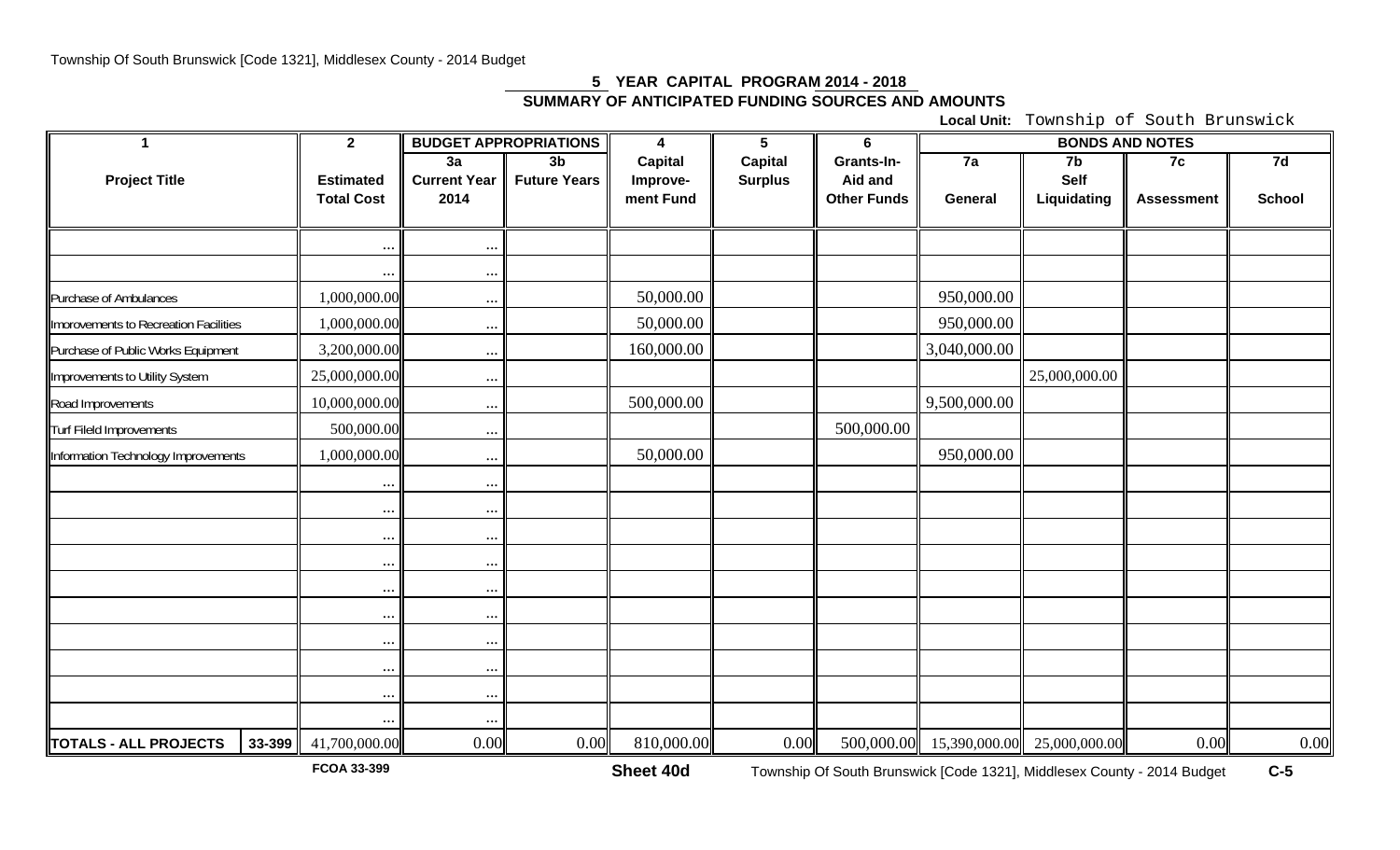#### **SECTION 2 - UPON ADOPTION FOR YEAR 2014**

**(Only to be included in the Budget as Finally Adopted)**

#### **RESOLUTION**

| Be it Resolved by the Township Council<br>of the                                                                                                                                                                                                                            | Township |                  |        |    |               |  |  |  |  |  |
|-----------------------------------------------------------------------------------------------------------------------------------------------------------------------------------------------------------------------------------------------------------------------------|----------|------------------|--------|----|---------------|--|--|--|--|--|
| South Brunswick<br>, County of Middlesex<br>that the budget hereinbefore set forth is hereby<br>of<br>adopted and shall constitute an appropriation for the purposes stated of the sums therein set forth as appropriations, and authorization of the amount of:            |          |                  |        |    |               |  |  |  |  |  |
|                                                                                                                                                                                                                                                                             |          |                  |        |    |               |  |  |  |  |  |
| $27,814,964.70$ (Item 2 below) for municipal purposes, and<br>$(a)$ \$                                                                                                                                                                                                      |          |                  |        |    |               |  |  |  |  |  |
| 0.00 (Item 3 below) for school purposes in Type I School Districts only (N.J.S. 18A:9-2) to be raised by taxation and,<br>$(b)$ \$<br>$0.00\,$<br>(Item 4 below) to be added to the certificate of amount to be raised by taxation for local school purposes in<br>$(c)$ \$ |          |                  |        |    |               |  |  |  |  |  |
| Type II School Districts only (N.J.S. 18A:9-3) and certification to the County Board of Taxation of                                                                                                                                                                         |          |                  |        |    |               |  |  |  |  |  |
| the following summary of general revenues and appropriations.                                                                                                                                                                                                               |          |                  |        |    |               |  |  |  |  |  |
| 1,440,502.52 (Sheet 43) Open Space, Recreation, Farmland and Historic Preservation Trust Fund Levy<br>$(d)$ \$                                                                                                                                                              |          |                  |        |    |               |  |  |  |  |  |
| 2,615,446.41 (Sheet 38) Minimum Library Levy<br>(e)\$                                                                                                                                                                                                                       |          |                  |        |    |               |  |  |  |  |  |
|                                                                                                                                                                                                                                                                             |          |                  |        |    |               |  |  |  |  |  |
| Gambatese                                                                                                                                                                                                                                                                   |          | <b>Abstained</b> |        |    |               |  |  |  |  |  |
| <b>RECORDED VOTE</b><br>Killmurray                                                                                                                                                                                                                                          |          |                  |        |    |               |  |  |  |  |  |
| Cammorata<br>(Insert last name)<br>Ayes<br><b>Nays</b><br>Carley                                                                                                                                                                                                            |          |                  |        |    |               |  |  |  |  |  |
| Hochman                                                                                                                                                                                                                                                                     |          | <b>Absent</b>    |        |    |               |  |  |  |  |  |
|                                                                                                                                                                                                                                                                             |          |                  |        |    |               |  |  |  |  |  |
| <b>SUMMARY OF REVENUES</b><br>1. General Revenues                                                                                                                                                                                                                           |          |                  |        |    |               |  |  |  |  |  |
| <b>Surplus Anticipated</b>                                                                                                                                                                                                                                                  |          |                  | 08-100 | \$ | 1,625,000.00  |  |  |  |  |  |
| <b>Miscellaneous Revenues Anticipated</b>                                                                                                                                                                                                                                   |          |                  | 13-099 | \$ | 16,150,970.22 |  |  |  |  |  |
| <b>Receipts from Delinquent Taxes</b>                                                                                                                                                                                                                                       |          |                  | 15-499 | \$ | 1,816,000.00  |  |  |  |  |  |
| 2. AMOUNT TO BE RAISED BY TAXATION FOR MUNICIPAL PURPOSES (Item 6(a), Sheet 11)                                                                                                                                                                                             |          |                  | 07-190 | \$ | 27,814,964.70 |  |  |  |  |  |
| 3. AMOUNT TO BE RAISED BY TAXATION FOR SCHOOLS IN TYPE I SCHOOL DISTRICTS ONLY:                                                                                                                                                                                             |          |                  |        |    |               |  |  |  |  |  |
| Item 6, Sheet 42                                                                                                                                                                                                                                                            | 0.00     |                  |        |    |               |  |  |  |  |  |
| Item 6(b), sheet 11 (N.J.S. 40A:4-14)                                                                                                                                                                                                                                       | 0.00     |                  |        |    |               |  |  |  |  |  |
| 5<br><b>Total Amount to be Raised by Taxation for School:</b>                                                                                                                                                                                                               |          |                  |        |    |               |  |  |  |  |  |
| 4. To Be Added TO THE CERTIFICATE FOR AMOUNT TO BE RAISED BY TAXATION FOR SCHOOLS IN TYPE II SCHOOL DISTRICTS ONLY:                                                                                                                                                         |          |                  |        |    |               |  |  |  |  |  |
| Item 6(b), Sheet 11 (N.J.S. 40A:4-14)                                                                                                                                                                                                                                       |          |                  | 07-191 | \$ | 0.00          |  |  |  |  |  |
| 5. AMOUNT TO BE RAISED BY TAXATION MINIMUM LIBRARY LEVY                                                                                                                                                                                                                     |          |                  | 07-192 |    | 2,615,446.41  |  |  |  |  |  |
| <b>Total Revenues</b>                                                                                                                                                                                                                                                       |          |                  | 13-299 | \$ | 50,022,381.33 |  |  |  |  |  |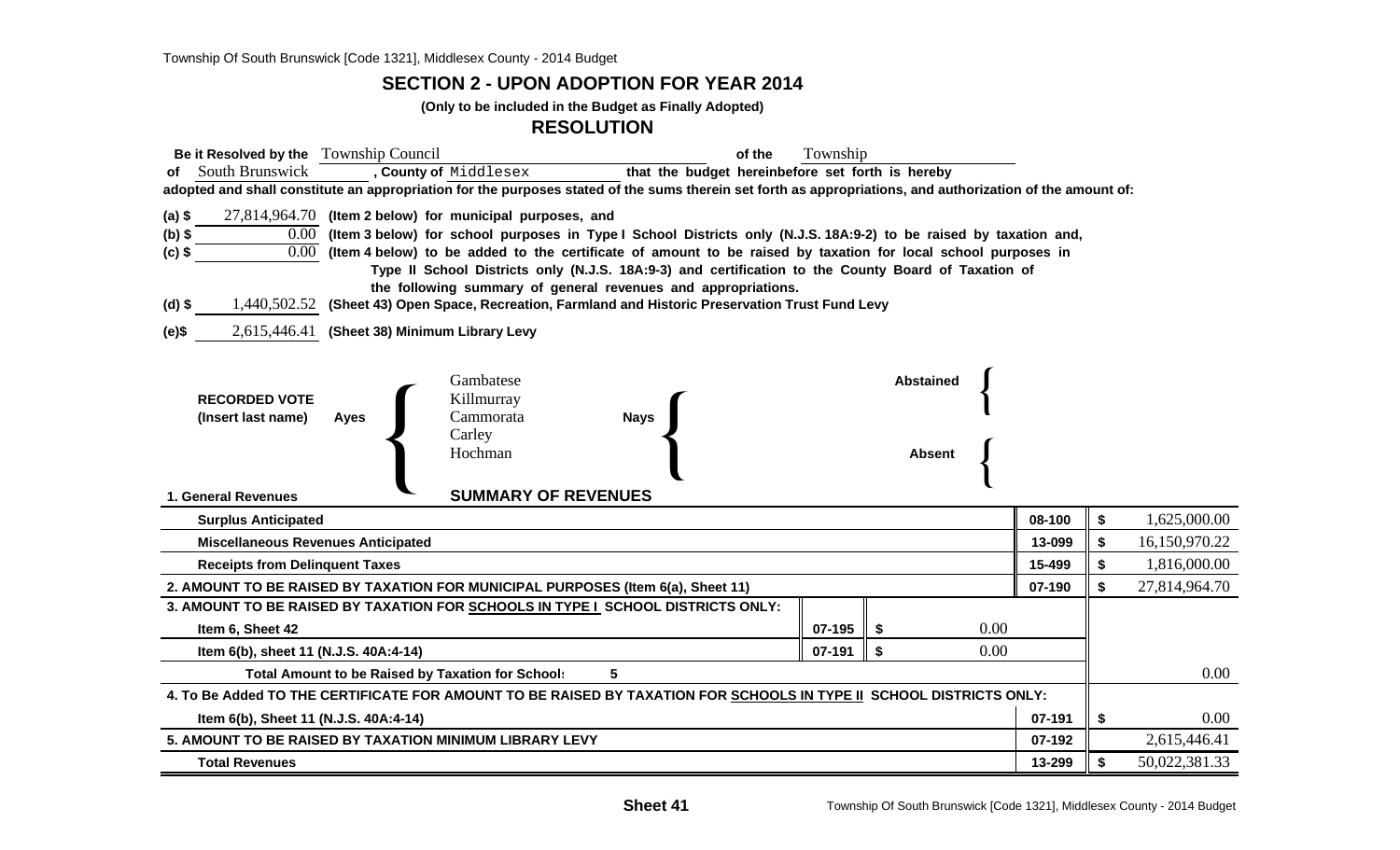### **SUMMARY OF APPROPRIATIONS**

|                                                                                           |                 | 2014                 |
|-------------------------------------------------------------------------------------------|-----------------|----------------------|
| <b>5. GENERAL APPROPRIATIONS</b>                                                          | <b>XXXXXXXX</b> | <b>XXXXXXXXXX.XX</b> |
| <b>Within "CAPS"</b>                                                                      | <b>XXXXXXXX</b> | <b>XXXXXXXXXX.XX</b> |
| (a&b) Operations Including Contingent                                                     | 34-201          | \$<br>31,730,575.48  |
| (e) Deferred Charges and Statutory Expenditures - Municipal                               | 34-209          | \$<br>4,764,926.95   |
| (g) Cash Deficit                                                                          | 46-885          | \$<br>0.00           |
| <b>Excluded from "CAPS"</b>                                                               | <b>XXXXXXXX</b> | <b>XXXXXXXXXX.XX</b> |
| (a) Operations - Total Operations Excluded from "CAPS"                                    | 34-305          | \$<br>3,772,559.22   |
| (c) Capital Improvements                                                                  | 44-999          | \$<br>100,000.00     |
| (d) Municipal Debt Service                                                                | 45-999          | \$<br>6,141,833.90   |
| (e) Deferred Charges - Municipal                                                          | 46-999          | \$<br>1,385,000.00   |
| (f) Judgements                                                                            | 37-480          | \$<br>$0.00\,$       |
| (n) Transferred to Board of Education for Use of Local Schools (N.J.S. 40:48-17.1 & 17.3) | 29-405          | \$<br>$0.00\,$       |
| (g) Cash Deficit                                                                          | 46-885          | \$<br>$0.00\,$       |
| (k) For Local District School Purposes                                                    | 29-410          | \$<br>0.00           |
| (m) Reserve for Uncollected Taxes (Include Other Reserves if Any)                         | 50-899          | \$<br>2,127,485.78   |
| 6. SCHOOL APPROPRIATIONS - TYPE I SCHOOL DISTRICTS ONLY (N.J.S. 40A:4-13)                 | 07-195          | \$<br>0.00           |
| <b>Total Appropriations</b>                                                               | 34-499          | \$<br>50,022,381.33  |

It is hereby certified that the within budget is a true copy of the budget finally adopted by resolution of the Governing Body on the 24th day of June, 2014 **. It is further certified that each item of revenue and appropriation is set forth in the same amount and by the same title as** 

**appeared in the 2014 approved budget and all amendments thereto, if any, which have been previously approved by the Director of Local Government Services.**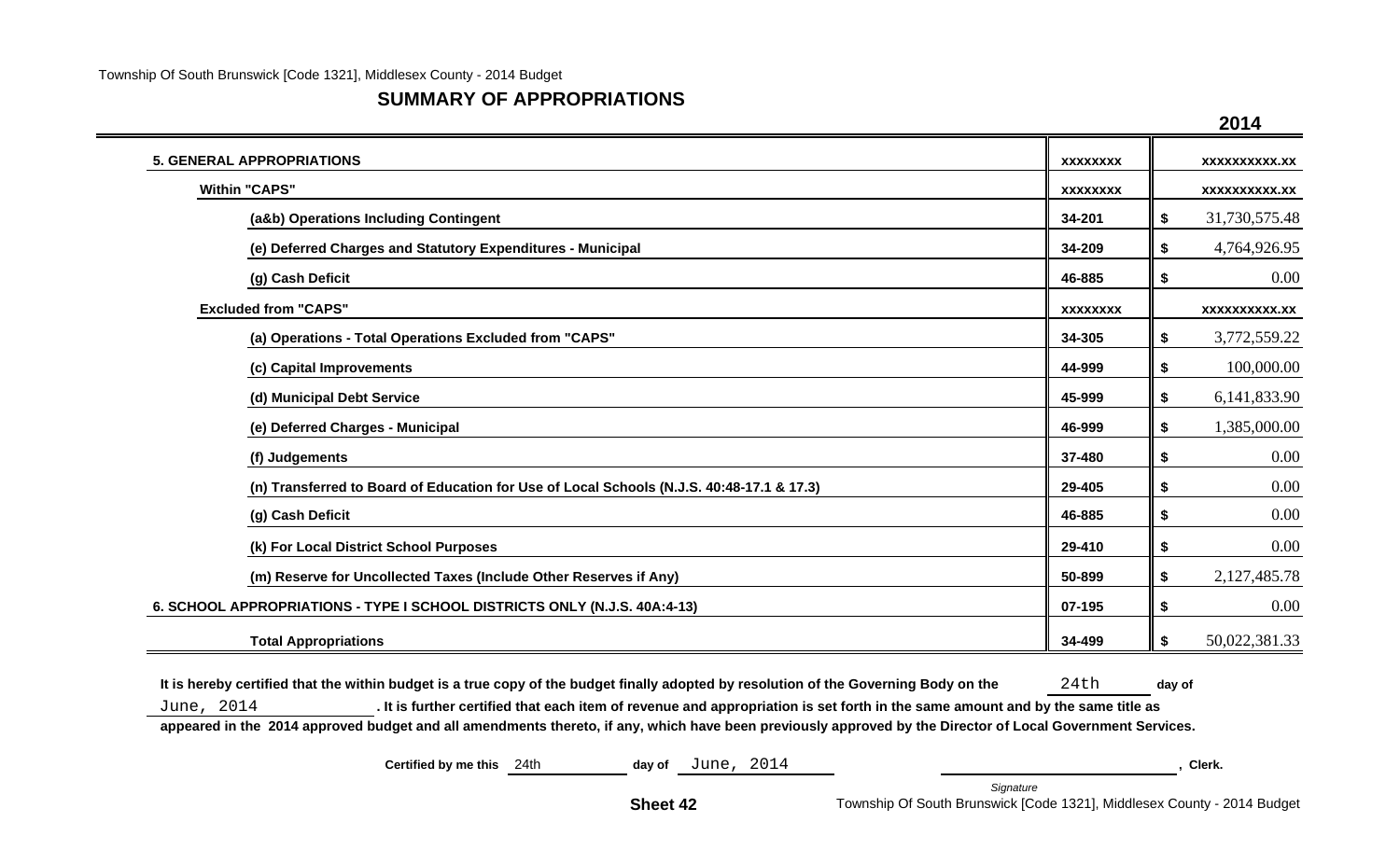## **Local Unit: TOWNSHIP OF SOUTH BRUNSWICK [CODE 1321], MIDDLESEX COUNTY - 2014 B U MUNICIPAL OPEN SPACE, RECREATIONAL, FARMLAND AND HISTORIC PRESERVATION TRUST FUND**

|                                                  |             |                           |                    |                             |                                                                  |             |                   | Appropriated      | <b>Expended 2013</b> |                   |
|--------------------------------------------------|-------------|---------------------------|--------------------|-----------------------------|------------------------------------------------------------------|-------------|-------------------|-------------------|----------------------|-------------------|
| <b>DEDICATED REVENUES</b>                        | <b>FCOA</b> |                           | <b>Anticipated</b> | <b>Realized in</b>          | <b>APPROPRIATIONS</b>                                            | <b>FCOA</b> |                   |                   | Paid or              |                   |
| <b>FROM TRUST FUND</b>                           |             | 2014                      | 2013               | Cash in 2013                |                                                                  |             | for 2014          | for 2013          | <b>Charged</b>       | <b>Reserved</b>   |
| <b>Amount To Be Raised</b><br><b>By Taxation</b> | 54-190      | 1,440,502.52              | 1,444,852.52       | 1,444,852.52                | <b>Development of Lands for<br/>Recreation and Conservation:</b> |             | XXXXXXX.XX        | XXXXXXX.XX        | XXXXXXX.XX           | XXXXXXX.XX        |
|                                                  |             |                           |                    |                             | Salaries & Wages                                                 | 54-385-1    |                   |                   |                      |                   |
| <b>Interest Income</b>                           | 54-113      | 0.00                      | 15,000.00          | 10,110.67                   | <b>Other Expenses</b>                                            | 54-385-2    |                   | 20,000.00         |                      | 20,000.00         |
|                                                  |             |                           |                    |                             | <b>Maintenance of Lands for<br/>Recreation and Conservation:</b> |             | <b>XXXXXXX.XX</b> | <b>XXXXXXX.XX</b> | XXXXXXX.XX           | <b>XXXXXXX.XX</b> |
| <b>Reserve Funds:</b>                            |             | 692,458.37                | 692,042.89         | 582,256.39                  | Salaries & Wages                                                 | 54-375-1    |                   |                   |                      |                   |
|                                                  |             |                           |                    |                             | <b>Other Expenses</b>                                            | 54-375-2    | 100,000.00        | 100,000.00        | 99,224.17            | 775.83            |
| <b>Trust fund</b>                                |             |                           |                    |                             | <b>Historic Preservation:</b>                                    |             | XXXXXXX.XX        | XXXXXXX.XX        | XXXXXXX.XX           | <b>XXXXXXX.XX</b> |
|                                                  |             |                           |                    |                             | Salaries & Wages                                                 | 54-176-1    |                   |                   |                      |                   |
| Dog Park                                         |             | 0.00                      | 0.00               | 12,900.00                   | <b>Other Expenses</b>                                            | 54-176-2    |                   |                   |                      |                   |
|                                                  |             |                           |                    |                             |                                                                  |             |                   |                   |                      |                   |
|                                                  |             |                           |                    |                             | <b>Acquisition of Lands for Recreation</b><br>and Conservation   | 54-915-2    |                   |                   |                      |                   |
| <b>Total Trust Fund Revenues</b>                 | 54-299      | 2,132,960.89              | 2,151,895.41       | 2,050,119.58                | <b>Acquisition of Farmland</b>                                   | 54-916-2    |                   |                   |                      |                   |
|                                                  |             | <b>Summary of Program</b> |                    |                             | Down Payments on Improvements                                    | 54-906-2    | 100,000.00        | 100,000.00        | 19,000.00            | 81,000.00         |
| Year Referendum Passed / Implemented             |             |                           |                    | 04/15/1997                  | <b>Debt Service:</b>                                             |             | <b>XXXXXXX.XX</b> | <b>XXXXXXX.XX</b> | <b>XXXXXXX.XX</b>    | <b>XXXXXXX.XX</b> |
| <b>Rate Assessed:</b>                            |             |                           | ß.                 | (Date)<br>0.0400            | Payment of Bond Principal                                        | 54-920-2    | 1,408,274.00      | 1,371,962.00      | 1,371,962.00         | <b>XXXXXXX.XX</b> |
| <b>Total Tax Collected to date</b>               |             |                           | \$                 | 20,849,036.00               | Payment of Bond Anticipation<br>Notes and Capital Notes          | 54-925-2    |                   |                   |                      | <b>XXXXXXX.XX</b> |
| <b>Total Expended to date:</b>                   |             |                           |                    | \$18,528,690.58             | Interest on Bonds                                                | 54-930-2    | 524,686.89        | 559,933.41        | 559,933.41           | XXXXXXX.XX        |
| <b>Total Acreage Preserved to date</b>           |             |                           |                    | 0.000                       | Interest on Notes                                                | 54-935-2    |                   |                   |                      | <b>XXXXXXX.XX</b> |
| Recreation land preserved in 2013:               |             |                           |                    | (Acres)<br>0.000            | <b>Reserve for Future Use</b>                                    | 54-950-2    |                   |                   |                      |                   |
| Farmland preserved in 2013:                      |             |                           |                    | (Acres)<br>0.000<br>(Acres) | <b>Total Trust Fund Appropriations:</b>                          | 54-499      | 2,132,960.89      | 2,151,895.41      | 2,050,119.58         | 101,775.83        |